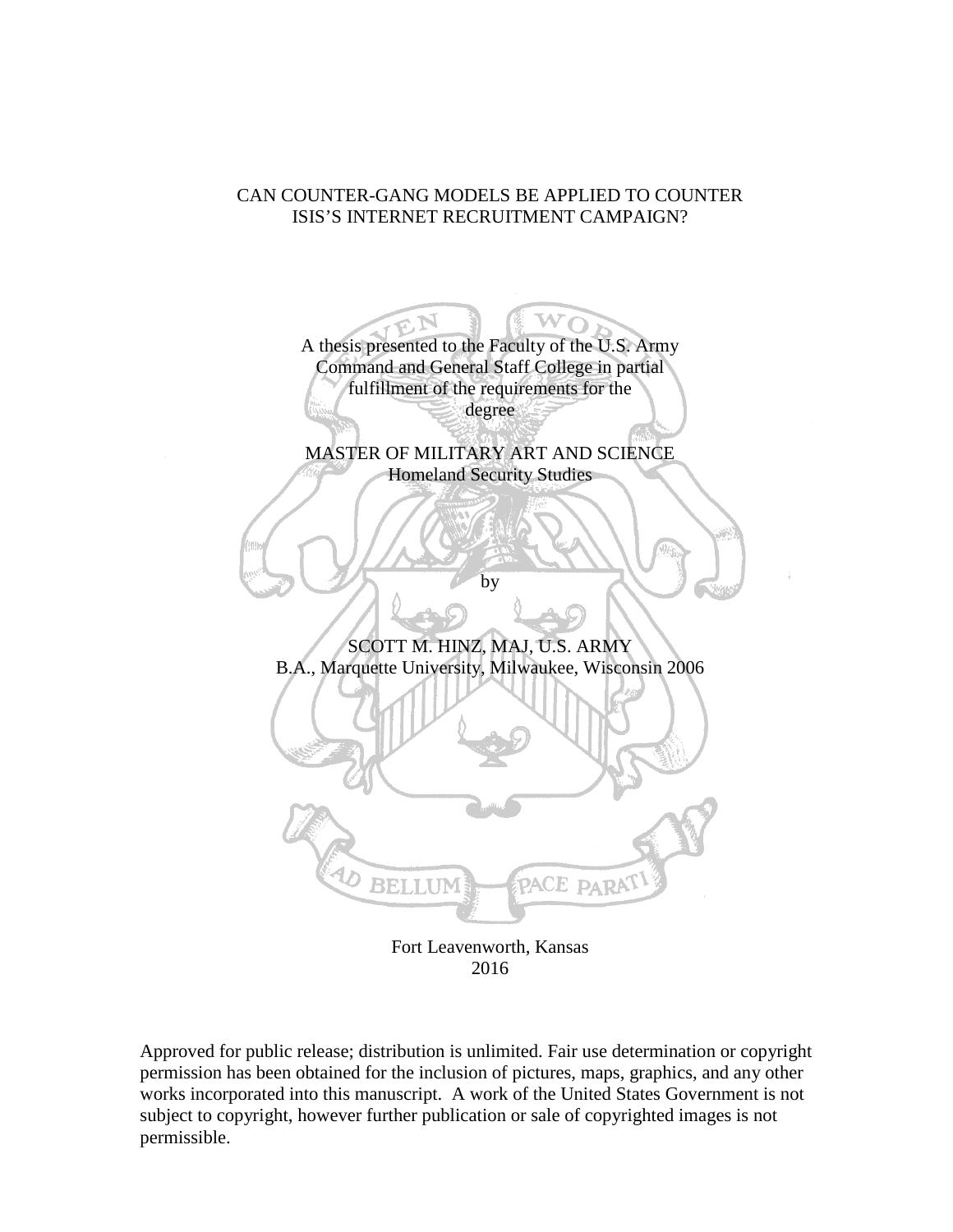| <b>REPORT DOCUMENTATION PAGE</b>                                                                                                                                                                    |                                                  |              |                                                                                        |                         | Form Approved                                                                                                                                                                                                                                                                                                                      |
|-----------------------------------------------------------------------------------------------------------------------------------------------------------------------------------------------------|--------------------------------------------------|--------------|----------------------------------------------------------------------------------------|-------------------------|------------------------------------------------------------------------------------------------------------------------------------------------------------------------------------------------------------------------------------------------------------------------------------------------------------------------------------|
| OMB No. 0704-0188<br>Public reporting burden for this collection of information is estimated to average 1 hour per response, including the time for reviewing instructions, searching existing data |                                                  |              |                                                                                        |                         |                                                                                                                                                                                                                                                                                                                                    |
|                                                                                                                                                                                                     |                                                  |              |                                                                                        |                         | sources, gathering and maintaining the data needed, and completing and reviewing this collection of information. Send comments regarding this burden estimate or any                                                                                                                                                               |
|                                                                                                                                                                                                     |                                                  |              |                                                                                        |                         | other aspect of this collection of information, including suggestions for reducing this burden to Department of Defense, Washington Headquarters Services, Directorate for<br>Information Operations and Reports (0704-0188), 1215 Jefferson Davis Highway, Suite 1204, Arlington, VA 22202-4302. Respondents should be aware that |
|                                                                                                                                                                                                     |                                                  |              | OMB control number. PLEASE DO NOT RETURN YOUR FORM TO THE ABOVE ADDRESS.               |                         | notwithstanding any other provision of law, no person shall be subject to any penalty for failing to comply with a collection of information if it does not display a currently valid                                                                                                                                              |
|                                                                                                                                                                                                     | 1. REPORT DATE (DD-MM-YYYY)                      |              | 2. REPORT TYPE                                                                         |                         | 3. DATES COVERED (From - To)                                                                                                                                                                                                                                                                                                       |
| 10-06-2016                                                                                                                                                                                          |                                                  |              | Master's Thesis                                                                        |                         | AUG 2015 - JUN 2016                                                                                                                                                                                                                                                                                                                |
| <b>4. TITLE AND SUBTITLE</b>                                                                                                                                                                        |                                                  |              |                                                                                        |                         | <b>5a. CONTRACT NUMBER</b>                                                                                                                                                                                                                                                                                                         |
|                                                                                                                                                                                                     |                                                  |              |                                                                                        |                         |                                                                                                                                                                                                                                                                                                                                    |
| Can Counter-Gang Models Be Applied To Counter ISIS's                                                                                                                                                |                                                  |              |                                                                                        | <b>5b. GRANT NUMBER</b> |                                                                                                                                                                                                                                                                                                                                    |
| Internet Recruitment Campaign?                                                                                                                                                                      |                                                  |              |                                                                                        |                         |                                                                                                                                                                                                                                                                                                                                    |
|                                                                                                                                                                                                     |                                                  |              |                                                                                        |                         | <b>5c. PROGRAM ELEMENT NUMBER</b>                                                                                                                                                                                                                                                                                                  |
|                                                                                                                                                                                                     |                                                  |              |                                                                                        |                         |                                                                                                                                                                                                                                                                                                                                    |
| 6. AUTHOR(S)                                                                                                                                                                                        |                                                  |              |                                                                                        |                         | <b>5d. PROJECT NUMBER</b>                                                                                                                                                                                                                                                                                                          |
|                                                                                                                                                                                                     |                                                  |              |                                                                                        |                         |                                                                                                                                                                                                                                                                                                                                    |
| <b>MAJ Scott M. Hinz</b>                                                                                                                                                                            |                                                  |              |                                                                                        |                         | <b>5e. TASK NUMBER</b>                                                                                                                                                                                                                                                                                                             |
|                                                                                                                                                                                                     |                                                  |              |                                                                                        |                         |                                                                                                                                                                                                                                                                                                                                    |
|                                                                                                                                                                                                     |                                                  |              |                                                                                        |                         |                                                                                                                                                                                                                                                                                                                                    |
|                                                                                                                                                                                                     |                                                  |              |                                                                                        |                         | <b>5f. WORK UNIT NUMBER</b>                                                                                                                                                                                                                                                                                                        |
|                                                                                                                                                                                                     |                                                  |              | 7. PERFORMING ORGANIZATION NAME(S) AND ADDRESS(ES)                                     |                         | 8. PERFORMING ORG REPORT                                                                                                                                                                                                                                                                                                           |
|                                                                                                                                                                                                     | U.S. Army Command and General Staff College      |              |                                                                                        |                         | <b>NUMBER</b>                                                                                                                                                                                                                                                                                                                      |
|                                                                                                                                                                                                     | <b>ATTN: ATZL-SWD-GD</b>                         |              |                                                                                        |                         |                                                                                                                                                                                                                                                                                                                                    |
|                                                                                                                                                                                                     | Fort Leavenworth, KS 66027-2301                  |              |                                                                                        |                         |                                                                                                                                                                                                                                                                                                                                    |
|                                                                                                                                                                                                     |                                                  |              | 9. SPONSORING / MONITORING AGENCY NAME(S) AND ADDRESS(ES)                              |                         | <b>10. SPONSOR/MONITOR'S</b>                                                                                                                                                                                                                                                                                                       |
|                                                                                                                                                                                                     |                                                  |              |                                                                                        |                         | <b>ACRONYM(S)</b>                                                                                                                                                                                                                                                                                                                  |
|                                                                                                                                                                                                     |                                                  |              |                                                                                        |                         |                                                                                                                                                                                                                                                                                                                                    |
|                                                                                                                                                                                                     |                                                  |              |                                                                                        |                         | <b>11. SPONSOR/MONITOR'S REPORT</b><br><b>NUMBER(S)</b>                                                                                                                                                                                                                                                                            |
|                                                                                                                                                                                                     | <b>12. DISTRIBUTION / AVAILABILITY STATEMENT</b> |              |                                                                                        |                         |                                                                                                                                                                                                                                                                                                                                    |
|                                                                                                                                                                                                     |                                                  |              | Approved for Public Release; Distribution is Unlimited                                 |                         |                                                                                                                                                                                                                                                                                                                                    |
|                                                                                                                                                                                                     | <b>13. SUPPLEMENTARY NOTES</b>                   |              |                                                                                        |                         |                                                                                                                                                                                                                                                                                                                                    |
|                                                                                                                                                                                                     |                                                  |              |                                                                                        |                         |                                                                                                                                                                                                                                                                                                                                    |
| <b>14. ABSTRACT</b>                                                                                                                                                                                 |                                                  |              |                                                                                        |                         |                                                                                                                                                                                                                                                                                                                                    |
|                                                                                                                                                                                                     |                                                  |              |                                                                                        |                         | In 2014, the Islamic State in Iraq and Syria (ISIS) came to the attention of the world community due to its rapid                                                                                                                                                                                                                  |
|                                                                                                                                                                                                     |                                                  |              |                                                                                        |                         | takeover of territory in Iraq and Syria. Since then, ISIS has executed an Internet-based recruitment campaign                                                                                                                                                                                                                      |
|                                                                                                                                                                                                     |                                                  |              |                                                                                        |                         | directed at vulnerable populations worldwide, to include the United States, in order to recruit followers and                                                                                                                                                                                                                      |
|                                                                                                                                                                                                     |                                                  |              |                                                                                        |                         | encourage attacks within their homelands. Through utilization of American-based social media companies, ISIS                                                                                                                                                                                                                       |
|                                                                                                                                                                                                     |                                                  |              |                                                                                        |                         | has been able to reach its target audience in a manner that has frustrated U.S. counter-efforts due to the enormous                                                                                                                                                                                                                |
|                                                                                                                                                                                                     | size of the social media environment.            |              |                                                                                        |                         |                                                                                                                                                                                                                                                                                                                                    |
|                                                                                                                                                                                                     |                                                  |              |                                                                                        |                         | Through an analysis of influencing and recruitment operations, a linkage is shown between vulnerable populations                                                                                                                                                                                                                   |
|                                                                                                                                                                                                     |                                                  |              |                                                                                        |                         | susceptible to gang and terrorist recruitment. Analysis of the gang and terrorist mitigation models used against                                                                                                                                                                                                                   |
|                                                                                                                                                                                                     |                                                  |              |                                                                                        |                         | these groups draws key distinctions between intervention and deterrence-based models. Selection of specific case                                                                                                                                                                                                                   |
|                                                                                                                                                                                                     |                                                  |              |                                                                                        |                         | study applications of the models facilitates answering the primary research question: can models utilized against                                                                                                                                                                                                                  |
|                                                                                                                                                                                                     |                                                  |              | gangs in the United States be applied to counter ISIS's Internet recruitment campaign? |                         |                                                                                                                                                                                                                                                                                                                                    |
|                                                                                                                                                                                                     |                                                  |              |                                                                                        |                         | The conclusion is that a modified deterrence-based model can be applied to counter ISIS's Internet recruitment                                                                                                                                                                                                                     |
|                                                                                                                                                                                                     |                                                  |              |                                                                                        |                         | campaign. However, the model should be applied against the technology companies providing the communication                                                                                                                                                                                                                        |
|                                                                                                                                                                                                     | medium for ISIS's messaging.                     |              |                                                                                        |                         |                                                                                                                                                                                                                                                                                                                                    |
|                                                                                                                                                                                                     |                                                  |              |                                                                                        |                         |                                                                                                                                                                                                                                                                                                                                    |
| <b>15. SUBJECT TERMS</b>                                                                                                                                                                            |                                                  |              |                                                                                        |                         |                                                                                                                                                                                                                                                                                                                                    |
| ISIS, Social Media, Gang Recruitment, Gang Demographics, Terrorist Recruitment, Terrorist                                                                                                           |                                                  |              |                                                                                        |                         |                                                                                                                                                                                                                                                                                                                                    |
| Demographics, Counter-Gang Models, USA PATRIOT ACT, Information Operations                                                                                                                          |                                                  |              |                                                                                        |                         |                                                                                                                                                                                                                                                                                                                                    |
|                                                                                                                                                                                                     | <b>16. SECURITY CLASSIFICATION OF:</b>           |              | <b>17. LIMITATION</b>                                                                  | 18. NUMBER              | 19a. NAME OF RESPONSIBLE PERSON                                                                                                                                                                                                                                                                                                    |
|                                                                                                                                                                                                     |                                                  |              | OF ABSTRACT                                                                            | <b>OF PAGES</b>         |                                                                                                                                                                                                                                                                                                                                    |
| a. REPORT                                                                                                                                                                                           | <b>b. ABSTRACT</b>                               | c. THIS PAGE |                                                                                        |                         | 19b. PHONE NUMBER (include area code)                                                                                                                                                                                                                                                                                              |
| (U)                                                                                                                                                                                                 | (U)                                              | (U)          | (U)                                                                                    | 102                     |                                                                                                                                                                                                                                                                                                                                    |
|                                                                                                                                                                                                     |                                                  |              |                                                                                        |                         | 000(0000)                                                                                                                                                                                                                                                                                                                          |

**Standard Form 298 (Rev. 8-98) Prescribed by ANSI Std. Z39.18**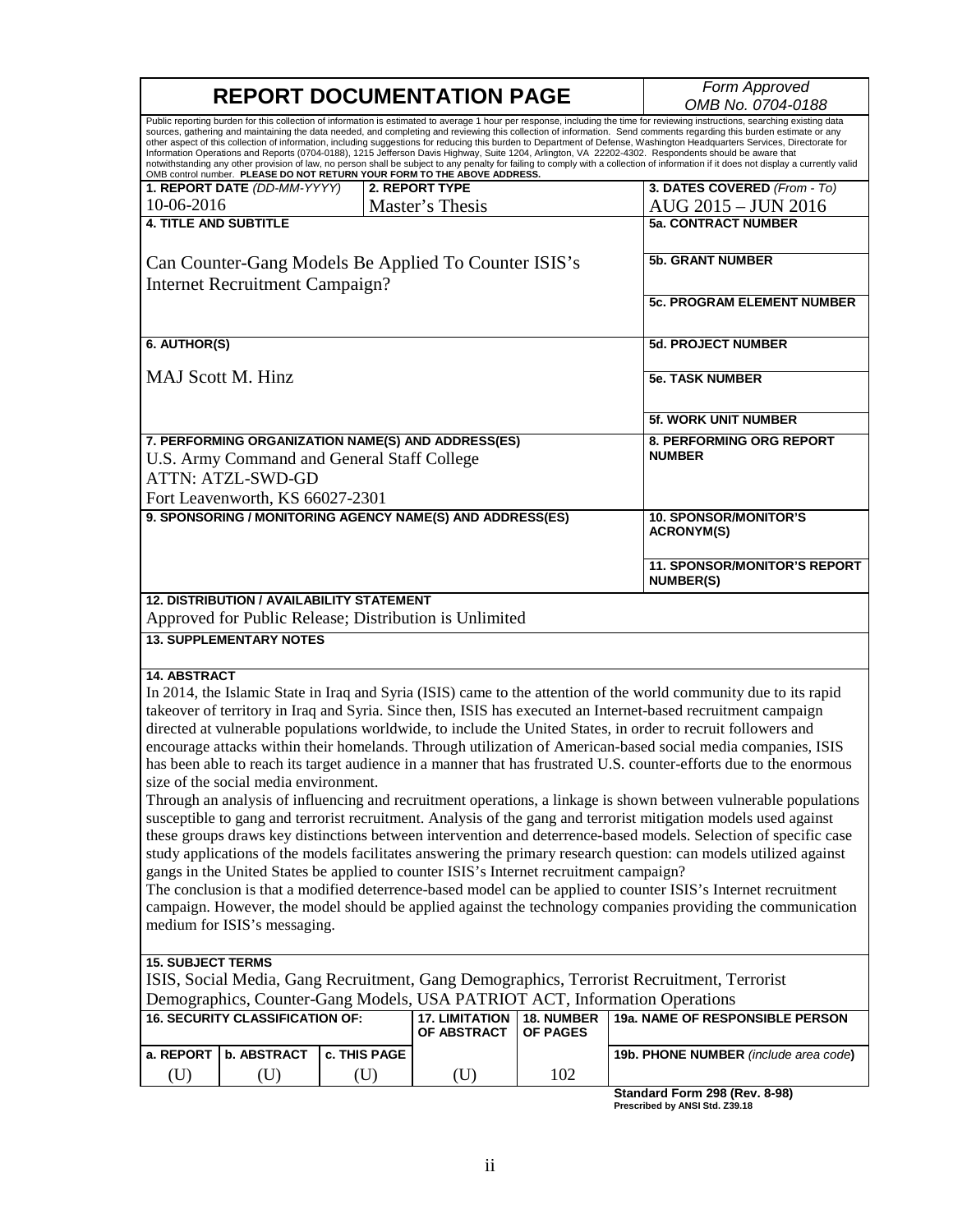# MASTER OF MILITARY ART AND SCIENCE

# THESIS APPROVAL PAGE

Name of Candidate: MAJ Scott M. Hinz

Thesis Title: Can Counter-Gang Models Be Applied to Counter ISIS's Internet Recruitment Campaign?

Approved by:

, Thesis Committee Chair LTC Nicholas E. Ayers, M.A.

, Member O. Shawn Cupp, Ph.D.

Clay Easterling, M.B.A.

Accepted this 10th day of June 2016 by:

, Director, Graduate Degree Programs

, Member

Robert F. Baumann, Ph.D.

The opinions and conclusions expressed herein are those of the student author and do not necessarily represent the views of the U.S. Army Command and General Staff College or any other governmental agency. (References to this study should include the foregoing statement.)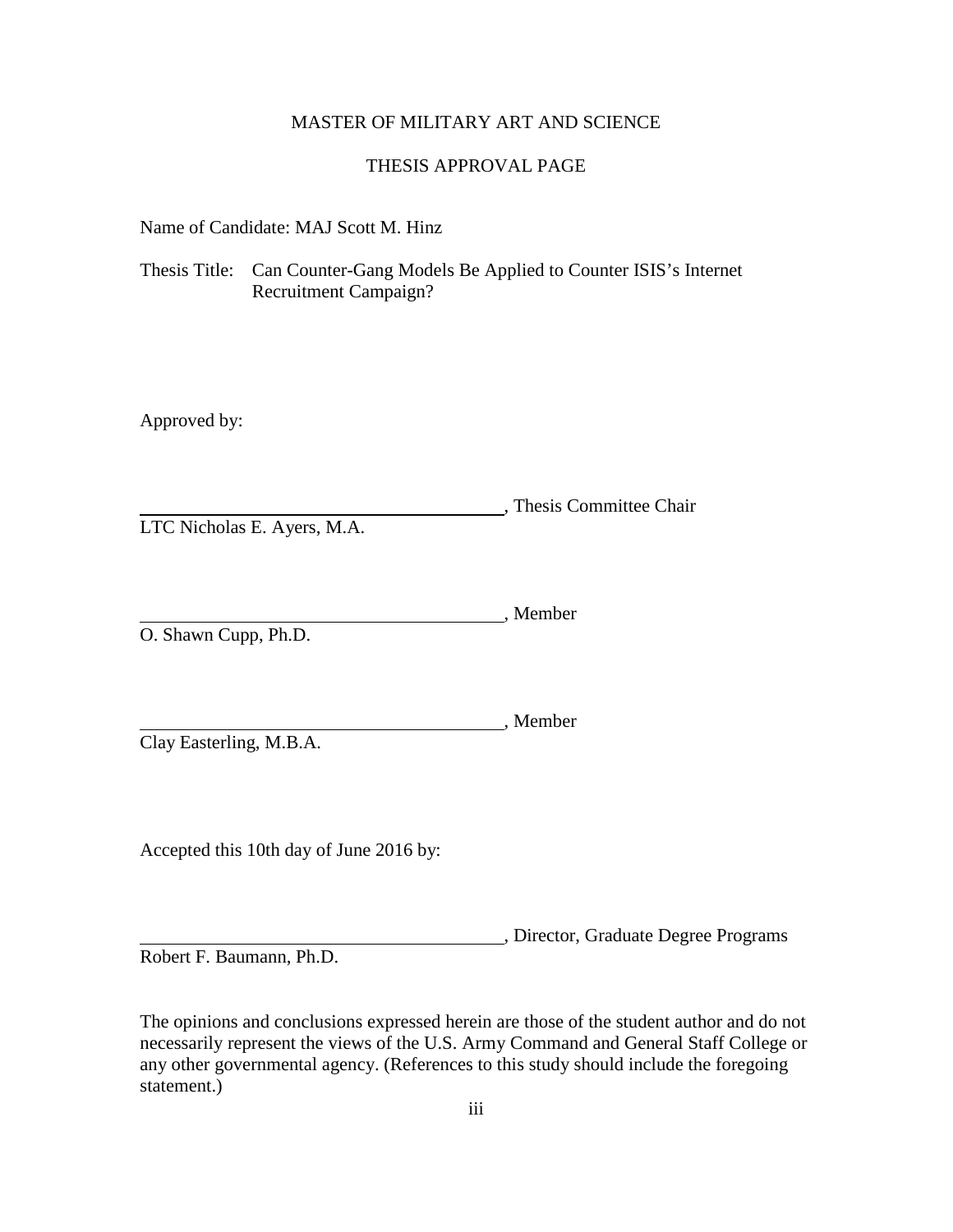# ABSTRACT

# CAN COUNTER-GANG MODELS BE APPLIED TO COUNTER ISIS'S INTERNET RECRUITMENT CAMPAIGN? by MAJ Scott M. Hinz, 102 pages.

In 2014, the Islamic State in Iraq and Syria (ISIS) came to the attention of the world community due to its rapid takeover of territory in Iraq and Syria. Since then, ISIS has executed an Internet-based recruitment campaign directed at vulnerable populations worldwide, to include the United States, in order to recruit followers and encourage attacks within their homelands. Through utilization of American-based social media companies, ISIS has been able to reach its target audience in a manner that has frustrated U.S. counter-efforts due to the enormous size of the social media environment.

Through an analysis of influencing and recruitment operations, a linkage is shown between vulnerable populations susceptible to gang and terrorist recruitment. Analysis of the gang and terrorist mitigation models used against these groups draws key distinctions between intervention and deterrence-based models. Selection of specific case study applications of the models facilitates answering the primary research question: can models utilized against gangs in the United States be applied to counter ISIS's Internet recruitment campaign?

The conclusion is that a modified deterrence-based model can be applied to counter ISIS's Internet recruitment campaign. However, the model should be applied against the technology companies providing the communication medium for ISIS's messaging.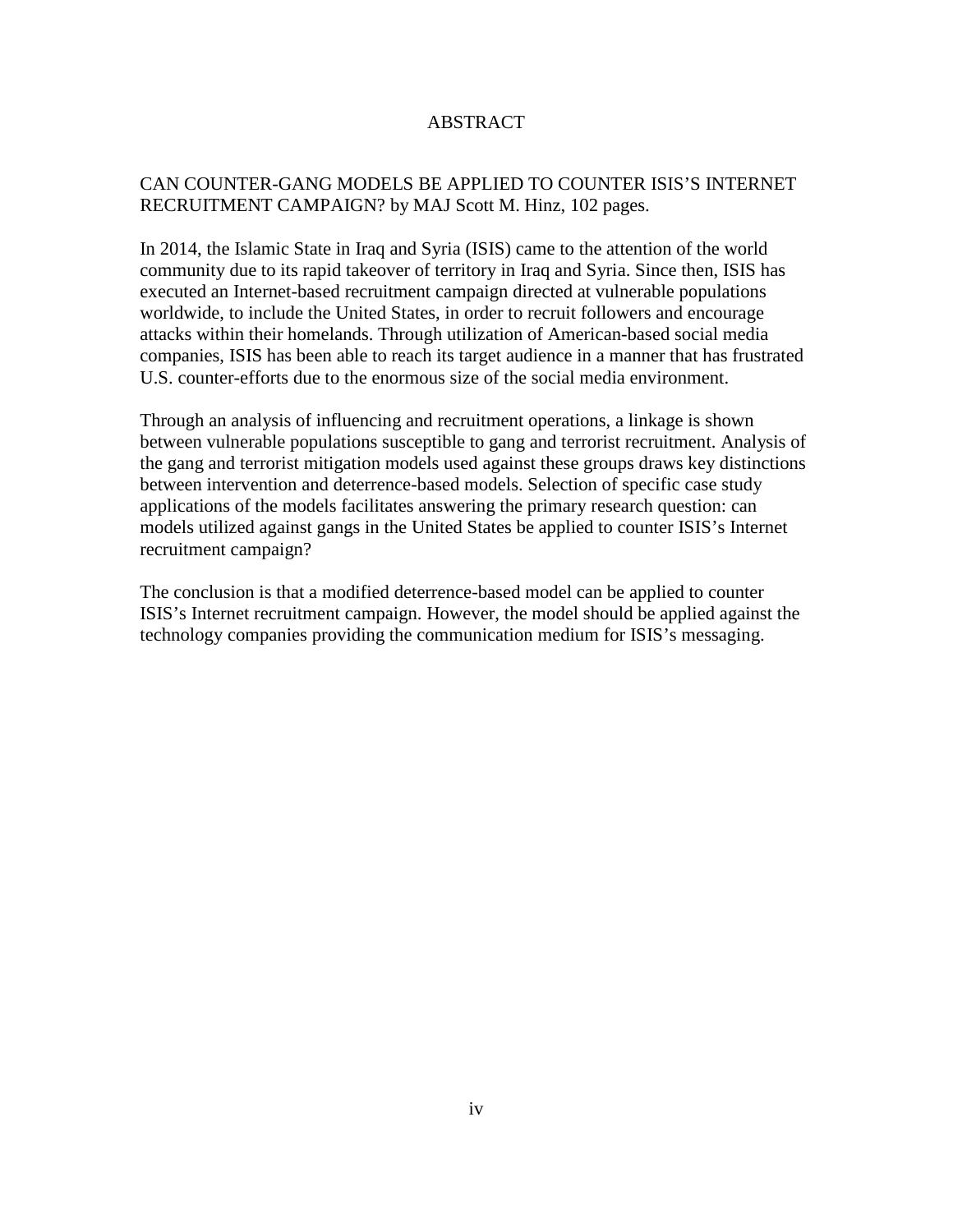# ACKNOWLEDGMENTS

I want to thank my committee members, LTC Ayers, Dr. Cupp, and Mr.

Easterling, for their assistance and efforts throughout this academic year. Your guidance and mentorship has been key throughout, and I am immensely grateful.

I would also like the thank my teaching team, Dr. Bradbeer, LTC Goddard, Dr. Stephenson, Mr. Burke, and LTC Shaner for their assistance. Your recommendations and additional hours of assistance have been an integral part of this process.

Finally, and most importantly, I would like to thank my wife and children for all their support through this process.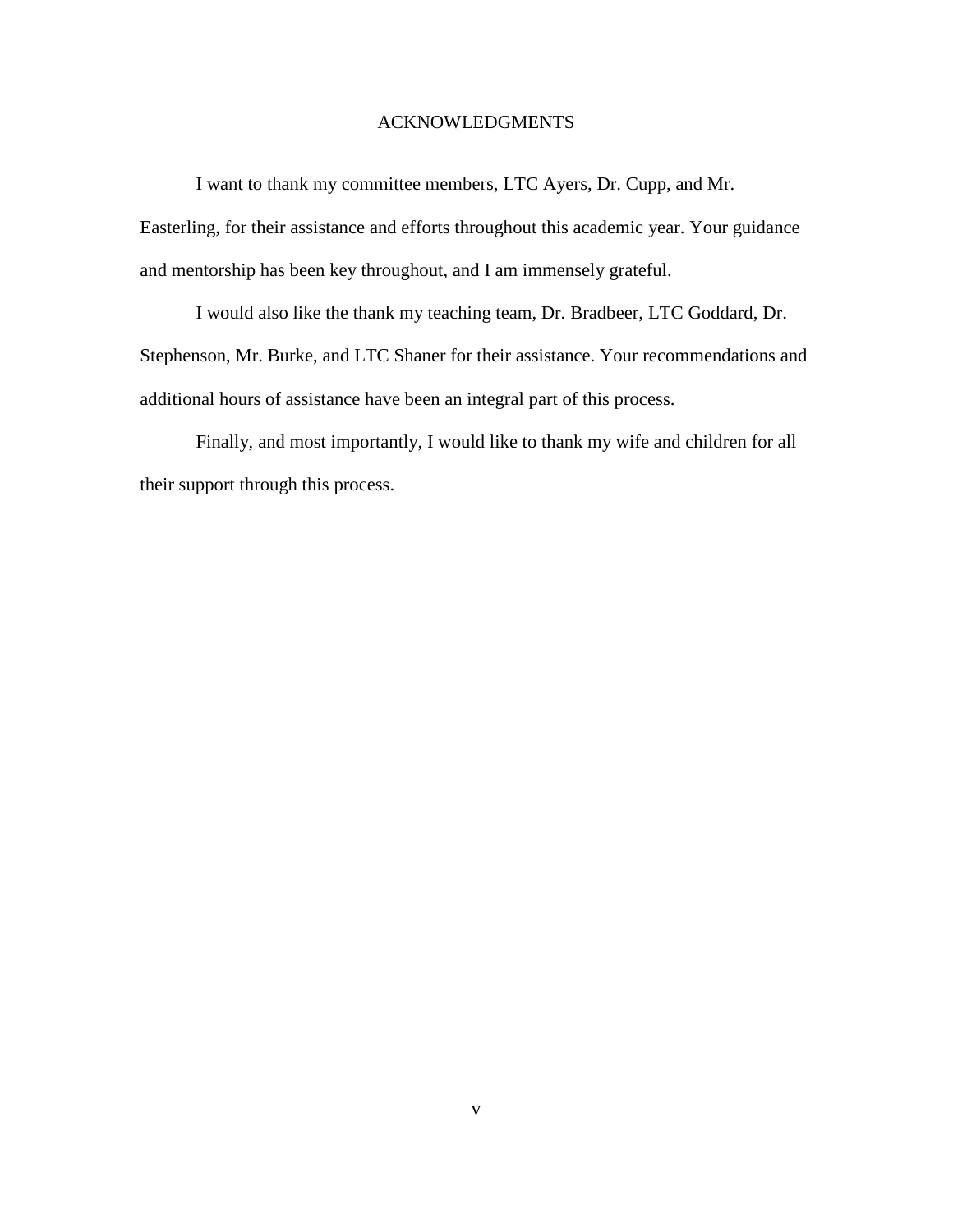# **TABLE OF CONTENTS**

|                                                              | Page |
|--------------------------------------------------------------|------|
| MASTER OF MILITARY ART AND SCIENCE THESIS APPROVAL PAGE  iii |      |
|                                                              |      |
|                                                              |      |
|                                                              |      |
|                                                              |      |
|                                                              |      |
|                                                              |      |
|                                                              |      |
|                                                              |      |
|                                                              |      |
|                                                              |      |
|                                                              |      |
|                                                              |      |
|                                                              |      |
|                                                              |      |
|                                                              |      |
|                                                              |      |
|                                                              |      |
|                                                              |      |
|                                                              |      |
|                                                              |      |
|                                                              |      |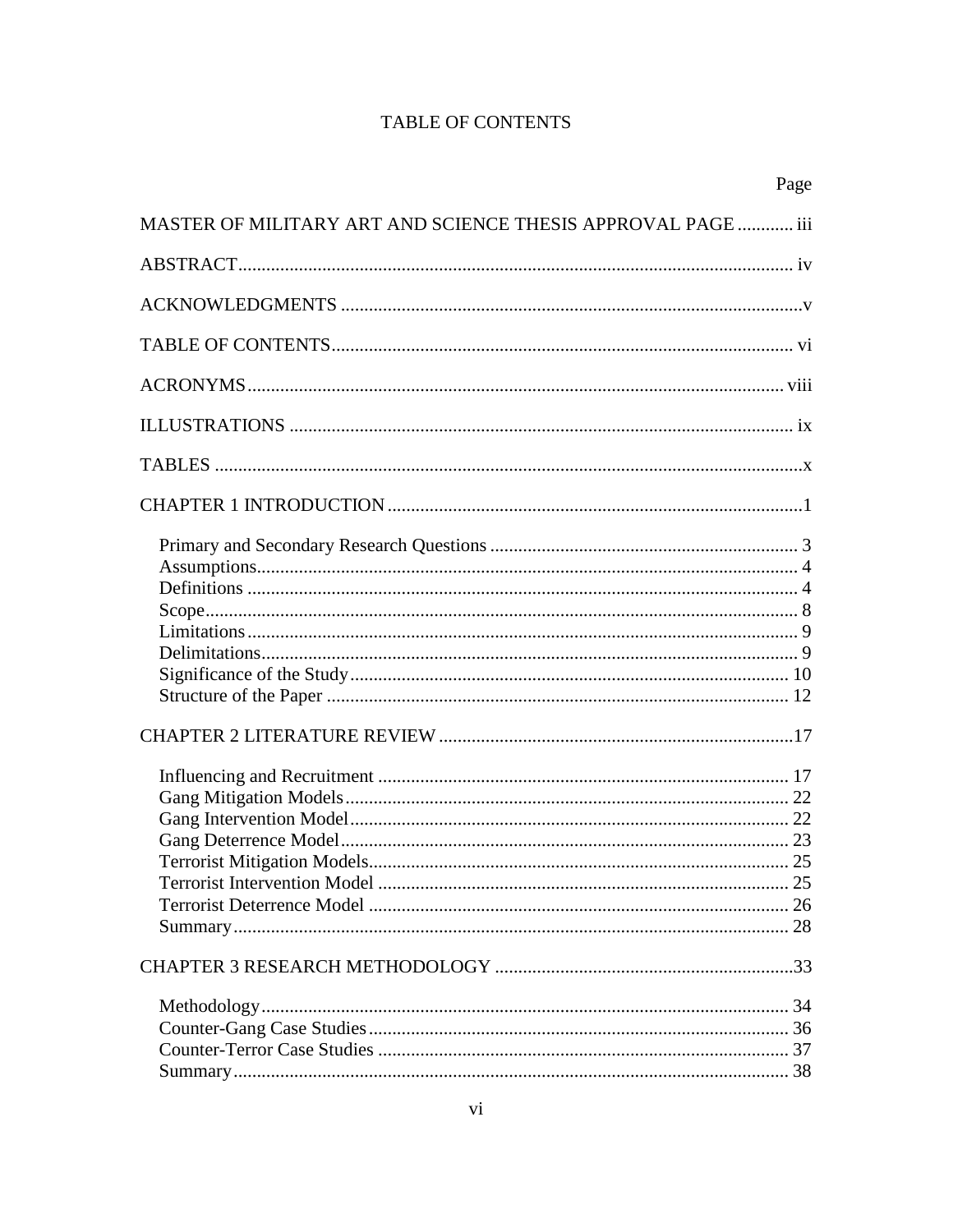| Are There Demographics Within the United States More Susceptible to                |  |
|------------------------------------------------------------------------------------|--|
|                                                                                    |  |
|                                                                                    |  |
|                                                                                    |  |
| Does Public Perception or Involvement Affect the Success or Failure of a Model? 53 |  |
|                                                                                    |  |
|                                                                                    |  |
| Are There Methods within Models that are Effective But Susceptible to Legal        |  |
|                                                                                    |  |
|                                                                                    |  |
|                                                                                    |  |
|                                                                                    |  |
|                                                                                    |  |
|                                                                                    |  |
|                                                                                    |  |
|                                                                                    |  |
|                                                                                    |  |
|                                                                                    |  |
|                                                                                    |  |
|                                                                                    |  |
|                                                                                    |  |
|                                                                                    |  |
| Conclusion: A Modified Deterrence-Based Model Could Be Used to Counter             |  |
|                                                                                    |  |
|                                                                                    |  |
|                                                                                    |  |
|                                                                                    |  |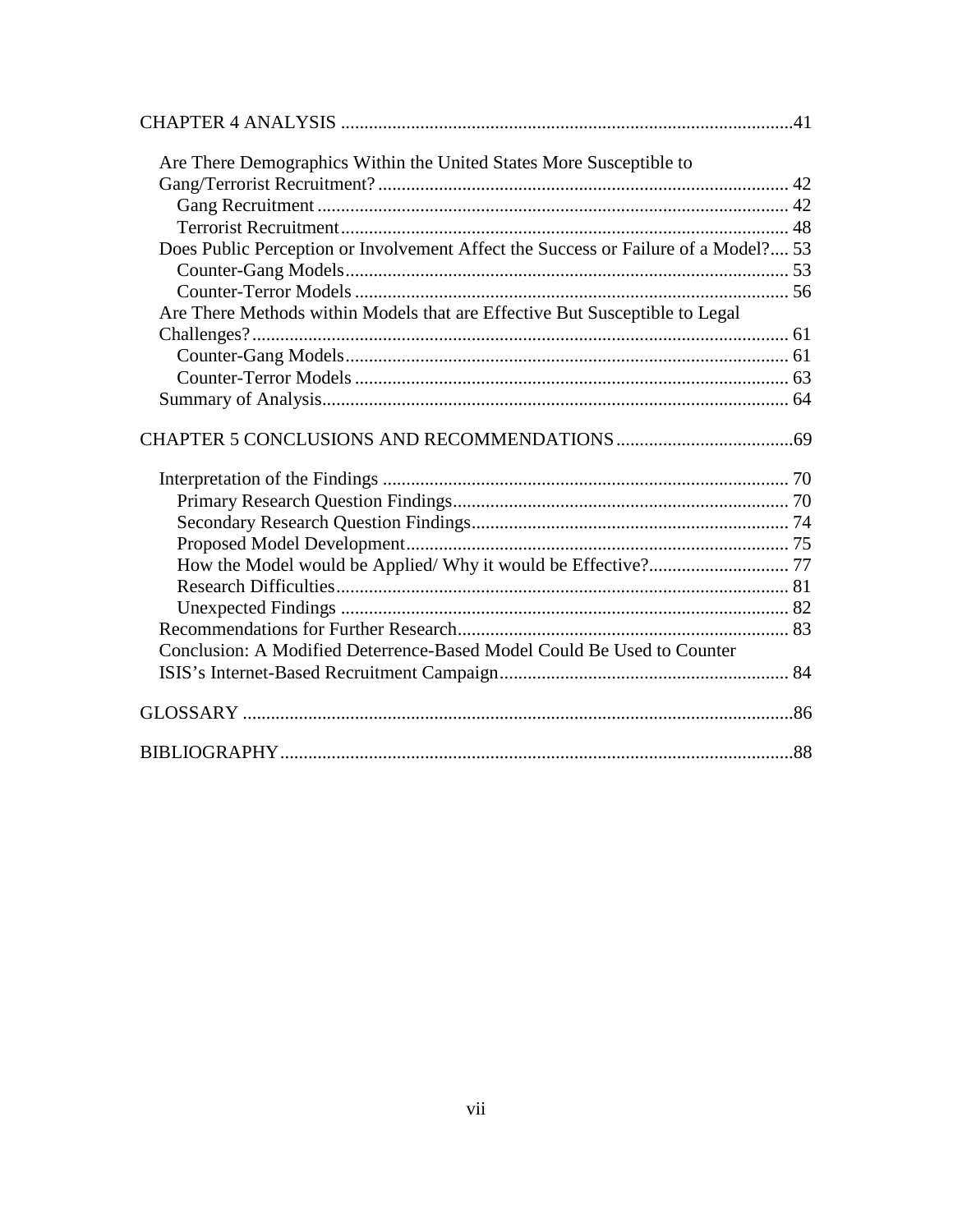# ACRONYMS

| <b>AQI</b>             | al-Qaeda in Iraq                                                                                                     |
|------------------------|----------------------------------------------------------------------------------------------------------------------|
| <b>CSCC</b>            | Center for Strategic Counterterrorism Communications                                                                 |
| <b>CVE</b>             | Countering Violent Extremism                                                                                         |
| <b>FBI</b>             | Federal Bureau of Investigation                                                                                      |
| G                      | Gang                                                                                                                 |
| <b>ISI</b>             | Islamic State of Iraq                                                                                                |
| <b>ISIS</b>            | Islamic State in Iraq and Syria                                                                                      |
| <b>ISP</b>             | <b>Internet Service Provider</b>                                                                                     |
| JP                     | <b>Joint Publication</b>                                                                                             |
| <b>MISO</b>            | <b>Military Information Support Operations</b>                                                                       |
| <b>NG</b>              | Non-gang                                                                                                             |
| <b>NSA</b>             | <b>National Security Agency</b>                                                                                      |
| U.S.                   | <b>United States</b>                                                                                                 |
| <b>USA PATRIOT Act</b> | Uniting and Strengthening America by Providing Appropriate<br>Tools Required to Intercept and Obstruct Terrorism Act |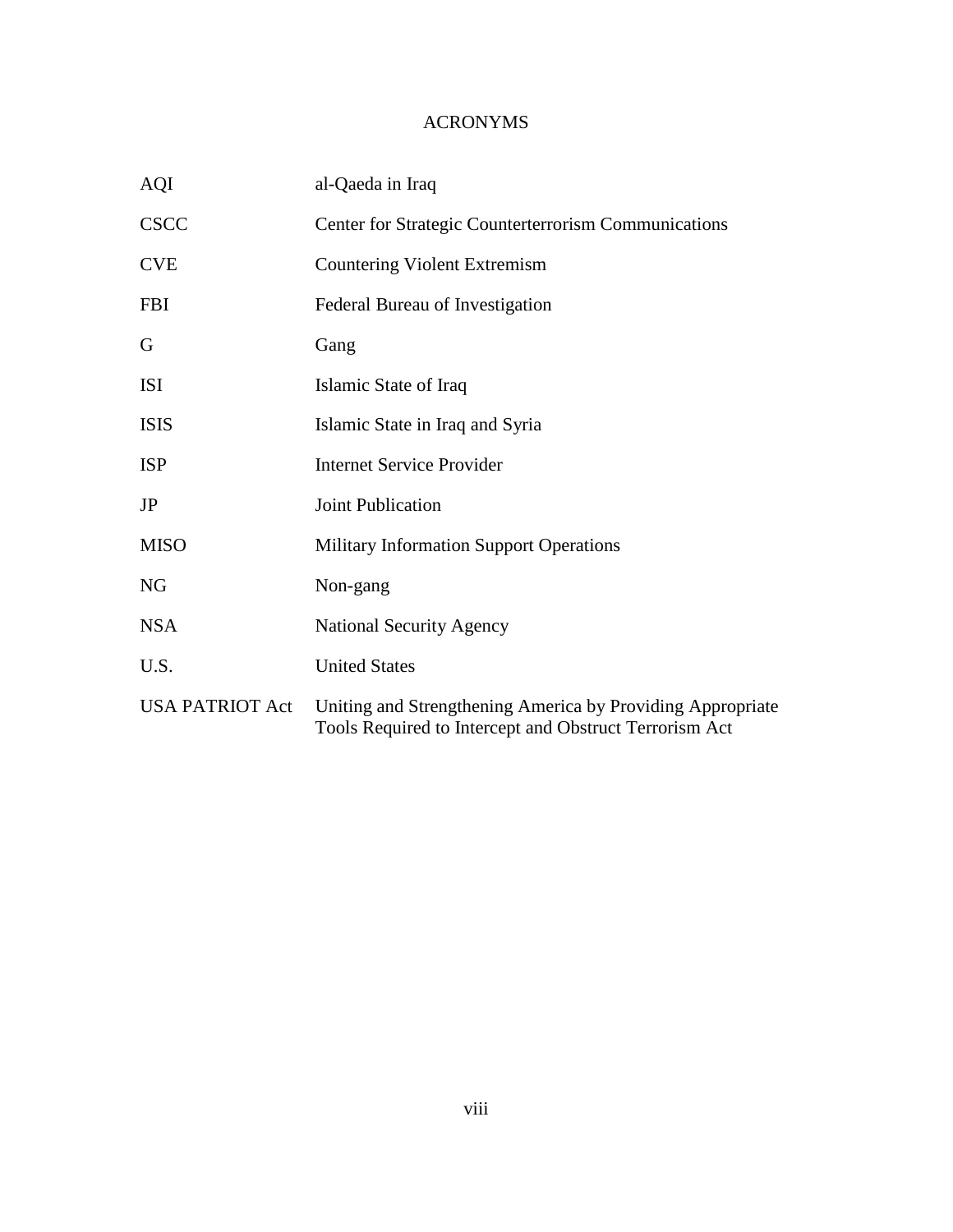# ILLUSTRATIONS

| Figure 1. Application of Information-Related Capabilities to Achieve Influence 18 |  |
|-----------------------------------------------------------------------------------|--|
|                                                                                   |  |
|                                                                                   |  |
|                                                                                   |  |
|                                                                                   |  |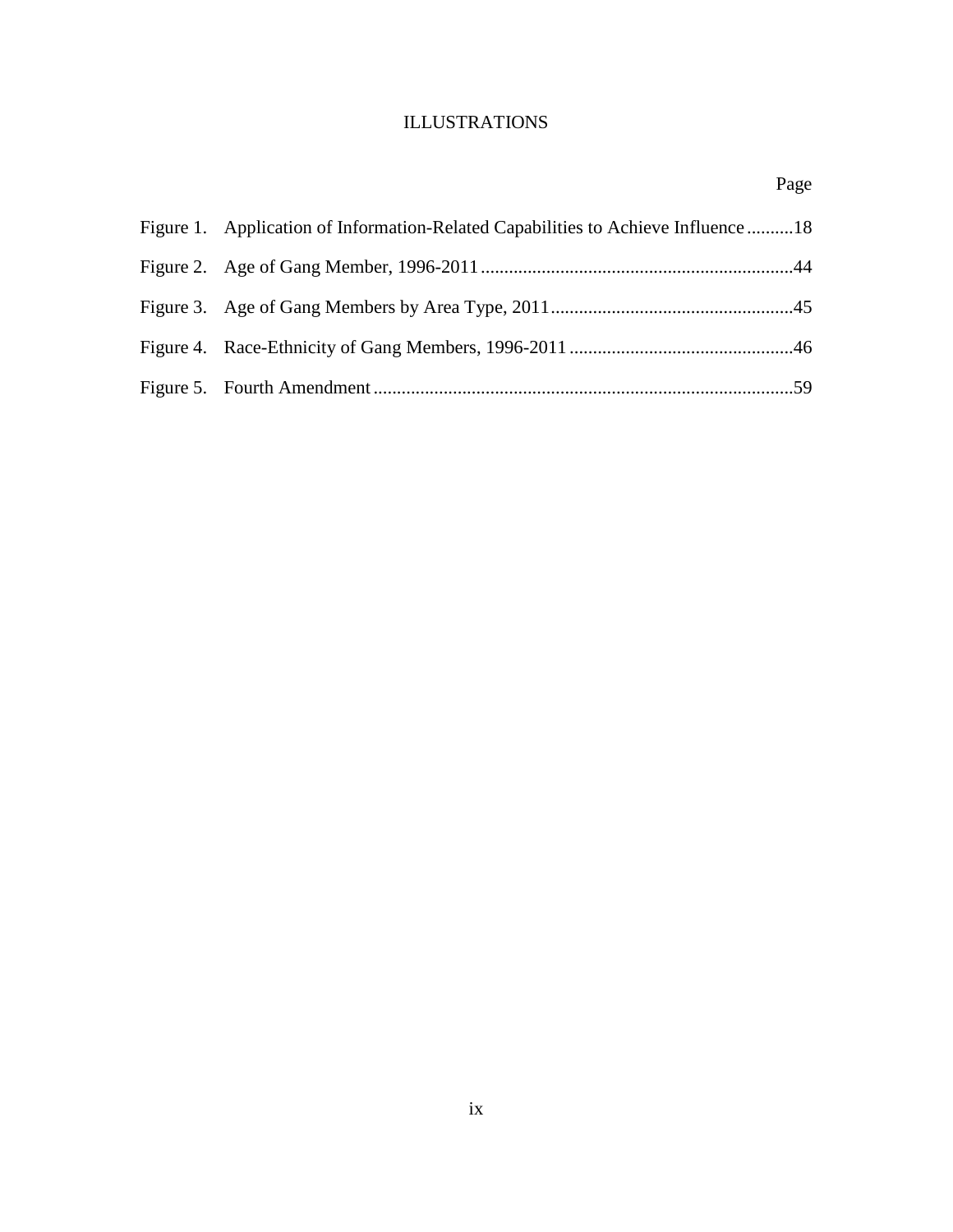# TABLES

|                                                                    | Page |
|--------------------------------------------------------------------|------|
| Table 1. Average Race-Ethnicity of Gang Members by Area Type, 2011 |      |
|                                                                    |      |
|                                                                    |      |
|                                                                    |      |
|                                                                    |      |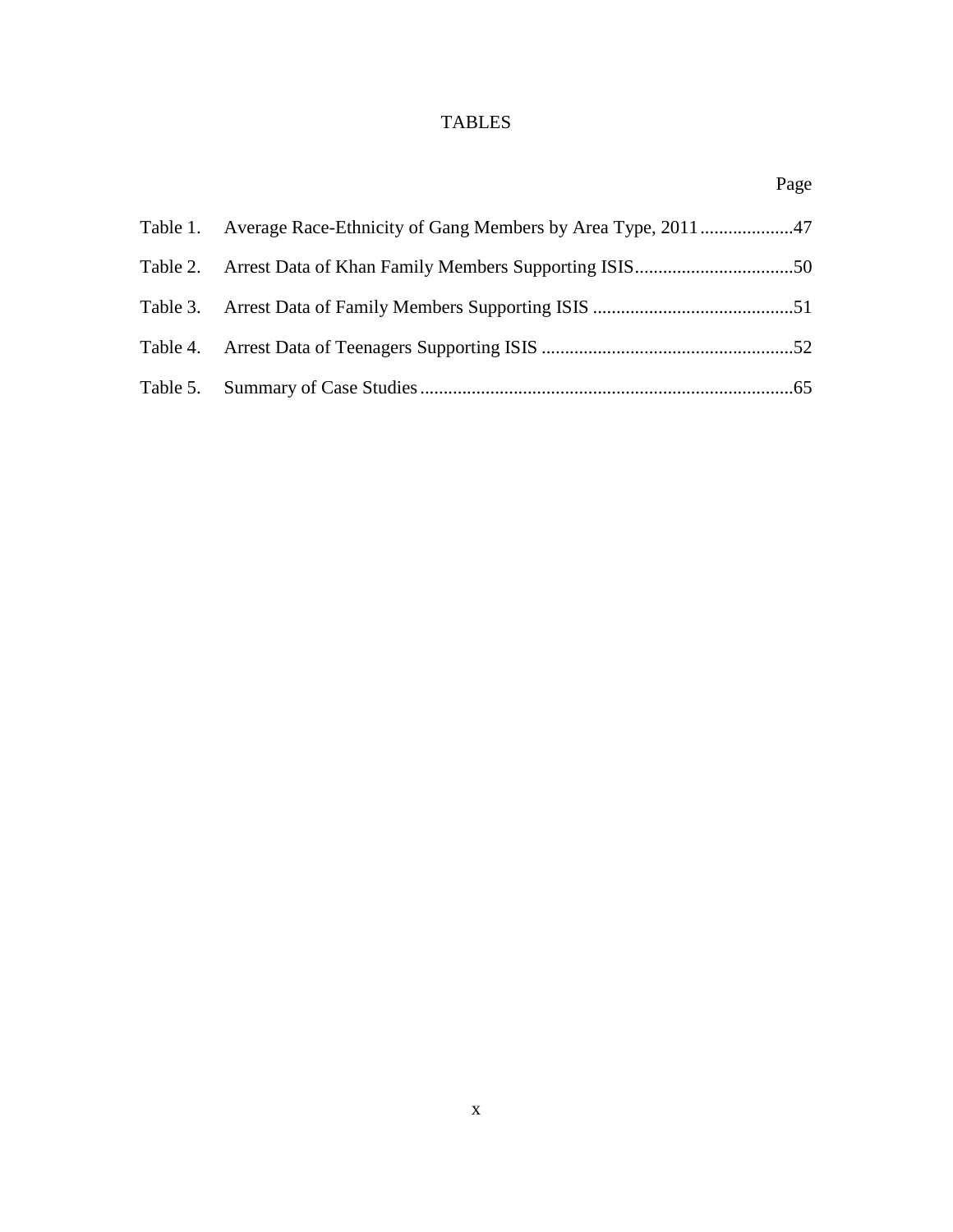# CHAPTER 1

# **INTRODUCTION**

In 2014, the Islamic State in Iraq and Syria (ISIS) came to the attention of the world community due to its rapid takeover of territory in Iraq and Syria. Since then, ISIS has executed an Internet-based recruitment campaign directed at vulnerable populations worldwide, to include the United States, in order to recruit followers and encourage attacks within their homelands. Through utilization of American-based social media companies, ISIS has been able to reach its target audience in a manner that has frustrated U.S. counter-efforts due to the enormous size of the social media environment. By one estimate, supporters created 27,000 Twitter accounts in support of ISIS in the month following the August 20[1](#page-23-0)4 execution of American, James Foley.<sup>1</sup>

This campaign has also sought to encourage Americans to travel to Syria in order to join the group. Federal Bureau of Investigation (FBI) Director James Comey estimated that two hundred fifty Americans have traveled or attempted to travel to Syria to join the group in testimony before the House Committee on Homeland Security on 21 October [2](#page-23-1)015.<sup>2</sup> Though this number may seem small, it is worth noting that FBI Assistant Director for Counterterrorism, Michael Steinbach, estimated that number at only one hundred fifty on 26 February 2015 representing a 67 percent increase in eight months.<sup>[3](#page-23-2)</sup>

Social media has provided terrorist groups such as ISIS with the ability to present multiple narratives to target audiences. Due to the popularity of social media with younger generations, ISIS is able to apply a framework to spot, assess, recruit, and radicalize in order to draw vulnerable populations to their cause. [4](#page-23-3) Utilization of technology to reach followers is not a new concept for terrorist groups. In a 2005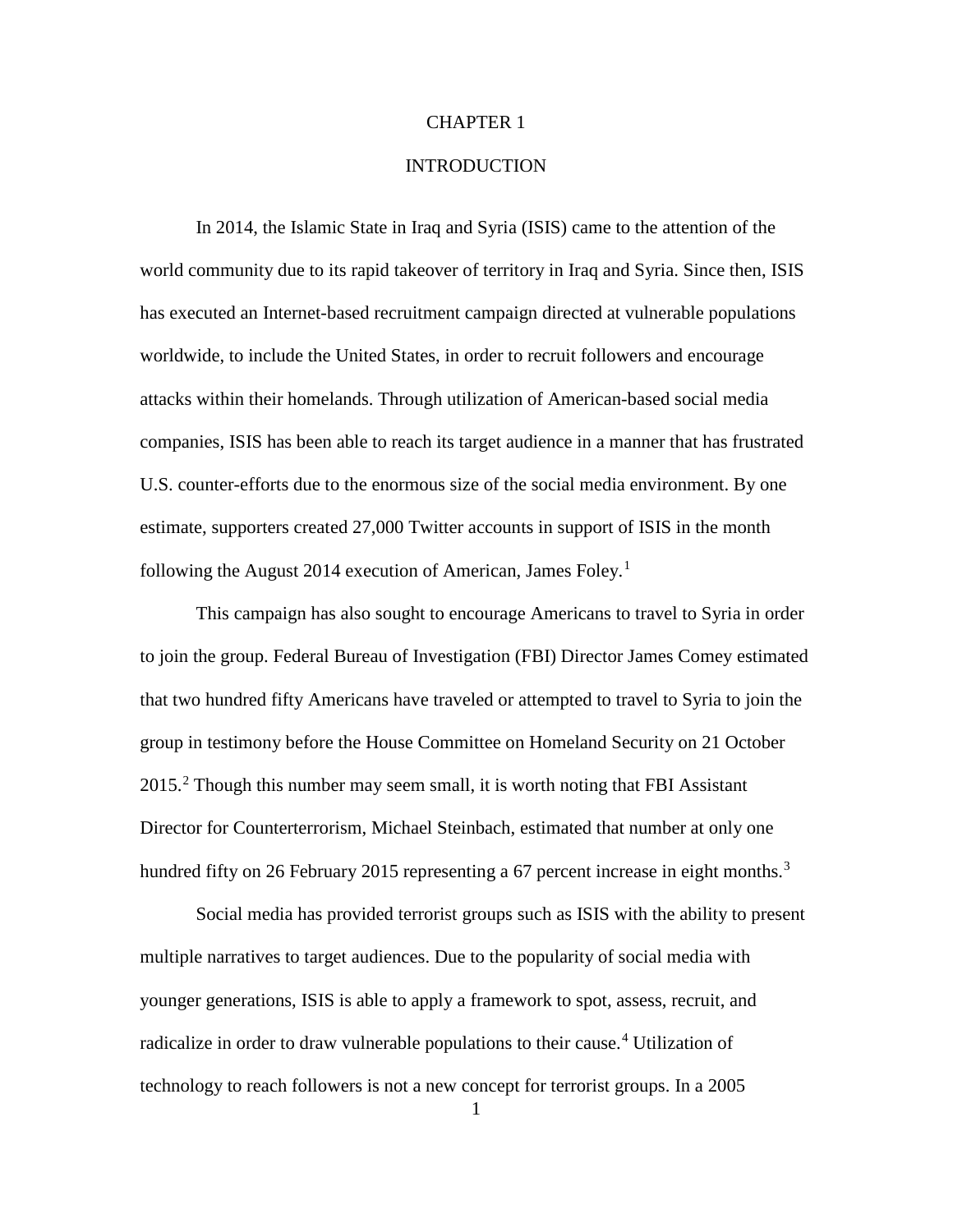message, Al-Qaeda Deputy Ayman al-Zawahiri wrote to al-Qaeda in Iraq (AQI) leader, Abu Musab al-Zarqawi, "More than half of this battle is taking place in the battlefield of the media."[5](#page-24-0) ISIS has adapted this threat by blending homegrown violent extremism with foreign fighter ideology in a manner designed to engage a target audience with varied motivations in order to facilitate radicalization. [6](#page-24-1)

The targeted recruitment of vulnerable populations is not without precedence in the United States. These same vulnerable populations are representative of the audience that gangs recruit from through targeted messaging. Much like ISIS, these gangs offer their potential members the protection and emotional and social support which is frequently lacking amongst at-risk youth.<sup>[7](#page-24-2)</sup> By the FBI's estimation, there are currently 33,000 gangs in the United States, with 1.4 million members. [8](#page-24-3) Joining a gang, much like the radicalization of a youth by ISIS, is a gradual process and does not usually occur due to a single incident or grievance. Research shows that the youth are pushed and pulled into gangs over a length of time spent with members – often as much as a year.<sup>[9](#page-24-4)</sup> This gradual process is not without costs to communities. In the 2011 National Gang Threat Assessment, gangs accounted for an average of 48 percent of violent crime in most jurisdictions, and up to 90 percent in others.<sup>[10](#page-24-5)</sup>

Because of the toll these gangs take on their community, there have been multiple models developed to counter gangs as well as reduce their influence in the community. Due to gang problems not being a new issue, researchers have been able to apply a more rigorous examination of both the issue as well as the models designed to counter gangs over time. This differs with the issue of ISIS's recruitment campaign, whose currency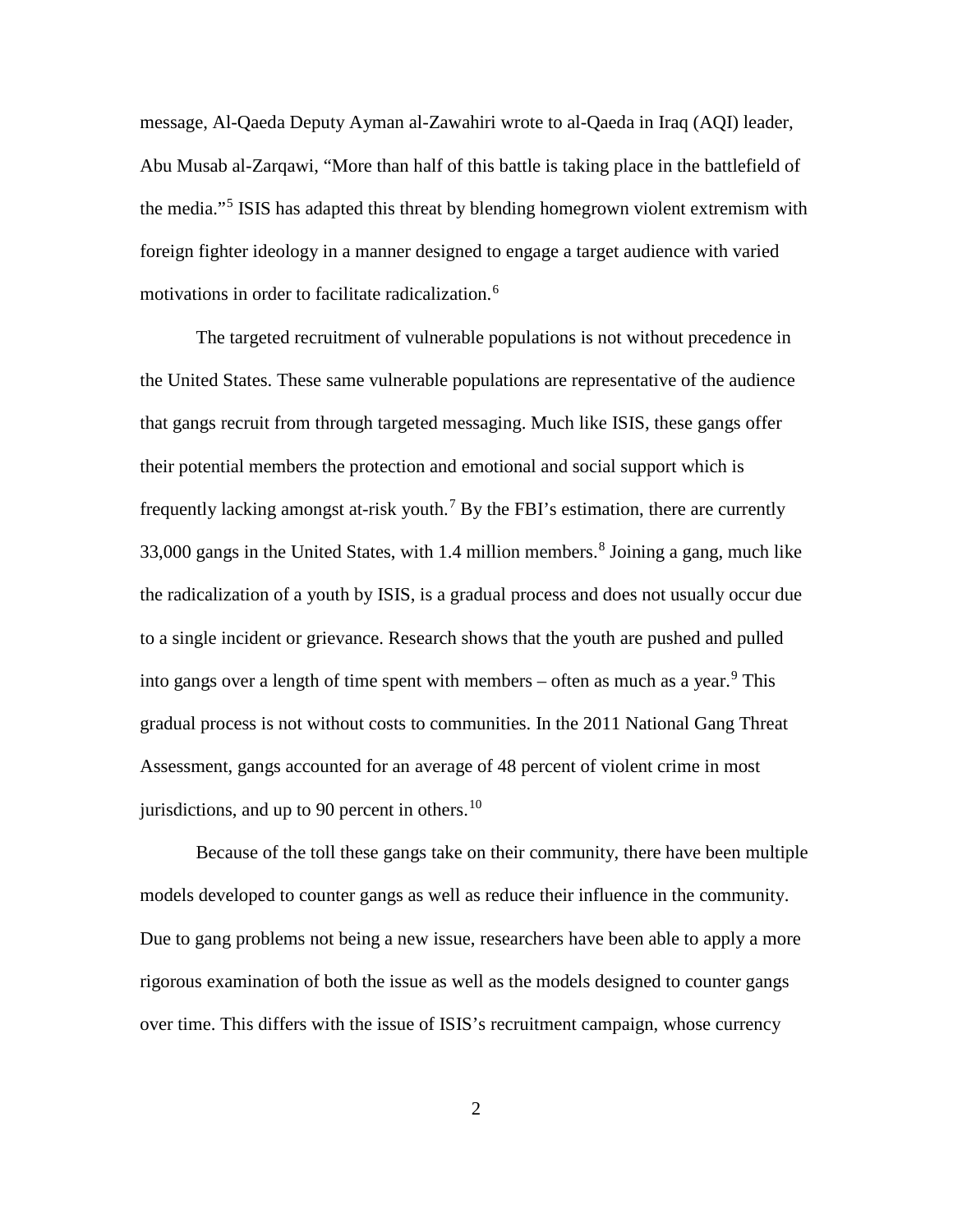prevents that framing. Through an examination of the models used to counter gangs, this thesis will attempt to establish a model to counter ISIS's Internet recruitment efforts.

This chapter introduces the background and problem of ISIS's Internet recruitment efforts to the reader and the parallels to gangs in the United States. The primary and secondary research questions are introduced which will guide the research and findings of subsequent chapters. Key assumptions, definitions, and scope of the study provide the background and boundaries of the study. Additionally, limitations and delimitations narrow the focus of the research for both feasibility and applicability. This study emphasizes the size and scope of the social media environment, and the parallels between involvement in gangs and terrorist groups such as ISIS. The end of the chapter summarizes chapter 1 and provide the structure of the following chapters.

# Primary and Secondary Research Questions

The primary research question of the thesis is can models utilized against gangs in the United States be applied to counter ISIS's Internet recruitment campaign? In order to answer the primary research question for the thesis, secondary research questions are needed to guide the research and findings of later chapters. The secondary research questions to support the primary research question are the following: (1) Are there demographics within the United States more susceptible to gang and terrorist recruiting; (2) Does public perception or involvement affect the success or failure of a model; and (3) Are there methods within models which are effective but susceptible to legal challenges?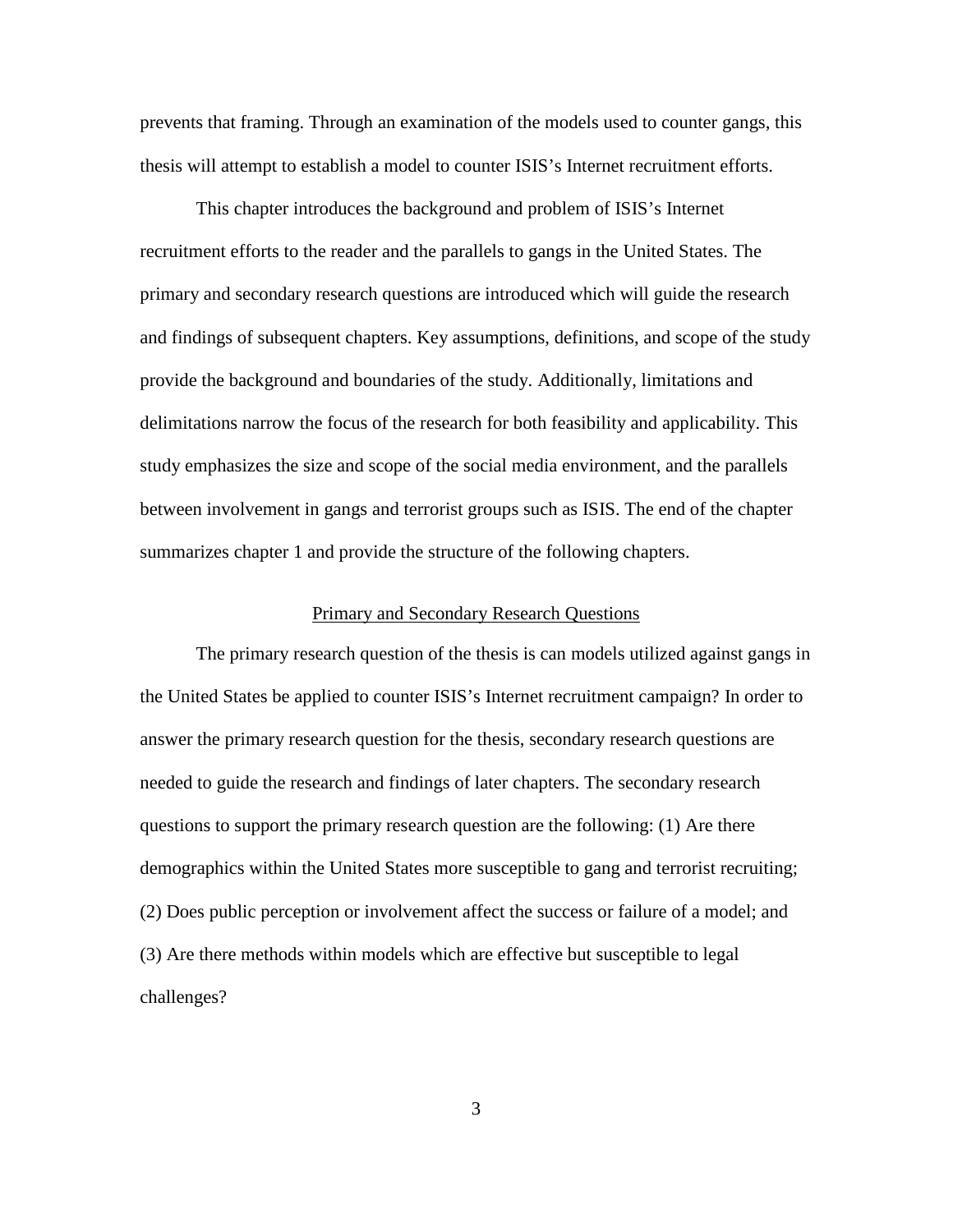#### **Assumptions**

Assumptions are key when examining a topic that resonates in our current environment. Additionally, these assumptions help to ensure the continued relevancy of the topic due to remaining in affect. The key assumption of this study is that ISIS will continue to utilize the Internet and social media as a successful recruitment method. Additionally, ISIS will continue to present a credible threat to the United States, which will require efforts on our part to counter them. This will include ISIS continuing to call for attacks on the United States and other Coalition member nations. These assumptions are valid as demonstrated in the terrorist attack in Paris, France, on 13 November 2015, San Bernardino, California, on 2 December 2015, and Brussels, Belgium, on 22 March 2016.

In regards to counter-gang efforts, the models are assumed to meet legality criteria. This includes both our criminal and Constitutional legal framework. This is vital to ensuring that lessons learned from their application will maintain relevancy due to acceptability and feasibility. This will become key in later chapters when developing a proposed model to counter ISIS's recruitment campaign.

# Definitions

As part of the introduction chapter, it is important to provide the reader with a definition and explanation of any terms which are key to understanding the research study. In accordance with Student Text 20-10, this section provides the reader with the definitions of terms used throughout the study. This facilitates the reader framing the definitions in a specific manner in order understand the thesis.<sup>[11](#page-24-6)</sup> For the purpose of this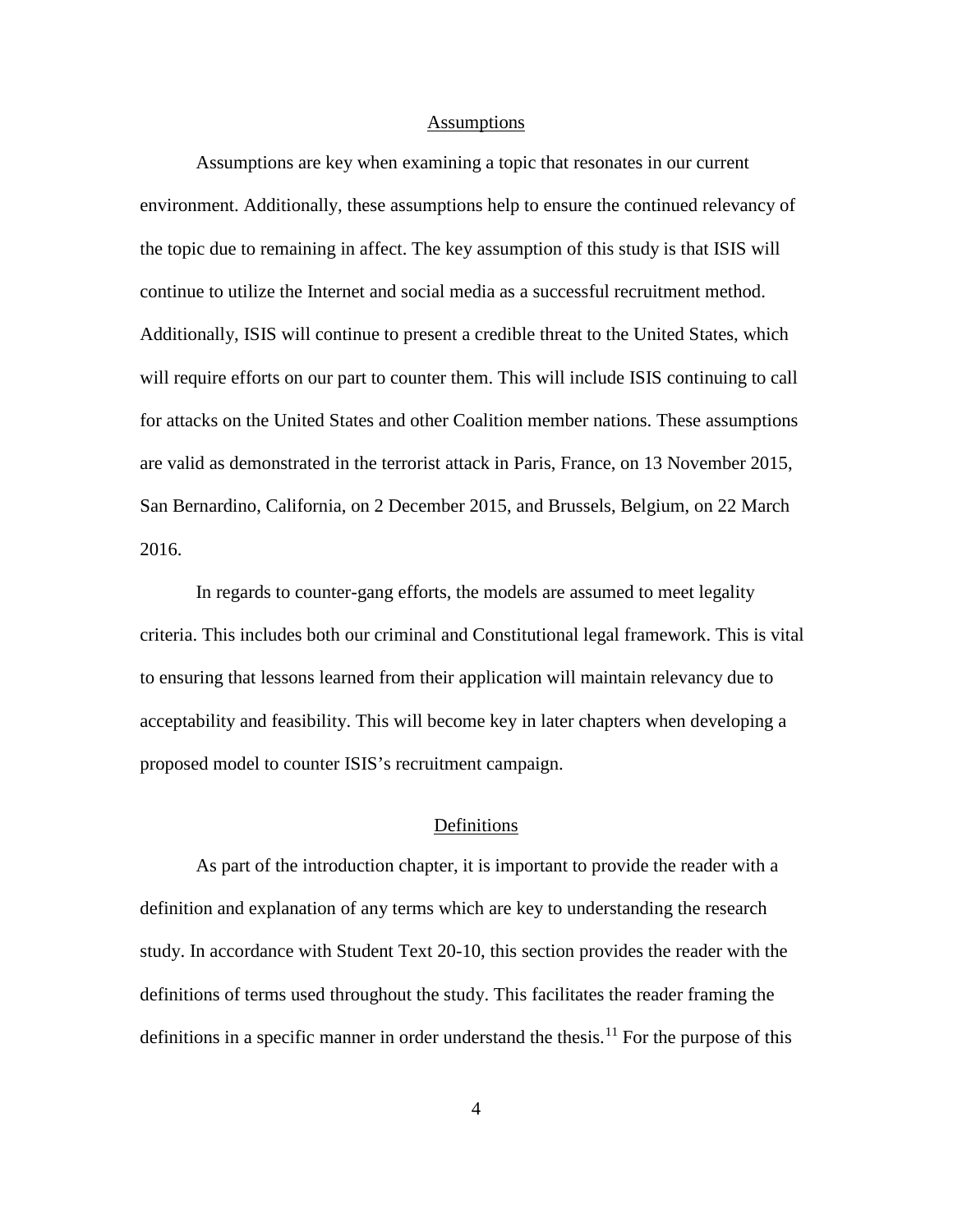thesis, definitions are across three categories: (1) the threat, (2) information operations, and (3) models for countering influencers (gangs, terrorists, etc.).

The focus of this paper and primary threat it addresses is that of the Islamic State in Iraq and Syria, also referred to as ISIS or the Islamic State. Many readers are mistaken into believing that ISIS did not exist before 2014, when it became prevalent in Western media reporting. As detailed by the Chairman of the Threat Knowledge Group and Distinguished Chair of Military Theory of the Marine Corps University, Dr. Sebastian Gorka, there is much more to their past. ISIS is in actuality the evolution of Abu Musab al-Zarqawi's al-Qaeda in Iraq (AQI) that fought against Coalition forces during Operation IRAQI FREEDOM and Operation NEW DAWN. With the death of al-Zarqawi in 2006, AQI leader Abu Ayyub al-Masri formed the Islamic State of Iraq (ISI) under ISIS's current leader, Abu Umar al-Baghdadi. ISIS expanded after the departure of U.S. forces from Iraq in 2011 and became a player in the Syrian Civil War in 2013.[12](#page-25-0) The combination of instability in Iraq and Syria allowed ISIS to gain strength and territory with the May 2014 seizure of Ramadi and June 2014 seizures of Samarra, Mosul, and Tikrit. On 29 June 2014, al-Baghdadi announced the re-establishment of the worldwide Islamic caliphate and the renaming of ISIS to the Islamic State.[13](#page-25-1)

The priorities for ISIS are much different from that of Al-Qaeda, which has facilitated its rise to dominance. The three priorities of ISIS are Allah, the Caliphate, and the Ummah – the global community of Muslims.<sup>[14](#page-25-2)</sup> These priorities differ from Al-Qaeda, which focuses on the enemies of Israel and the United States. AQI, and now ISIS, focus on the al-Sham, often referred to as the Levant.<sup>[15](#page-25-3)</sup> Many readers will distinguish this wording in how some refer to ISIS as ISIL, the Islamic State in Iraq and the Levant. The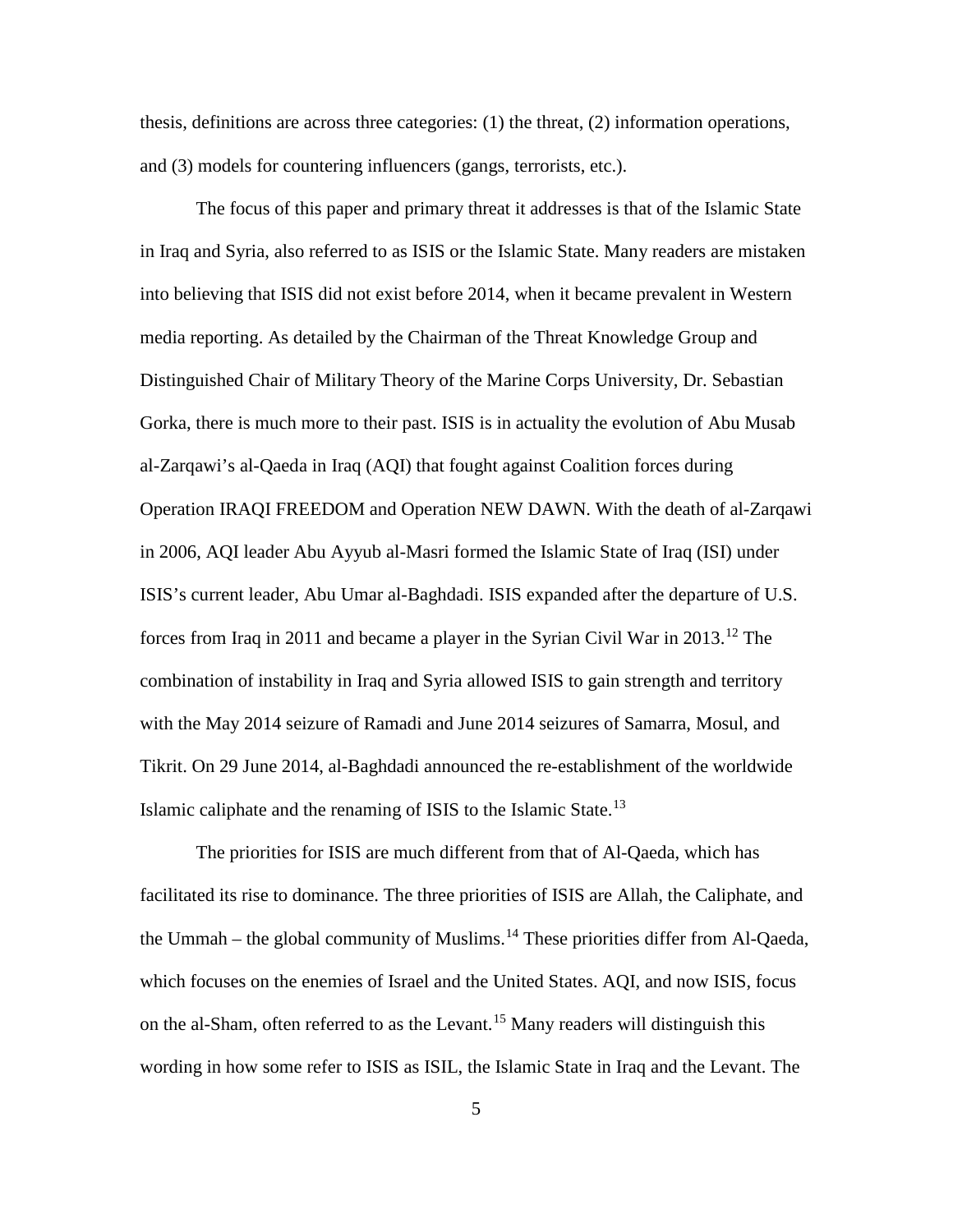Levant refers to the areas of Jordan, Syria, Lebanon, and Palestine, and is destined as the location for the final Jihad between Muslims and Crusader Christians.<sup>[16](#page-26-0)</sup> This Jihad will culminate in a final battle in the Syrian city of Dabiq, also the name of ISIS's propaganda magazine, where the world will end, and Allah will judge who goes to hell and who goes to heaven. [17](#page-26-1) ISIS and its estimated sixty thousand followers are in many ways no different from any other "end of days" fanatical cult.<sup>[18](#page-26-2)</sup> The issue is that most cults do not possess territory, thirty-five affiliated worldwide groups, or an estimated yearly income of  $$500$  million.<sup>[19](#page-26-3)</sup>

In regards to information operations, in both gangs and terrorist groups, it is necessary to define target audiences and vulnerable populations who are susceptible to messaging. Joint Publication (JP) 3-13, *Information Operation*, refers to target audiences as, "An individual or group selected for influence. Also called TA."[20](#page-26-4) This is key when we examine how both gangs and terrorist groups deliberately target certain individuals or demographics for their influencing operations. These influencing operations can lead to anything from recruitment to motivating an individual to conduct a violent act on the group's behalf.

Within target audiences is the sub-set of vulnerable populations. Though JP 3-13 serves as the key Joint Publication for information operations, it does not provide a definition for vulnerable populations, despite the referenced concept within the JP. Vulnerable populations are not defined higher up the doctrinal chain to JP 1-02, *Department of Defense Dictionary of Military and Associated Terms*, despite the Department of Defense's key role in the fight against ISIS. In fact, the majority of accepted definitions for the term found on the Internet deal with health care. The best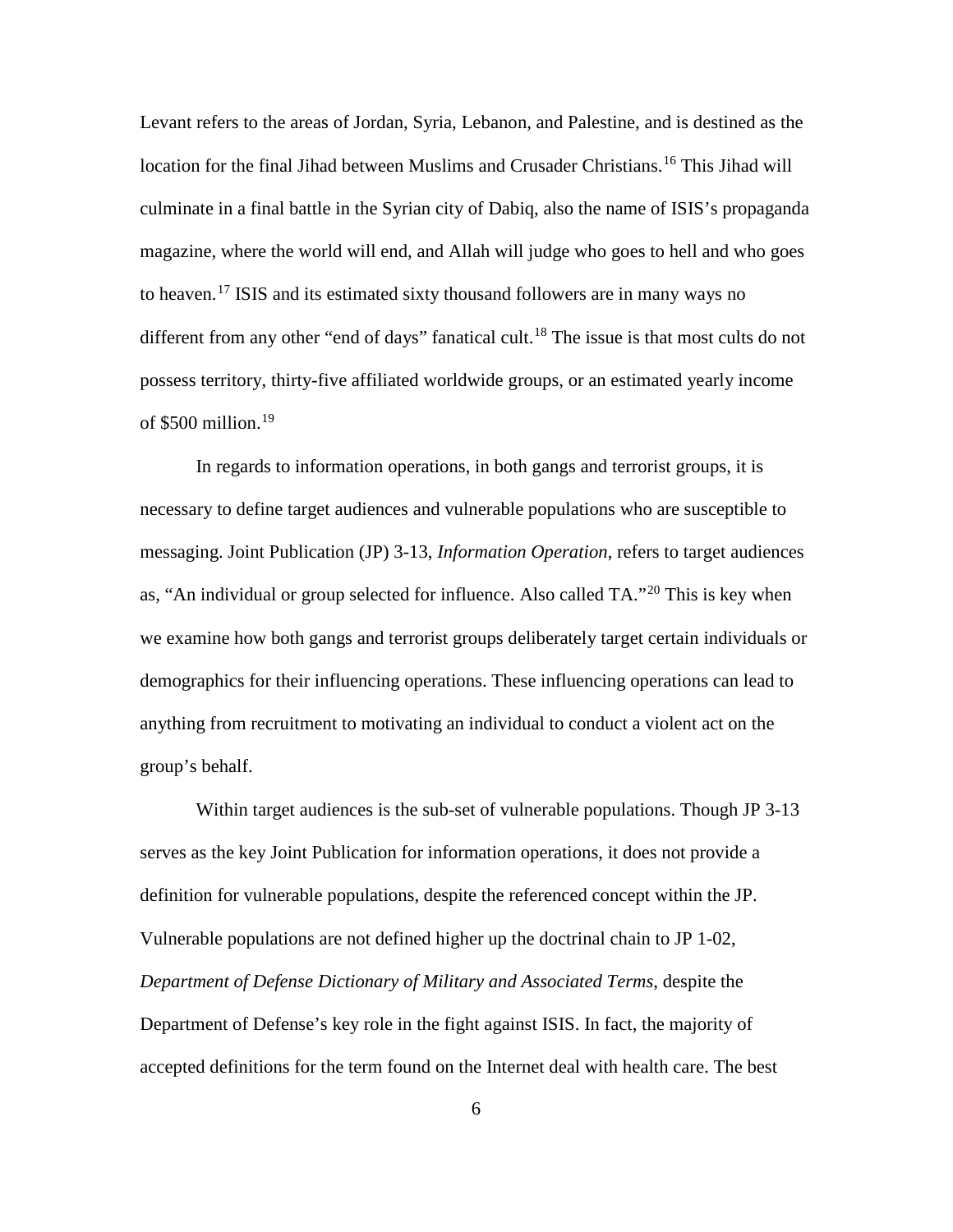definition of vulnerable populations, and most relevant to this thesis, comes from Yale University's Human Subject Research Resource and Education Program, which researchers use as a guide to the Common Rule for human subject research. It defines vulnerable populations as individuals with conditions, either intrinsic or situational, that interfere with the individuals' autonomy or decision-making abilities. These individuals have difficulty providing consent to protect their interests or are at-risk to intimidation or exploitation.<sup>[21](#page-27-0)</sup> They further divide vulnerable populations into the following categories: (1) cognitive or communicative (disabled, seriously ill, children, etc.), (2) institutional (prisoners, students, employees), (3) medical (terminally ill), (4) economic (dependent, impoverished), and (5) social (minorities).<sup>[22](#page-27-1)</sup> Understanding vulnerable population is key when examining models to counter influencers later in the thesis.

Defining the intervention and deterrence-based models facilitates the modeling of later chapters. Intervention-based strategies require the coordinated intervention of law enforcement, educators, job-training resources, parents, and community groups in order to reduce the involvement of high-risk youth in gangs. Key to those is the coordination of efforts and information sharing among these agencies in order to ensure a comprehensive approach to the problem. These strategies show communities with high gang activity generally have high poverty levels, joblessness, and poor coordination of prevention services.<sup>[23](#page-27-2)</sup>

Deterrence models (also referred to as "pulling levers" policing) focus deterrence actions on a specific problem within an area. The models target a specific criminal behavior (such as gun violence) being committed by a small number of chronic offenders. These offenders, in order for the model to be effective, must be vulnerable to sanctions or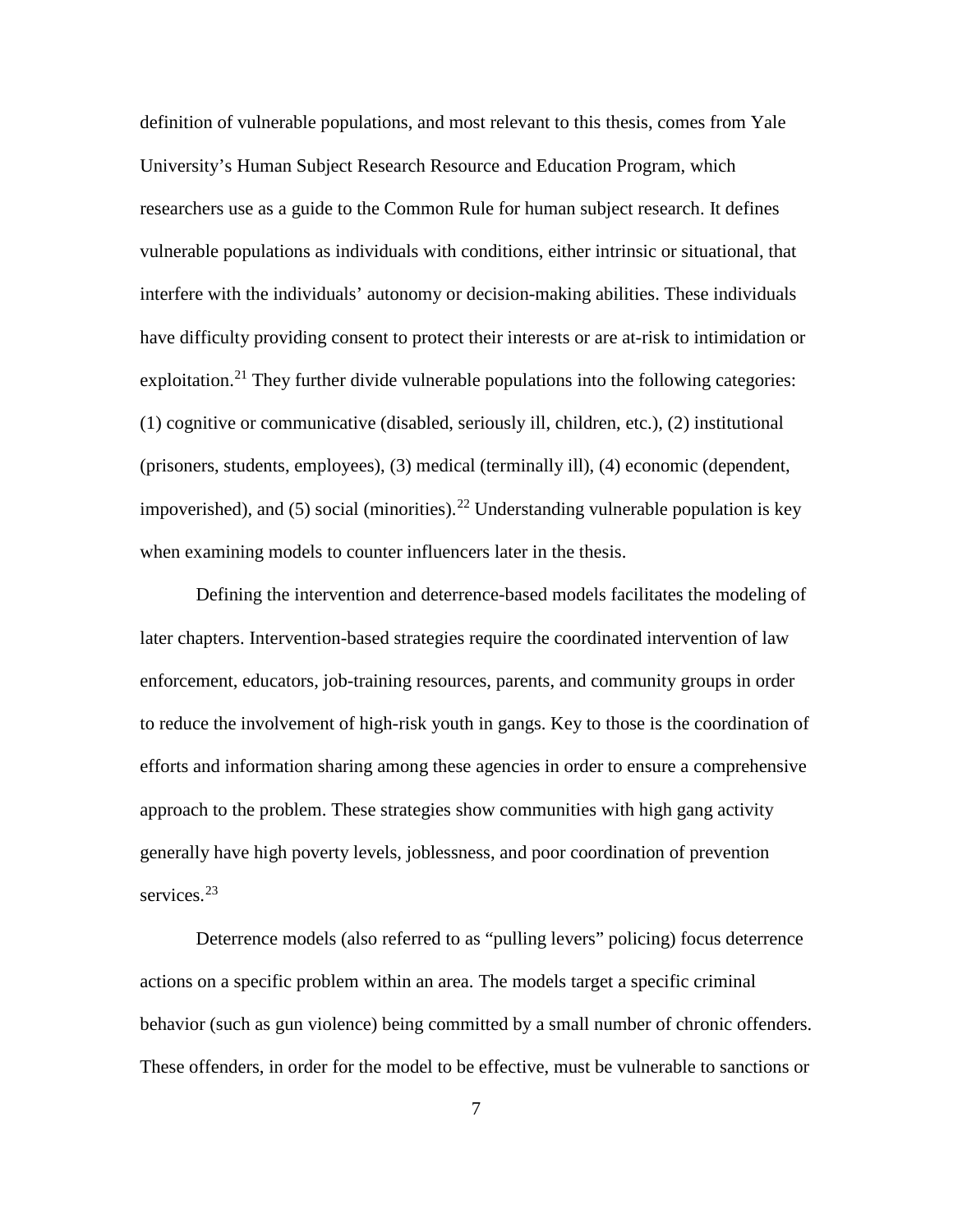punishment. In this model, law enforcement directly confronts the offenders, informs them the targeted behavior will no longer be tolerated, and that all means (or levers) will be applied against them. This then requires coordinated action to swiftly target and punish those who refuse to comply with the warnings. To enhance these efforts, positive incentives (job training, social services, etc.) assist those who comply.<sup>[24](#page-28-0)</sup>

#### Scope

Originally, this research focused on two populations: gangs and hate groups. Hate groups were removed due to initial research showing the targeted audiences and methods between gangs and hate groups were divergent. Additionally, the audience for hate group recruitment was different from the primary audience for ISIS. Hate groups, by definition, attempt to recruit from within their own race and culture, and direct their hate at outsiders. ISIS, on the other hand, has devoted specific attention to radicalizing outsiders, whose familiarity with their own culture makes them more difficult to detect prior to a terrorist act. [25](#page-28-1)

Additionally, the timeframe was narrowed in scope to post-World War II through the present day. The key aspect of technology guided this decision. The assumption is also made that the older the research and findings are from our present day, the more issues that will arise due to relevancy and changes within a society.

The models were expanded to encompass both intervention and deterrence-based models. This allows the research to gain credibility by looking at models from two different perspectives in order to gather lessons learned across the counter-gang and counter-terrorism approaches. Additionally, this allows development of a more robust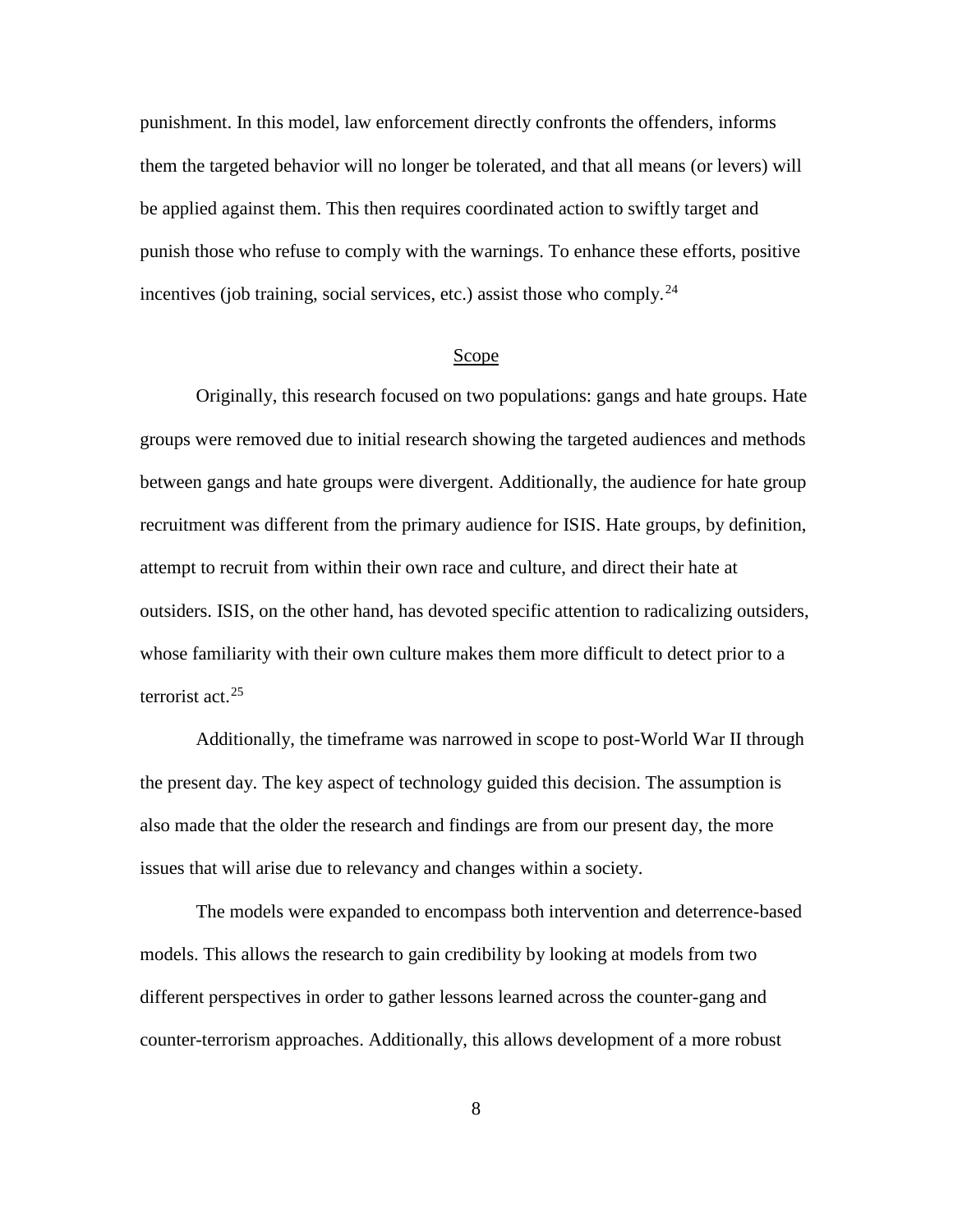model to counter ISIS's recruitment efforts due to the terrorist group's demonstrated adaptability.

### Limitations

A key limitation that exists is the lack of publicly available information on the ISIS threat within the United States and known American sympathizers. The FBI has roughly nine hundred active investigations in the United States of sympathizers of ISIS and other extremist groups.<sup>[26](#page-29-0)</sup> Due to these being ongoing investigations, information on the individuals is not available. Additionally, much of the data on ISIS efforts within the United States is For Official Use Only or Law Enforcement Only classification, and would affect the overall classification level of the thesis.

Another limitation that exists is the lack of reliable statistics from social media companies in regards to the quantity of ISIS-affiliated sites, which exist on their servers. Much of this is due to the lack of active monitoring measures utilized by social media companies. Twitter, Facebook, and YouTube all rely on user-generated reports in order to flag content for further investigation. Facebook, for example, will only disclose data to law enforcement under the basis of a valid subpoena, a court order, or search warrant. They additionally state, "We interpret the national security letter provision as applied to Facebook to require the production of only two categories of information: name and length of service." $^{27}$  $^{27}$  $^{27}$ 

#### Delimitations

Self-imposed constraints focus the research efforts as well as add significance to the study. This study focused strictly on ISIS recruitment efforts directed at the U.S.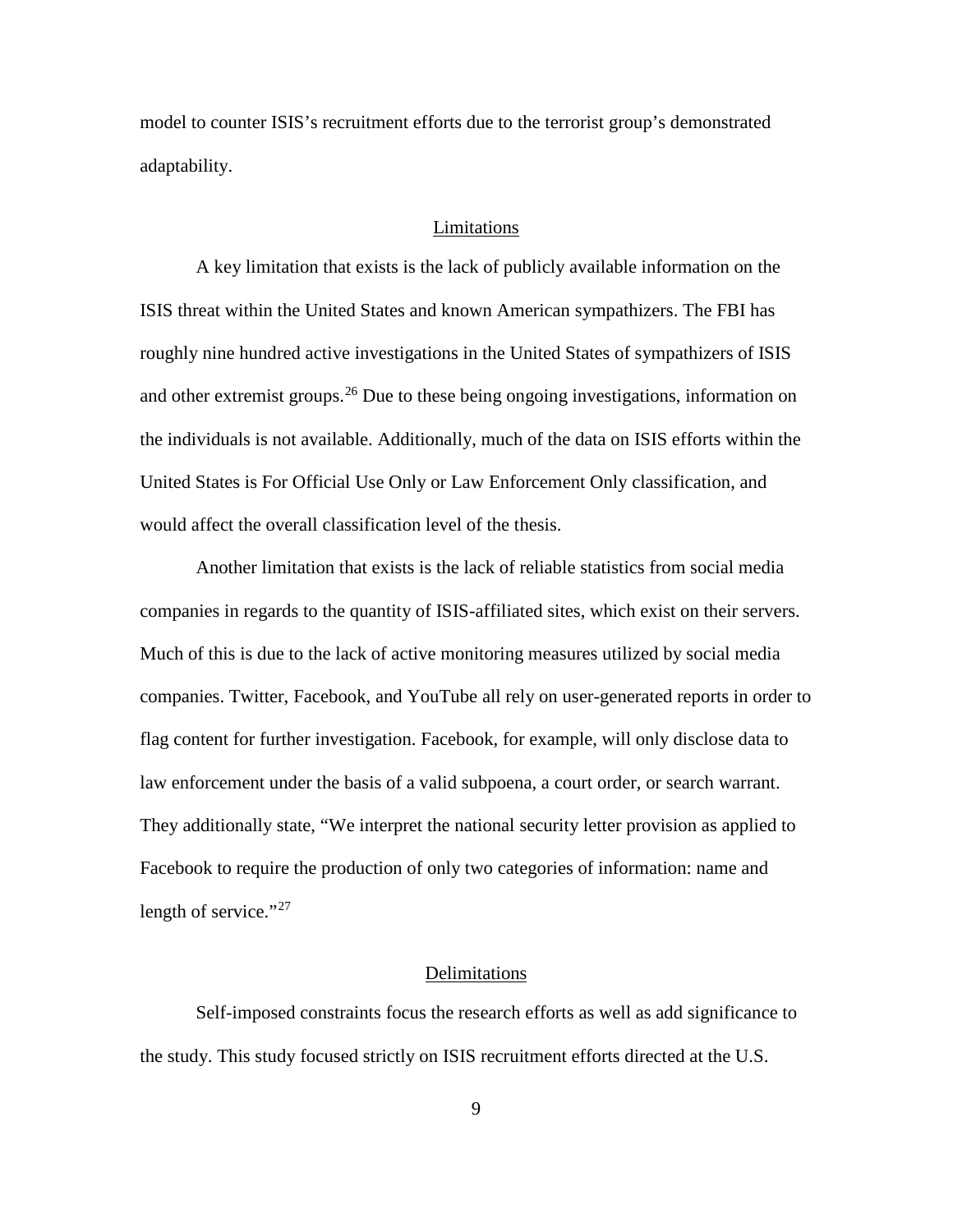population, and did not examine their efforts directed at other nations. Researchers estimate roughly 20,000 foreign fighters that have joined ISIS from over one hundred nations. [28](#page-30-0) It would not be feasible to thoroughly research that wide of an audience, and there are issues due to varied legal laws and restrictions that govern nations. Additionally, in order to construct a model, it would be necessary to research the gang issues in all of those nations.

An additional self-imposed constraint was the decision not to seek information or interviews with ISIS or its representatives. This is for feasibility as well as safety and security concerns. Additionally, any research material gathered from a terrorist group would likely affect the overall classification level of the thesis. It also would not be practical.

# Significance of the Study

The highest levels of our government recognize the threat posed by utilization of social media by adversaries. In a 23 October 2015, House Armed Services Emerging Threats and Capabilities Subcommittee meeting, the Assistant Secretary of Defense for Special Operations and Low-Intensity Conflict, Michael D. Lumpkin, spoke on the unprecedented scope of the challenges posed by our enemy's usage of the Internet to spread information.<sup>[29](#page-30-1)</sup> During the meeting, Lumpkin stated, "Social media and other communications technologies have enabled the virtual and, in some cases, actual mobilization of dispersed and demographically varied audiences across the world."<sup>[30](#page-30-2)</sup> The military is already recognizing the relevance of this issue with such actions as the U.S Special Operations Command expanding its Military Information Support Operations (MISO) training to include social media use, online advertising, and web design. [31](#page-30-3)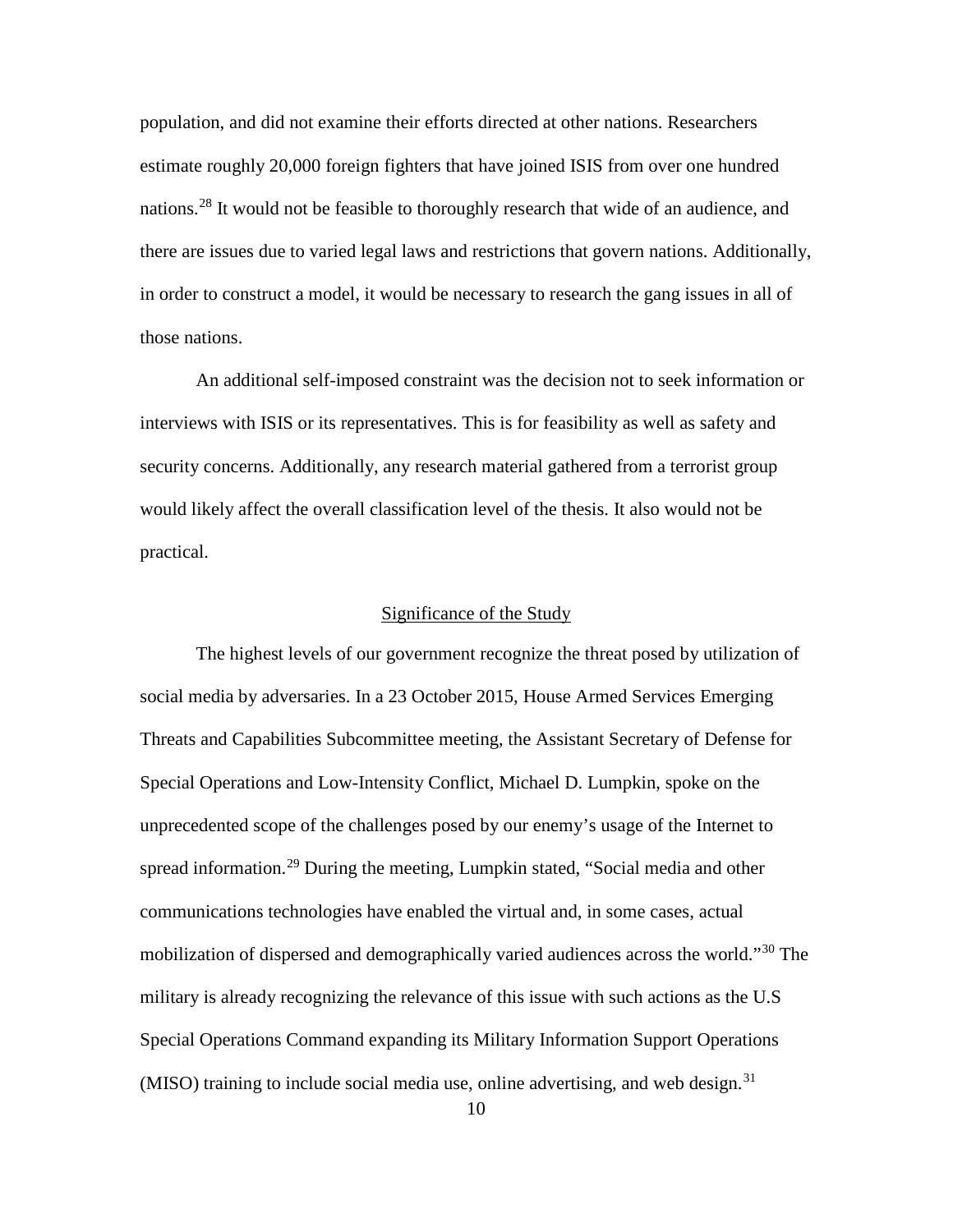The size of the social media environment itself requires an analysis of models to counter our adversary's usage. According to Twitter's internal statistics, they have approximately 320-million monthly active users with thirty-five-plus languages supported and 77 percent of accounts located outside the United States.<sup>[32](#page-31-0)</sup> YouTube cites having over a billion users with mobile users averaging forty or more minutes per viewing session. [33](#page-31-1) Facebook estimates having 1.44 billion monthly active users with 75 percent located outside the United States. [34](#page-31-2) With the audience reach, growth, and low/no cost that social media provides, it is unrealistic to think ISIS would stop utilizing this communication medium to reach audiences.

By examining the social identity theories of gang membership, we are better able to frame why ISIS holds appeal to vulnerable populations. To the average individual, the violent behavior of a street gang or ISIS is equally unappealing. Yet, both groups continue to increase membership and influence audiences. Social identity theory examines how identification with a group affects an individual's views of themselves and others, and their behavior to both group members and those outside of the group.<sup>[35](#page-31-3)</sup> This view not only helps explain the violence perpetrated by gang members or terrorists, but also how the threat of violence results in solidarity amongst members. Psychologist, Eric Shaw, has examined this through his "personal pathway model," which explains how terrorists solidify their identity through the cohesion and connections from shared experiences and hardships.<sup>[36](#page-31-4)</sup> This same concept can be applied to gang members when examining how the threats posed by rival gangs and police help to increase the cohesion amongst members. [37](#page-31-5)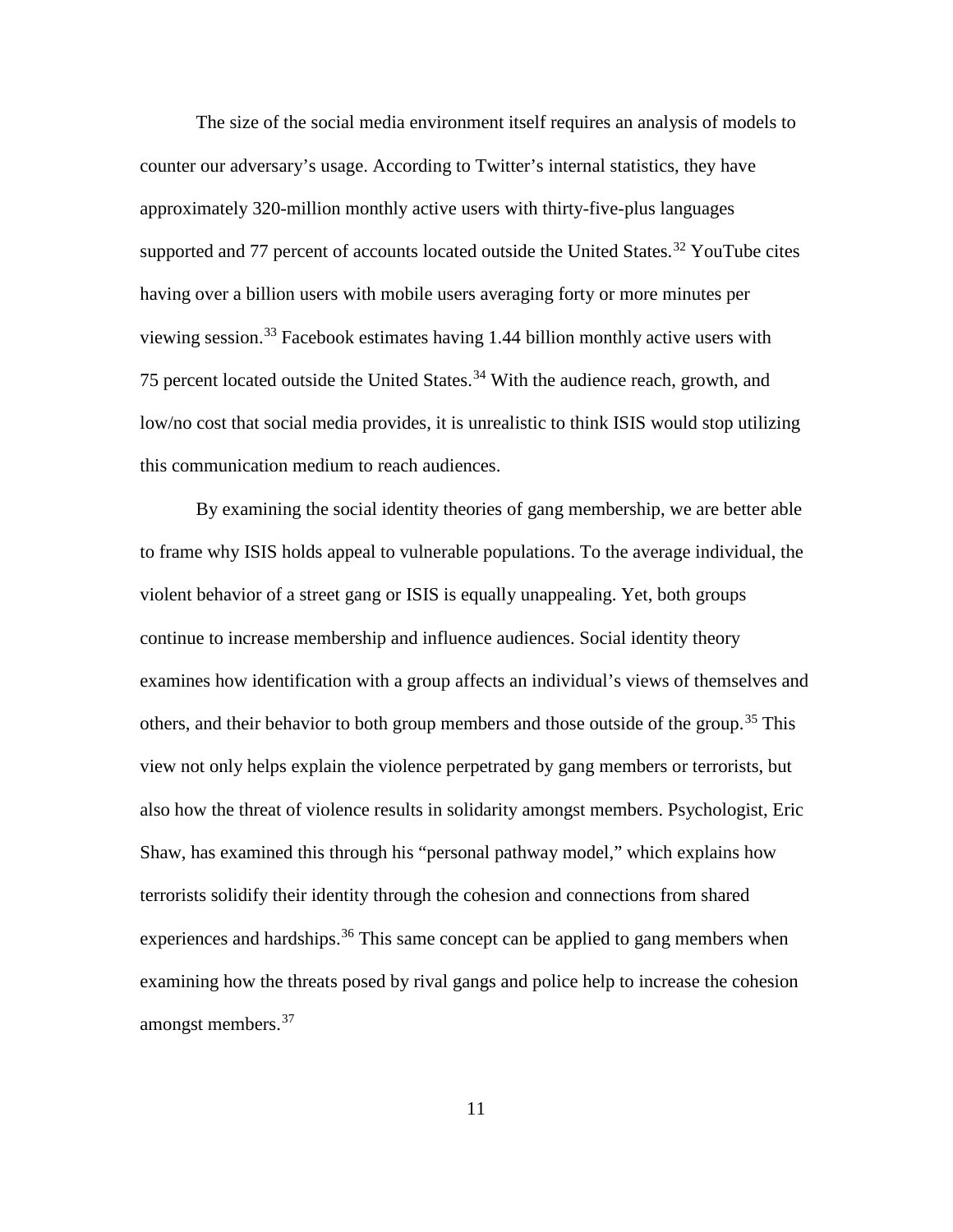## Structure of the Paper

This chapter introduced the background and problem of ISIS's Internet recruiting efforts. The primary and secondary research questions were detailed. Assumptions, definitions, and scope of the research established the boundaries of the study. Additionally, limitations and delimitations focus the research. The parallels between involvement in gangs and involvement in terrorist groups demonstrates the significance of this study. Additionally, the size and reach of social media environment is shown.

Chapter 2 provides the literature review of the key models developed to counter gangs and terrorist groups. For countering gangs, the effectiveness of intervention-based and deterrence-based models is examined. For intervention-based models, the Spergel Model is the primary point of research and analysis due to its primacy in the Federal Office of Juvenile Justice and Delinquency Prevention program. For deterrence-based models, the primary point of research is focused deterrence models with emphasis placed on real-world application such as in the Boston Gun Project of the mid-1990s. Amongst countering the influence of terrorist groups, the emphasis is on lessons learned from previous attempts to counter messaging and the technology that supports it. Examination of these actions, within a framework of intervention or deterrence, facilitates the analysis of later chapters.

Chapter 3 outlines the research methods and techniques utilized to gather the data for the analysis and findings of chapter 4. This includes the methodology of the research as well as the methods of data collection. Chapter 3 additionally details the strengths and weaknesses of the chosen research method and the sources of data. The specific case studies analyzed in chapter 4 are also noted.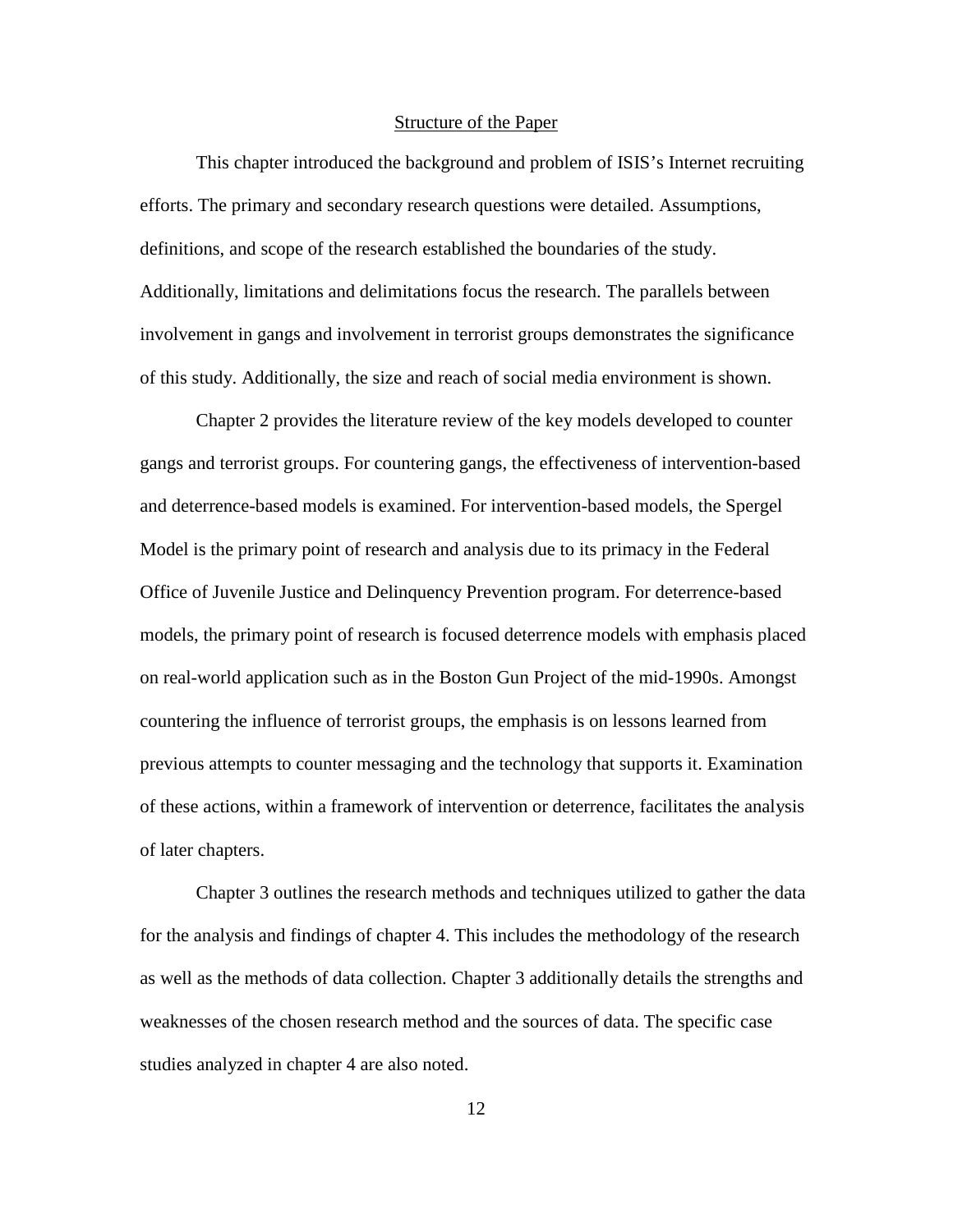Chapter 4 identifies the key lessons and effectiveness of the counter-gang and counter-terrorist models based on the case studies in chapter 3. The secondary research questions are applied against the selected case studies in order to guide the analysis of the chapter. This analysis facilitates the conclusions and findings in chapter 5.

Chapter 5 provides the conclusions and recommendations of the thesis based on the analysis of the case studies in chapter 4. A proposed model is developed, through the case study analysis, for application against ISIS's recruitment efforts. Additionally, how this model applies in the current U.S. operating environment is examined. Due to the timeliness of this problem, this hypothesis testing relies on assumptions. Any gaps in the research and data, as well as areas for further research, are detailed. The significance of the findings of the thesis to the field of study details and demonstrates the successful answers to the primary and secondary research questions.

<sup>2</sup> James B. Comey, "Statement before the House Committee on Homeland Security," Federal Bureau of Investigation, 21 October 2015, accessed 31 October 2015, https://www.fbi.gov/news/testimony/worldwide-threats-and-homeland-securitychallenges.

<sup>3</sup> Michael Steinbach, "Statement before the House Judiciary Committee, Subcommittee on Crime, Terrorism, Homeland Security, and Investigations," Federal Bureau of Investigation, 26 February 2015, accessed 31 October 2015, https://www.fbi. gov/news/testimony/isil-in-america-domestic-terror-and-radicalization.

 $\overline{a}$ 

<sup>1</sup> Alex Altman, "Barack Obama's Social Media Flame War against ISIS," *Time Magazine*, 9 September 2014, accessed 1 November 2015, http://lumen.cgsccarl.com/ login?url=http://search.ebscohost.com/login.aspx?direct=true&db=mth&AN=99183208& site=ehost-live&scope=site.

 $4$  Comey, 21.

 $<sup>5</sup>$  Altman, 2.</sup>

 $6$  Steinbach.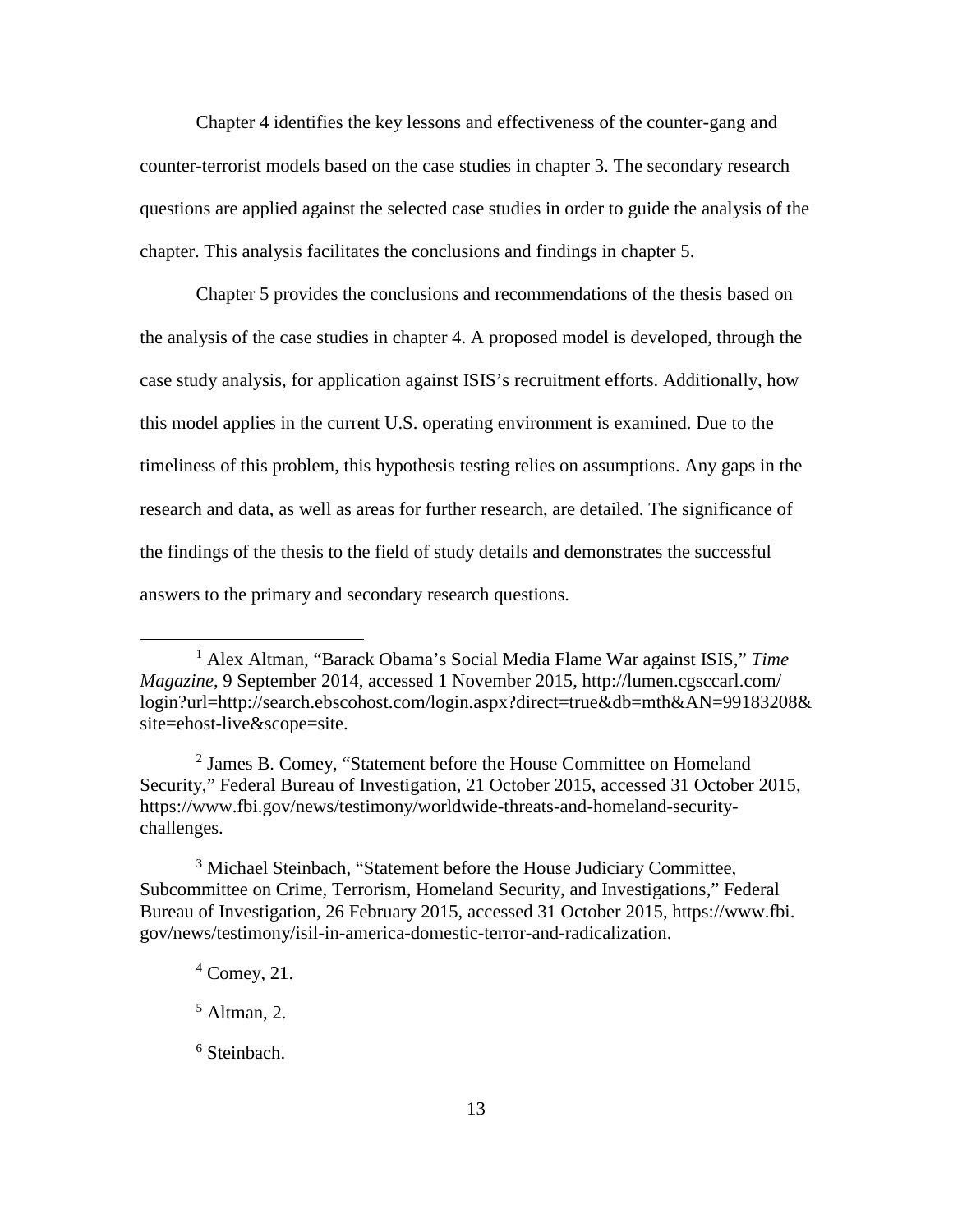<sup>7</sup> Sarah Hammond, "Gang Busters," *National Conference of State Legislatures* 34, no. 6 (June 2008): 20, accessed 31 October 2015, http://www.ncsl.org/Portals/1/docu ments/magazine/articles/2008/08SLJune08\_Gang.pdf.

<sup>8</sup> Federal Bureau of Investigation (FBI), "Gangs," 2015, accessed 22 December 2015, https://www.fbi.gov/about-us/investigate/vc\_majorthefts/gangs.

<sup>9</sup> Jody Miller, "Getting into Gangs," in *The Modern Gang Reader*, ed. Cheryl L. Maxson, Arlen Egley, and Malcolm Klein (New York, NY: Oxford University Press, 2014), 86.

 $10$  Ibid.

 $10$  FBI.

<sup>11</sup> U.S. Army, Command and General Staff College, ST 20-10, *Master of Military Art and Science (MMAS) Research and Thesis* (Ft. Leavenworth, KS: USA CGSC, 2008), 28.

<span id="page-23-0"></span><sup>12</sup> Sebastian Gorka and Katharine Gorka, "ISIS: The Threat to the United States," Threat Knowledge Group, November 2015, 4-5, accessed 2 December 2015, http://threatknowledge.org/isis-threat-to-usa-report.

<sup>13</sup> Gorka and Gorka, 5.

 $14$  Ibid., 5.

 $15$  Ibid., 4.

 $16$  Ibid.

 $17$  Ibid., 6.

 $18$  Ibid., 2.

 $19$  Ibid.

<span id="page-23-2"></span><span id="page-23-1"></span><sup>20</sup> Office of the Joint Staff, Joint Publication (JP) 3-13, *Information Operations* (Washington, DC: Government Printing Office, 7 November 2012), GL-4.

<span id="page-23-3"></span><sup>21</sup> Yale Human Subject Research Resource and Education Program, "Overview," in *Module 7: Protecting Vulnerable Subjects* (Boston: Yale ITS, 2006), accessed 15 December 2015, http://assessment-module.yale.edu/human-subjects-protection/hspmodule-7-protecting-vulnerable-subjects.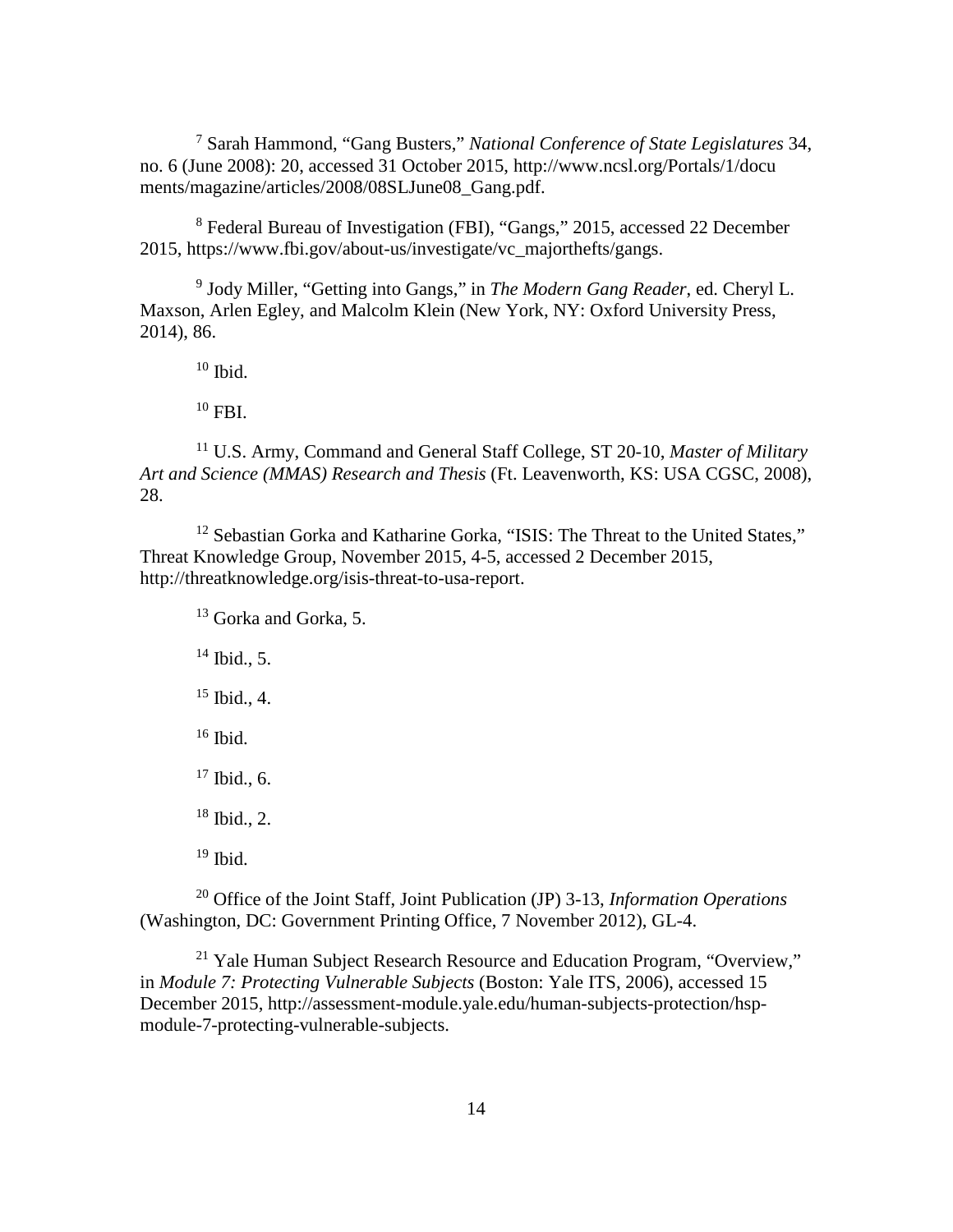<span id="page-24-2"></span> $^{22}$  Yale Human Subject Research Resource and Education Program, "Categories" of Vulnerability–Specific Vulnerable Populations," in *Module 7: Protecting Vulnerable Subjects* (Boston: Yale ITS, 2006), accessed 15 December 2015, http://assessmentmodule.yale.edu/human-subjects-protection/hsp-module-7-protecting-vulnerablesubjects.

<span id="page-24-4"></span><span id="page-24-3"></span> $^{23}$ National Crime Prevention Council (NCPC), "Strategy: Gang Prevention through Community Intervention with High-Risk Youth," 2015, accessed 15 December 2015, http://www.ncpc.org/topics/violent-crime-and-personal-safety/strategies/strategygang-prevention-through-community-intervention-with-high-risk-youth.

<span id="page-24-5"></span><sup>24</sup> National Institute of Justice (NIJ), "Focused Deterrence Strategies," 2015, accessed 15 December 2015, http://www.crimesolutions.gov/PracticeDetails.aspx?  $ID=11$ .

<span id="page-24-6"></span><sup>25</sup> Peter A. Olsson, "Homegrown Terrorists, Rebels in Search of a Cause," *Middle East Quarterly* 20, no. 3 (Summer 2013): 3, accessed 31 October 2015, http://lumen.cgsc carl.com/login?url=http://search.ebscohost.com/login.aspx?direct=true&db=poh&AN=88 159258&site=ehost-live&scope=site.

<sup>26</sup> Kevin Johnson, "Comey: Feds Have Roughly 900 Domestic Probes about Islamic State Operatives, Other Extremists," *USA Today*, 23 October 2015, accessed 31 October 2015, http://www.usatoday.com/story/news/politics/2015/10/23/fbi-comeyisil-domestic-probes/74455460/.

 $27$  Facebook, "Information for Law Enforcement Authorities," Facebook Safety Center, 2015, accessed 2 November 2015, https://www.facebook/com/safety/ groups/law/guidelines.

<sup>28</sup> Steve Metz, "Motivations for Islamic State's Foreign Fighters Defy COIN Logic," *World Politics Review* (5 June 2015): 1, accessed 1 November 2015, http://lumen.cgsccarl.com/login?url=http://search.ebscohost.com/login.aspx?direct=true& db=poh&AN=103113464&site=ehost-live&scope=site.

<sup>29</sup> Lisa Ferdinando, "'Unprecedented' Challenge in Countering Adversarial Propaganda, Official Says," *DoD News*, 23 October 2015, accessed 31 October 2015, http://www.defense.gov/News-Article-View/Article/625750/unprecedented-challenge-incountering-adversarial-propoganda-official-says.

 $30$  Ibid., 1.

 $31$  Ibid., 2.

<span id="page-24-1"></span><span id="page-24-0"></span><sup>32</sup> Twitter, "Twitter Usage/Company Facts," 2015, accessed 2 November 2015, https://about.twitter.com/company.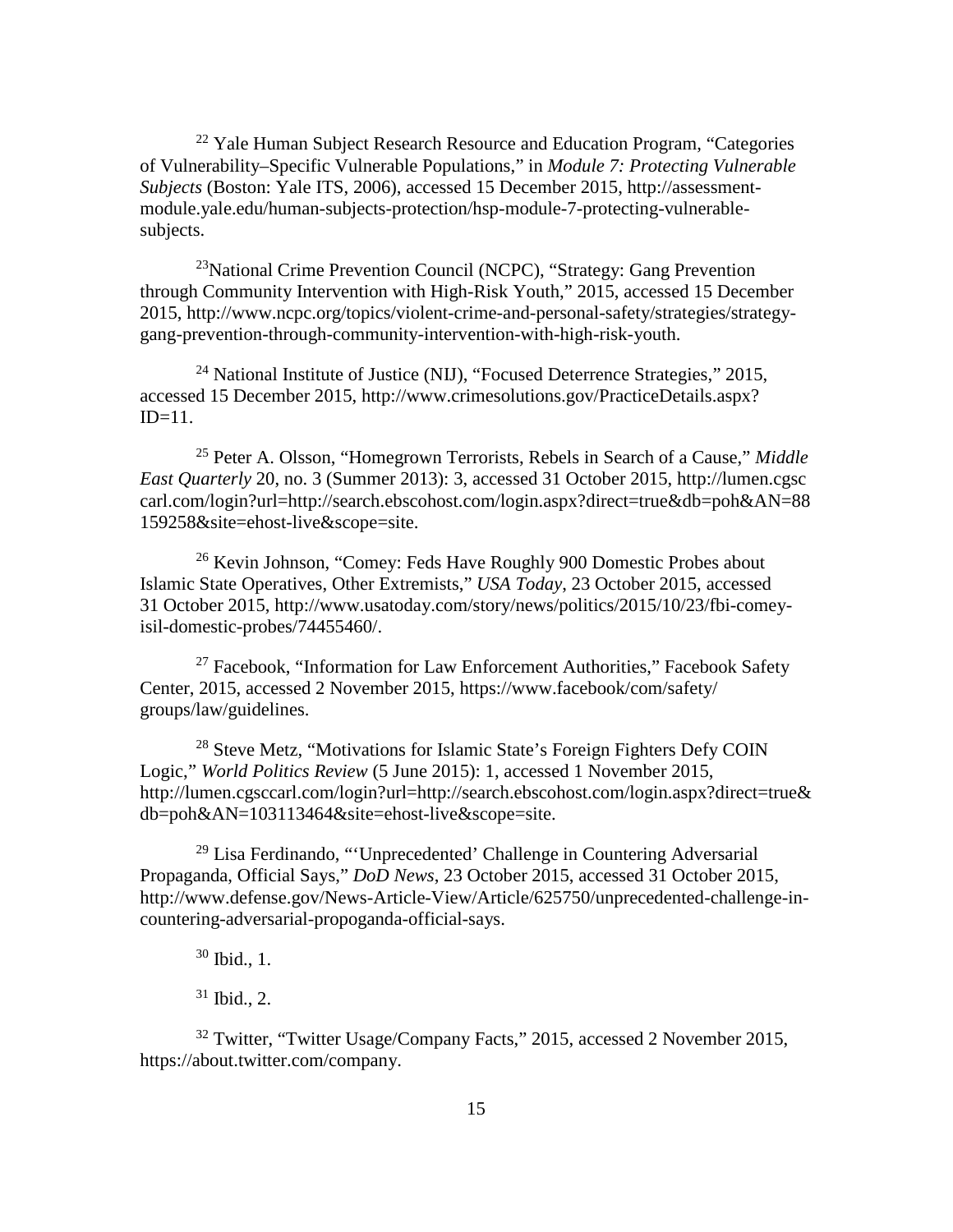<sup>33</sup> YouTube, "Statistics," 2015, accessed 2 November 2015, http://www.youtube.com/yt/press/statistics.html.

<sup>34</sup> Statistics Brain Research Institute, "Facebook Statistics," 2015, accessed 2 November 2015, http://www.statisticbrain.com/facebook-statistics/.

<sup>35</sup> Karen Hennigan and Marija Spanovic, "Gang Dynamics through the Lens of Social Identity Theory," in *The Modern Gang Reader*, ed. Cheryl L. Maxson, Arlen Egley, and Malcolm Klein (New York, NY: Oxford University Press, 2014), 180.

<sup>36</sup> Olsson, 3.

<span id="page-25-3"></span><span id="page-25-2"></span><span id="page-25-1"></span><span id="page-25-0"></span><sup>37</sup> Scott Decker, *Understanding Gangs and Gang Processes* (Indianapolis, IN: National Major Gang Task Force, 2007), 26.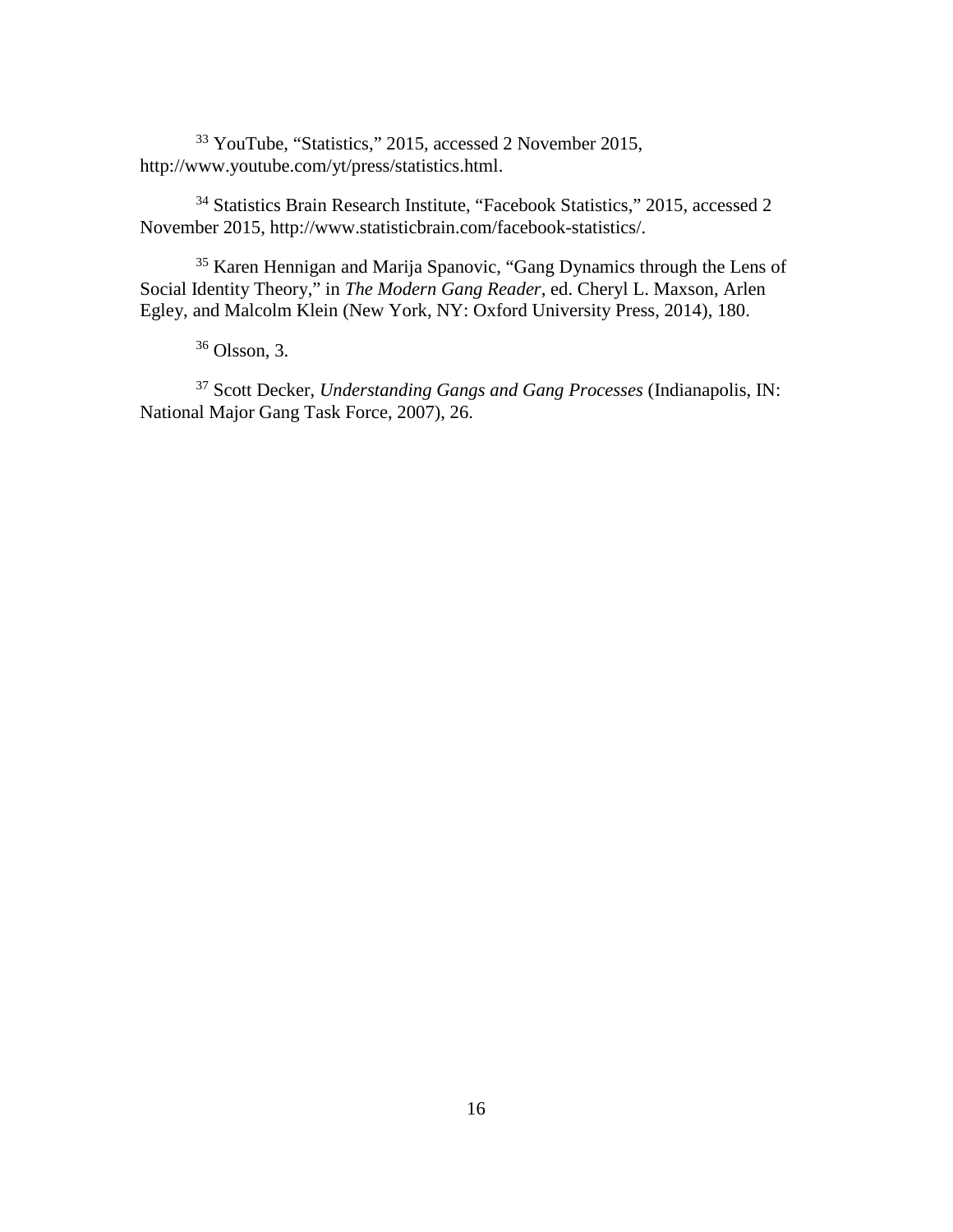## CHAPTER 2

# LITERATURE REVIEW

The purpose of this study is to examine whether models utilized against gangs in the United States can be applied to counter ISIS's Internet recruitment campaign. A key part of this is conducting the literature review. A literature review provides the reader with the background literature and research that has been done on models to counter gangs and terrorist groups. With this background, the reader will be able to follow the analysis of the lessons learned and the development of a proposed model to counter ISIS's recruitment campaign.

<span id="page-26-0"></span>Chapter 2's review divides the literature into three separate sections: influencing and recruitment, gang mitigation models, and the terrorist mitigation models. The section on influencing and recruitment will separately focus on processes used by terrorist groups and those utilized by gangs. The section on gang mitigation models will focus on the separate approaches of intervention and deterrence-based models. The section on terrorist mitigation models will also focus on intervention and deterrence-based models, but with an emphasis on online efforts. The goal of the sections on gang and terrorist models is to provide a basis of knowledge on the current literature without drifting into the analysis and findings of chapters 4 and 5.

### Influencing and Recruitment

<span id="page-26-4"></span><span id="page-26-3"></span><span id="page-26-2"></span><span id="page-26-1"></span>A review of the literature on influencing and recruitment is necessary in order to understand how individuals are influenced to join groups, whether a criminal gang or a terrorist group. Joint Publication 3-13, *Information Operations*, provides an examination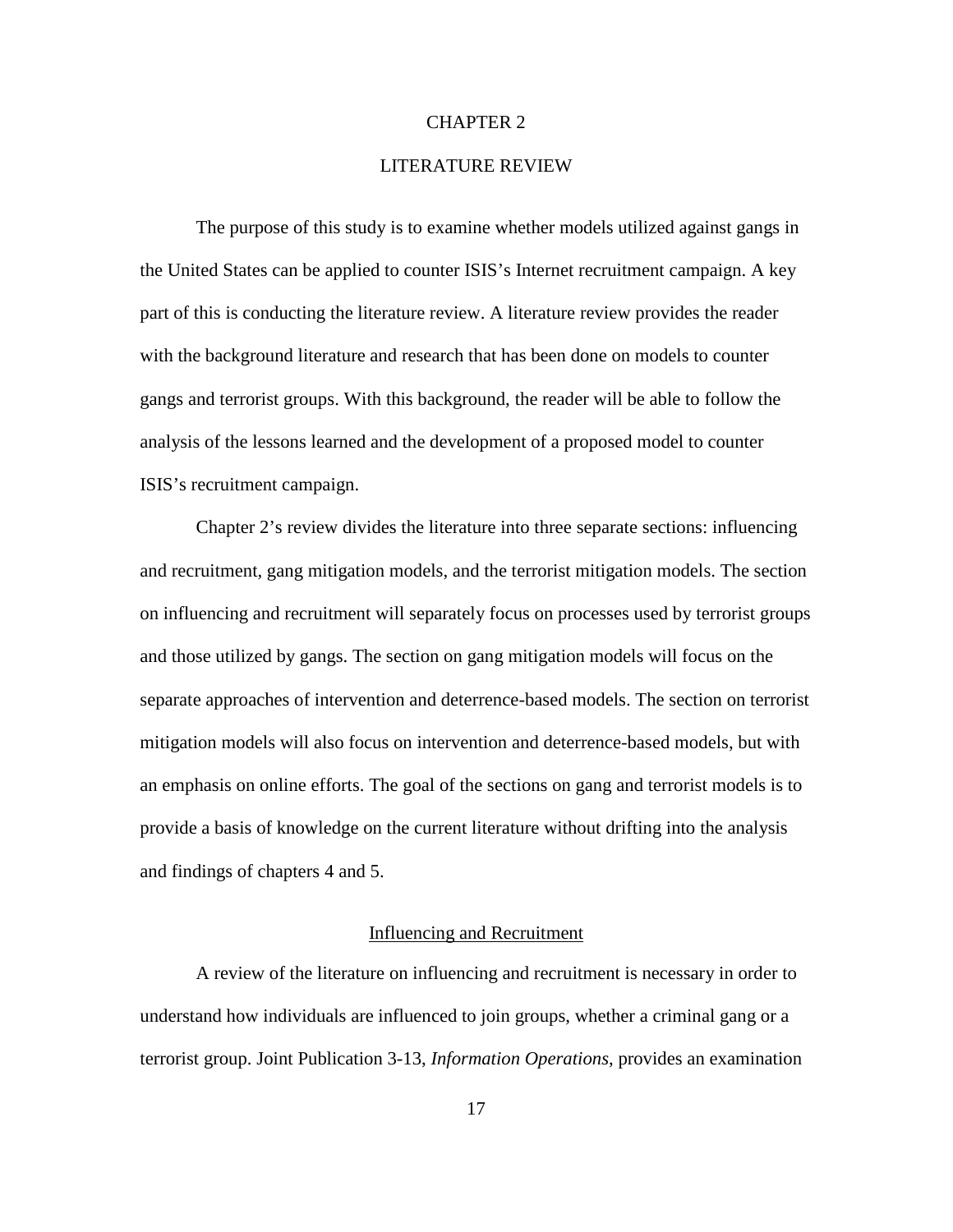<span id="page-27-2"></span><span id="page-27-1"></span>of how our military utilizes targeted messaging to influence groups. A primary point of the publication is the process that occurs in order to influence a target audience. Targeted audiences are divided into the sub-sets of key influencers, mass audiences, and vulnerable populations. With an identification of the target audience, analysis on how the target audience perceives its environment based on rules, norms, and beliefs occurs. This analysis allows an influencer to decide on an integrated application of means (assets) in order to achieve a desired end-state of modifying how a target audience collects, processes, perceives, disseminates, and acts (or does not act) on information. [1](#page-48-0)



Figure 1. Application of Information-Related Capabilities to Achieve Influence

<span id="page-27-0"></span>*Source*: Office of the Joint Staff, Joint Publication (JP) 3-13, *Information Operations* (Washington, DC: Government Printing Office, 27 November 2012), I-7.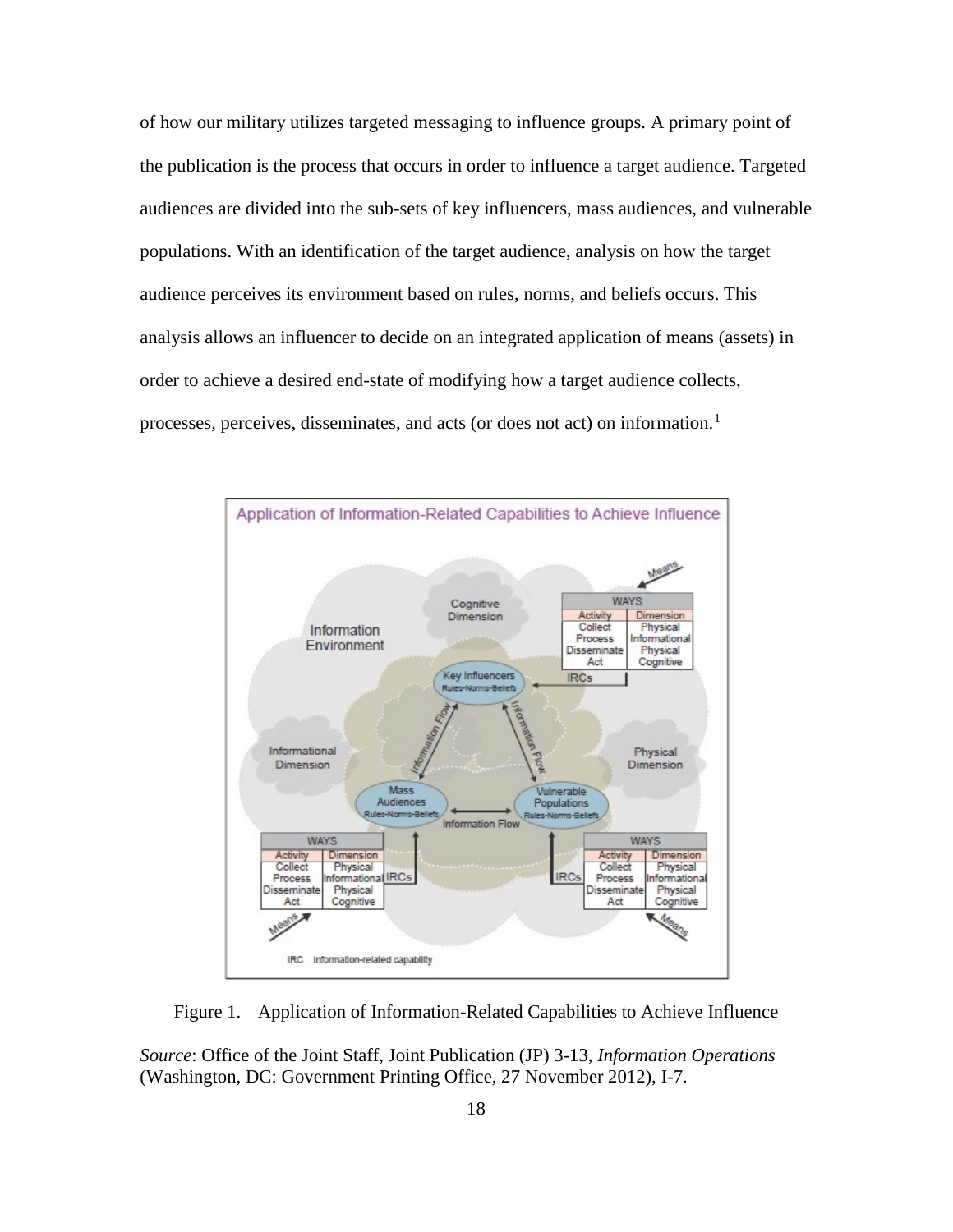The RAND Corporation examined this further in their study of individuals influenced and recruited to support terrorist groups and the process that leads to carrying out a terrorist act. In its study, *Using Behavioral Indicators to Help Detect Potential Violent Acts*, examination is made on how individuals move through the process and indicators that are present for potential identification. Its research identified five phases individuals go through in order to carry out an act: (1) developing intent, (2) planning and laying groundwork, (3) immediate pre-execution, (4) execution, and (5) aftermath.<sup>[2](#page-49-0)</sup>

<span id="page-28-1"></span><span id="page-28-0"></span>Within the first phase of developing intent, three sub-phases explain how an individual develops a motivation, disposition, or inclination for an [terrorist] act. The sub-phases are: (1a) psychological and emotional development; (1b) psychological convergence; and (1c) recruitment or joining. [3](#page-49-1) Psychological and emotional development deals with early indicators of behaviors and risk factors for a potentially vulnerable population. One key aspect was that risk factors usually occur in clusters and have a much greater affect than a single risk factor. An example is a Surgeon General study which found, "... a 10-year-old exposed to 6 or more risks factors is 10 times as likely to be violent by age 18 as a 10-year-old exposed to only one factor."[4](#page-49-2) As a vulnerable individual is influenced by a group, they transition into a second sub-phase called psychological convergence. In this sub-phase, an influenced individual is now committing to involvement in a cause, belief system, or group with violent intent. This includes radicalization and direct involvement with a group, with social media becoming a key indicator.<sup>[5](#page-49-3)</sup> The final phase discussed is that of recruitment or joining where an individual directly participates in a group's activities. The study also notes that some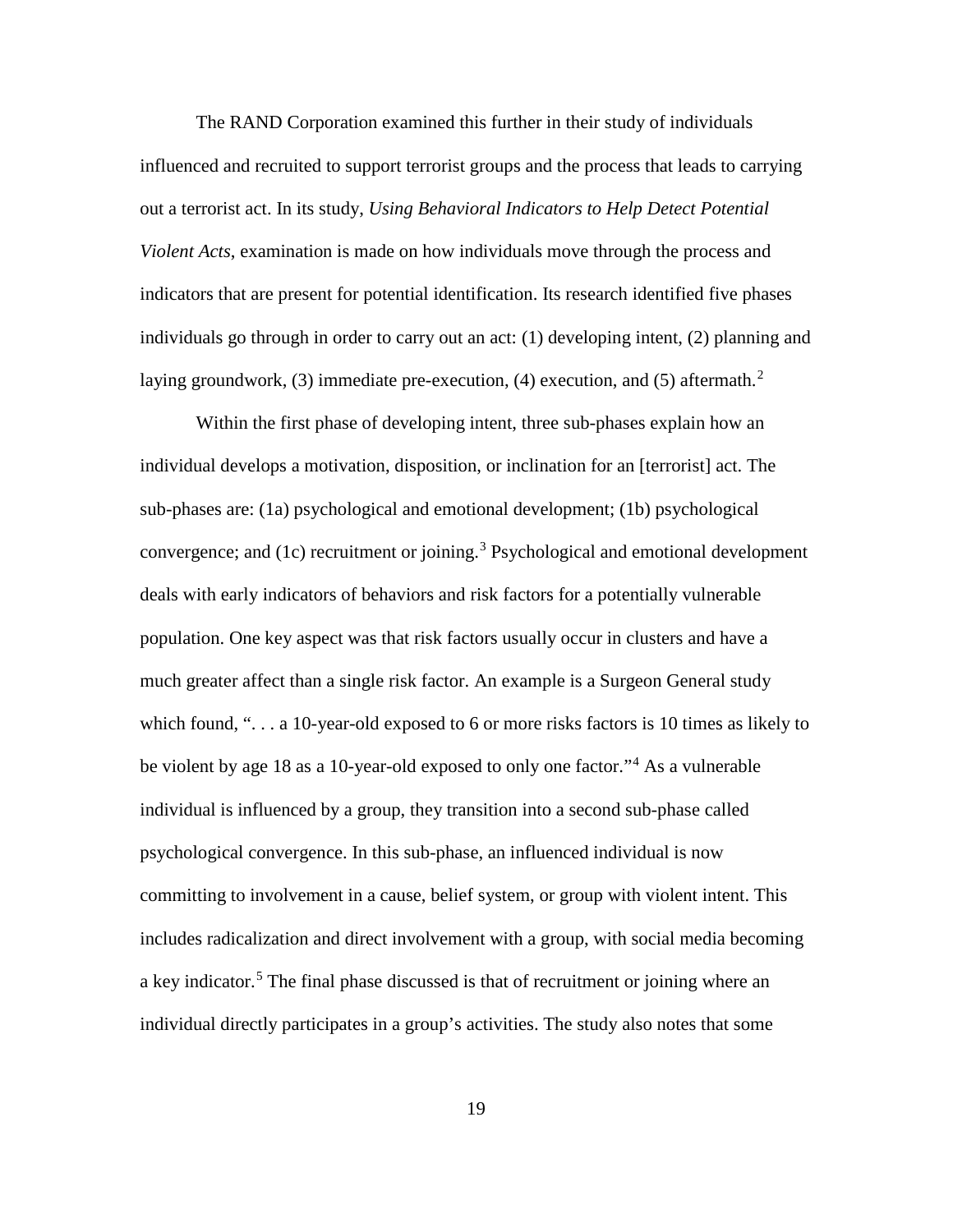individuals can jump directly to this phase due to population or socially normative environments. [6](#page-50-0)

The concepts of terrorist messaging and target audiences was examined further by Professor Gabriel Weimann in his book, *Terror on the Internet*, which was supported by an endowment from the United States Institute of Peace. In his examination of target audiences, he identifies that terrorist messaging has four audiences: supporters of the terrorist organization, the population the organization purports to serve, the enemy, and international public opinion. [7](#page-50-1) In examining the violent rhetoric of terrorist sites, he discusses Albert Bandura's theory of selective moral disengagement, which describes how individuals generally refrain from (violent) behavior until they have justified the morality of their actions. This includes methods such as displacement of responsibility, diffusion of responsibility, dehumanization of targets, use of euphemistic language, making of advantageous comparisons, distortion of sequences of events, and attribution of blame.<sup>[8](#page-50-2)</sup> This becomes a key concept when examining how a group attempts to gain legitimacy in the eyes of an audience in order to progress through the stages of "developing intent," as detailed in the RAND study.

<span id="page-29-1"></span><span id="page-29-0"></span>The role of risk factors was observed by Jody Miller in her study, *"Getting into Gangs*," which examined gang membership and influencers on female gang populations. In her study, she examines three common pathways for why the forty-eight females in her study became involved in gangs. They are neighborhood exposure, gang-involved family members, and problems within the family. A key point of her study is that few girls joined the gangs due to a single pathway. Instead, 90 percent reported two or more of the pathways and 44 percent reported all three pathways influenced their gang involvement.<sup>[9](#page-50-3)</sup>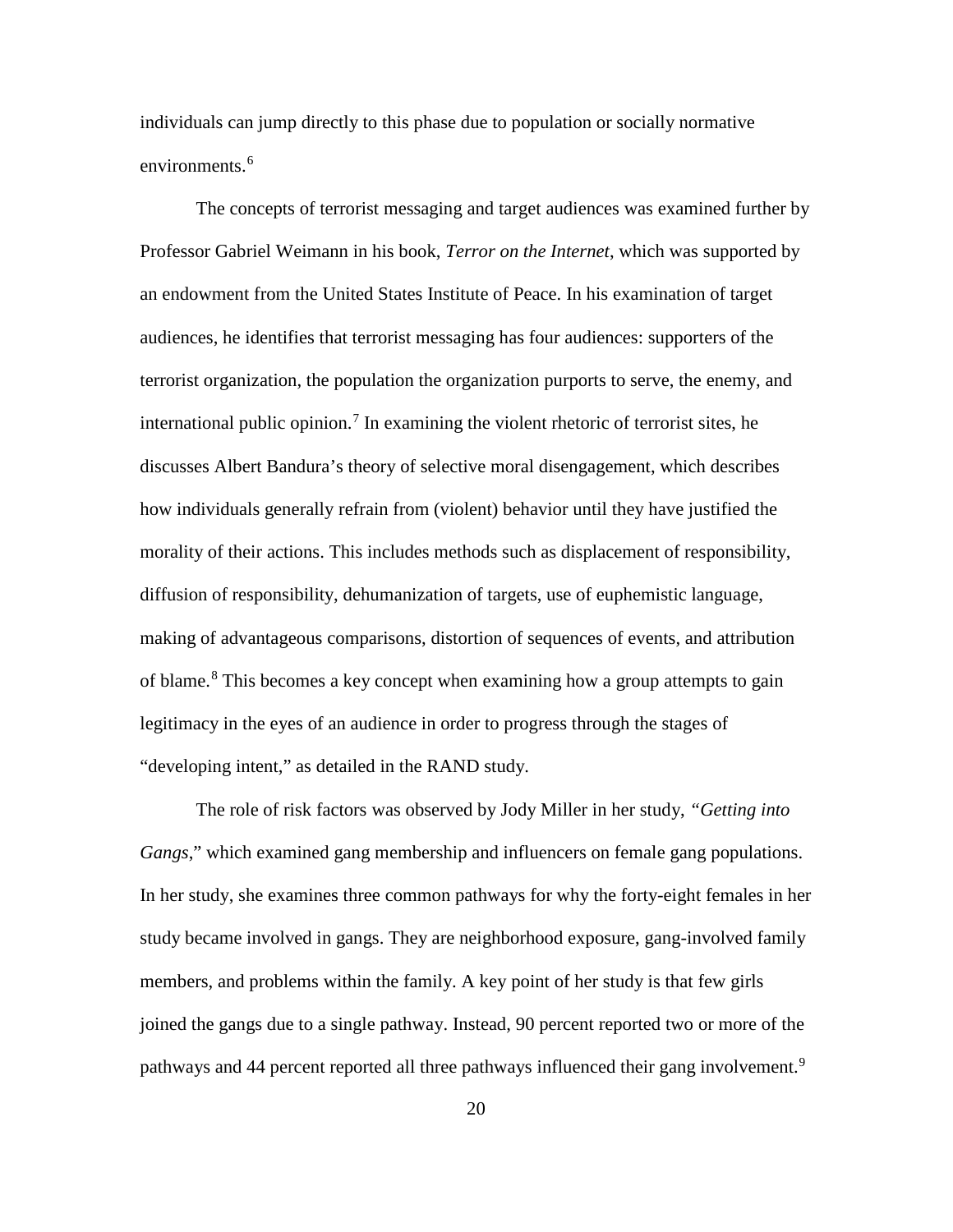Miller further compared the three pathways to gang membership for her forty-eight study cases against forty-six females who were not involved in gangs. When comparing the three pathways, the biggest gap between the two groups was in the area of "problems within the family." Miller shows the influence the family has on delinquency and gang behavior amongst the two groups (Gang-G/Non-gang-NG) in such areas as: witness to physical violence between adults (56 percent-G, 26 percent-NG); abused by family member (46 percent-G, 26 percent-NG); regular drug use at home (58 percent-G, 17 percent-NG); three-plus family problems (60 percent-G, 24 percent-NG).  $^{10}$  $^{10}$  $^{10}$ 

<span id="page-30-3"></span><span id="page-30-2"></span><span id="page-30-1"></span><span id="page-30-0"></span>Terence Thornberry examined of the linkage between delinquency and gang membership in his study, "Longitudinal Perspectives on Adolescent Street Gangs." In this study, he identified three models to explain the linkage. The first was the selection model. This model argues that individuals inclined towards violence and delinquency are more likely to seek out or be recruited into a gang. These individuals would still engage in violent or delinquent behavior, even if not part of a gang.<sup>[11](#page-51-1)</sup> The second model was the facilitation model. This argues that gang members do not have a higher propensity for violence and delinquency than non-gang members do. By joining the gang, group processes and dynamics facilitate an increased involvement in delinquent behavior. [12](#page-51-2) The third model was the enhancement model. This argues that individuals already involved in delinquency are more likely to join gangs, and their delinquency is likely to increase once in the gang. [13](#page-51-3) Thornberry's modeling was applied to longitudinal studies conducted by himself and other researchers to examine the influence of gangs on individuals over time. Three key findings have come from those studies. First, there is no evidence in support of the pure selection model, which suggests gang members have a higher rate of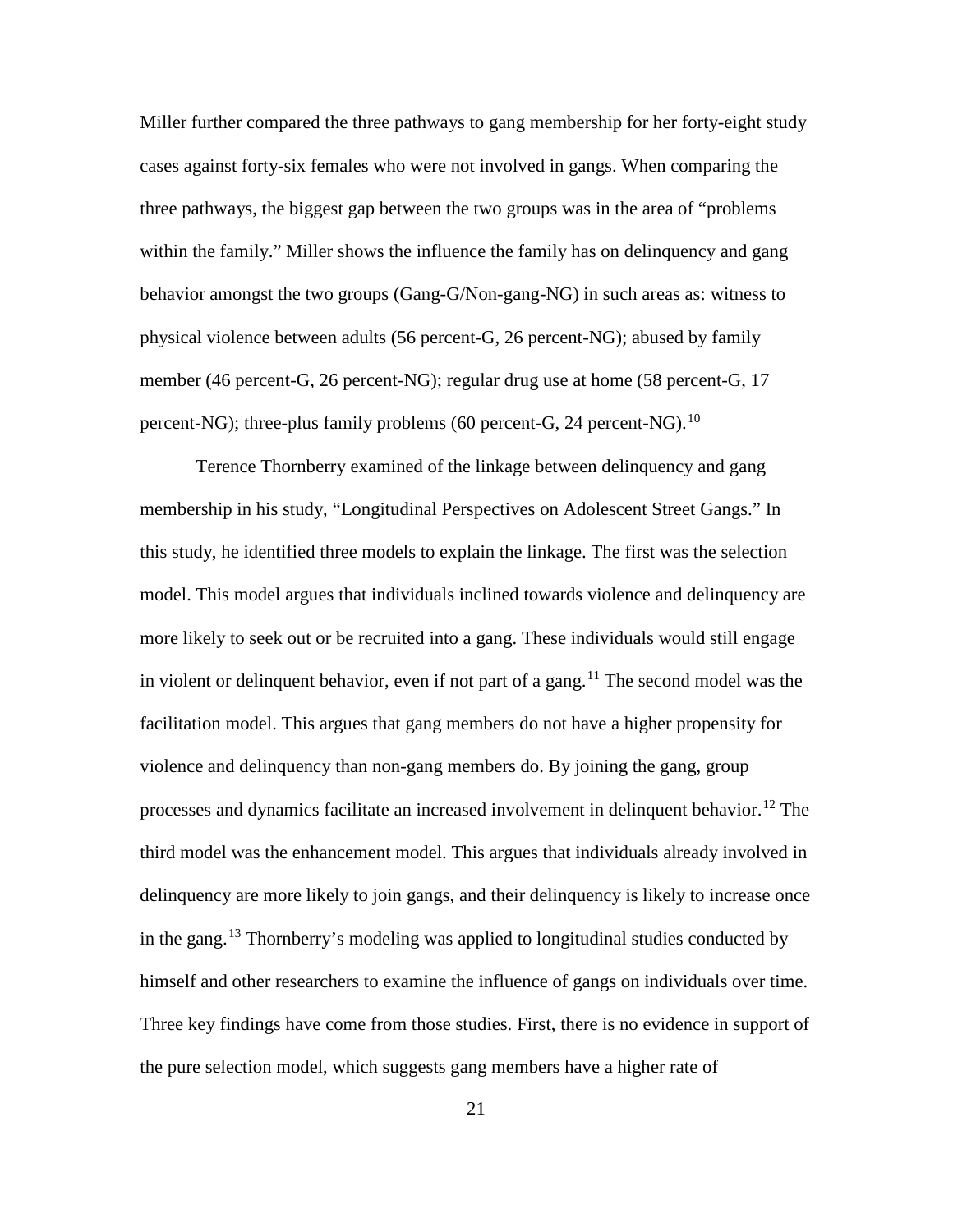<span id="page-31-2"></span><span id="page-31-1"></span>delinquency than non-members do. Second, delinquency almost universally increases when adolescents join gangs. Third, there is a minor selection effect in support of the enhancement model. [14](#page-52-0)

#### Gang Mitigation Models

<span id="page-31-5"></span><span id="page-31-4"></span><span id="page-31-3"></span>When reviewing gang mitigation models, the two primary types researched were intervention models and deterrence models. Intervention models have both a prevention and intervention basis with a goal of preventing gang membership and removing individuals from gangs once they become involved. They, additionally, have the goal of suppressing the influence of the gangs within a community.<sup>[15](#page-52-1)</sup> Deterrence models require gang suppression efforts designed to directly target gangs and their structures. The small group of individuals who are responsible for the bulk of crimes are directly targeted. Frequently, increases in gun violence and/or homicides within a specific location are recipients of these efforts.[16](#page-52-2)

# Gang Intervention Model

<span id="page-31-0"></span>The primary intervention model examined, and most prevalent throughout research, is the Spergel Model. The Spergel Model is based on gang intervention research conducted by researchers, Dr. Spergel and Dr. Curry, in the 1980s, through data collected from 254 law enforcement and social service agencies, nationwide. In their research, they identified the five primary intervention strategies of: (1) suppression, (2) social intervention, (3) organizational change, (4) community mobilization, and (5) social opportunities. Suppression is direct law enforcement and legal action taken against gangs. Social intervention is primarily crisis responses to immediate issues with gang members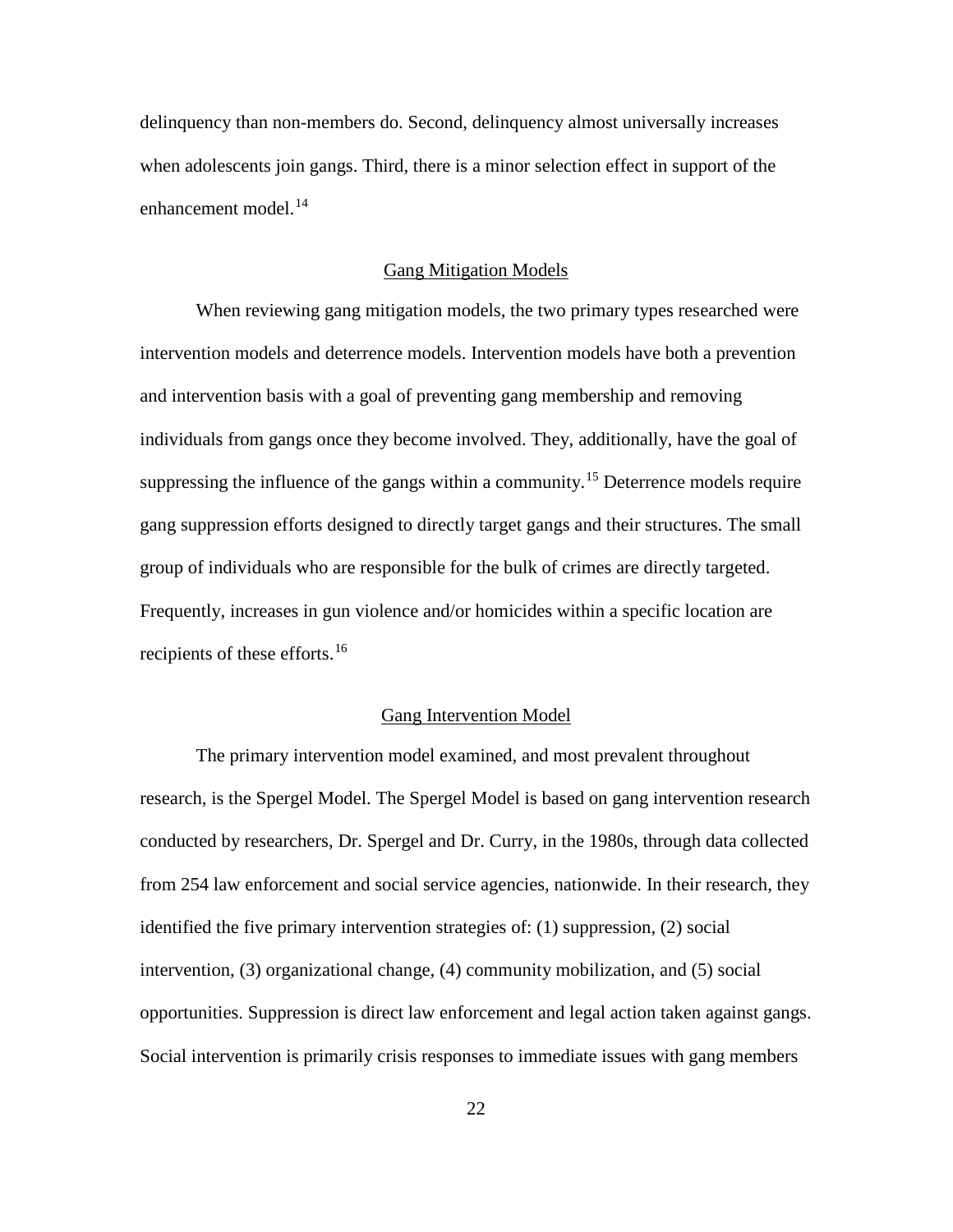and their families with a goal of separating gang members from vulnerable individuals. Organizational change involves the creation of task forces to coordinate efforts against gangs. Community mobilization addresses the fundamental causes of gangs and gang members and requires coordinated actions between families, schools, community and religious organizations, as well as law enforcement. Finally, social opportunity approaches deal with addressing expansion of job prospects and educational assistance in order to address the fundamental causes of gang membership.<sup>[17](#page-53-0)</sup>

In their findings, they found suppression was used by 44 percent of respondents, social intervention was used by 32 percent, organizational change was used by 11 percent, community mobilization was used by 9 percent, and social opportunities was only used by 5 percent. Despite this low utilization of community mobilization and social opportunities, these gang intervention strategies were identified as the most effective by the participating cities.<sup>[18](#page-53-1)</sup> Through analysis of these findings, Dr. Irvin Spergel created the Comprehensive Community-Wide Approach to Gang Prevention, Intervention, and Suppression Program.<sup>[19](#page-53-2)</sup> This program is referred to as the Spergel Model, and is focused on flexible community-wide approaches to gang problems that can be tailored to the specific location. It does this through combining all five of the previously mentioned strategies while emphasizing the often-neglected aspects of community mobilization and social opportunities. The prominence of the Spergel Model resulted in its central role in programs led by the Office of Juvenile Justice and Delinquency Prevention.<sup>[20](#page-53-3)</sup>

# Gang Deterrence Model

Whereas intervention models address the root causes of gang membership, deterrence models are designed to address the problems generated by gangs. The first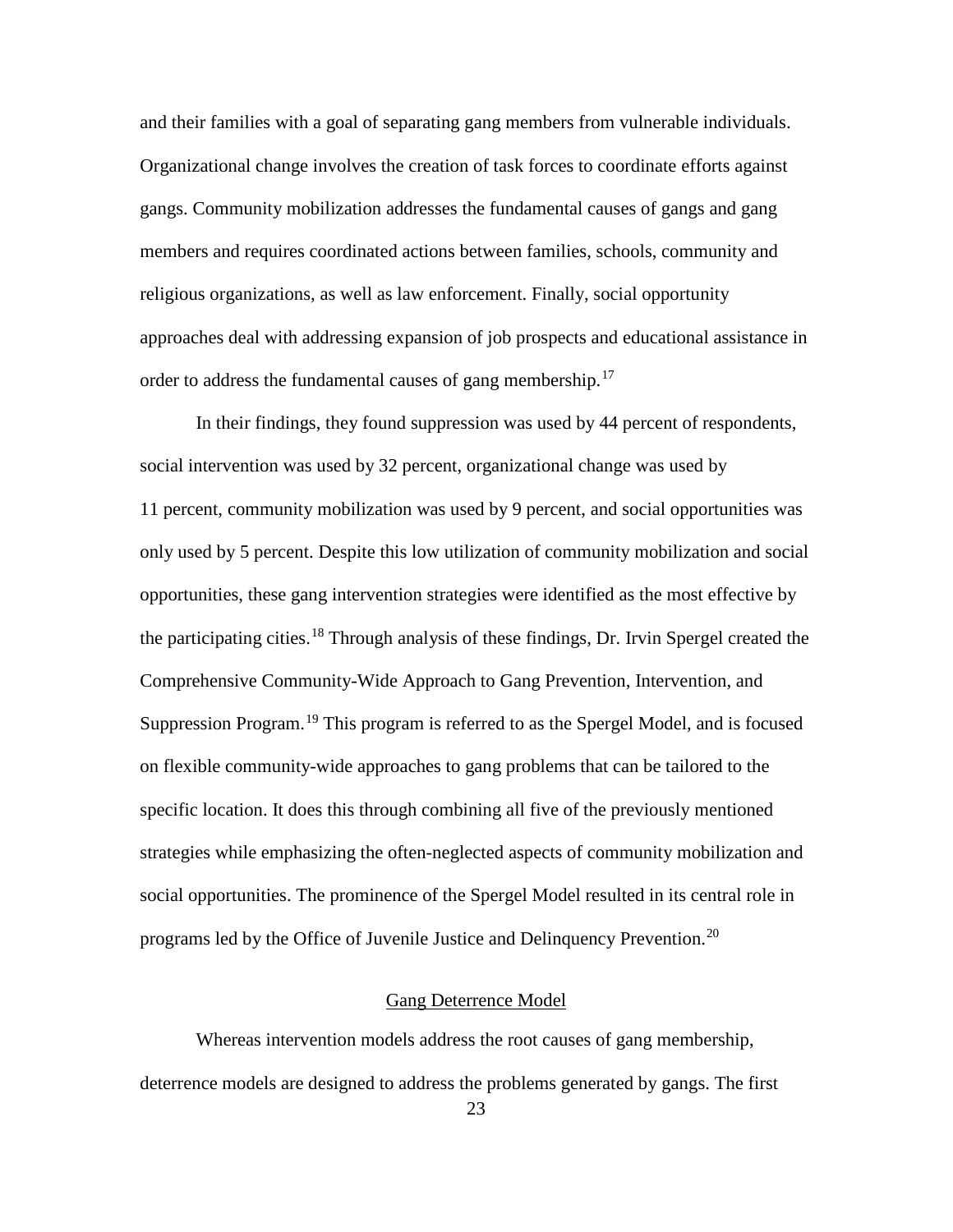step of the process involves a mobilization of both law enforcement and community resources to coordinate efforts against an identified problem and the groups or individuals responsible for the problem. Targeting of the offending group and individuals occurs through a "pulling levers" approach, which involves applying a wide-range of actions against the group in order to change behavior. Key to the process is communicating with the group the reason they are receiving the attention, and the changes in behavior required to make the efforts stop.<sup>[21](#page-54-0)</sup>

A primary application of this deterrence model was the Boston Gun Project/Operation Cease-Fire of the mid-1990s in the city of Boston. Faced with an increase in youth homicides within the city of Boston, a working group was created consisting of federal and local law enforcement, community organizations, and civilian researchers. When examining the murders in Boston from 1990-1995, they concluded that one percent of the gang members in the city were responsible for 60 percent of the city's homicides. Additionally, a majority of the victims and offenders had previous criminal infractions.<sup>[22](#page-54-1)</sup> As a response, the Boston Gun Project in 1995 targeted both the supply side of the illegal firearms market as well as the demand side. The supply side was targeted through focused investigative and prosecution efforts at both the federal and state level. On the demand side, probation and parole officers increased visits to clients, which facilitated searches and enforcement of sentencing conditions.<sup>[23](#page-54-2)</sup> The program was followed by Operation Cease-Fire in 1995, which focused efforts in neighborhoods with elevated gun homicide rates. The first step was meetings between law enforcement and gang members in order to communicate a "zero tolerance policy" for youth involved gun violence. Additionally, law enforcement emphasized that noncompliance would result in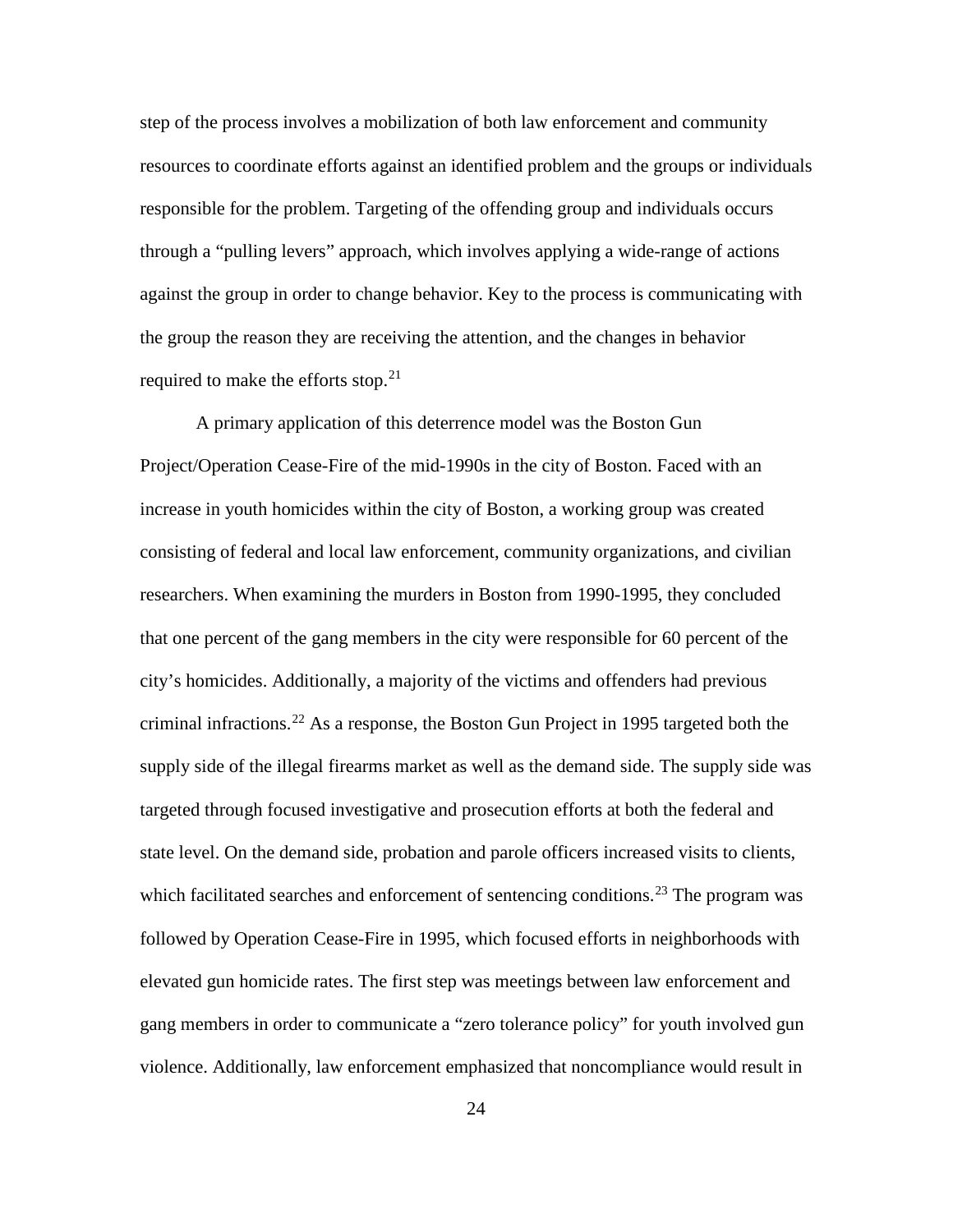an application of the "pulling levers" approach and extra attention. The second step was the actions to support the message. In this phase, law enforcement focused resources on enforcing minor quality of life statutes to prevent more serious crimes by gang members. These include such statutes as graffiti, truancy, noise complaints, or public drinking.<sup>[24](#page-55-0)</sup> In initial evaluations of the approach, the program's efforts were associated with a 63 percent decrease in monthly youth homicides, a 32 percent decrease in shots-fired calls, and a 25 percent decrease in gun assaults. [25](#page-55-1)

# Terrorist Mitigation Models

When reviewing terrorist mitigation models, two models are applicable to countering terrorists in cyberspace. The first model examined is an intervention model based on the usage of counter-messaging and digital outreach in order to delegitimize the messages of the group and their influence on potential audiences. The second model is a deterrence model based on utilization of Department of the Treasury regulations and Federal Legal Statutes to target individuals and companies providing the needed technological infrastructure for terrorist messaging.

#### Terrorist Intervention Model

The primary force behind counter-messaging and digital outreach in the United States is the U.S. State Department's Center for Strategic Counterterrorism Communications (CSCC). The CSCC was created in the fall of 2011 with the initial mission to "identify, confront, and undermine the communications of Al-Qaeda and its affiliates."<sup>[26](#page-55-2)</sup> With the rise of ISIS in 2014, the CSCC's mission evolved to directly target the utilization of social media by ISIS and others groups around the world. This occurs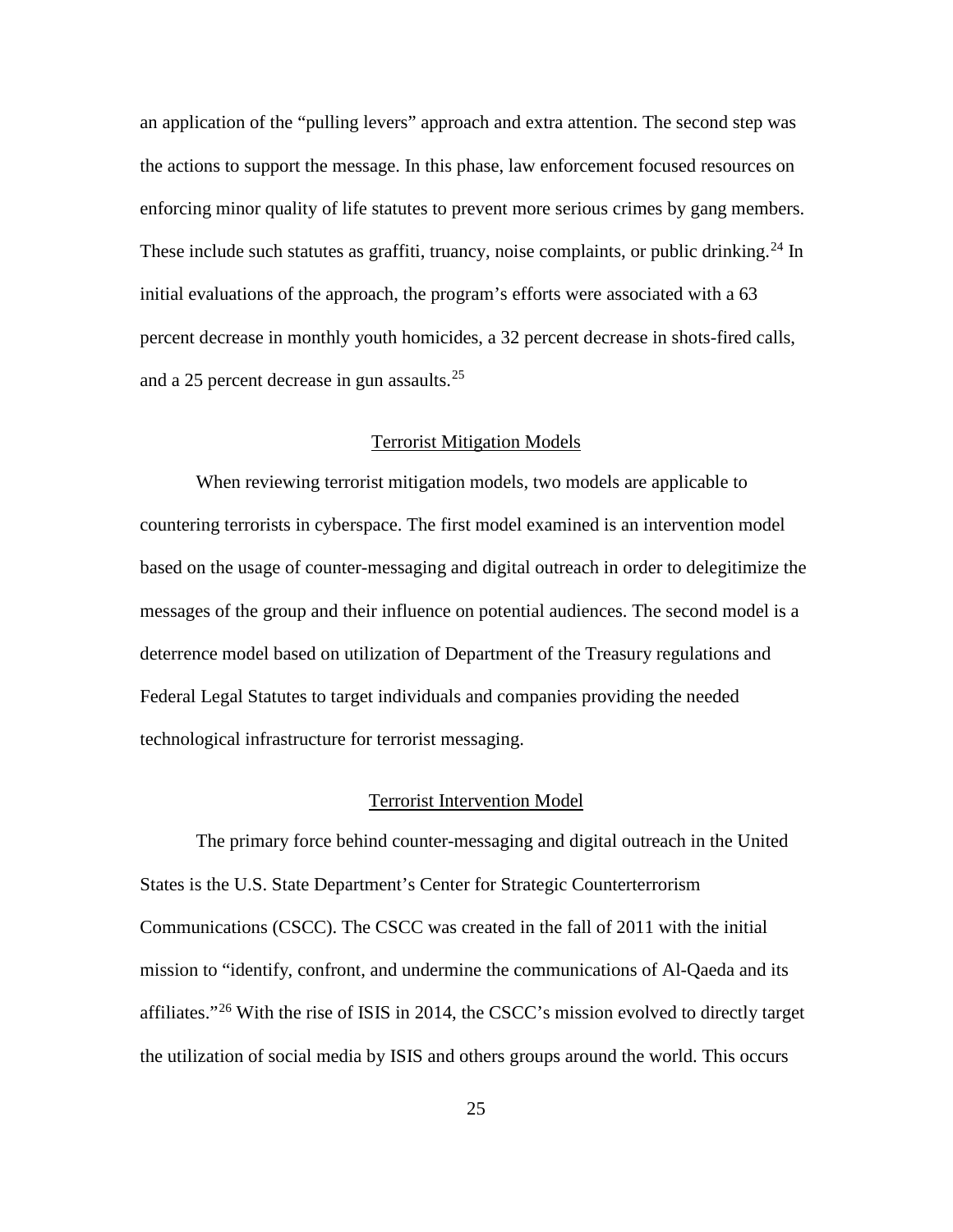through its "Think Again Turn Away" program, which seeks to use social media platforms to, "expose the facts about terrorists and their propaganda." This program involves the creation of videos and images in order to expose the brutality of ISIS and other terrorist groups. Additionally, the group directly engages with terrorists and their sympathizers through the social media platforms in order to present a counter-narrative.<sup>[27](#page-56-0)</sup> According to CSCC coordinator, Alberto Fernandez, "Our target audience is not the extremists. It's the people the extremists are talking to, trying to influence. It's people who have not yet become terrorists."<sup>[28](#page-56-1)</sup> The model of using the Internet to proactively target terrorist groups is not without precedence. In 2004, Britain's domestic secret service, MI5, launched a website designed to provide detailed information to the public on specific threats posed by terrorist groups as well as proactive measures. The site also provided the public with email addresses and telephone numbers so that the public could provide terrorism related information to the security agencies.<sup>[29](#page-56-2)</sup>

# Terrorist Deterrence Model

The second model examined was the utilization of existing Treasury regulations and Federal legal statutes in order to target the Internet Service Providers (ISPs) which provide the digital infrastructure for terrorist online communication. The key concept of this is targeting of the ISPs, which host terrorist websites, rather than engaging in a counter-message fight with the website itself. As part of this deterrence-based model, the first step is communicating the issue with the ISPs. This is significant since many are simply unaware of the content they are hosting. Mr. Mansour Al-Hadj, of the Middle East Media Research Institute, detailed the power of communicating to these ISPs in a 2010 hearing before the House Subcommittee on Terrorism, Nonproliferation, and Trade. He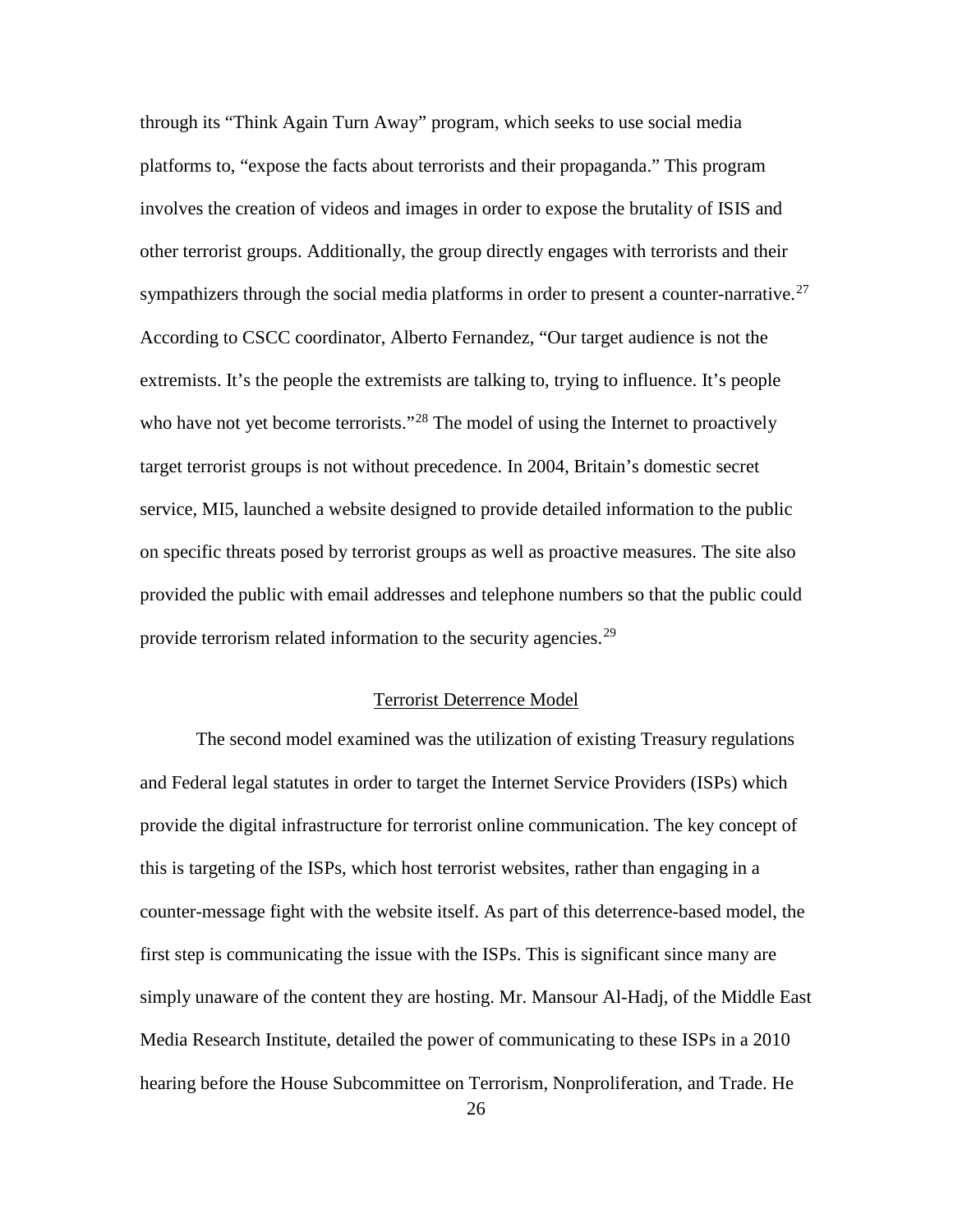detailed how in 2007, his group notified fifty U.S.-based ISPs that they were hosting Jihadist content with a request to voluntarily remove the sites. In one week, thirty-two of the fifty removed the content.<sup>[30](#page-57-0)</sup>

For ISPs who refuse to remove content, Gregory McNeal, associate professor of law at Pepperdine University, has proposed a "pulling levers" approach based on the existing Treasury regulations and Federal Statutes already utilized to target terrorist groups and supporters. In the same 2010 House Subcommittee hearing, he addressed the application of Executive Order 13224, enacted after 11 September 2001. This order provides the basis for, "blocking property and prohibiting transactions with persons who commit, threaten to commit, or support terrorism." This order initially designated twentyseven targets, including Al-Qaeda, but provided the Secretary of State and Secretary of the Treasury with the ability to add additional individuals or entities to the list.<sup>[31](#page-57-1)</sup> Included within the Executive Order is Section  $1(d)(i)$ , which specifies, "[persons who] assist in, sponsor, or provide financial, material, or technological support for, or financial or other services to or in support of, such acts of terrorism or those persons listed in the Annex to this order or determined to be subject to this order."[32](#page-57-2) Mr. McNeal argues that the placement of a group on the list requires that U.S. persons, including ISPs and domain name registers, not provide support to these designated sanction targets.<sup>[33](#page-57-3)</sup> This is codified in Section 2 (a), which states, "any transaction or dealing by United States persons or within the United States in property or interests in property blocked pursuant to this order is prohibited, including but not limited to the making or receiving of any contribution of funds, goods, or services to or for the benefit of those persons listed in the Annex to this order or determined to be subject to this order."[34](#page-57-4) National emergency powers under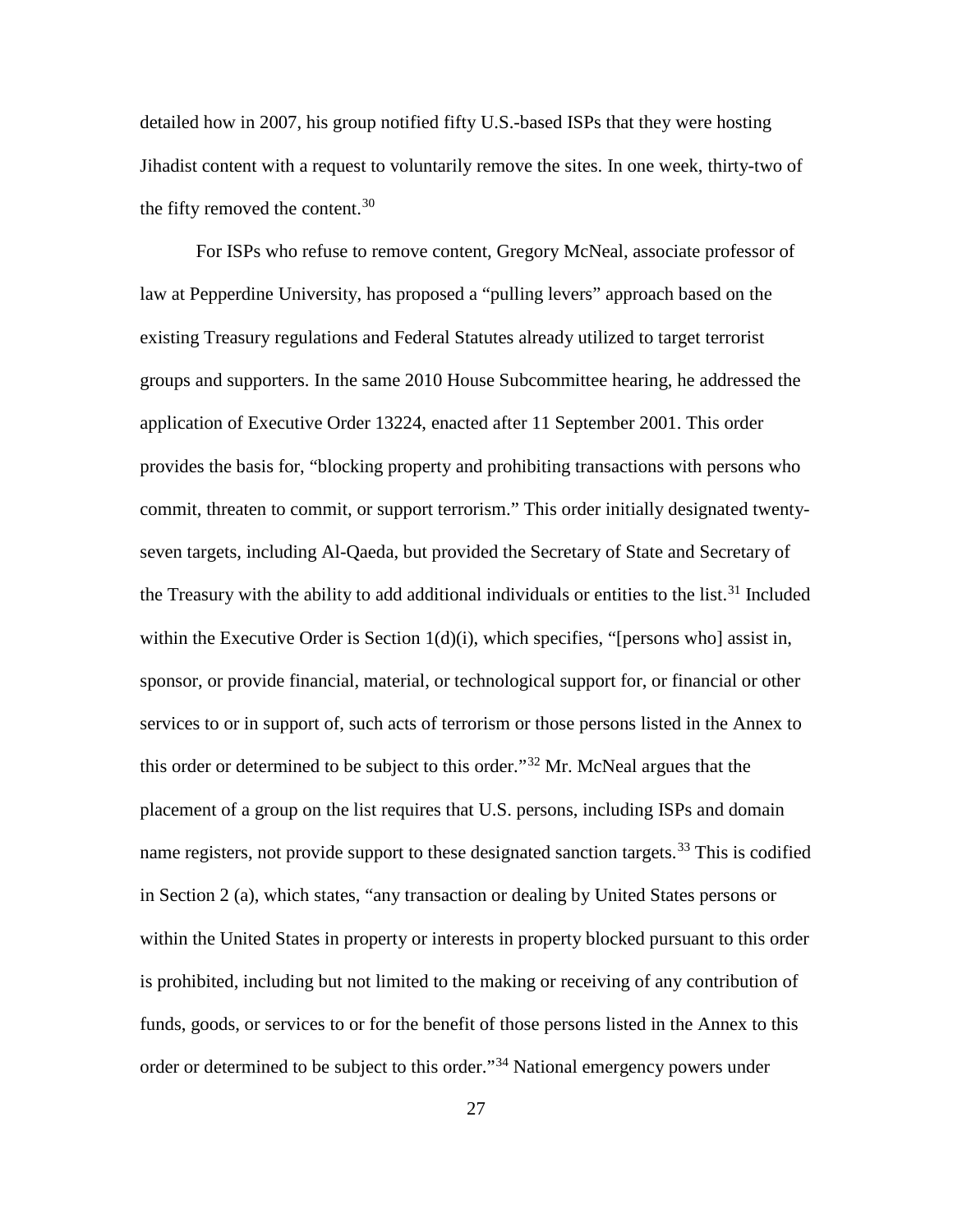Executive Order 13224, provide the Treasury's Office of Foreign Assets Control with administrative and enforcement powers. Within their enforcement powers is the ability to impose controls on transactions as well as freeze assets under U.S. jurisdiction, which opens violating companies to penalties and sanctions.<sup>[35](#page-58-0)</sup>

Mr. McNeal also presents a case for legal action for ISPs who refuse to comply with Executive Order 13224 and pursuant Treasury regulations. Federal prosecutors possess this power under U.S. Code Title 18 – Crimes and Criminal Procedures, Section 2339A – *Providing Material Support to Terrorists*. [36](#page-58-1) Under 2339A, material support is defined as, "any property, tangible or intangible, or service, including currency or monetary instruments or financial securities, financial services, lodging, training, expert advice or assistance, safe houses, false documentation or identification, communication equipment, facilities, weapons, lethal substances, explosives, personnel, and transportation."[37](#page-58-2) Violations of this section subject the offending party to both financial fines as well as prison term of up to fifteen years. However, if a violation results in the death of any person, the prison term increases to any term of years or life in prison.<sup>[38](#page-58-3)</sup> This statute provides a basis for charges against individuals in the U.S. who create terrorist websites for recruiting and financial purposes as shown in the 2004 indictment of Babar Ahmad in Connecticut. [39](#page-58-4)

# **Summary**

This chapter introduced the reader to the background literature and research on models to counter both gangs and terrorist groups. The three separate sections: influencing and recruitment, gang mitigation models, and terrorist mitigation models were reviewed. The gang and terrorist mitigation models were divided into subsections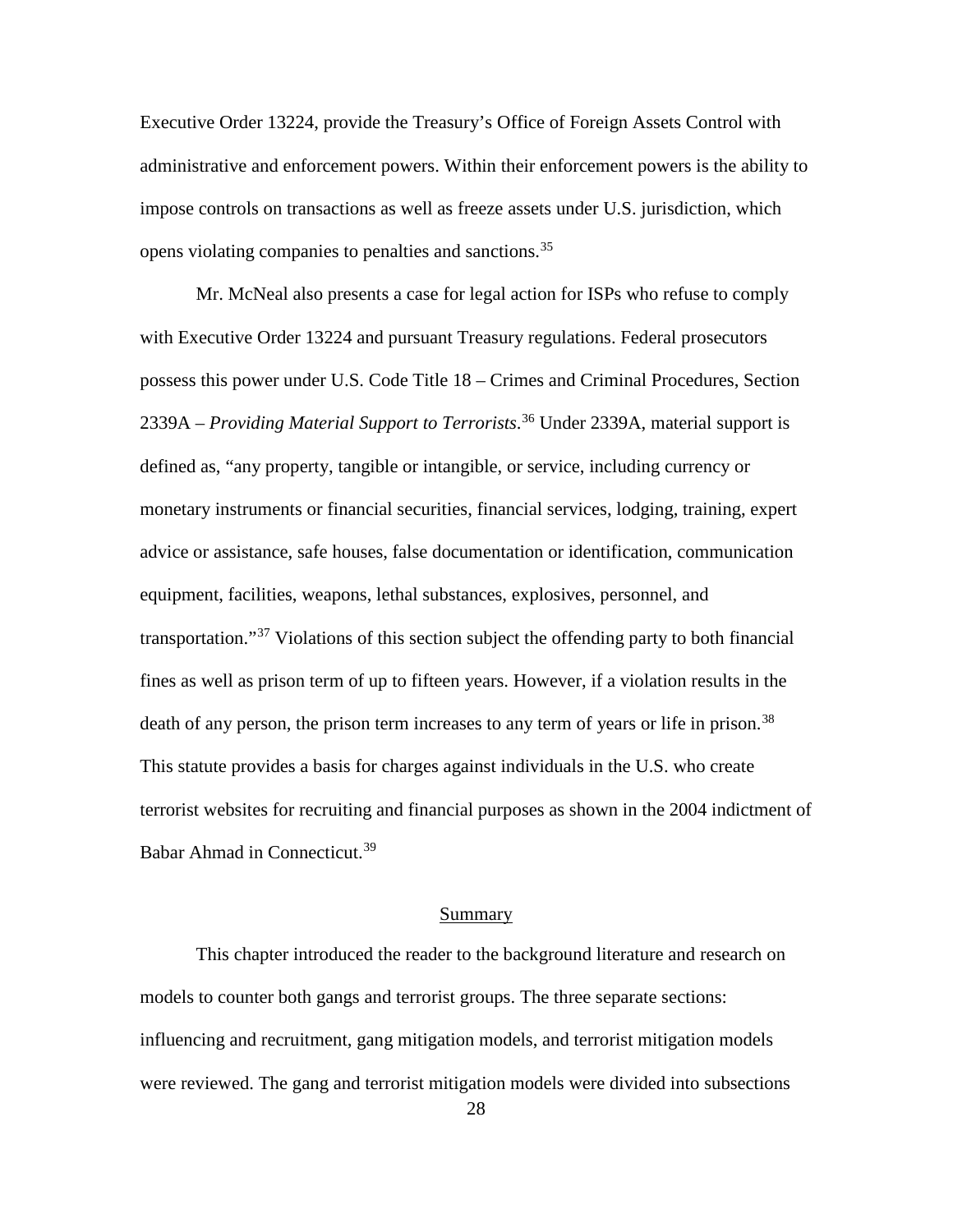focused on intervention and deterrence-based models. This demonstrated the differences in the models, which is key to the analysis and findings of subsequent chapters in order to develop a proposed model to counter ISIS's recruitment campaign.

The section on influencing and recruitment demonstrated the linkage between the target audiences for gang and terrorist recruitment. Additionally, the process individuals transition through in order to develop intent shows the role of risk factors and social groupings. Terence Thornberry researched this further in his examination of the interaction between individual delinquency and susceptibility to membership in a group.

The intervention models, for both gangs and terrorist groups, shows the key combination of intervention and prevention actions in order to suppress negative group behaviors. This requires unity of effort between multiple stake-holders, in a tailorable approach to a specific problem-set. Additionally, thorough analysis must be done on the environment and personnel to ensure efforts are directed at the correct influencers and audiences.

The deterrence-based models, for both groups, relies on the identification of specific problems and responsible individuals within a community. This allows communication by the authorities, to the offending individuals, regarding the unacceptability of the behavior and the potential application of "pulling-levers" deterrence actions if actions continue. This approach also relies on unity of effort amongst organization to increase the effectiveness of the actions and bring about behavioral change.

The literature review provides the reader with the background knowledge necessary to follow the analysis and modeling of later chapters. The understanding of the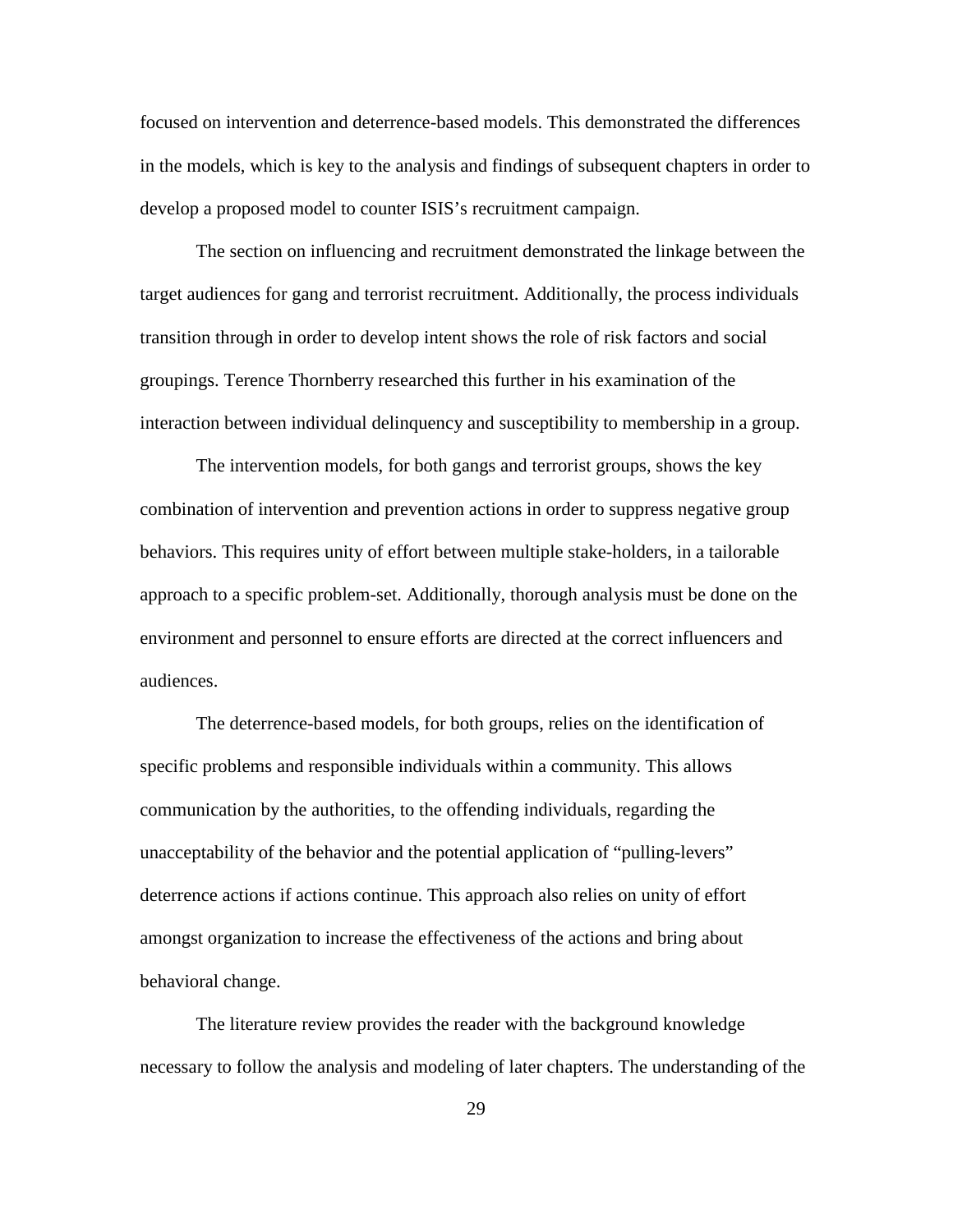similarities and differences between models provides a point of reference for development of a proposed model in response to the primary research question.

Additionally, the reader is able to analyze past actions and modeling to develop an

understanding of the strengths and weaknesses inherent to both models. In the thesis text,

titles of books, published documents, magazines, journals, and newspapers are

italicized;<sup>[40](#page-59-0)</sup> thesis and dissertation titles are enclosed in quotation marks.<sup>[41](#page-59-1)</sup> See chapter 22

of Turabian for more formats for titles.<sup>[42](#page-59-2)</sup>

<sup>1</sup> Office of the Joint Staff, JP 3-13, I-4-5.

<sup>2</sup> Paul Davis et al., *Using Behavioral Indicators to Help Detect Potential Violent Acts: A Review of the Science Base* (Santa Monica, CA: RAND Corporation, 2013), 10- 11.

 $3$  Ibid., 15.  $4$  Ibid., 16.  $<sup>5</sup>$  Ibid., 25-26.</sup>

 $\overline{a}$ 

 $6$  Ibid., 26.

<sup>7</sup> Gabriel Weimann, *Terror on the Internet: the New Arena, the New Challenges* (Washington, DC: United States Institute of Peace Press, 2006), 38.

<sup>8</sup> Ibid., 55-57.

<sup>9</sup> Miller, 87.

 $10$  Ibid., 92.

<sup>11</sup> Terence Thornberry and Marvin Krohn, "Gang Membership and Offending Patterns," in *The Modern Gang Reader*, ed. Cheryl L. Maxson, Arlen Egley, and Malcolm Klein (New York, NY: Oxford University Press, 2014), 412.

 $12$  Ibid.  $13$  Ibid.

 $14$  Ibid., 418.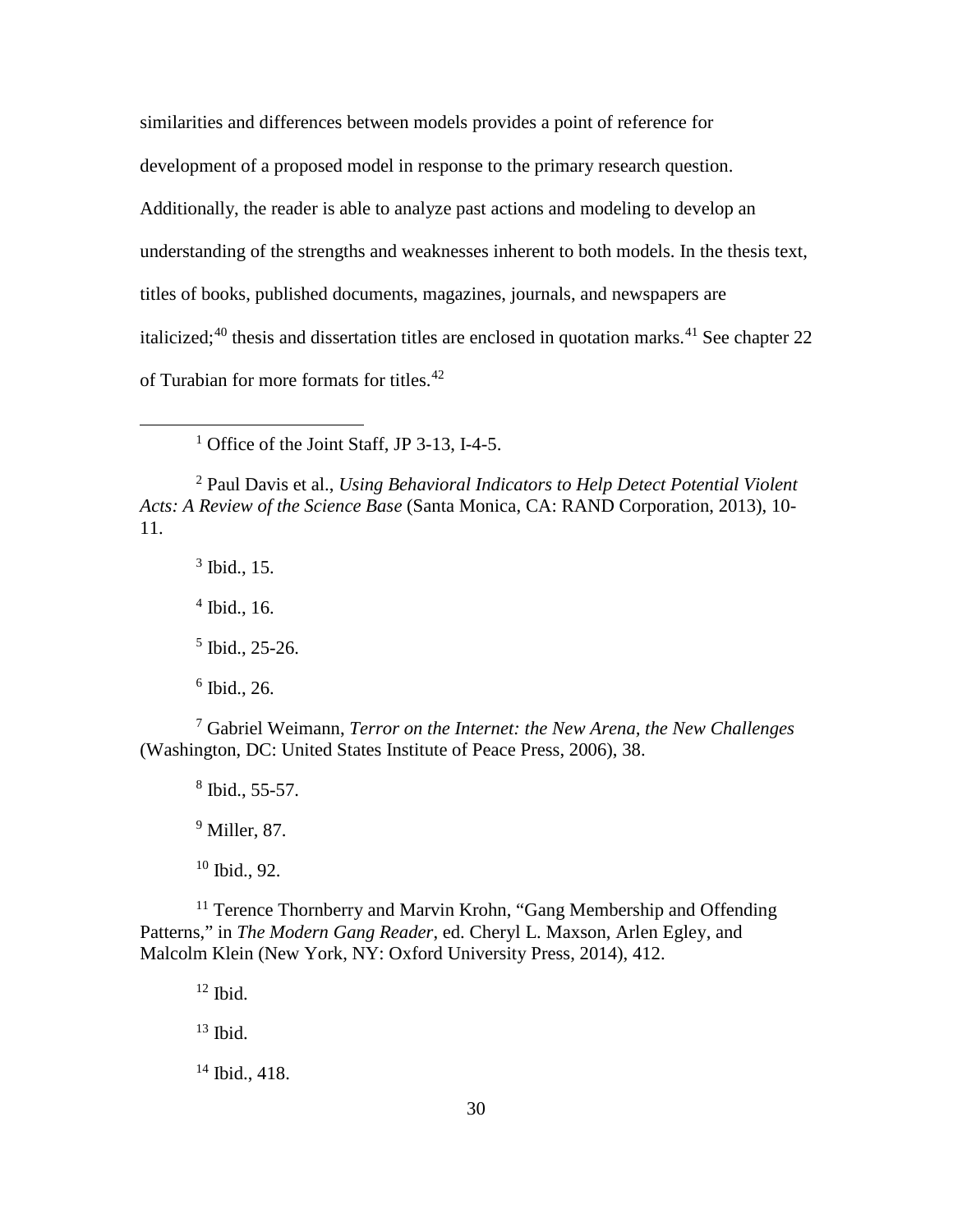<sup>15</sup> Irving Spergel, Kwai Ming Wa, and Rolando Sosa, "The Comprehensive, Community-Wide Gang Program Model," in *The Modern Gang Reader*, ed. Cheryl L. Maxson, Arlen Egley, and Malcolm Klein (New York, NY: Oxford University Press, 2014), 451.

<sup>16</sup> Anthony Braga, "Focused Deterrence Strategies and the Reduction of Gang and Group-Involved Violence," in *The Modern Gang Reader*, ed. Cheryl L. Maxson, Arlen Egley, and Malcolm Klein (New York, NY: Oxford University Press, 2014), 475.

<sup>17</sup> Decker, 47-48.

 $18$  Ibid.

<sup>19</sup> Spergel, Wa, and Sosa, 451.

 $20$  Decker, 51.

<sup>21</sup> Braga, 475-476.

<sup>22</sup> Colleen Heath, "Boston's Gang Intervention Plan: A Program Evaluation," *Discourse of Sociological Practice* 3, no. 1 (Fall 2000): 19, SocINDEX with Full Text, EBSCOhost.

 $23$  Decker, 56.

 $24$  Heath, 19.

<sup>25</sup> Braga, 477.

<sup>26</sup> House Committee of Foreign Affairs, House Subcommittee on Terrorism, Nonproliferation, and Trade, *The State Departments Center for Strategic Counterterrorism Communications: Missions, Operations, and Impact*, 112th Cong., 2d sess., 2012, serial 112–164, 2.

<sup>27</sup> Yasmin Tadjdeh, "Government, Industry Countering Islamic State's Social Media Campaign," *National Defense* 99, no. 773 (December 2014): 24, accessed 11 November 2015, http://lumen.cgsccarl.com/login?url=http://search.ebscohost.com/ login.aspx?direct=true&db=mth&AN=99889630&site=ehost-live&scope=site.

 $28$  Altman, 2.

<sup>29</sup> Weimann, 239-240.

<sup>30</sup> House Committee Foreign of Affairs, House Subcommittee on Terrorism, Nonproliferation, and Trade, *U.S. Strategy for Countering Jihadist Websites*, 111th Cong., 2d sess., 2010, serial 111-130, 7.

31 <sup>31</sup> Ibid., 27-29.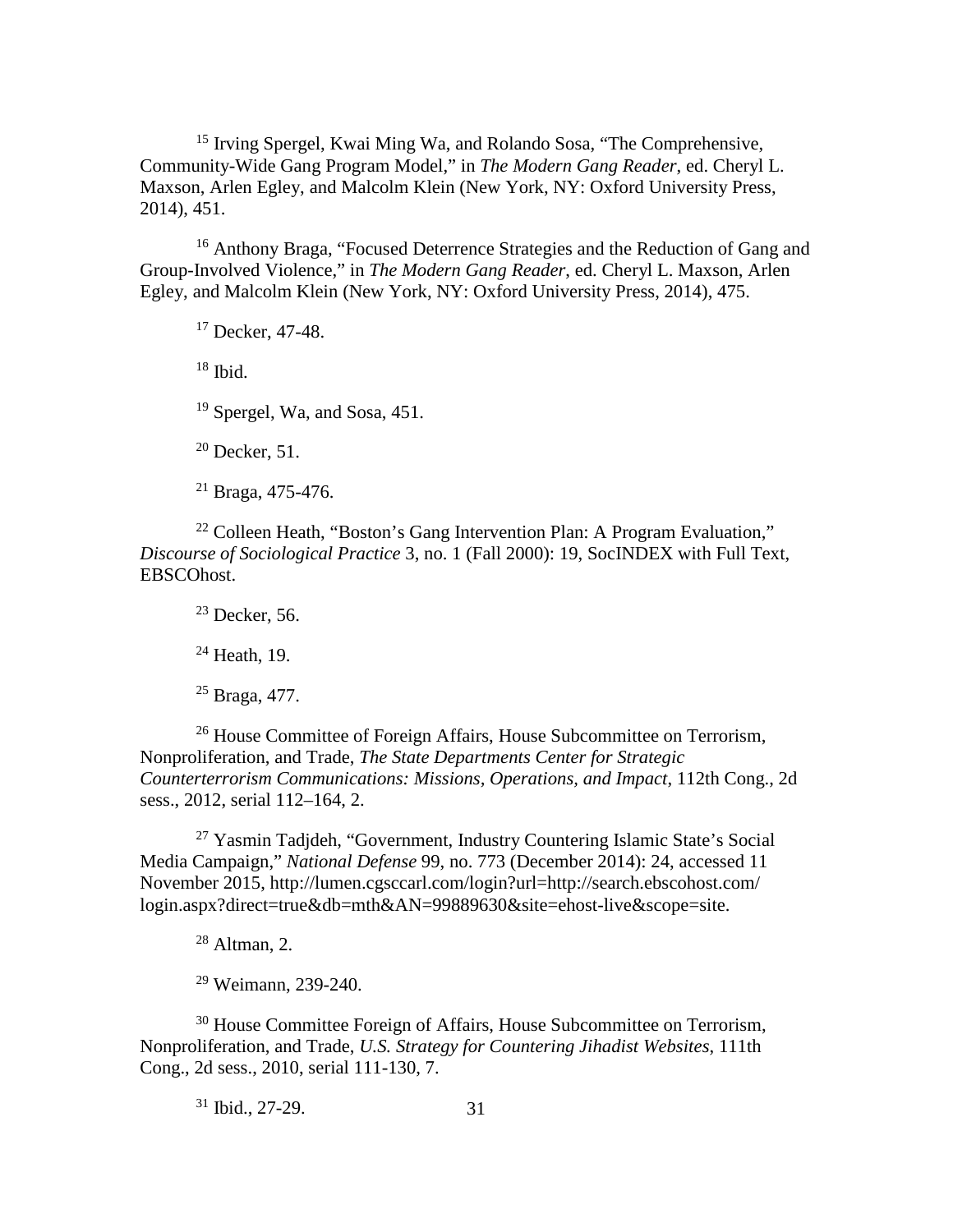<sup>32</sup> George W. Bush, Executive Order no. 13224, "Blocking Property and Prohibiting Transactions with Persons Who Commit, Threaten to Commit, or Support Terrorism," Code of Federal Regulations 66 FR 49079, title 3 (25 September 2001): 49080, accessed 11 November 2015, http://www.treasury.gov/resource-center/sanctions/ Documents/13224.pdf.

<sup>33</sup> House Committee on Committee on Foreign Affairs, *U.S. Strategy for Countering Jihadist Websites*, 29.

 $34$  Bush.

<sup>35</sup> Office of Foreign Assets Control (OFAC), "Terrorism and Financial Intelligence," U.S. Department of the Treasury, accessed 11 November 2015, http://www.treasury.gov/about/organizational-structure/offices/Pages/Office-of-Foreign-Assets-Control.aspx.

<sup>36</sup> House Committee, *Strategy for Countering Jihadist Websites*, 31-32.

<sup>37</sup> U.S. Code, Title 18 – Crimes and Criminal Procedure, "Section 2339A. Providing Material Support to Terrorists," 18 U.S.C. 2339A, 3 January 2012, accessed 11 November 2015, https://www.gpo.gov/fdsys/pkg/USCODE-2014-title18/pdf/US CODE-2014-title18-partI-chap113B-sec2339A.pdf.

<sup>38</sup> Ibid.

<sup>39</sup> McNeal, House Committee, *U.S. Strategy for Countering Jihadist Websites*, 32.

 $40$  Turabian, 316.

 $41$  Ibid.

 $42$  Ibid., 316-17.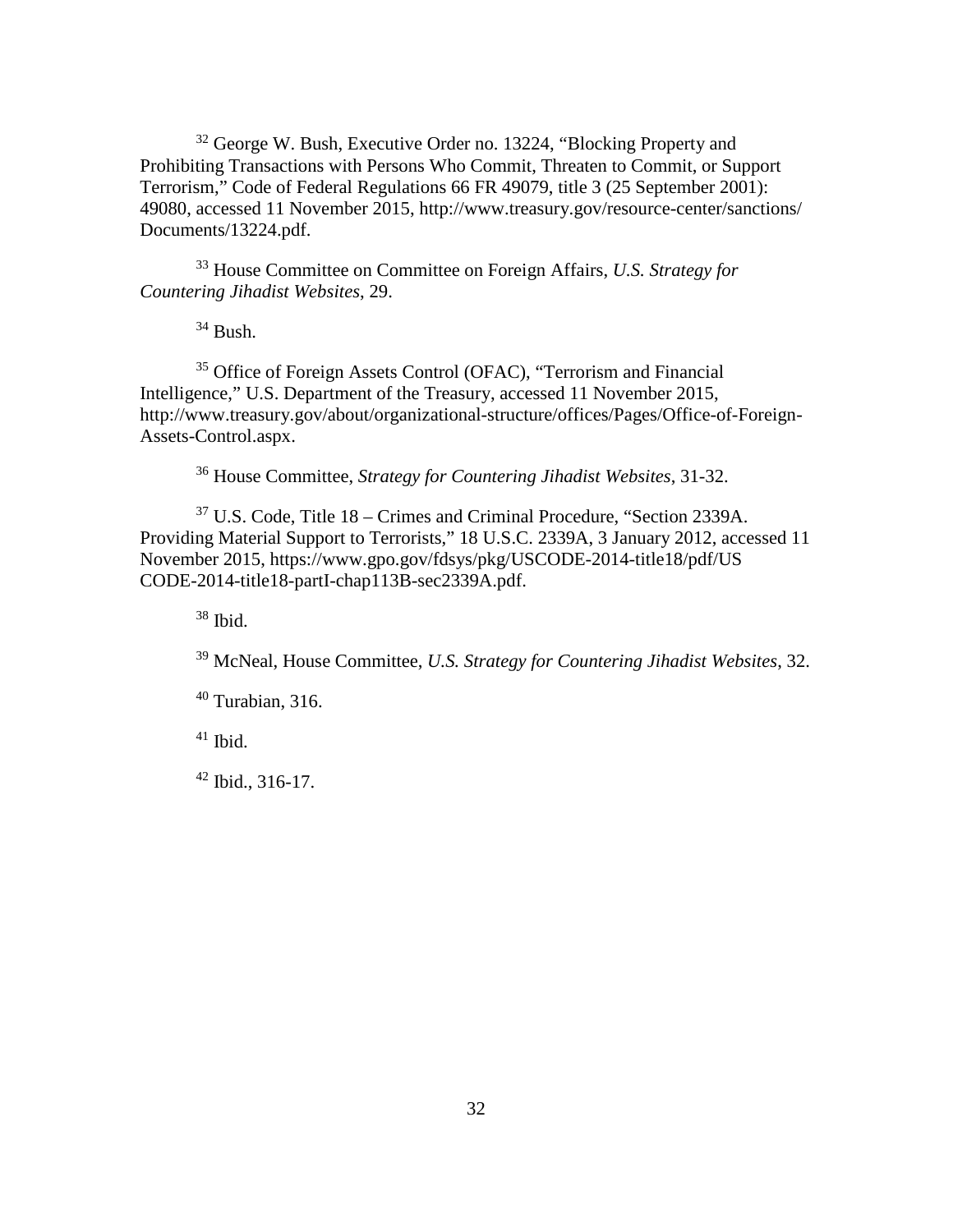### CHAPTER 3

### RESEARCH METHODOLOGY

In order to devise a model to apply against ISIS's recruitment strategy, it is necessary to develop a research methodology to guide the collection, analysis, and interpretation of data. In chapters 1 and 2, the reader was introduced to the background data of the problem and key literature that has been written in this regard. This assists the reader in developing the framework of the problem in order to understand the analysis of the later chapters. The research methodology presented in this chapter provides the reader with the linkage between the background material and the analysis.

Chapter 3 is organized into three sections. The first is the methodology section, that provides a description of the methods used to guide the research and analysis. The section also details strengths and weaknesses of the research methodology chosen. The second section is a description of the primary case studies analyzed to answer the primary and secondary research questions. The case study analysis will allow later answering of the primary research question: can models utilized against gangs in the United States be applied to counter ISIS's Internet recruitment campaign. The secondary research questions to support the primary research question are the following: (1) Are there demographics within the United States more susceptible to gang and terrorist recruiting; (2) Does public perception or involvement affect the success or failure of a model; and (3) Are there methods within models which are effective but susceptible to legal challenges? Through selection of appropriate case studies, analysis and findings will be available to answer the primary and secondary research questions. The third and final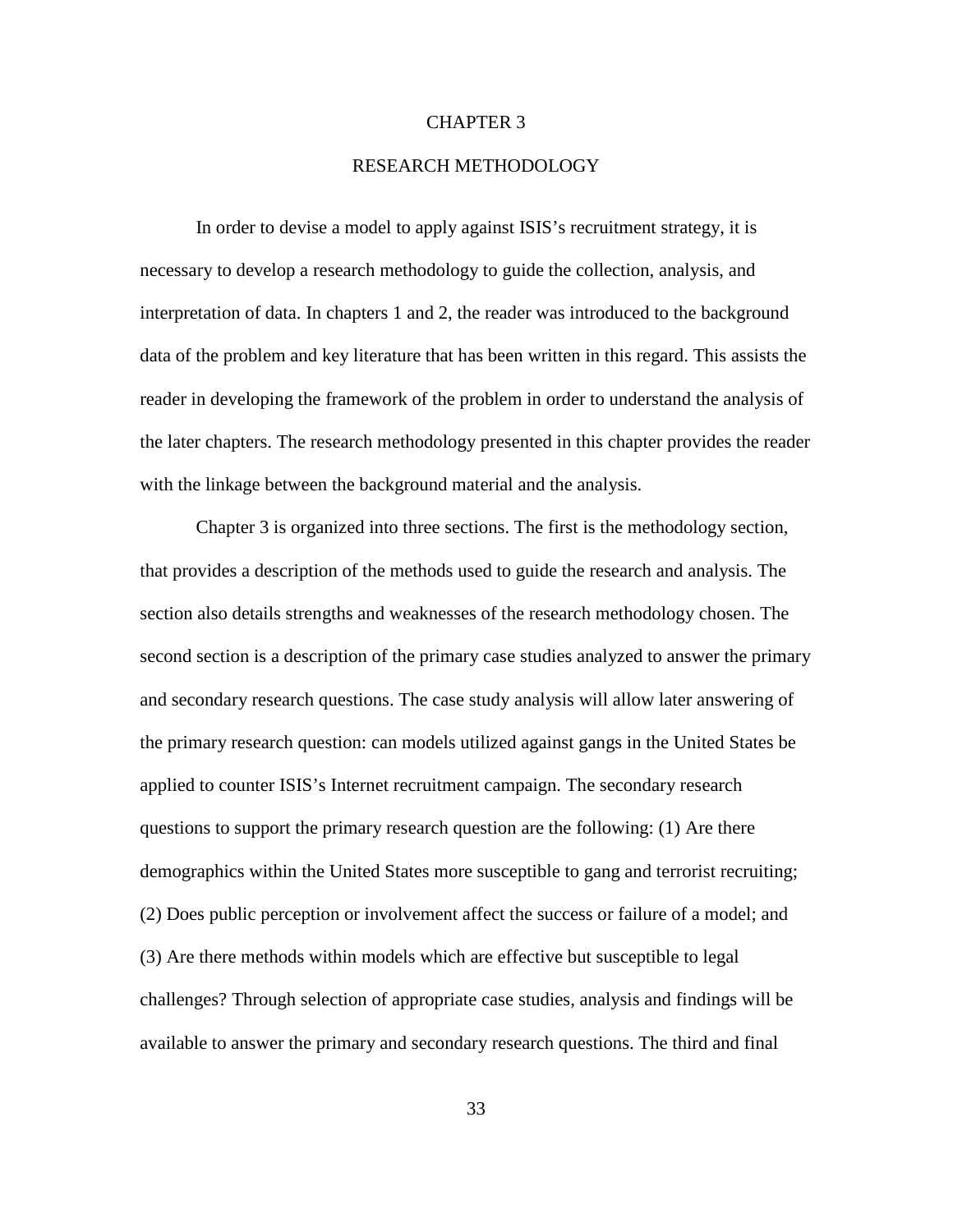section is a summary of the information provided in this chapter and the description of the structure of the following sections of the paper.

### Methodology

A qualitative research methodology and case study design is used for this thesis. Creswell describes qualitative research as, "a means for exploring and understanding the meaning individuals or groups ascribe to a social or human problem. The process of research involves emerging questions or procedures; collecting data in the participant's settings; analyzing the data inductively; building from particulars to general themes; and making interpretations of the meaning of the data."<sup>[1](#page-69-0)</sup> This differs from quantitative research which tests or examines theories through the relationship of measurable variables, usually through statistical procedures.<sup>[2](#page-69-1)</sup>

Within qualitative research, there lies a multitude of approaches. This thesis utilizes a case study based design. Case study design require researching a particular program, event, activity, or process in-depth and collecting data through a multitude of procedures.<sup>[3](#page-69-2)</sup> In analyzing the effectiveness and lessons of the counter-gang models, it is necessary to examine specific instances of the models applications. These applications of the models become the specific case studies for research.

The overall purpose of case study design is to generate relevant findings beyond the scope of the individual cases. Case study design is considered appropriate when 1) a large and varied set of factors and relationships are present, 2) no clear law exist regarding the relationship between factors and their levels of importance, and 3) when the factors and relationships can be observed and/or interpreted by the researcher.<sup>[4](#page-69-3)</sup> The ever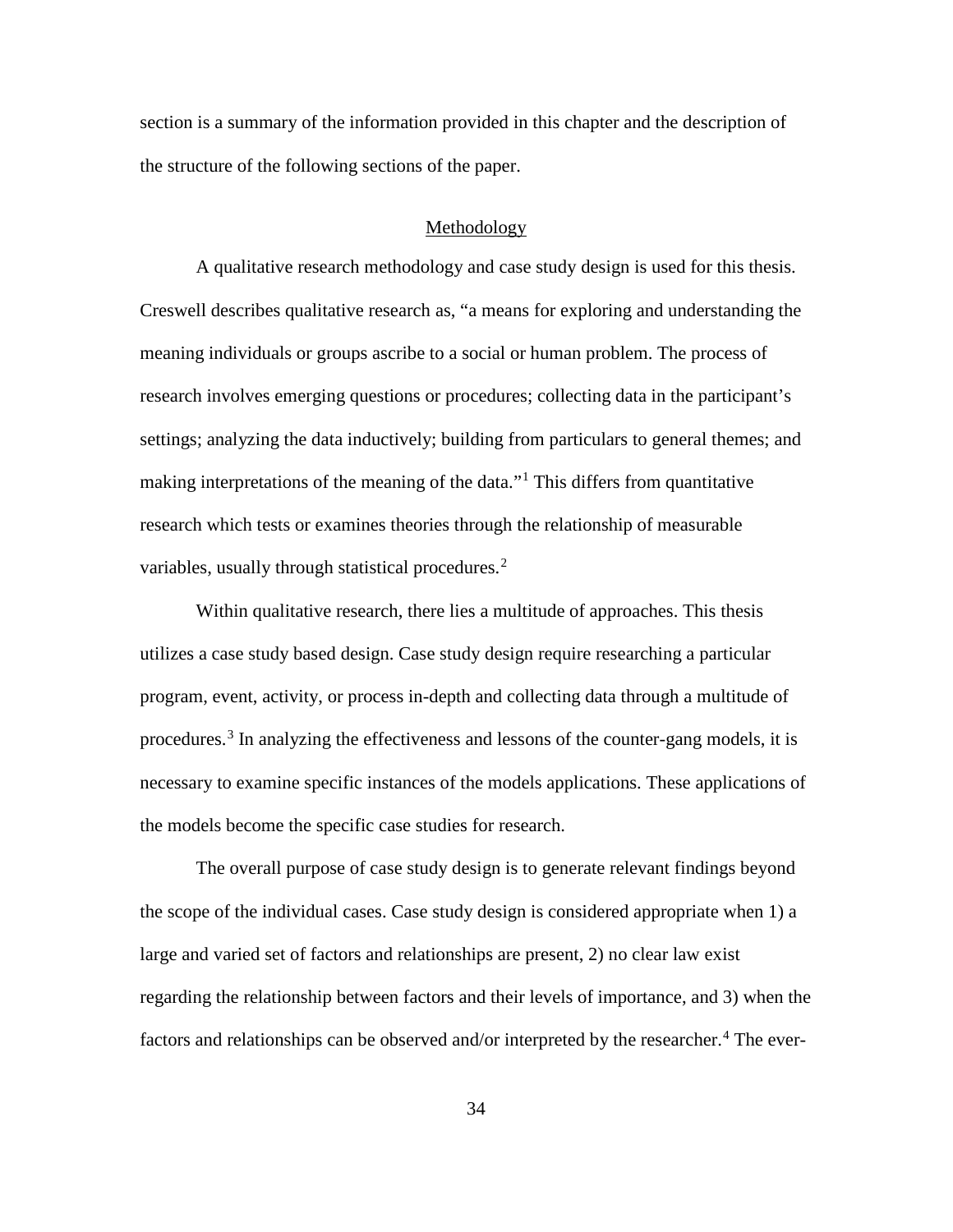evolving nature of gang and terrorist recruitment, combined with the multitude of approaches to counter, makes selection of a case study design an appropriate choice.

An additional strength of case study design is the flexibility of the approach. Case study design does not rely on the rigid structure of other designs. The researcher is better prepared to deal with unexpected findings and reorient the study as developments occur. As a result, the researcher is forced to consider, and analyze, the interrelations of factors in order to develop a comprehensive understanding of the events being studied while developing more general theoretical understanding<sup>[5](#page-70-0)</sup>. This allows repeated analysis of initial data throughout the study with new data and analysis directing additional investigation. This assists the researcher identifying potential theoretical implications through identifying facts to confirm or deny assumptions guiding the research<sup>[6](#page-70-1)</sup>.

Key to assessing the quality of research results is the factors of reliability and validity. Reliability refers to the extent which repeated application of the same research instruments, under constant conditions, produces the same results<sup>[7](#page-70-2)</sup>. Case studies cannot claim this widely accepted definition of reliability due to the lack of constant conditions. The lack of consistency is actually a strength of case study design since the varied ways in which an event occurs are relevant to developing general theoretical understanding<sup>[8](#page-70-3)</sup>. Validity refers to the degree which the researcher has investigated what they set out to investigate. This is a concern with case study design due to the reliance on subjective understanding and analysis. This poses a potential for bias by the researcher<sup>[9](#page-70-4)</sup>. Researchers counter this through application of varied controls to test the validity of findings. Additionally, the researcher must base interpretations on several sources of evidence while revalidating the findings based on comparison of evidence<sup>[10](#page-70-5)</sup>.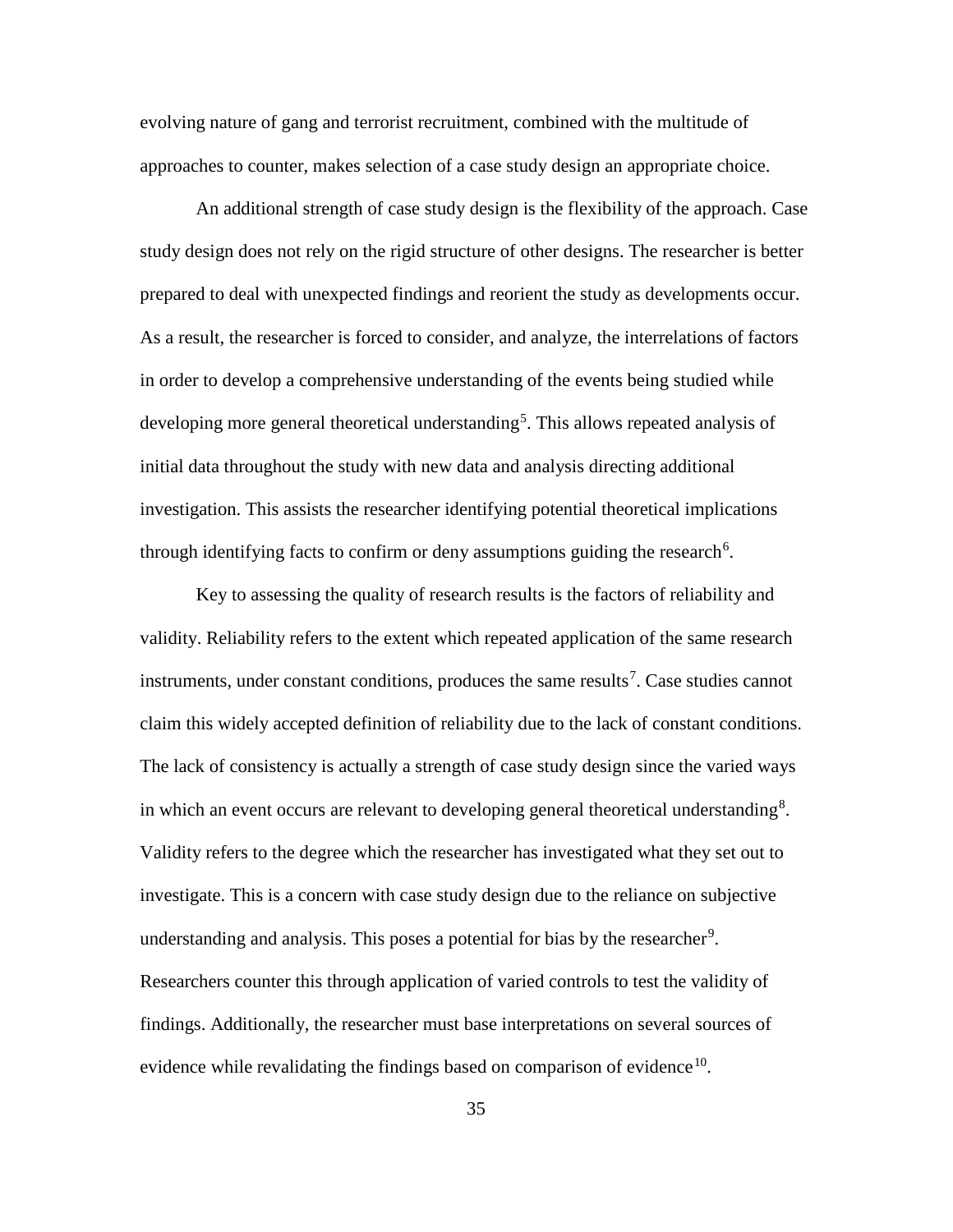A potential problem for case study design is the introduction of researcher bias into the study. The unstructured nature of the problems studies through case study design often prevents introducing this bias<sup>11</sup>. Additionally, the background and experience of the researcher can result in the introduction of bias<sup>[12](#page-71-1)</sup>. This is countered by selecting respected and reputable researchers who data and analysis are widely accepted. Additionally, in this thesis, the researcher lacks a professional background in the topics analyzed and lacks previous biases which could prejudice the analysis and findings.

The intervention and deterrence-based models for gang and terrorist mitigation were introduced to the reader in chapter 2's review of the literature. For each model a specific counter-gang and counter-terror case study is selected for analysis. In chapter 4, each of the case studies is framed against the secondary research questions in order to provide analysis. This allows the reader to compare and contrast the approaches, and provide a comprehensive analysis of strengths, weaknesses, and lessons learned. The goal is to develop theoretical understanding and findings beyond the scope of the individual case studies. These findings will assist in the conclusion and development of a proposed model for the primary research question in chapter 5.

#### Counter-Gang Case Studies

The Spergel Model was selected due to its prevalence and status among the specific intervention-based, counter-gang models. The case study of the Chicago community of Little Village was chosen to analyze the model's application to the goal of reducing violence between two opposing Latino street gang coalitions.<sup>[13](#page-71-2)</sup> This is a wellanalyzed case study among multiple researchers, to include the U.S. Department of Justice. From 1992-1995, the Chicago Police Department applied the Spergel Model in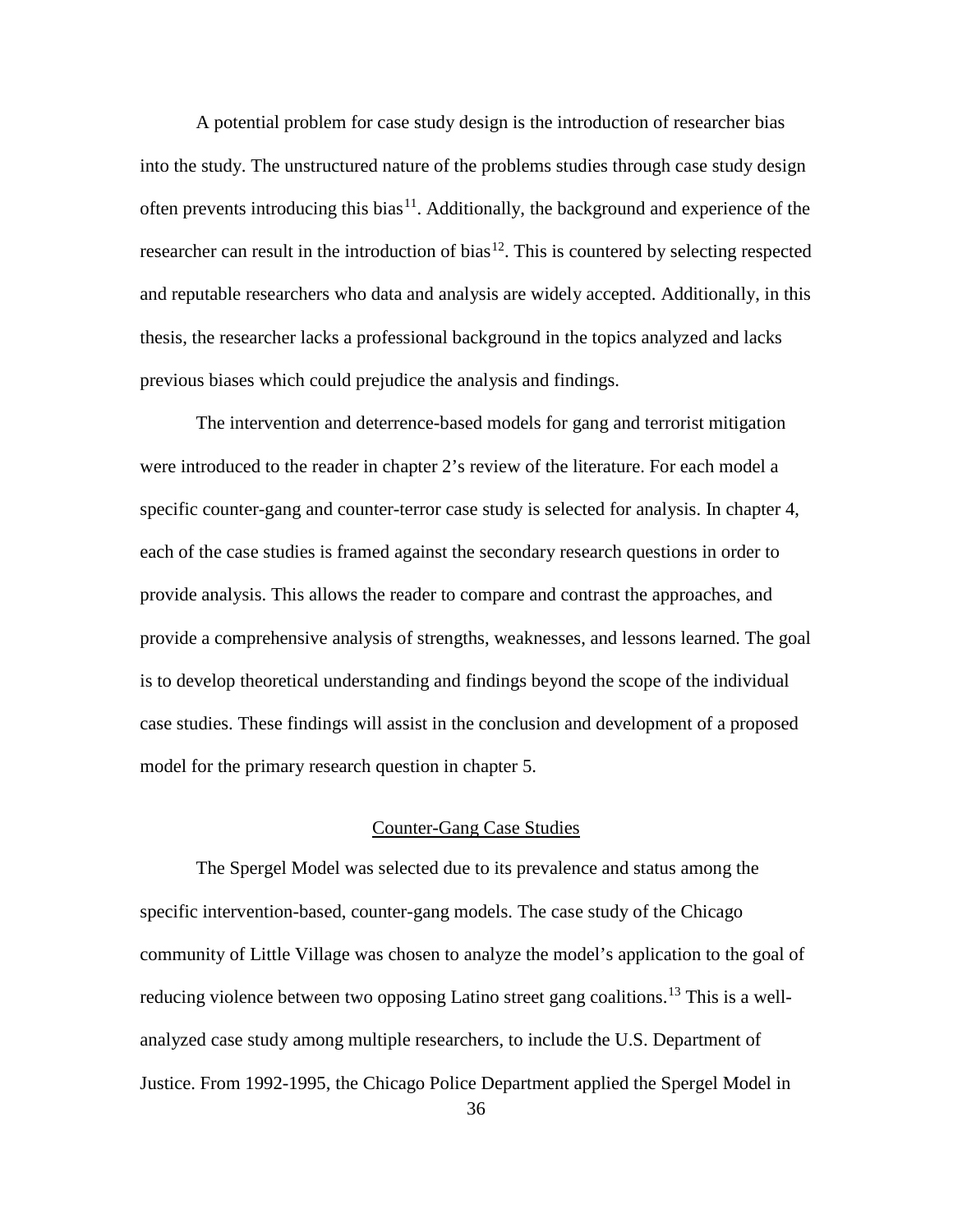the Little Village neighborhood through a program called the Little Village Gang Violence Reduction Project (GVRP).<sup>[14](#page-72-0)</sup> Little Village was a community of about 5.5 square miles and located approximately 8 miles from the Chicago's business center. This area was a comprised of an estimated 60,000 residents and 30,000 undocumented aliens<sup>15</sup>. Of the 90,000 inhabitants, approximately 90 percent were Mexican or Mexican-American. Despite the physically small size of this community, it was one of the most violent gang areas in Chicago with gang membership split between the Latin Kings and the Two-Six. From 1989-1992, these two gangs accounted for 75 percent of homicides, batteries, and assaults in Little Village<sup>16</sup>.

For deterrence-based counter-gang models, the case study of the Boston Gun Project was chosen and initially detailed in chapter 2. This was done both to the prevalence of research and analysis done on this well-known application of deterrencebased modeling as well as the specifics of the project. Much like the Little Village GVRP detailed in the previous paragraph, this model was applied in a large city in the early to mid-1990s timeframe. Additionally, both approaches were applied in areas with a youthoriented gang problem, whose population was out of proportion to the amount of violence they were responsible for within their cities. Examining case studies focused on youthoriented gangs will become key to the analysis of later chapters due to the statistical data on ISIS recruits within the United States.

# Counter-Terror Case Studies

For intervention-based counter-terror models, the case study of the U.S. State Department's Center for Strategic Counterterrorism Communications program was chosen. The actions of this program are part of the federal government's larger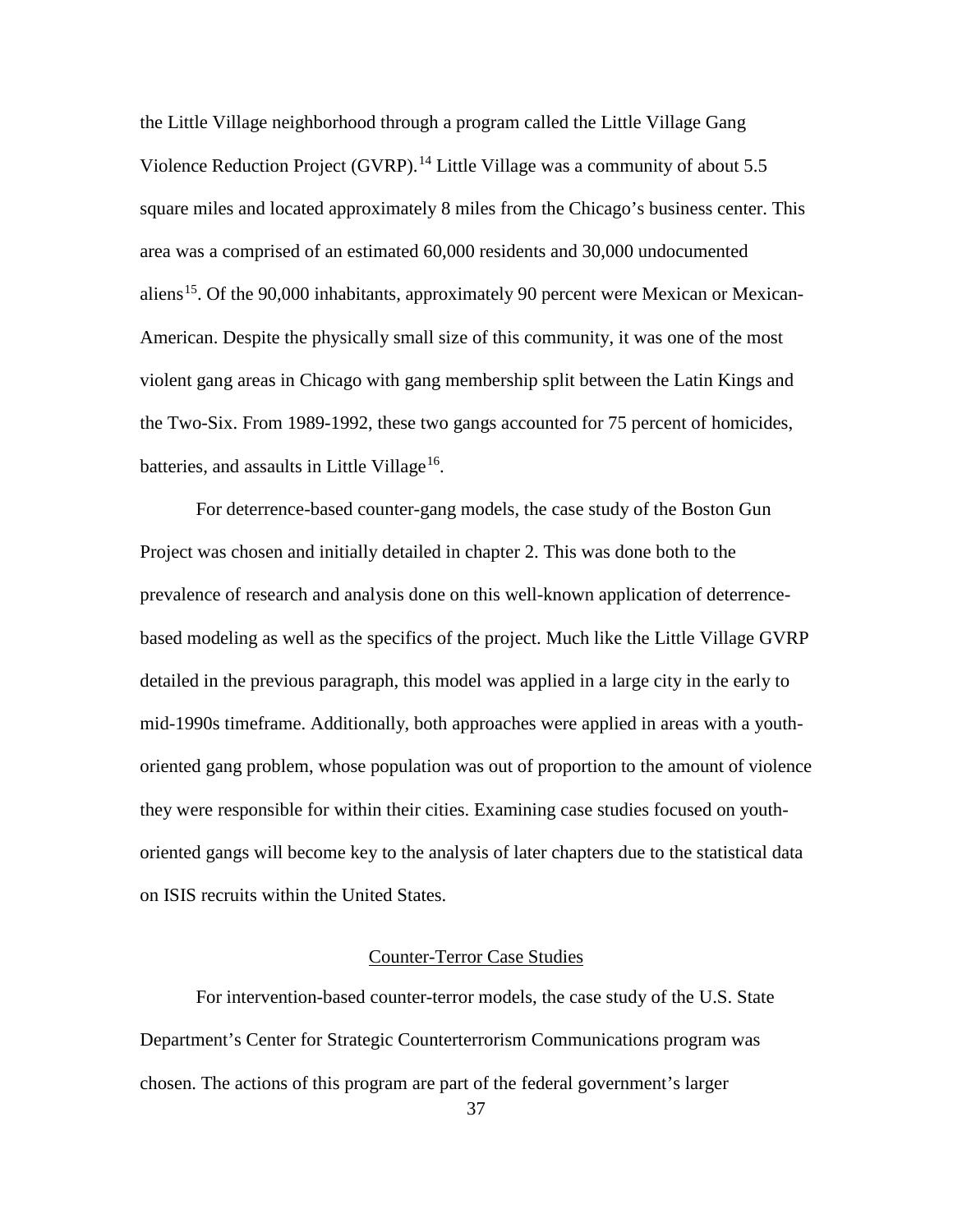Countering Violent Extremism (CVE) campaign, which seeks a wide-range of efforts against violent extremist elements such as ISIS. Though the goal is to develop a new model to apply against ISIS, understanding what we are currently doing is key. This allowed establishment of a base line of the current program as well as analysis from other researchers in regards to the successes or failures of the current campaign. Potentially, the model developed during the course of the research may be a replication of these current efforts, which then would support our current course of action.

A specific case study for a deterrence-based counter-gang model is one of the more difficult aspects of this thesis. When researching this model, it became clear that there was not a specific case study, which fits this model and applies to technology-based companies. As detailed in chapter 2, there a multitude of approached that have been introduced regarding utilization of treasury regulations and federal statues to target the digital infrastructure of terrorist online communications. Due to this, an examination was made of how these regulations and statues apply against organization and individuals accused of supporting terrorist groups and individuals. This allowed analysis of the effectiveness of these measures as well as the challenges and arguments against their utilization.

## Summary

This chapter detailed the methodology and design facilitating the research and analysis of the paper. Additionally, the case studies for chapter 4 were provided. Through an examination of case study design, the reader has an understanding of how data collection is conducted in order to provide reliable and valid analysis. This is key to ensuring the primary and secondary research questions are properly analyzed and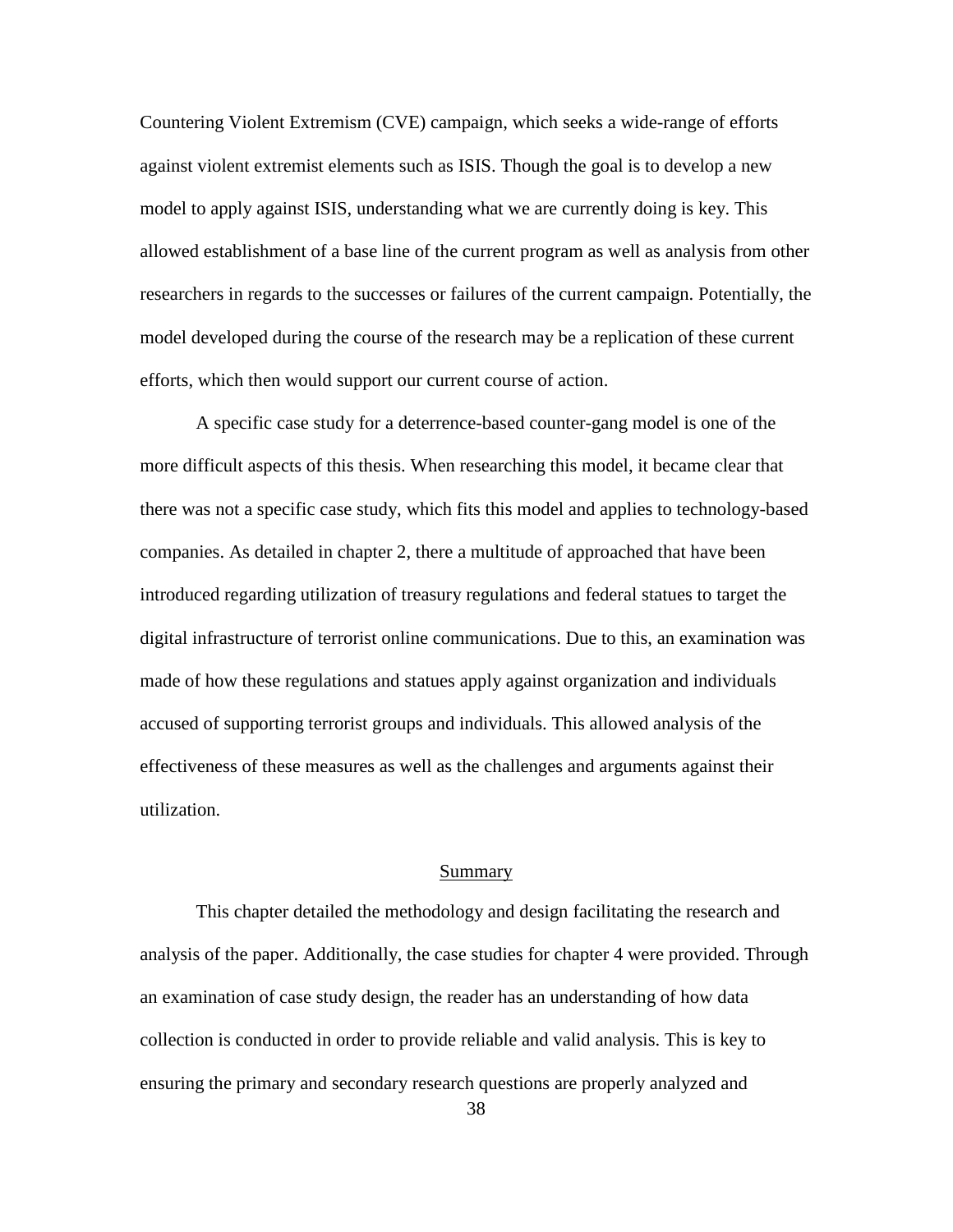answered. Additionally, discussing the strengths and weaknesses of the chosen approach ensure avoidance of biases in the research methodology.

Chapter 4 provides the analysis and eventual findings of the thesis. This occurs through application of the secondary research questions against the case studies in order to assess the strengths and weaknesses of the models and their potential application against the primary research question. This facilitates the findings and conclusion in chapter 5 based on the theoretical understanding derived from the analysis.

Chapter 5 provides the conclusion of the thesis and areas where further research could occur. Additionally, research difficulties and unforeseen findings are examined for their impact on the research process. Chapter 5 ensures the primary and secondary research questions are satisfactorily answered, and that the research findings have contributed to the field of study.

<sup>2</sup> Ibid., 233.

 $\overline{a}$ 

 $3$  Ibid., 13.

<sup>4</sup> Raya Fidel, "The Case Study Method: A Case Study" (Master's thesis, Graduate School of Library and Information Science, University of Washington, 1983), 273.

 $<sup>5</sup>$  Ibid., 274.</sup>

 $6$  Ibid.

<sup>7</sup> Ibid., 276.

<sup>8</sup> Ibid.

 $9$  Ibid.

 $10$  Ibid.

<sup>1</sup> John W. Creswell, *Research Design: Qualitative, Quantitative, and Mixed Methods Approaches,* 4th ed. (Los Angeles: SAGE Publications, 2009), 232.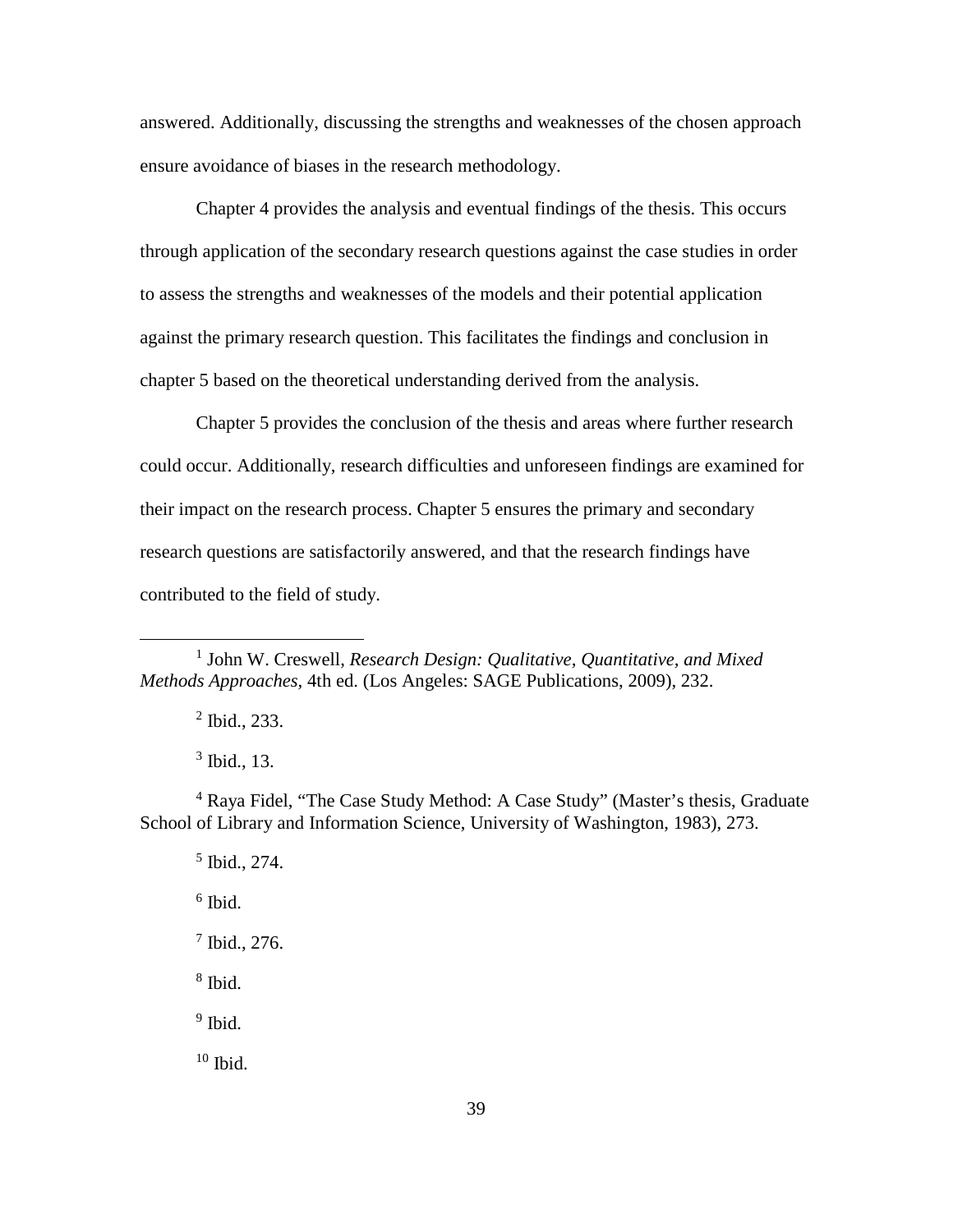<sup>11</sup> Ibid., 286.

 $12$  Ibid.

<sup>13</sup> Decker, 51.

<sup>14</sup> National Institute of Justice (NIJ), "Little Village Gang Violence Reduction Project (Comprehensive Gang Model), NIJ-Practice Profile," accessed 13 December 2015, http://www.crimesolutions.gov/PracticeDetails.aspx?ID=278.

<sup>15</sup> Spergel, Wa, and Sosa, 453.

<sup>16</sup> NIJ, "Little Village Gang Violence."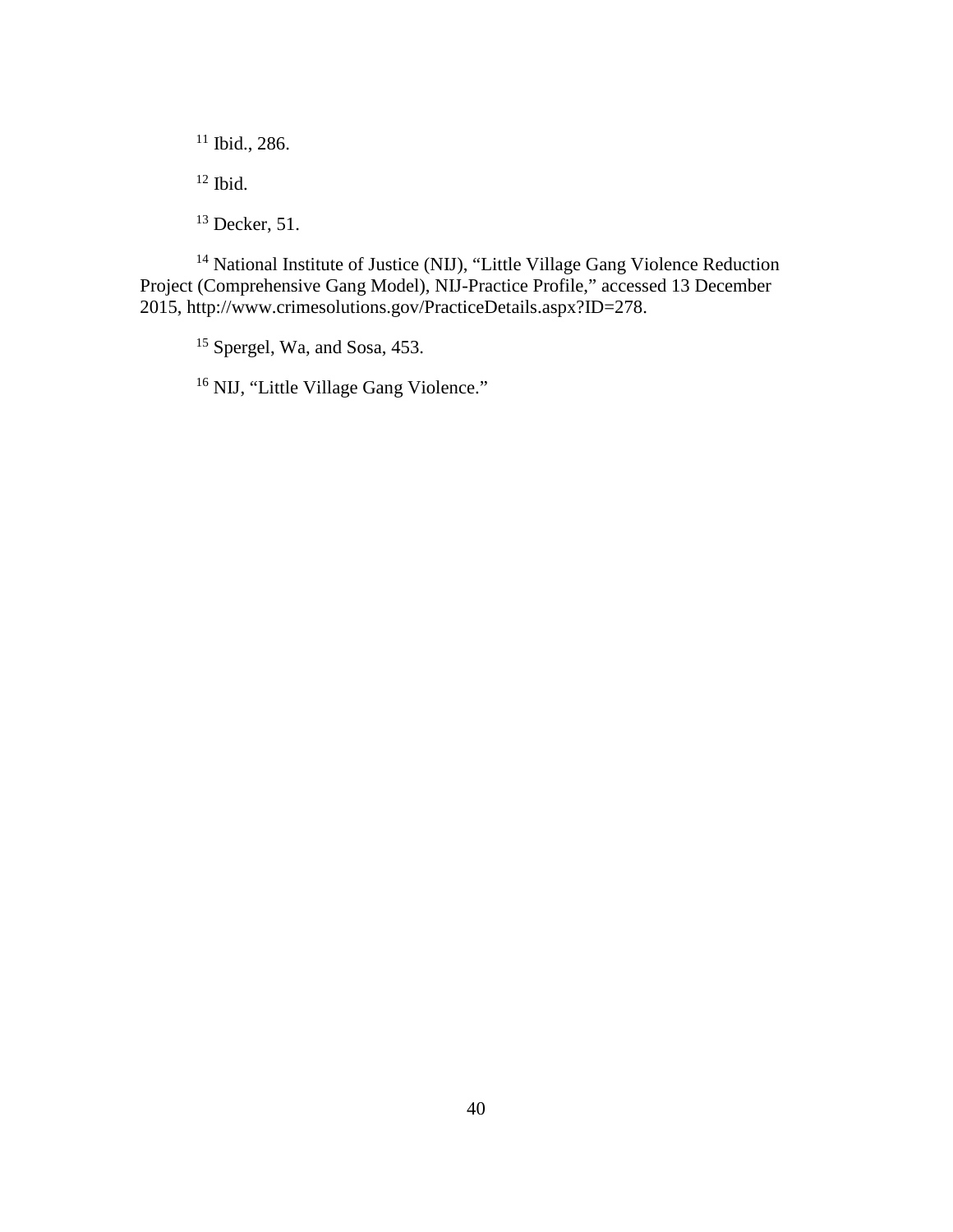### CHAPTER 4

### ANALYSIS

The purpose of this thesis is to examine whether counter-gang models can be applied against ISIS's Internet based recruitment strategy. Chapter 3 provided the framework for the research methodology utilized in order to gather information addressing the primary and secondary research questions. Within this methodology was the selection of the specific case studies, which were analyzed, based on the research questions, in order to develop the answers to the primary research question.

Chapter 4 is divided into two specific sections in the following order: (1) secondary research question analysis, and (2) summary of analysis. The secondary research questions are analyzed against the case studies in order to guide the reader through the specific subordinate data and analysis. This provides the basis for answering the primary research question in chapter 5. The three secondary research questions are answered as separate sections with the analysis from the four case studies nested within. Certain secondary questions, such as *are there demographics within the United States more susceptible to gang/terrorist recruitment*, will be combined analysis from the case studies. Secondary questions, such as *does public perception or involvement affects the success or failure of a model*, will have separate analysis by case study due to the specificity of the question and the differences inherent to the models.

The summary of analysis provides a consolidation of the analysis of the secondary research questions. Additionally, a table provides a point of reference for the conclusions and findings of chapter 5. This leads into chapter 5's conclusion and recommendations, which will provide further interpretation of the analysis and findings of the thesis and a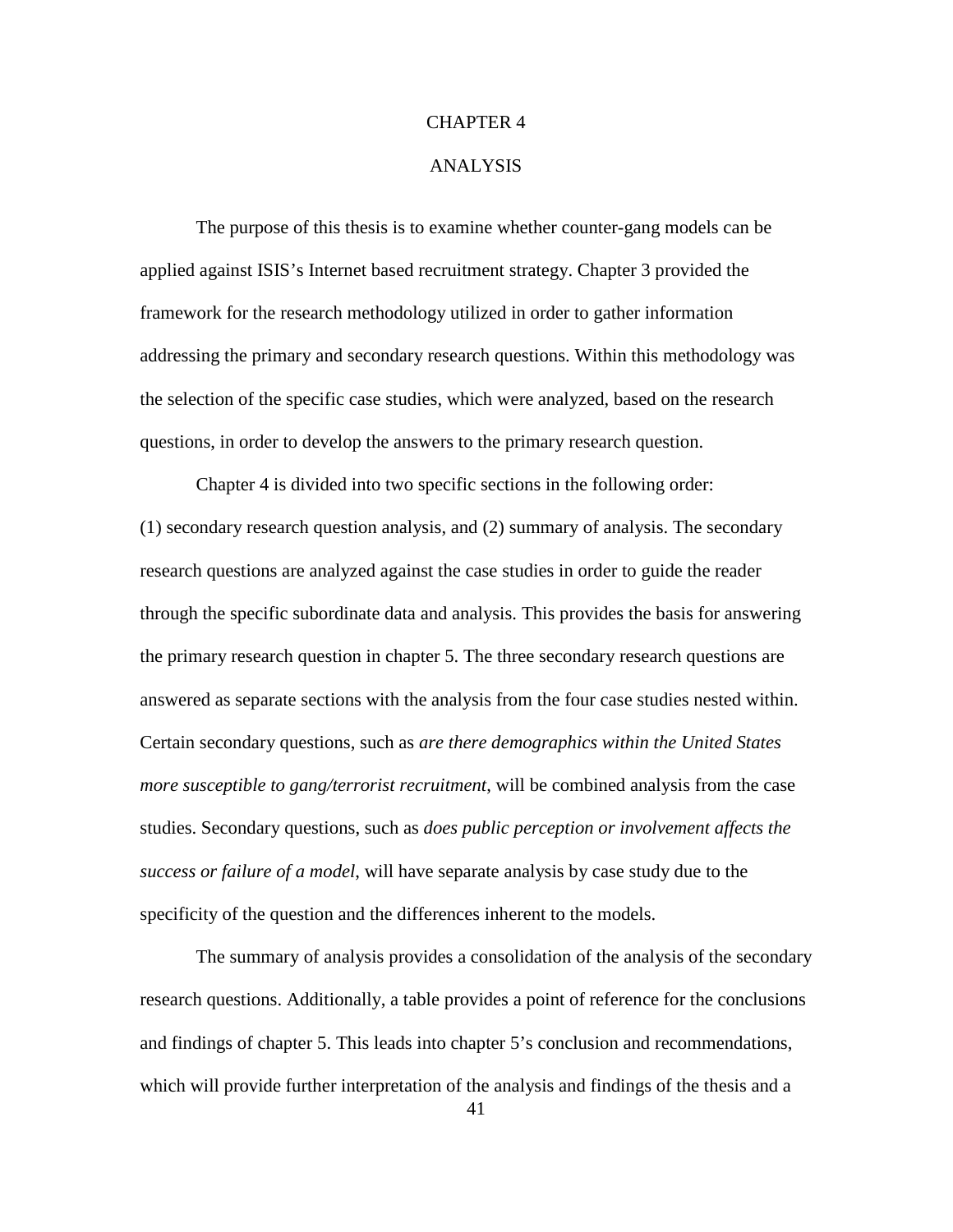"way forward" for model development and application. Within this section is analysis of if, or how, gangs and terrorist groups are similar. This facilitates the application of counter-gang models against a terrorist group.

# Are There Demographics Within the United States More Susceptible to Gang/Terrorist Recruitment?

### Gang Recruitment

When examining the demographics of gangs, and those who are susceptible to recruitment, it is easy to assume the image presented in the media and popular culture is correct. Researcher M. W. Klein reinforces this image in the following excerpt from his 1995 study, *The American Street Gang,* where he states, "Street gangs are an amalgam of racism, of urban underclass poverty, or minority and youth culture, of fatalism in the face of rampant deprivation, of political insensitivity, and the gross ignorance of inner-city (and inner-town) America on the part of most of us who don't have to survive there."[1](#page-100-0) The attempt to group gangs and their members into an image of an inner city, povertystricken, ethnic or racial minority, young adult male is incorrect. When examining the data and analysis of multiple researchers and organizations, it becomes clear that gangs are, in fact, an evolving entity with presence and growth across demographics and regions.

This was documented by Diego Vigil in a 2002 study where he compared the experience of new immigrant groups (Vietnamese and Salvadorian immigrants) in differing regions and city sizes against traditional minority groups (African-American and Mexican-Americans) in order to gauge the susceptibility to gangs and crimes. In his study, he found that the structural changes brought by immigration and attempted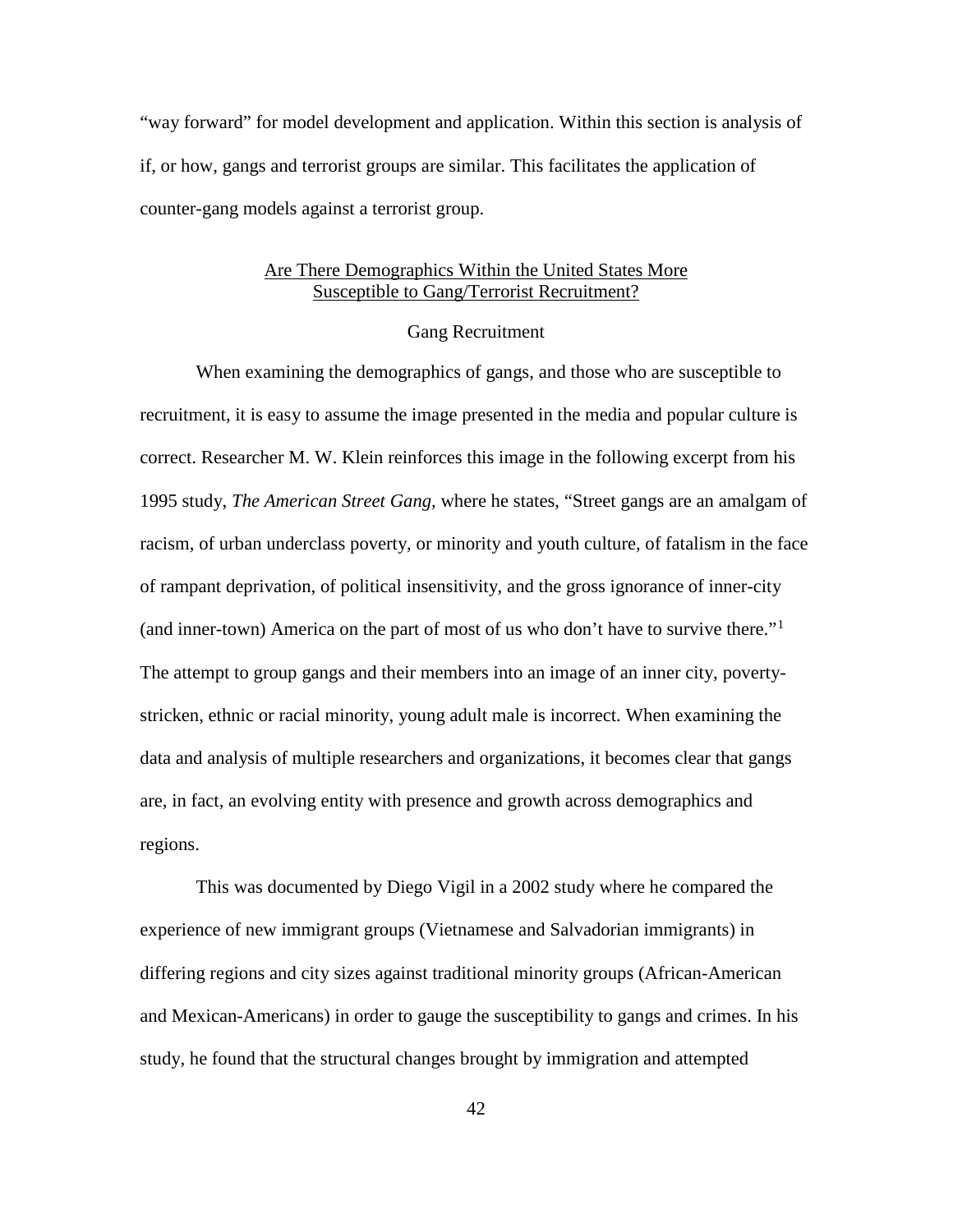assimilation to society was key to the development of a gang within a community due to the group processes that occur during times of structural change and instability. When documenting these group processes, he found four specific elements common to the growth of gangs within the differing ethnic groups: (1) adolescent grouping, (2) formation of opposition groups, (3) group conflict, and (4) diminished stake in mainstream society-specifically economic and social marginalization.<sup>[2](#page-101-0)</sup> What becomes key is that susceptibility to gang recruitment is less based on who you are (race, ethnicity, location, etc.) and more about the risk factors (as discussed in chapter 2) and instability within one's community. This framework links to the growth of terrorist recruitment within new immigrant populations that will be discussed in later sections of this chapter.

The differences among gang demographics across the United States are well documented in the United States Department of Justice-National Gang Center's 2011 National Gang Survey, which documented demographic info on gang members from 1996-2011. The findings confirm many common demographic indicators when combined with data across the country. It also shows a divergence in data when comparing area types (large cities, suburban counties, smaller cities, rural counties) against the combined data. One example is the difference between juvenile and adult gang members when separating data for the area types from the overall population. Below is the chart showing the combined data for the United States: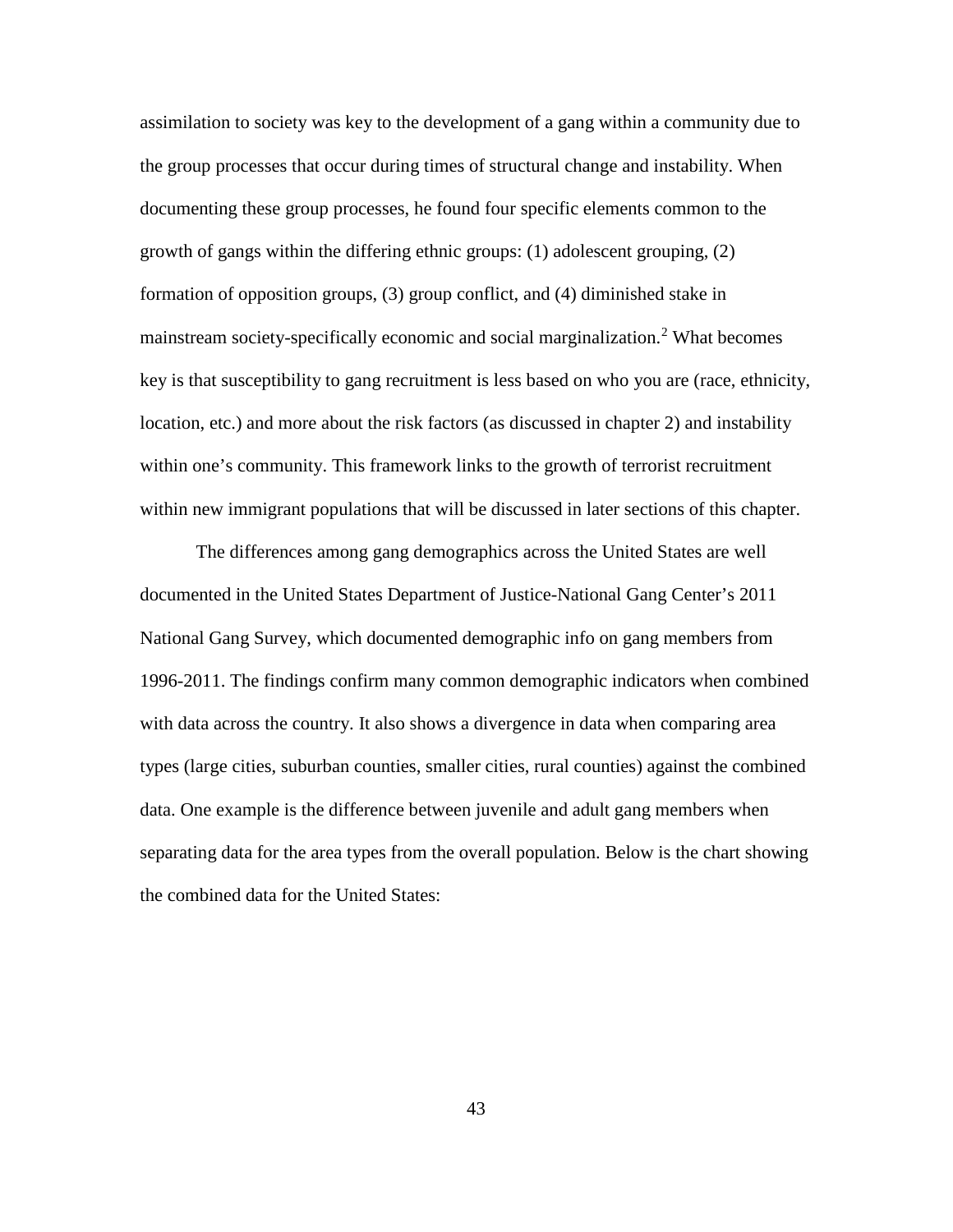

Figure 2. Age of Gang Member, 1996-2011

*Source*: National Gang Center, "National Youth Gang Survey Analysis," accessed 22 December 2015, http://www.nationalgangcenter.gov/Survey-Analysis.

When examining the year 2011, this data can be interpreted to mean there are more adult gang members in an area than juveniles, and that is where counter-gang models should be applied. However, the following chart shows a difference in the age demographics when the data is separated by area type.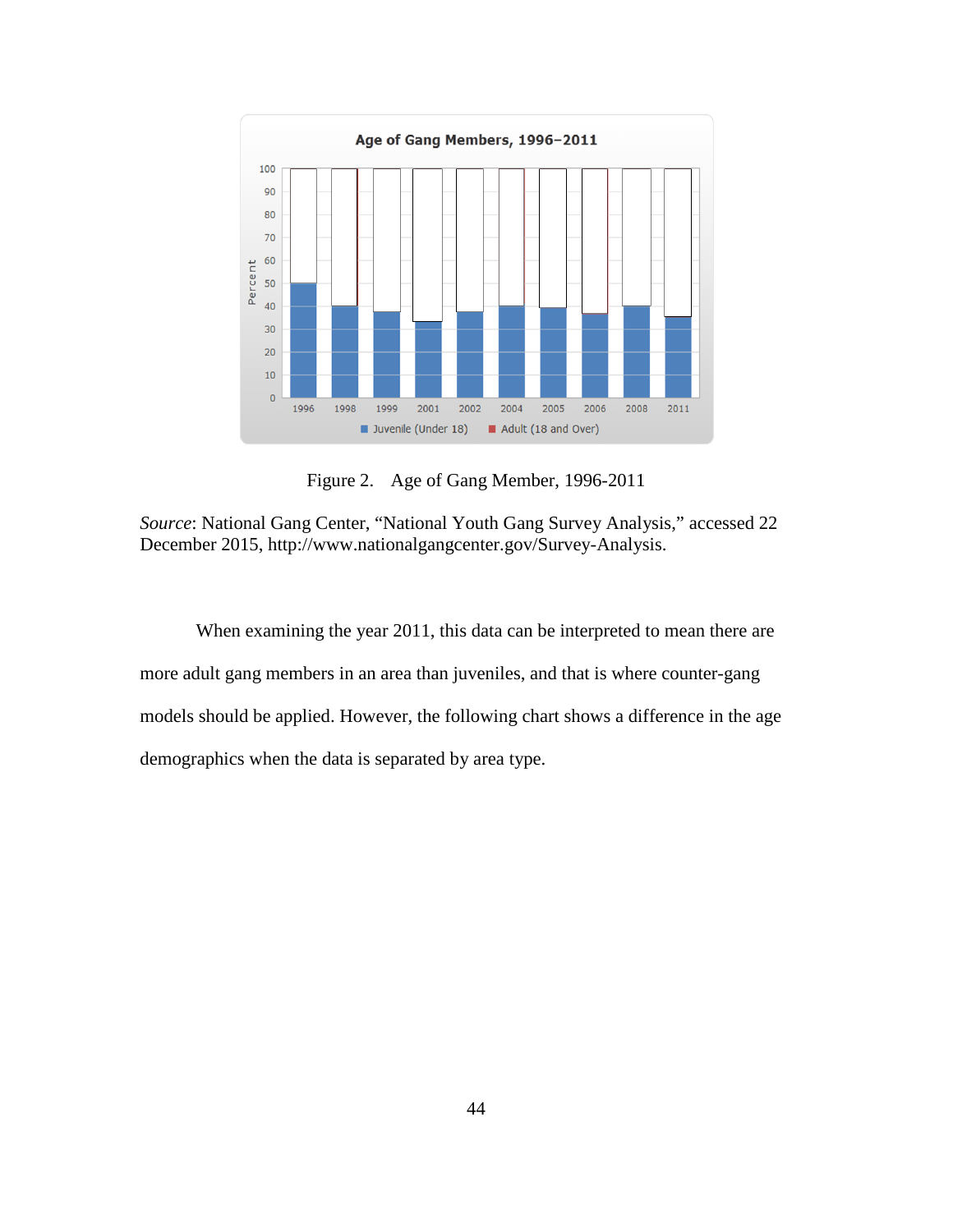

Figure 3. Age of Gang Members by Area Type, 2011

*Source*: National Gang Center, "National Youth Gang Survey Analysis," accessed 22 December 2015, https://www.nationalgangcenter.gov/Survey-Analysis.

The above chart shows that the previous assumption that counter-gang models should be applied against adults versus juveniles is incorrect if in a small city or rural county where juveniles represent a larger percentage of gang members. Data comparison of these two charts demonstrates the differences in gang age demographics between area types versus the overall national data and the danger of applying models in the same manner across differing environments. By attempting to make generalized statements about the demographics that make up gangs versus examining the specifics of an area, counter-gang models are susceptible to failure due to misapplication against an incorrect target audience. This same divergence in data occurs when examining the race/ethnicity make-up of gang members. The following chart shows combined race/ethnicity data of gang members in the United States from 1996-2011: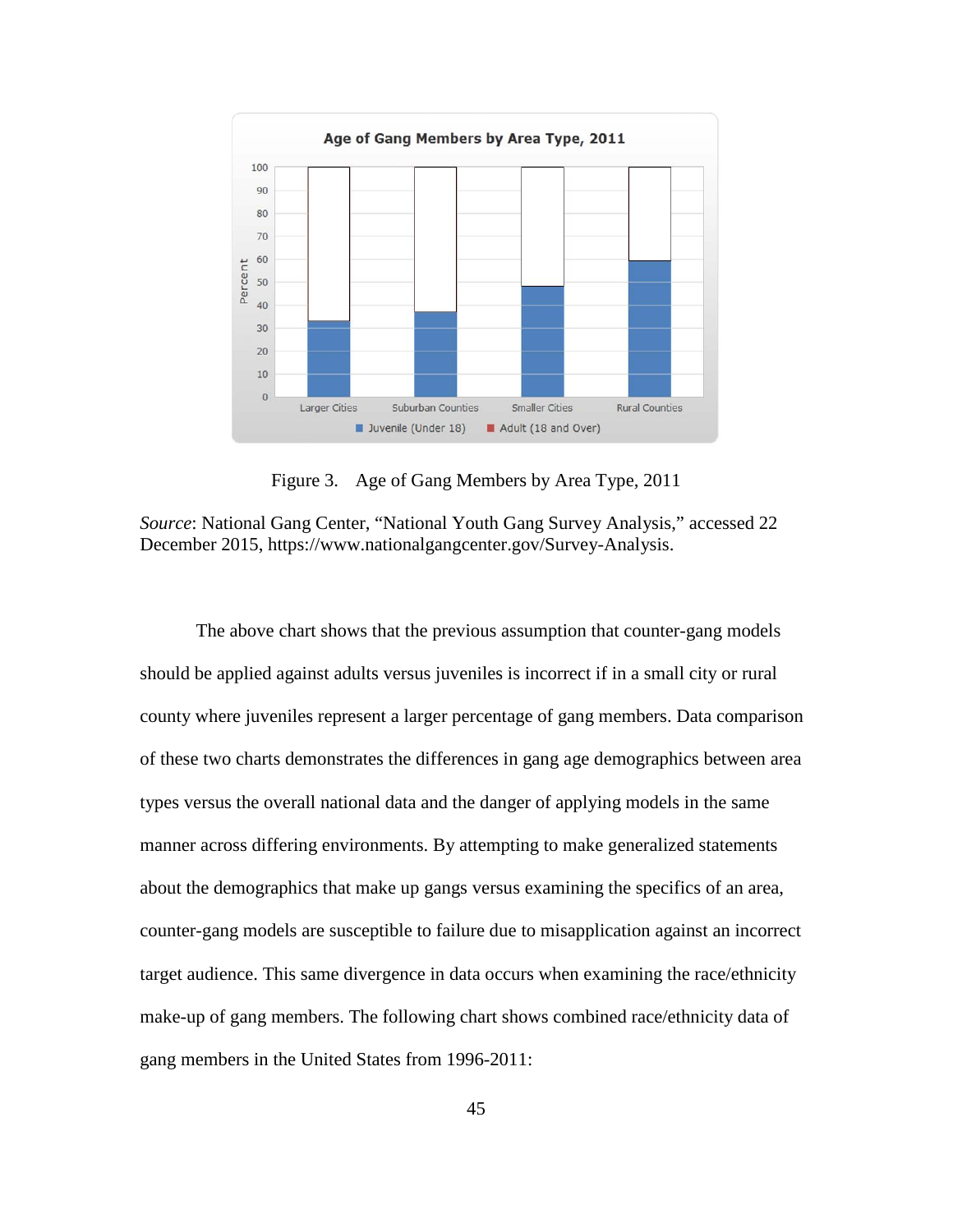

Figure 4. Race-Ethnicity of Gang Members, 1996-2011

*Source:* National Gang Center, "National Youth Gang Survey Analysis," accessed 22 December 2015, https://www.nationalgangcenter.gov/Survey-Analysis.

The chart can be interpreted to demonstrate that Hispanic/Latino populations are the key race/ethnicity demographic for counter-gang models to be applied against. Their higher percentage versus the other groups as well as the relatively steady rate of all race/ethnic groups across the span of data demonstrates this. However, if the year 2011 is broken out by area type, there is again a divergence of data as shown in the table below: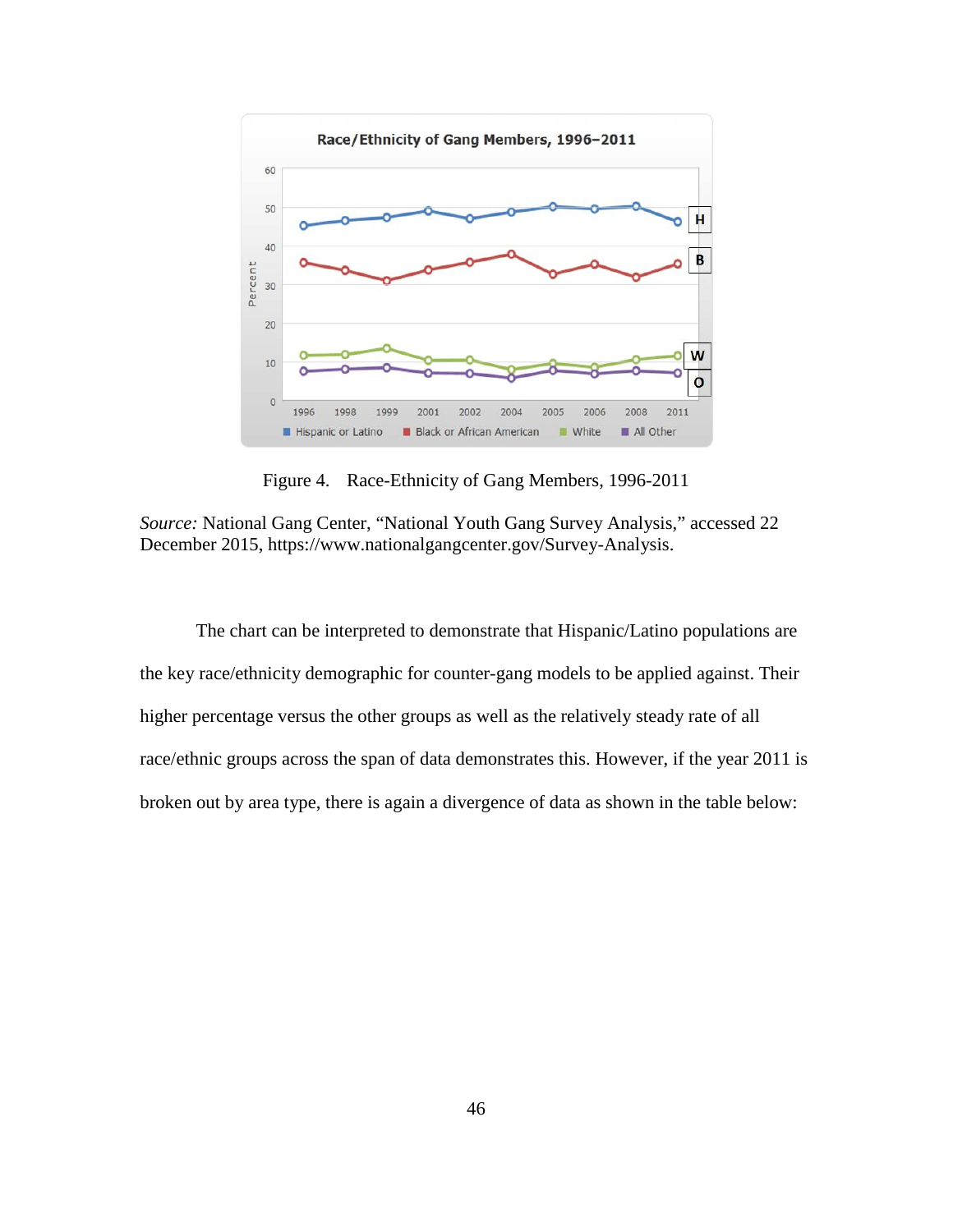|                                  |       | Larger Cities Suburban Counties Smaller Cities Rural Counties |       |       |
|----------------------------------|-------|---------------------------------------------------------------|-------|-------|
| <b>Black or African American</b> | 39.0% | 32.7%                                                         | 20.3% | 56.8% |
| <b>Hispanic or Latino</b>        | 45.5  | 51.0                                                          | 53.8  | 24.8  |
| White                            | 9.7   | 9.1                                                           | 14.6  | 14.9  |
| Other                            | 5.8   | 7.2                                                           | 11.3  | 3.4   |

Table 1. Average Race-Ethnicity of Gang Members by Area Type, 2011

*Source:* National Gang Center, "National Youth Gang Survey Analysis," accessed 22 December 2015, https://www.nationalgangcenter.gov/Survey-Analysis.

This table confirms the data of the previous chart with regards to the preponderance of certain ethnic groups making up the membership of gangs compared to other groups. When examining specific areas, it can be seen where attempts to make broad assumptions on applying counter-gang models will fail. If living in a small city in 2011, the gang population is 53.8 percent Hispanic/Latino versus 20.3 percent Black/African American. If living in a rural county, however, the opposite data for gang population is 24.8 percent Hispanic/Latino versus 56.8 percent Black/African American.

The difference in data, as shown in the previous charts/tables, demonstrates the issues that arise with trying to apply counter-gang models in broad brush strokes without analysis of the target audience within the specific area. In the case study of the Little Village Gun Violence Reduction Project of 1992-1995, the model was correctly applied against the Hispanic/Latino gang population since they made up 90 percent of the community and the two primary gang populations.<sup>[3](#page-101-1)</sup> This is in accordance with the data tables that show a dominance of Hispanics/Latinos within large cities. This ignored the data regarding the percentages of adult versus juvenile gang members. Initially, the program only targeted adult gang members in the range of 17-24 years old. This fails to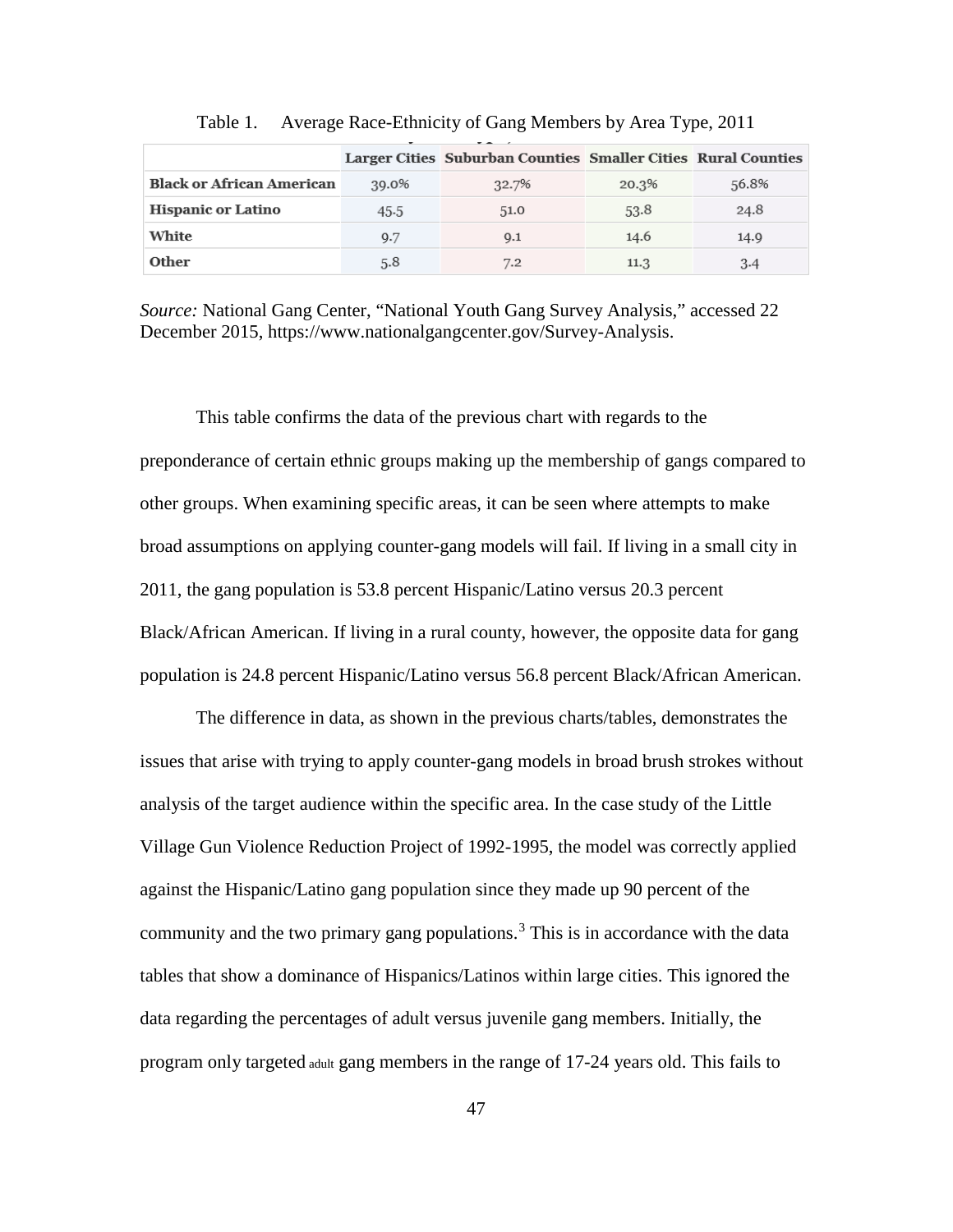<span id="page-57-2"></span>account for the juvenile gang members who in the combined national data from the next year, 1996, accounted for 50 percent of overall gang members across the country. As a result, the program was later modified to target gang members in the range of 12-27 years  $old.<sup>4</sup>$  $old.<sup>4</sup>$  $old.<sup>4</sup>$ 

#### Terrorist Recruitment

<span id="page-57-4"></span><span id="page-57-3"></span>When examining the demographics of terrorist recruitment, strong linkage occurs to the finding of Diego Vigil, as described in the section on gang recruitment demographics. His findings detailed how new immigrant groups were susceptible to gang recruitment based on risk factors such as instability within their communities and social and economic marginalization. This same framework supports the research of Marc Sageman, who researched biographical data on 172 global Jihad participants in his book, *Understanding Terror Networks*. [5](#page-101-3) When discussing how a person transitions from a Muslim to a Jihadist, he details the key role that disruptive events play in a person lives. He asserts that new religious and social affiliations are usually not sought by an individual until a significant change affects their established social networks. He describes these significant disruptive events as geographic mobility, changing schools, marriage, or even imprisonment.<sup>[6](#page-101-4)</sup> The parallels to Vigil's study on new immigrants, their susceptibility to gangs, and the group dynamic they represent are quite strong.

<span id="page-57-1"></span><span id="page-57-0"></span>Professor Dipak K Gupta of the Department of Political Science at San Diego State University details the appeal of group dynamics to potential terrorist recruits. He presents a formula for (terrorist) participation as,

Participant = Personal Benefit + Group Benefit -  $Cost$ .

48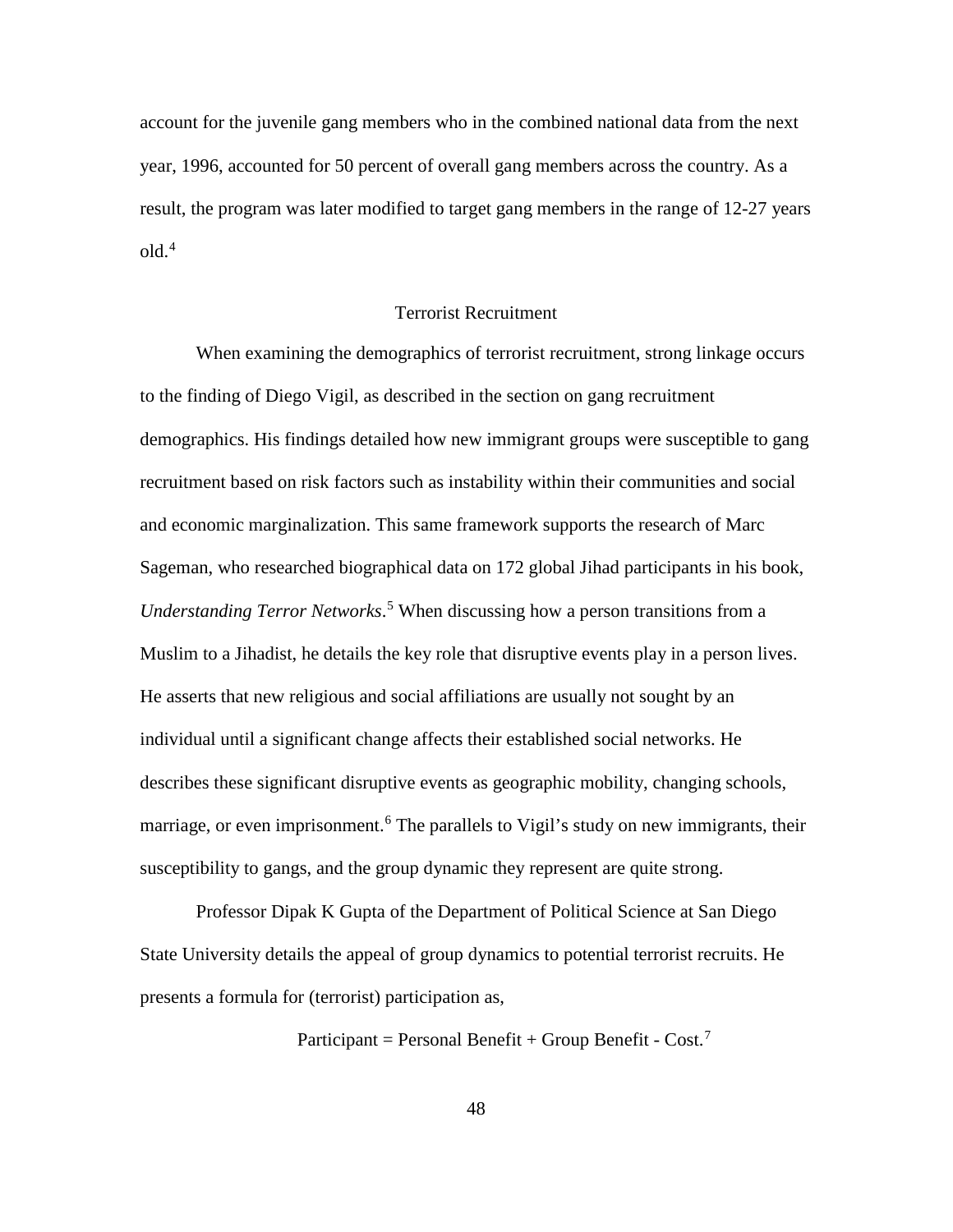He argues that rational individuals can join a (terrorist) group even if there is a negative cost to their personal welfare (suicide bombing) as long as the perceived benefit to the group is positive.<sup>[8](#page-101-6)</sup> Sageman's study on Jihadists further supports the strength of family and social bonds. With 150 of the 172 global Jihadists researched, he was able to tabulate data on their pre and post-Jihad social and family bonds. When analyzing this data, he documented that 75 percent of the Jihadists had preexisting social bonds to individuals already involved in the Jihad, or decided to join the Jihad as a group with friends or relatives.<sup>[9](#page-101-7)</sup>

<span id="page-58-4"></span><span id="page-58-3"></span><span id="page-58-2"></span><span id="page-58-1"></span><span id="page-58-0"></span>The power of the group dynamics to mitigate the effects of disruptive events is equally applicable to gang membership as it is to terrorist membership. When combined with Dr. Gupta's formula for participation in a group, it is easy to see how a rational individual chooses to affiliate with a group, even when their own well-being may be at stake. These same dynamics are seen in the growth of ISIS's recruitment efforts within the United States. Since March 2014, eighty-two individuals have been indicted in the United States for affiliation with ISIS with one thousand ongoing FBI probes.<sup>[10](#page-101-8)</sup> Additionally, one third of the domestic ISIS cases in the past eighteen months have been individuals planning to carry out attacks within the United States.<sup>[11](#page-101-9)</sup>

The Threat Knowledge Group created a page on its website that tabulates demographics and other data on eighty-two individuals indicted in the United States for involvement with ISIS.<sup>[12](#page-101-10)</sup> When sorted in a table, some of the same data that Sageman documented, regarding the power of social and family bonds to motivate involvement in a terrorist group, is shown. The following table shows the data on three family members indicted for supporting ISIS.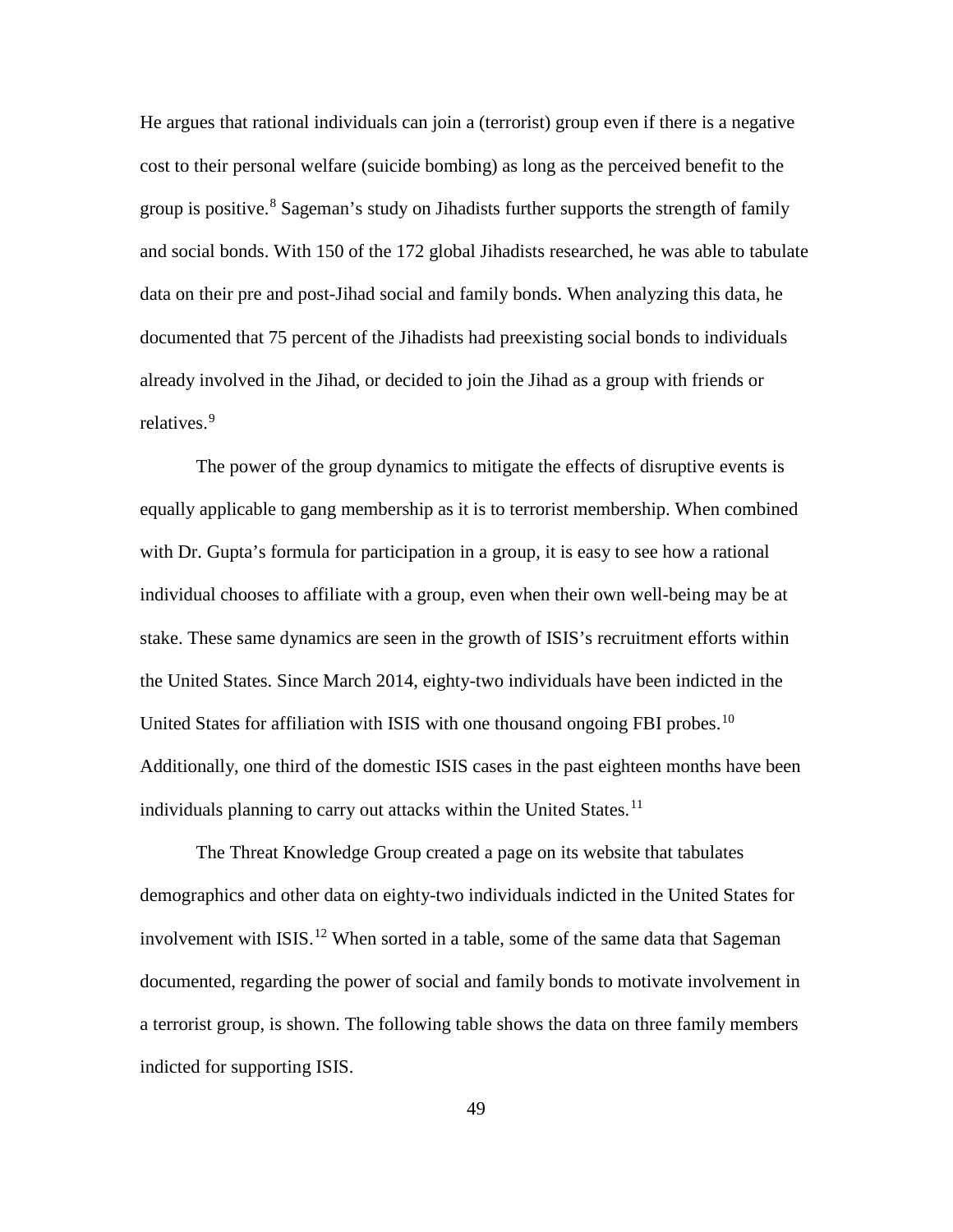| Table 2.<br>Arrest Data of Khan Family Members Supporting ISIS |                       |                              |                          |                    |     |                                                                                                                                         |
|----------------------------------------------------------------|-----------------------|------------------------------|--------------------------|--------------------|-----|-----------------------------------------------------------------------------------------------------------------------------------------|
| Last<br><b>Name</b>                                            | <b>First Name</b>     | <b>Location</b><br>of Arrest | Date of<br><b>Arrest</b> | <b>Residency</b>   | Age | <b>Charges</b>                                                                                                                          |
| Khan                                                           | Mohammed              | Chicago,<br>IL               | 10/4/2014                | Bolingbrook,<br>IL | 19  | Charged with<br>attempting to provide<br>material support to<br>ISIS.                                                                   |
|                                                                | Unidentified<br>Minor | Chicago,<br>IL               | 10/4/2014                | Bolingbrook,<br>IL | 17  | Younger sister of<br>Mohammed Khan,<br>stopped at airport<br>before leaving for<br>Syria; has not been<br>charged with a crime<br>yet.  |
|                                                                | Unidentified<br>Minor | Chicago,<br>IL               | 10/4/2014                | Bolingbrook,<br>IL | 16  | Younger brother of<br>Mohammed Khan,<br>stopped at airport<br>before leaving for<br>Syria; has not been<br>charged with a crime<br>yet. |

*Source*: Threat Knowledge Group, "ISIS: The Domestic Threat," 2015, accessed 1 December 2015, http://threatknowledge.org/isis-domestic-threat/.

<span id="page-59-2"></span><span id="page-59-1"></span><span id="page-59-0"></span>The data shows one family with three siblings became involved with a recognized terrorist group. The assumption is made that the social and family bonds resulted in the two younger siblings being more susceptible to ISIS recruitment versus if they had been unrelated individuals. This demonstrates the theories of Dr. Gupta and Marc Sageman regarding the power of group and family dynamics in terrorist recruitment are replicated in ISIS recruits. This is not the only family drawn as a group to ISIS as shown by the following examples of five additional families indicted as a group.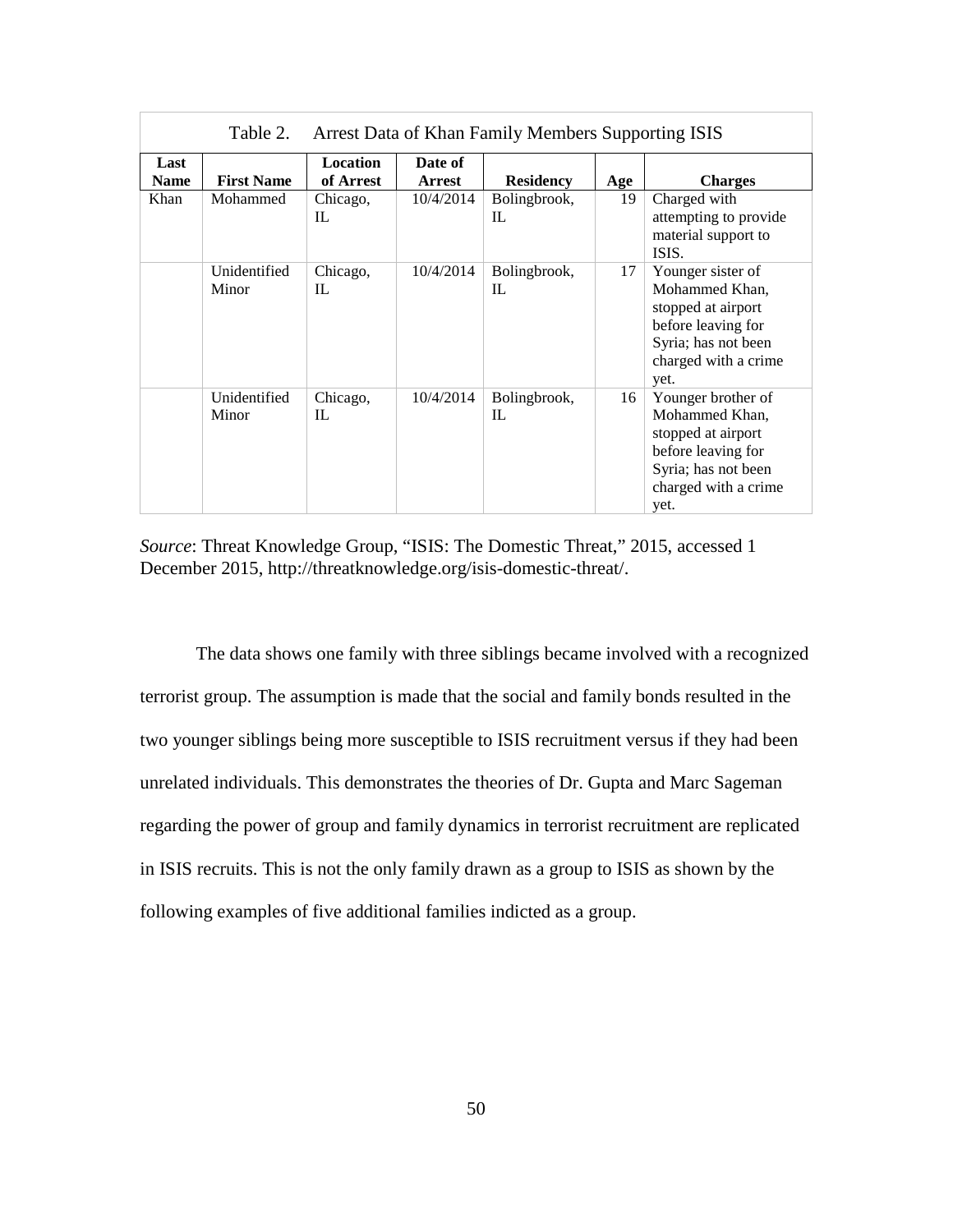| Table 3.<br><b>Arrest Data of Family Members Supporting ISIS</b> |                      |                                     |                          |                           |     |                                                                     |
|------------------------------------------------------------------|----------------------|-------------------------------------|--------------------------|---------------------------|-----|---------------------------------------------------------------------|
| Last<br><b>Name</b>                                              | First<br><b>Name</b> | <b>Location of</b><br><b>Arrest</b> | Date of<br><b>Arrest</b> | <b>Residency</b>          | Age | <b>Charges</b>                                                      |
| Edmonds                                                          | Jonas                | Aurora, IL                          | 3/26/2015                | Aurora, IL                | 29  | Charged with<br>conspiracy to provide<br>material support to ISIS   |
| Edmonds                                                          | Hasan                | Chicago, IL                         | 3/26/2015                | Aurora, IL                | 22  | Charged with<br>conspiracy to provide<br>material support to ISIS   |
| Farah                                                            | Adnan                | Minneapolis,<br><b>MN</b>           | 2/19/2015                | Minneapolis,<br><b>MN</b> | 19  | Charged with attempt to<br>provide material<br>support to ISIS      |
| Farah                                                            | Mohamed              | Minneapolis,<br><b>MN</b>           | 2/19/2015                | Minneapolis,<br><b>MN</b> | 21  | Charged with attempt to<br>provide material<br>support to ISIS      |
| Hodzic                                                           | Ramiz                | St Louis, MO                        | 2/6/2015                 | St. Louis, MO             | 40  | Charged with attempt to<br>provide material<br>support to ISIS      |
| Hodzic                                                           | Sedina               | St Louis, MO                        | 2/6/2015                 | St Louis, MO              | 35  | Charged with providing<br>material support and<br>resources to ISIS |
| Saadeh                                                           | Nader                | Newark, NJ                          | 8/10/2015                | Bergen<br>County, NJ      | 20  | Charged with<br>conspiring to provide<br>material support to ISIS   |
| Saadeh                                                           | Alaa                 | Newark, NJ                          | 6/29/2015                | Newark, NJ                | 23  | Charged with<br>conspiring to provide<br>material support to ISIS   |
| Saleh                                                            | Ali                  | Queens, NY                          | 9/17/2015                | Queens, NY                | 22  | Charged with<br>attempting to provide<br>material support to ISIS   |
| Saleh                                                            | Munther<br>Omar      | Queens, NY                          | 6/7/2015                 | Queens, NY                | 20  | Charged with<br>attempting to provide<br>material support to ISIS   |

*Source*: Threat Knowledge Group, "ISIS: The Domestic Threat," 2015, accessed 1 December 2015, http://threatknowledge.org/isis-domestic-threat/.

Though there is a lack of data on the specific individuals in these tables, the assumption is that the shared family name and residency/arrest locations denotes the individuals as family members. The two tables combined show thirteen of eighty-two indicted ISIS recruits had a family relationship, representing 16 percent of the total population. Though this is a small percentage of the total number, it shows ISIS recruits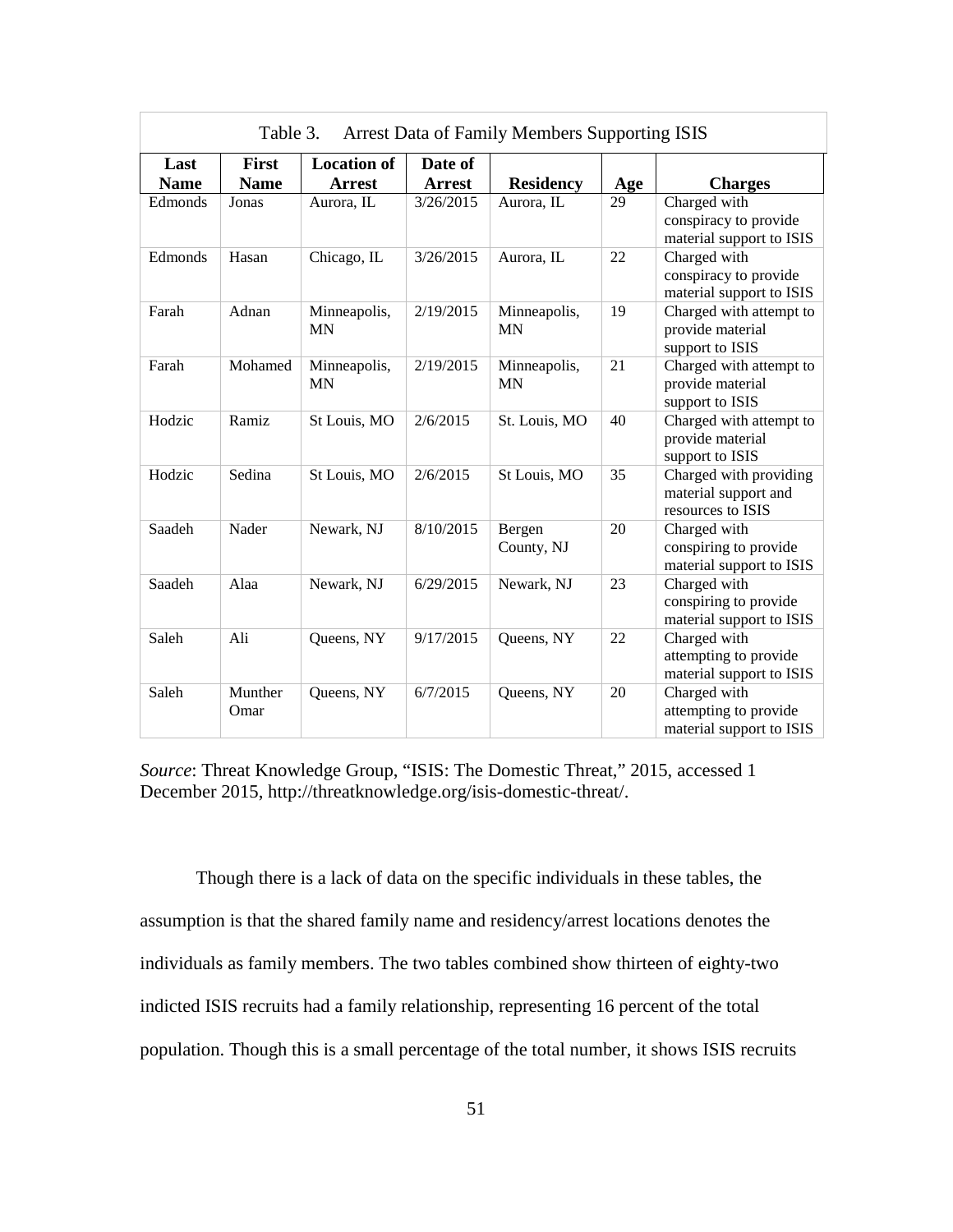are not entirely random individuals. It also shows that ISIS recruits are replicating many of the same attributes of recruits to other terrorist groups which lends credibility to studying efforts used to counter those groups. Additionally, Sageman's study on social bonds apply to friendships as much as family relationships as shown in the arrest data of one group of minors.

| <b>Arrest Data of Teenagers Supporting ISIS</b><br>Table 4. |                       |                       |                          |                  |     |                                                                                                                                  |
|-------------------------------------------------------------|-----------------------|-----------------------|--------------------------|------------------|-----|----------------------------------------------------------------------------------------------------------------------------------|
| Last<br><b>Name</b>                                         | <b>First Name</b>     | Location<br>of Arrest | Date of<br><b>Arrest</b> | <b>Residency</b> | Age | <b>Charges</b>                                                                                                                   |
|                                                             | Unidentified<br>Minor | Frankfurt,<br>Germany | 10/16/2014               | Denver,<br>CO    | 17  | Questioned by the FBI, but<br>released back to family's<br>custody; investigation<br>underway, but will likely not<br>be charged |
|                                                             | Unidentified<br>Minor | Frankfurt,<br>Germany | 10/16/2014               | Denver,<br>CO    | 18  | Questioned by the FBI, but<br>released back to family's<br>custody; investigation<br>underway, but will likely not<br>be charged |
|                                                             | Unidentified<br>Minor | Frankfurt,<br>Germany | 10/16/2014               | Denver,<br>CO.   | 15  | Questioned by the FBI, but<br>released back to family's<br>custody; investigation<br>underway, but will likely not<br>be charged |

*Source*: Threat Knowledge Group, "ISIS: The Domestic Threat," 2015, accessed 1 December 2015, http://threatknowledge.org/isis-domestic-threat/.

It becomes clear when analyzing this data set that group dynamics influencing involvement in gangs are equally a factor with terrorist recruits in the United States. Comparison of gang and terrorist recruit demographics demonstrates that vulnerability to recruitment is more about group dynamics rather than a single ethnicity, race, or age group. This supports the literature detailed in chapter 2, which discussed how risk factors for individuals within their environment heavily influenced involvement in gangs and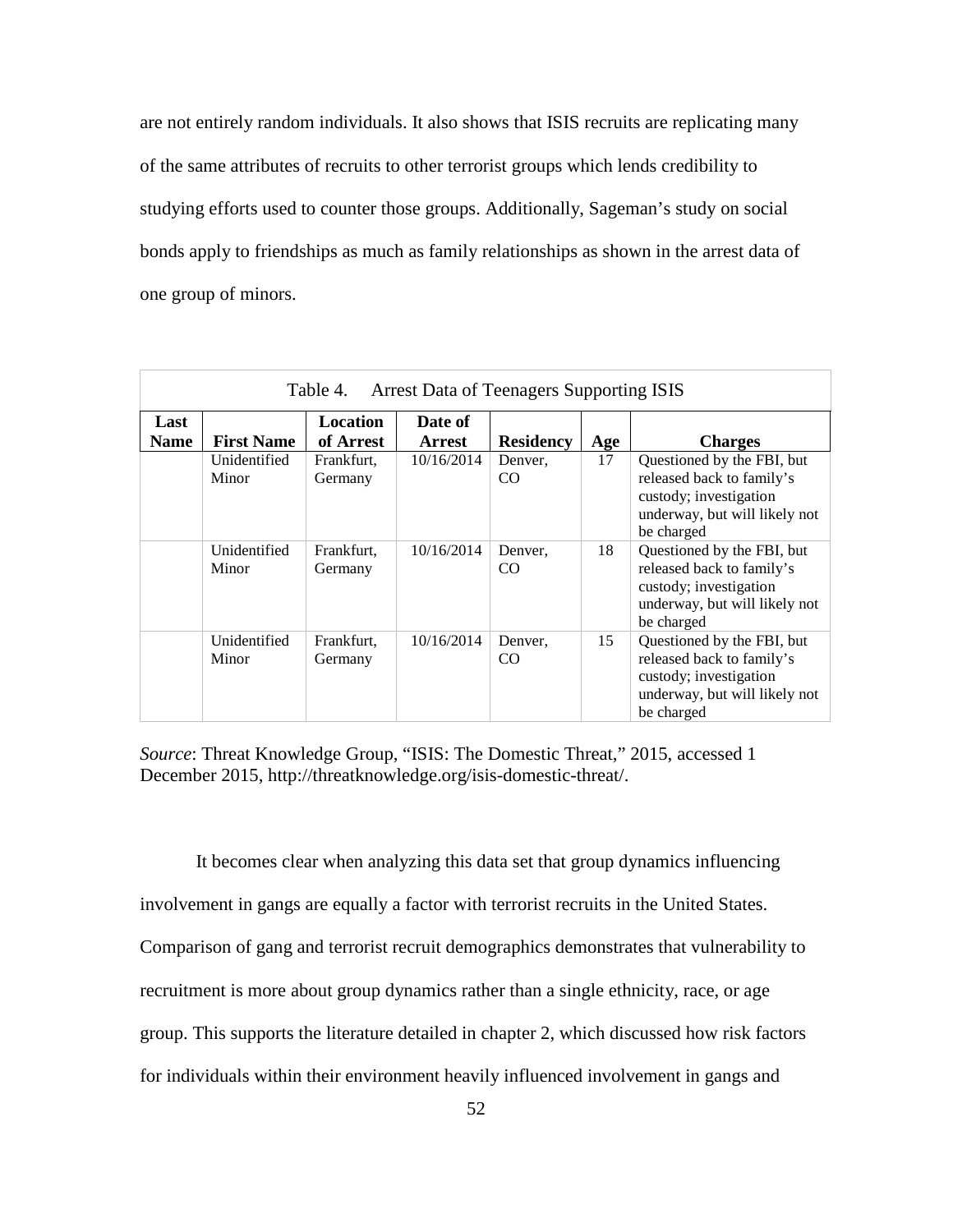vulnerability to information operations. When combined with disruptive events such as immigration, violence, or incarceration, individuals seek out groups and group dynamics, which provide stability.

# Does Public Perception or Involvement Affect the Success or Failure of a Model?

## Counter-Gang Models

When analyzing the case studies of the two gang models selected for this thesis, the public's role becomes key due to the inherent community nature of gangs. The role of the public is two-fold: (1) the community's perception of the model, and (2) involvement of the members of the community in the actual implementation of the model. In both intervention and deterrence-based models, the dual role the community plays become key.

With the intervention-based case study of the Little Village Gang Violence Reduction Project (GVRP), a key component is the role of the community outreach youth workers. These outreach workers perform critical roles in intervening within the community and engaging at-risk youth. In order for them to perform these tasks, they must have credibility within the community and those they are engaging. In this case study, the workers' credibility came from their history as former gang member within the two major gangs within Little Village. Though this provided a wealth of knowledge of the nature of the gang problem within the community, it also caused friction with the law enforcement and social service elements executing the program. As detailed by Spergel, the project had considerable issues with suspicion and resistance between the youth outreach workers, project police, and probationary officers. As a result, it took six months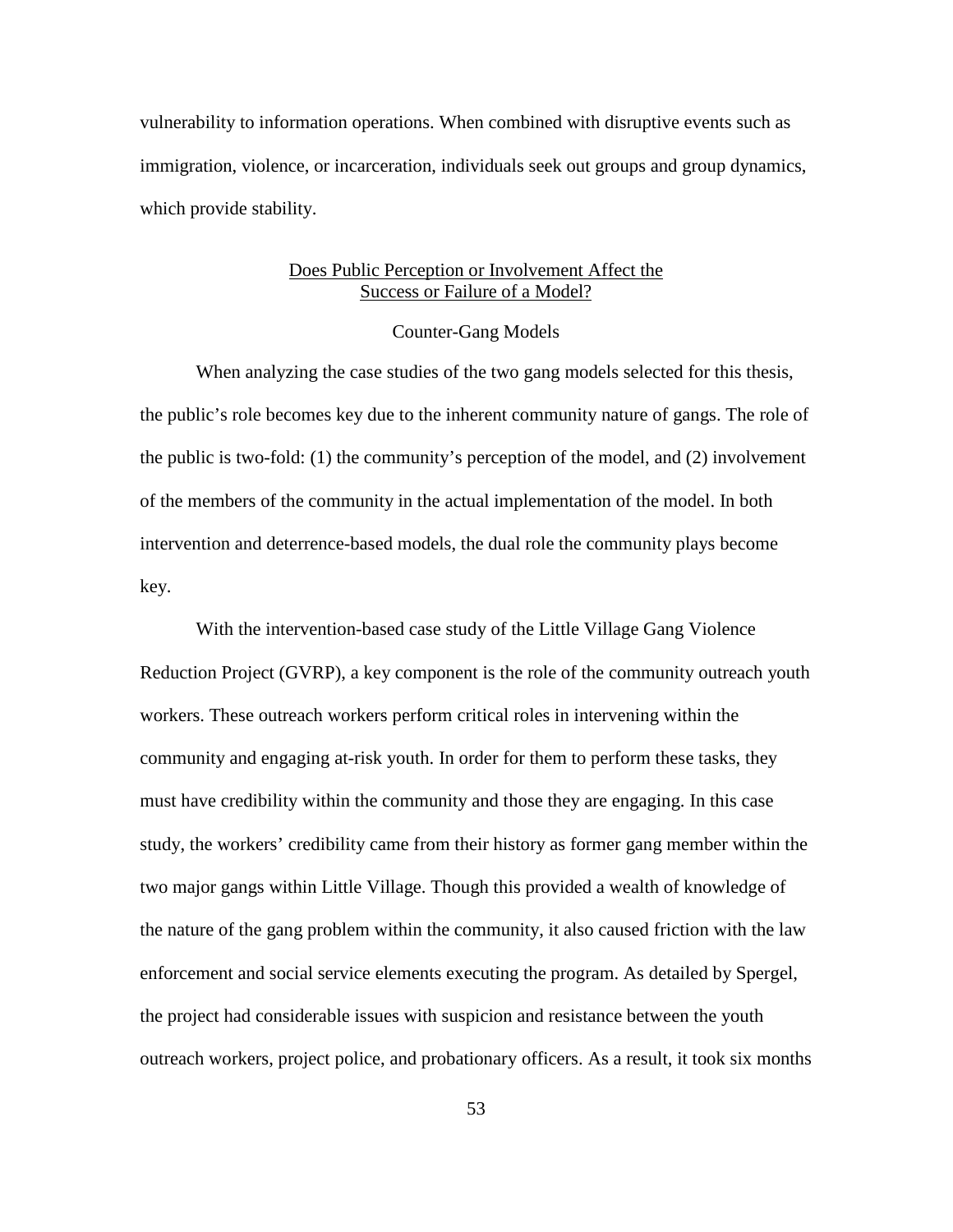for project workers to start sharing information amongst each other.<sup>[13](#page-101-11)</sup> Additionally, the prior gang affiliations of the youth outreach workers caused many to resist sharing information amongst themselves. With considerable effort from project leaders, these communication barriers eventually receded, though it took almost a year for the separate project staff elements to reach a point of cohesion where they conducted joint efforts within the community. $14$ 

Equally important in the Little Village GVRP, is the role of the community and governmental bodies within the intervention-based model. These entities are key in three of the five steps of the model: (1) organizational change, (2) community mobilization, and (3) social opportunities. In the GVRP, there were multiple issues with mobilizing community resources in order to develop a broader community approach to the gang issue as well as an integrated steering community for actions.<sup>[15](#page-101-13)</sup> Part of this came from the intended makeup of the neighborhood advisory committee comprised of several churches, two Boys and Girls Clubs, a local community organization, a business group, social agencies, the alderman, and local residents.<sup>[16](#page-101-14)</sup> As a result of this mixed dynamic, there were multiple issues with defining the problem and a cohesive way forward. Leaders could not agree on whether to develop individual service programs or an interagency coordination group, and multiple agencies did not communicate or were directly confrontational with each other. Additionally, the local youth agencies and police could not sustain the committee's work resulting in the advisory group dissolving. As a result of this lack of clarity of mission and community involvement, the Chicago Police Department ended the program with three years of funding remaining.<sup>[17](#page-101-15)</sup> When examining the five components of the model, the National Institute of Justice stated that the program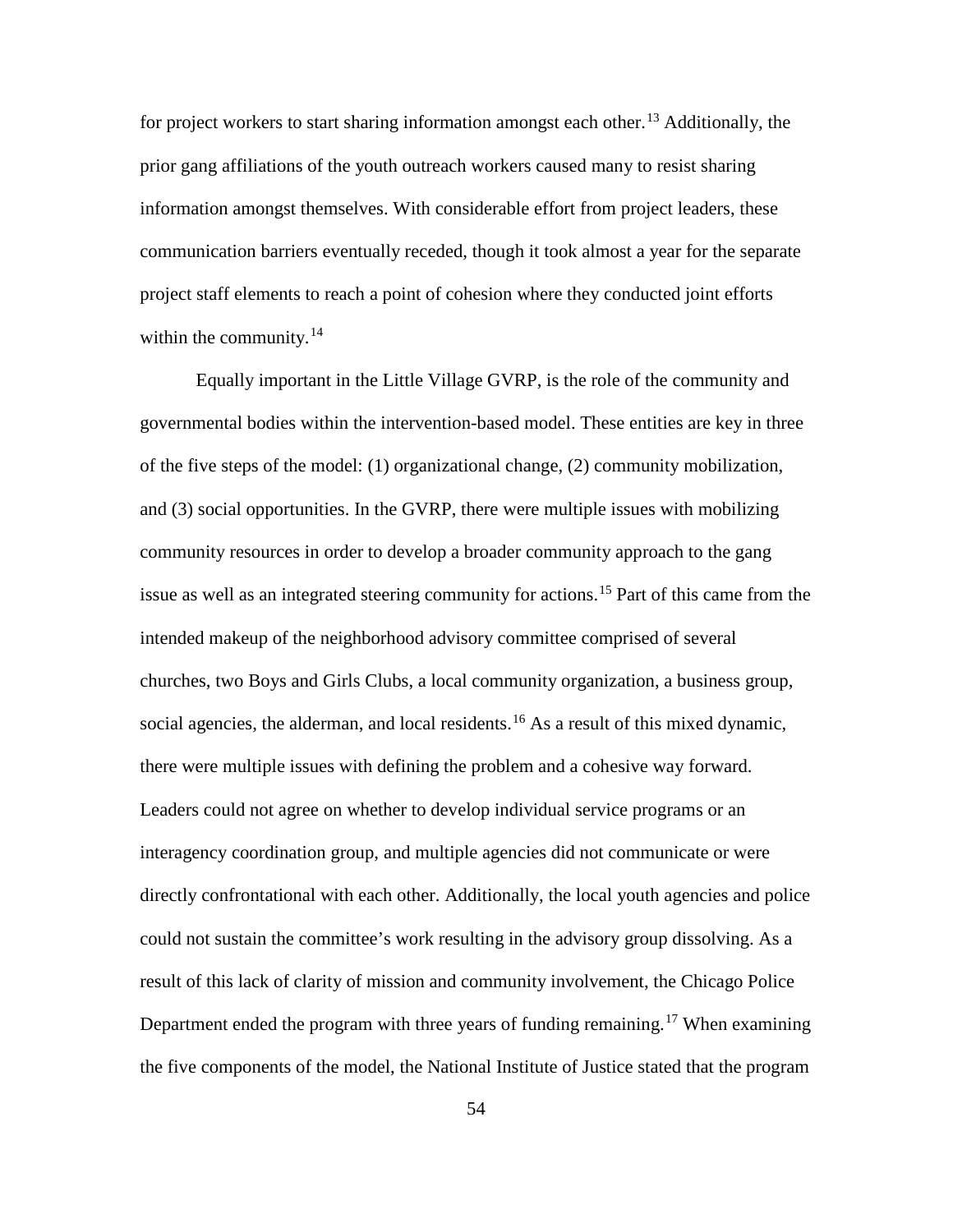accomplished the first two components of suppression and social intervention. On the other hand, the program was not successful in mobilizing the community, organizational change, or social opportunities (development).<sup>[18](#page-101-16)</sup> According to Spergel's examination of the program, top-level Chicago Police Department (CPD) officers insisted the primary mission of the CPD was suppression, and not community organizations or social work.<sup>[19](#page-101-17)</sup>

In a deterrence-based counter-gang case study, such as the case study of the Boston Gun Project, the public also plays a key role. However, the role of the public is different from that of an intervention-based model. In a deterrence-based model, the role of the public becomes one of perception towards the actions that law enforcement is taking against the problem. In the Boston Gun Project, the law enforcement organizations attempted to suppress the influence and resulting gun violence of gangs by applying the "pulling-levers" approach detailed in chapter 2. This involved the targeted searches of parolees, enforcement of minor quality of life statutes, and punishment of probation violations. This prevented these individuals from conducting more serious or violent acts. As detailed previously, the program was successful in these areas, and was rated as effective by the National Institute of Justice, which corroborated the program's findings of a reduction in youth homicides, citywide gun assaults, and calls for service for shots fired.<sup>[20](#page-101-18)</sup>

The strong and targeted enforcement is vulnerable to perceptions of harassment by the local community. In the case study, there was an initial pushback from the Ten Point Coalition of activist African-American clergy in the area. The group was initially founded as a community-oriented organization in order to prevent gang violence, but was also critical of earlier aggressive enforcement actions by the Boston Police Department,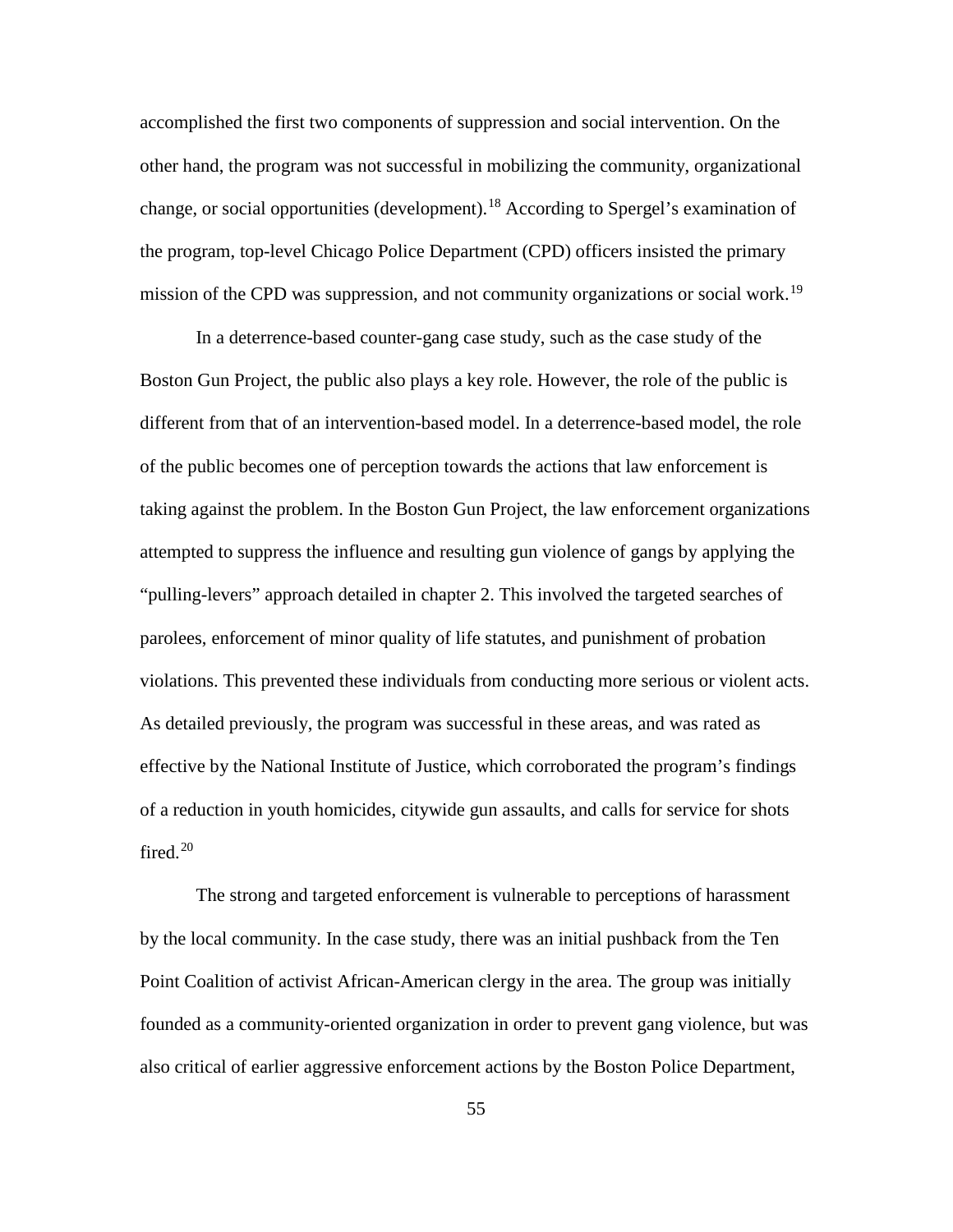which they viewed as illegitimate.<sup>[21](#page-101-19)</sup> Initially, the organizers for the Boston Gun Project failed to include the Ten Point Coalition in their program. This resulted in the coalition being very critical of the early law enforcement actions. The project coordinators quickly realized the influence the group had within the community and brought them in to the project in order to add legitimacy with the local community.<sup>[22](#page-101-20)</sup> The Coalition's actions included such measures as accompanying law enforcement on visits to at-risk and gang youth within the community. Eventually the coalition began to work with community outreach workers from Boston's community centers and facilitating dialogue in forums between law enforcement and community members. It was through involvement of community organization, such as the Ten Point Coalition, which resulted in the targeted community supporting the Boston Gun Project as a legitimate youth violence prevention program.[23](#page-101-21)

In the current domestic climate, it is easy to see the importance of both public perception and involvement to facilitate the success of a model. With the rise of the Black Lives Matter movement and the continued tension between law enforcement and the public, a model must take into account the role of the public in adding or diminishing the legitimacy of law enforcement actions. The ability of program directors to bring community organizations, such as the Ten Point Coalition, into an effort is a key lesson in applying a model against a community problem.

# Counter-Terror Models

The role of public perception is as important in counter-terror models as it is in the counter-gang models. As with gangs, the counter-terror models must successfully engage the public in order to both mitigate the influence of current members and prevent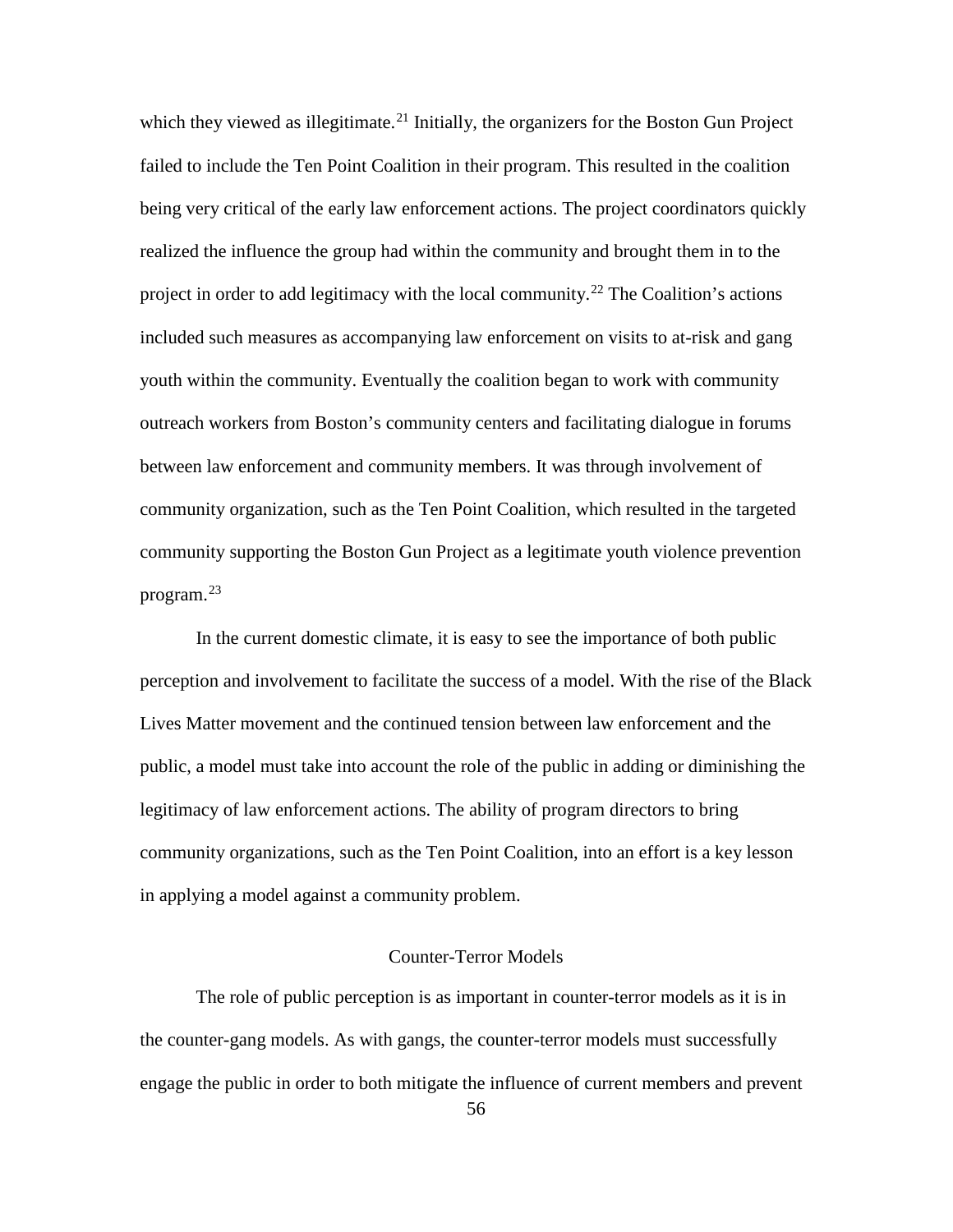the influence of potential members. Additionally, how the actions are perceived by both the target audience and the general public is integral to the legitimacy of the model.

For an intervention-based counter-terror model, the case study of the State Department's Strategic Counterterrorism Communications' "Think Away Turn Away" program was analyzed. This was due to the program's stated target audience whom terrorists are seeking to influence, but have not yet become terrorists. The aspect of public perception is key due to the program's utilization of social media in a direct communication role with terrorist sympathizers and members. The direct counternarrative fight seems to be an example of the government's failure to properly analyze public perception, and how potential terrorist recruits would respond to communication from the government. As stated by Nicholas Rasmussen, Director of the National Counterterrorism Center, to the Senate Intelligence Committee, "We try to find ways to stimulate this kind of counter narrative, this kind of counter messaging, without having a U.S. government hand in it. People who are attracted to this don't go to the government for their guidance on what to do, not the U.S. government and certainly not their governments in the Middle East."[24](#page-101-22)

Additionally, this attempt by the federal government to engage in the evertrending sphere of social media with young terrorist sympathizers is a prime example of bureaucratic failure to recognize public perception. As detailed by Jacob Silverman of POLITICO, "State's messages usually arrive with all the grace of someone's dad showing up at a college party . . . delivering hectoring messages written in the schoolmarmish tone of Reagan-era 'Just Say No' commercials."<sup>[25](#page-101-23)</sup> The program's abysmal numbers demonstrate the failure to engage the target audience's perception. The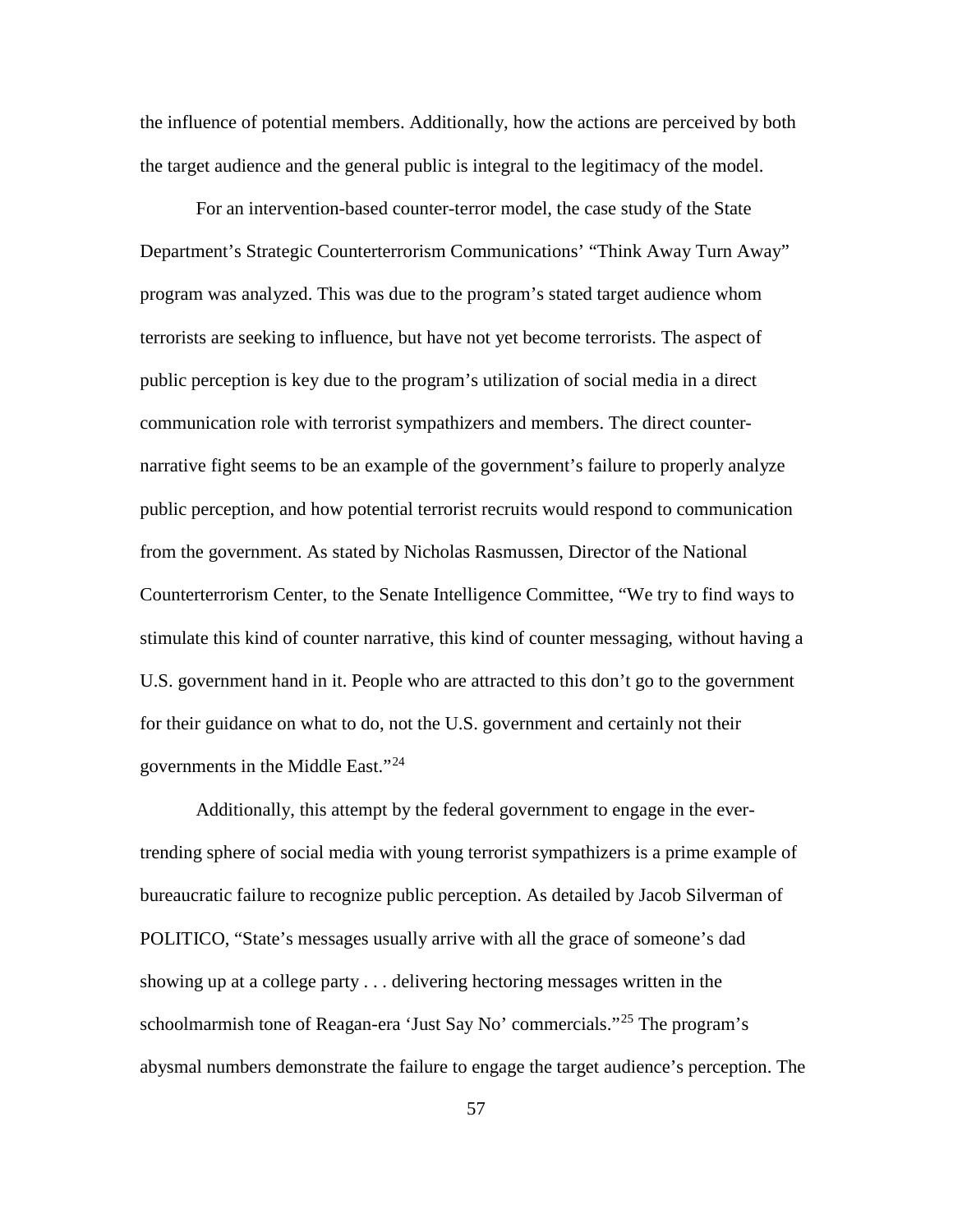program's @ThinkAgain\_DOS Twitter account had 3,341 followers as of July 2014.<sup>[26](#page-101-24)</sup> This compares to Ahmad Musa Jibril, a radicalized Arab-American preacher in Dearborn, Michigan, who had 38,000 Twitter followers before his site was shut down.<sup>[27](#page-101-25)</sup>

In order for an intervention-based, counterterrorism model to succeed, it is absolutely critical to engage public perception in an effective manner. There is an inherent disadvantage to the authorities in this arena. An individual who is drawn to terrorist influencers in the first place, does not likely view authorities or the government as a legitimate voice or messenger. For the U.S. government to overtly attempt to influence these individuals is a recipe for failure. Utilizing government employees in a massive bureaucracy to engage terrorists in the rapidly changing social media sphere is an attempt to force a non-adaptable solution onto an adaptable problem.

For deterrence-based models, the role of public perception becomes broader than in an intervention-based model. The utilization of Treasury regulations and Federal legal statutes is less about a targeted audience and more about the larger public's perception of the legitimacy and legality of the measures. In the current political climate, there is a conflict between Constitutional protections and the need for public safety. This has become especially true since 2013 with the revelations of Edward Snowden and the ensuing public debate regarding bulk data collection by the National Security Agency (NSA).

When examining the application of Treasury regulations and legal statutes to target terrorist supporters, a public policy conflict exists currently with how to target individuals without violating the privacy of the larger population. For example, according to the Counter Extremist Project, militants currently send approximately 90,000 Twitter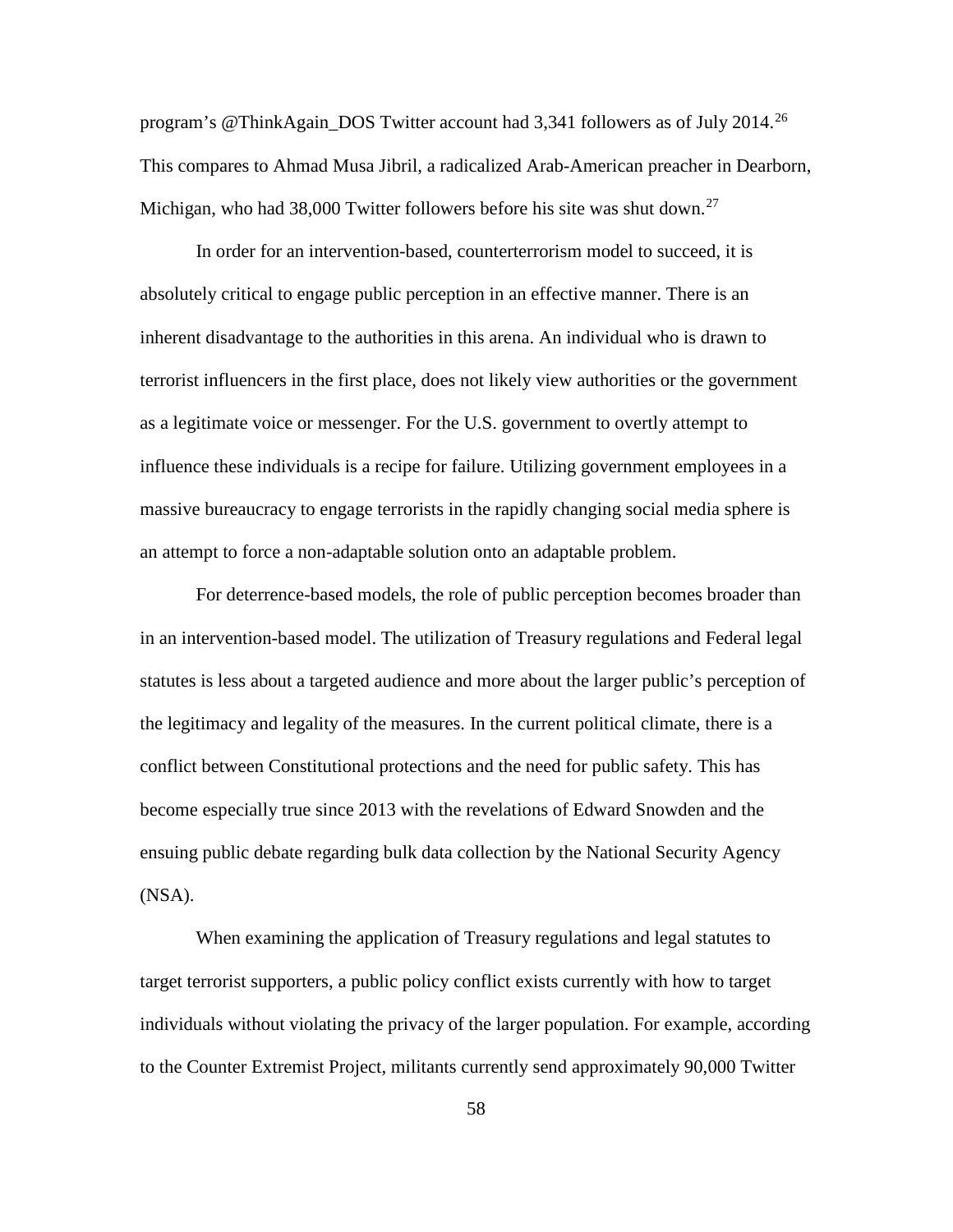messages a day in order to promote terrorist ideology and recruit members.<sup>[28](#page-101-6)</sup> In order to target these groups and deter their communication, it is necessary for the government to monitor these communications in order to identify where the threat exists. However, the opinions of the American public of these measures have changed significantly since the passage of the PATRIOT Act after 11 September 2001. This is demonstrated in the below poll conducted in May 2015 when the PATRIOT Act was replaced by the USA Freedom Act that eliminated the NSA's mass data collection program.



Figure 5. Fourth Amendment

*Source:* YouGOV, "Public evenly split on Patriot Act extension, accessed 28 December 2015, https://today.yougov.com/news/2015/05/21/patriot-act/.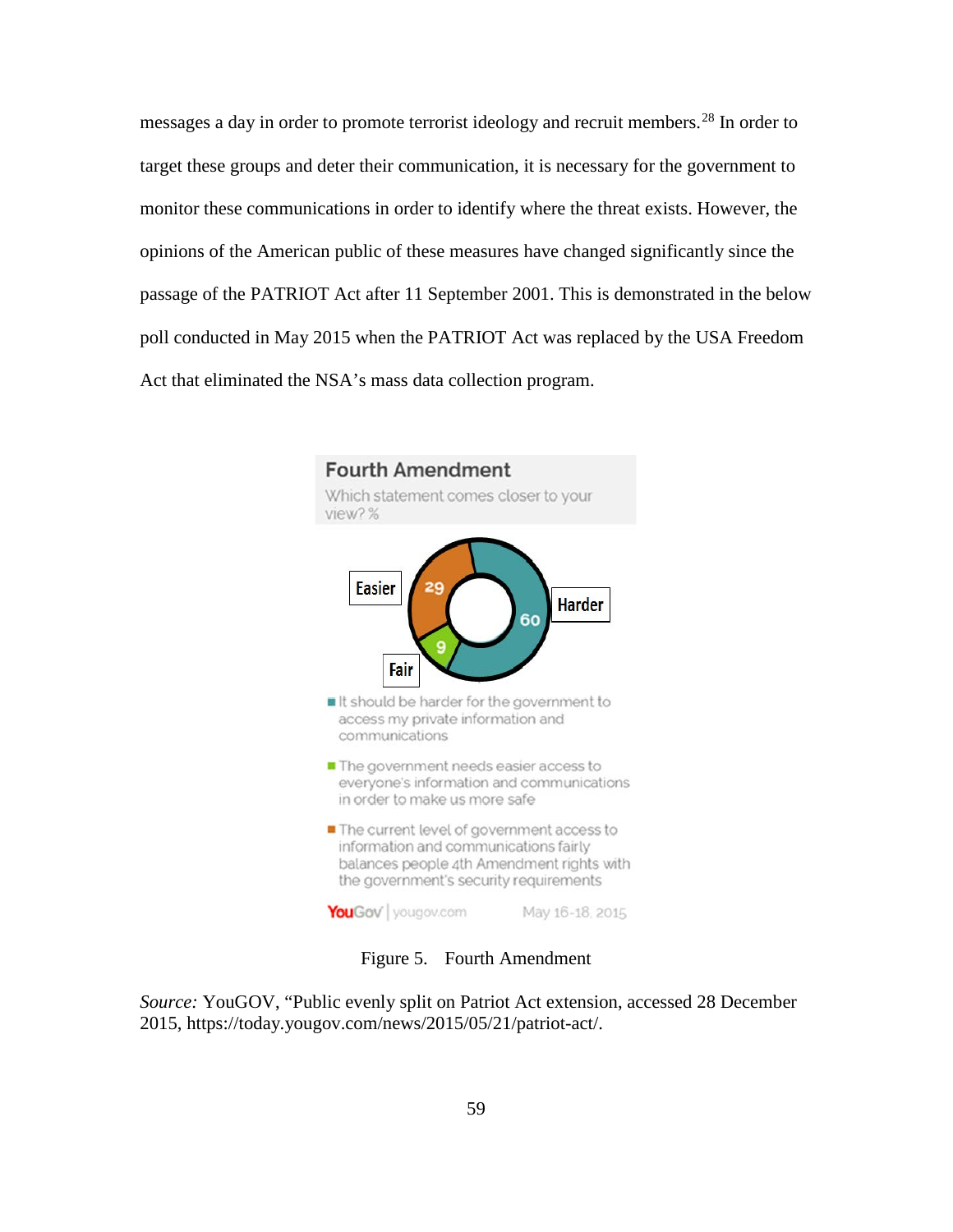In order for the federal government to apply Treasury regulations or Federal statutes against ISPs supporting communication, it is necessary for the government to monitor that communication. As shown in the above poll, the public as a whole does not perceive the threat to warrant violations of their perceived rights. Additionally, this public perception has also shifted to encrypted communication mediums utilized by terrorists in order to avoid scrutiny from federal authorities. As stated by FBI Director James Comey to the Senate in December 2015, "We understand that encryption is a very important part of being secure on the Internet. We also care about public safety. We also see a collision course between those things right now."<sup>[29](#page-101-26)</sup> If Treasury regulations and Federal statutes are utilized to target the ISPs supporting terrorist communication, the Federal government must be able to identify the source. This has become much more difficult with the debate of protections afforded by the U.S. Constitution versus providing for public safety.

<span id="page-69-3"></span><span id="page-69-2"></span><span id="page-69-1"></span><span id="page-69-0"></span>Additionally, technology companies have gauged public opinion and have sided against providing federal authorities and intelligence officials access to their encryption technology. This is despite pressure from officials such as Senator Dianne Feinstein, cochairman of the Senate Intelligence Committee, who unsuccessfully met with lawyers from top technology companies to request their assistance in this issue. As she stated, "They have apps to communicate on, which cannot be pierced even with a court order." Additionally, at least one telecommunication company (Apple) has stated that the government cannot decode data on its newest smartphone.<sup>[30](#page-101-27)</sup> With a public that perceives government monitoring efforts as unconstitutional and intrusive, combined with a lack of assistance from the technology sector, applying a deterrence-based model becomes more difficult for authorities. This is due to two primary issues. The first is attempting to

60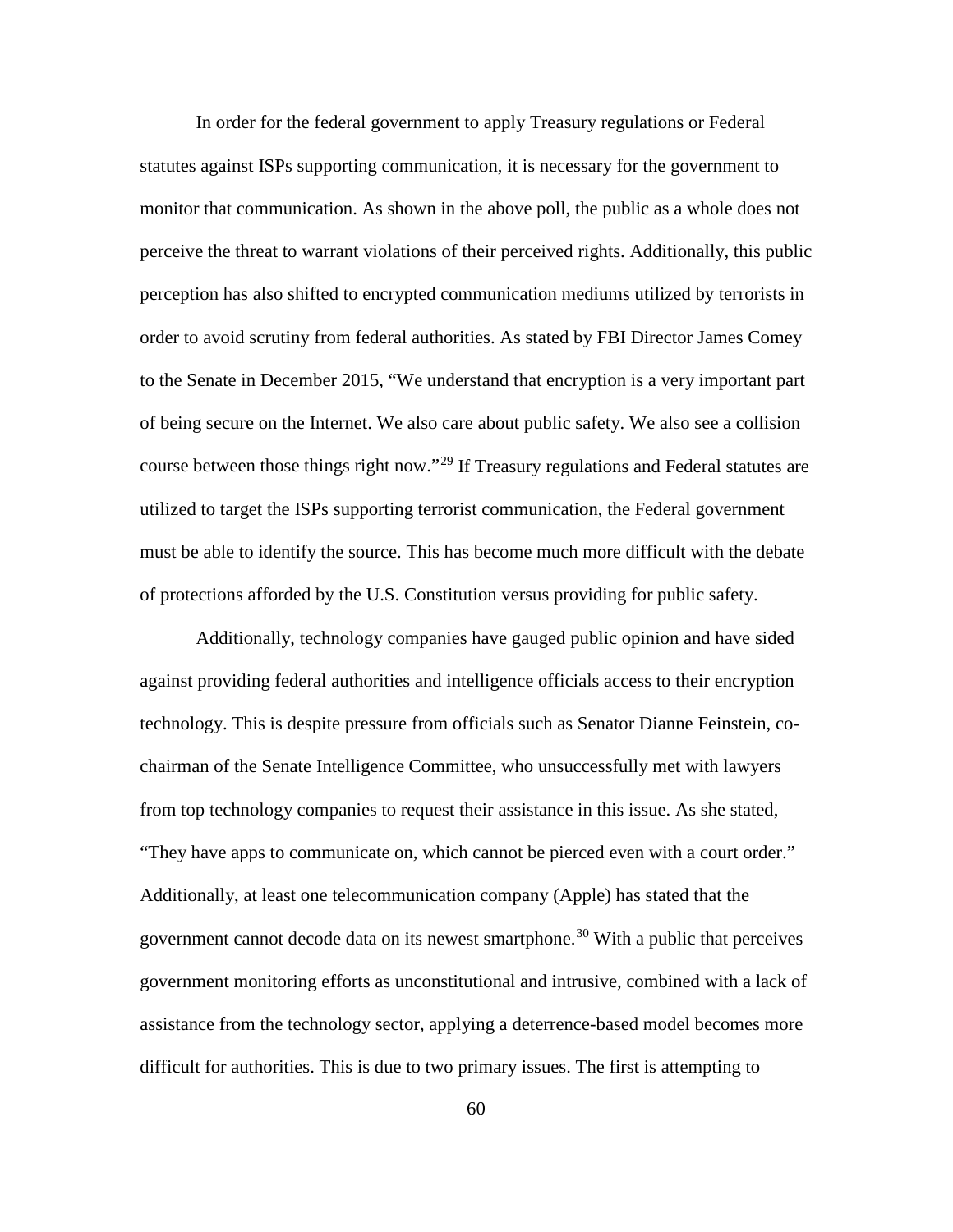identify the source of the communication, which has become increasingly difficult, as public opinion has moved against these efforts. The second is the lack of public support, needed if the federal government were to apply measures against a technology company or ISP provider. The technology sector is already correctly gauging this public support as shown with the lack of assistance to the federal government in decoding communications between potential terrorist supporters.

# Are There Methods within Models that are Effective But Susceptible to Legal Challenges?

# Counter-Gang Models

When examining the legality of methods applied within counter-gang models, the legal challenges become less about the law and more about public perception. The two case studies analyzed for this thesis occurred during the 1990s when there was an increase in violent crime in major cities across America. In this environment, law enforcement found a more receptive public to methods such as increased police enforcement and suppression. In the current political climate, the American public is more likely to view such police actions as excessive and illegitimate in the targeting of high-risk populations. This is despite the statistical data from case studies such as the Boston Gun Project, which showed that methods of increased attention and enforcement of quality of life statutes (graffiti, littering, noise violations, etc.) bring about reduction in violent crime and gang-related shooting incidents.

<span id="page-70-5"></span><span id="page-70-4"></span><span id="page-70-3"></span><span id="page-70-2"></span><span id="page-70-1"></span><span id="page-70-0"></span>Some of the resistance towards law enforcement actions is attributed to the demonization of the law enforcement profession over the last two years from incidents such as Ferguson, Missouri, and Baltimore, Maryland. Whether correct or not, the public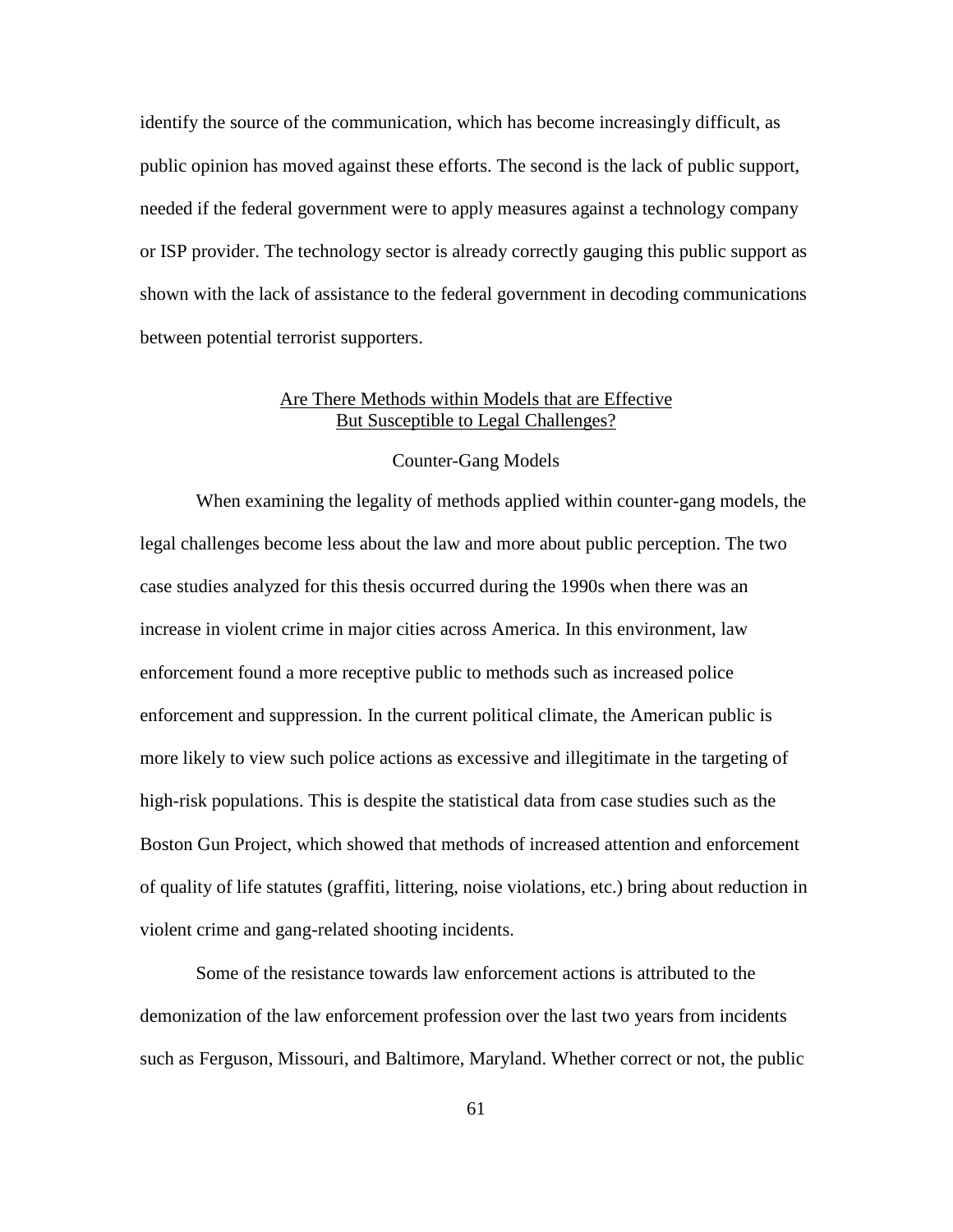<span id="page-71-2"></span><span id="page-71-1"></span><span id="page-71-0"></span>perception of unjustified and excessive force by police has brought an increased fear of public scrutiny and potential legal challenges for officers in carrying out their duties. The conflict between officer's action, and the public's perception was described in the fall of 2015 by comments from both FBI Director James Comey, and DEA Acting Chief Chuck Rosenberg, who attributed the increase in violent crime in most of America's fifty largest cities to the distrust of the police. In their view, this distrust has resulted in officer's hesitance to perform enforcement actions due to a perceived lack of public support. Director Comey described the reality of "a chill wind blowing through American law enforcement over the last year."<sup>[31](#page-101-28)</sup>

The public perception of illegitimate police actions was also a factor during the implementation of these models during the 1990s. As discussed earlier in this chapter, the Boston Gun Project initially met pushback from the Ten Point Coalition, who viewed the projects police enforcement actions as heavy-handed and illegitimate. As a result, Coalition members were brought into the project to add legitimacy to the police's actions in the local community. In the current climate, incorporation of local activists and organizations is necessary to ensure effective application of counter-gang methods and protect officers against legal and civil challenges. The enforcement of quality of life statutes to reduce the likelihood of more serious and violent offenses is especially vulnerable to public perception and challenges. Chief William Bryson, Chairman of the Delaware Police Chiefs Council stated, "Proactive policing is what keeps our streets safe. Officers will not hesitate to go into a situation that is obviously dangerous, but because of recent pronouncements about racism, they are not so likely to make a discretionary stop of a minority when yesterday they would have."[32](#page-101-29)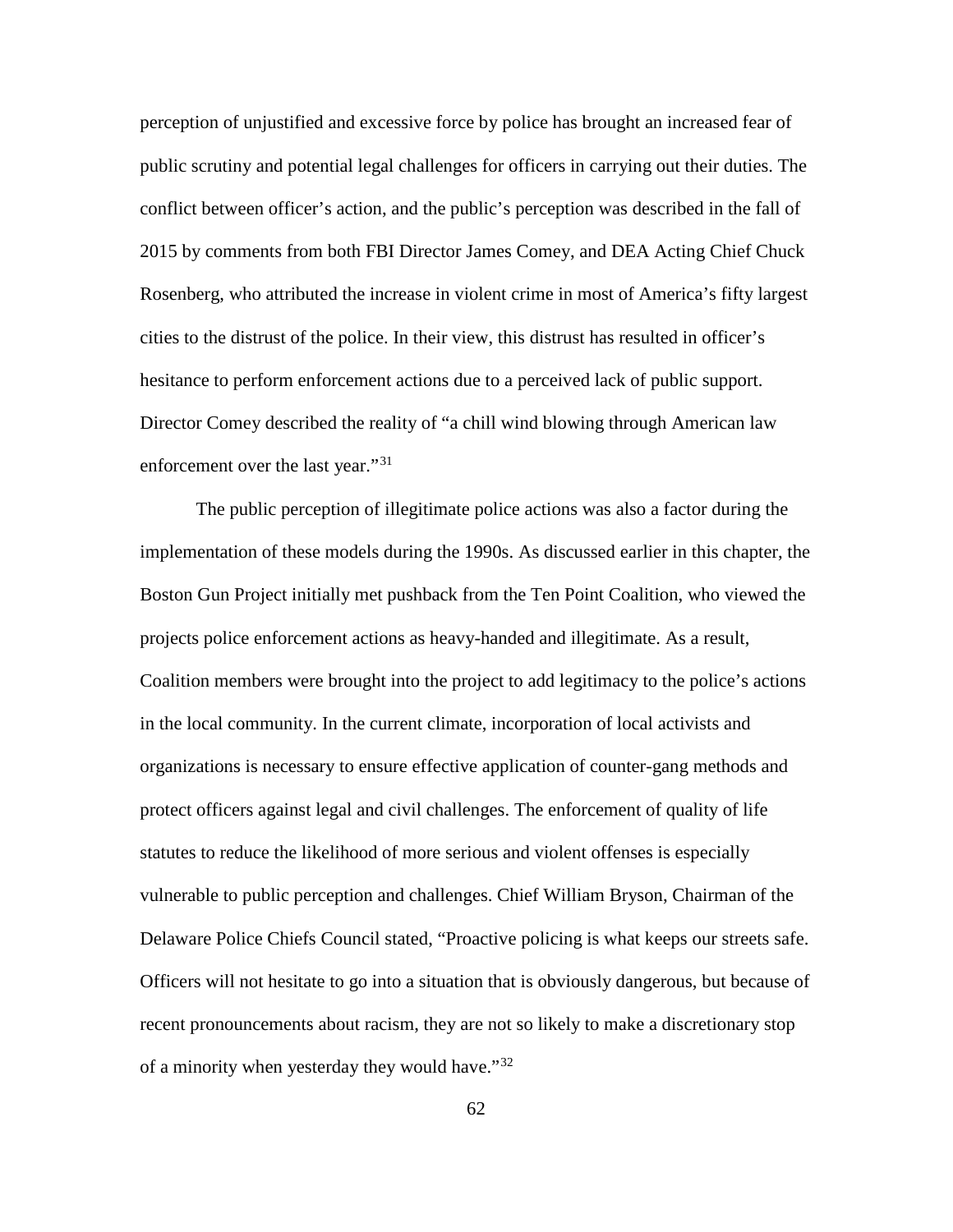# Counter-Terror Models

The legal challenges to counter-terror models are less about public perception and more about the legality of the methods within the formal court of law. The legal challenges to the deterrence-based models stood out when analyzing the two counterterror case studies. This was due to a chain of challenges to the legality and constitutionality of Executive Order 13224 and the enhancements of U.S. Code Title 18 under the PATRIOT Act.

U.S. District Judge Audrey B. Collins demonstrated this in 2006 when she ruled two key provisions of Executive Order 13224 were unconstitutionally vague when describing the ability to unilaterally designate organizations as terrorist groups and prohibiting association with those groups. This case was brought by the Humanitarian Law Project, which sought to provide non-violent and lawful support, such as political advocacy, to organizations designated as terrorist groups by the Executive Order. The group argued that the provisions of the Executive Order put charities and individuals at risk of prosecution by providing any level of support to groups designated as terrorist organizations by the government. [33](#page-101-0) Judge Collins cited these provisions of the Executive Order were unconstitutional due to a limitless ability to designate groups or individuals as terrorists. [34](#page-101-1)

The legal challenge did not end there. The Justice Department appealed Judge Collins' ruling and the U.S. Supreme Court eventually decided the case in 2010. In a six to three ruling against the Humanitarian Law Project, the Justices agreed that material support did include such actions as expert advice, technical assistance, or training as argued for by the Humanitarian Law Project. [35](#page-101-2) The majority opinion, written by Chief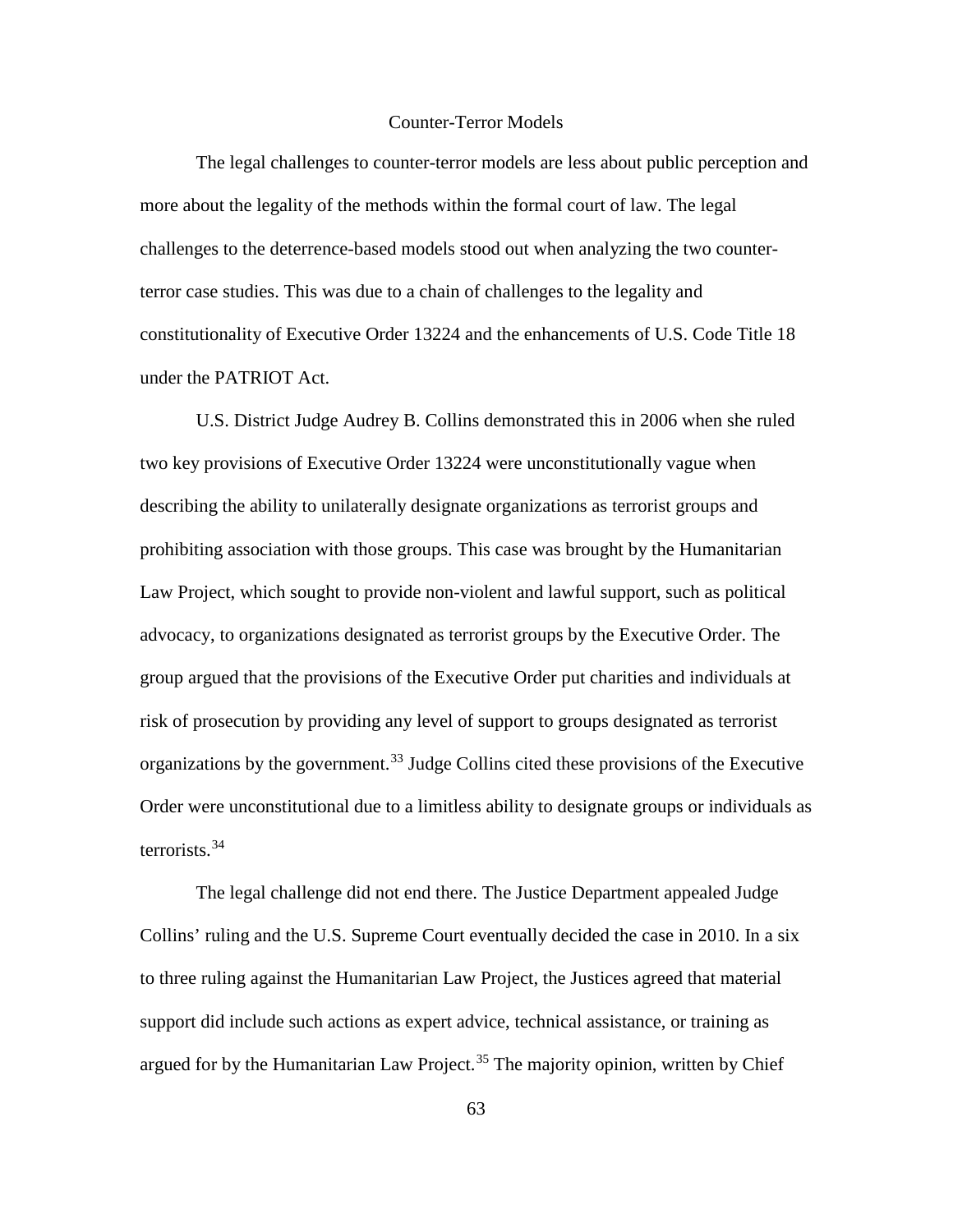Justice John G. Roberts Jr., stated, "It criminalizes not terrorist attacks themselves, but aid that makes the attacks more likely to occur."[36](#page-101-3) When examining the potential application of Executive Order 13224 and U.S. Code Title 18 against the technology infrastructure supporting ISIS's recruiting campaign, this Supreme Court case becomes a key test of constitutionality and success over the anticipated legal challenges.

# Summary of Analysis

Throughout this chapter, analysis was conducted by applying the secondary research questions against the case studies. The secondary research questions analyzed the case studies individually, or in a combined manner, based on the specificity of the question and how the case study fit within the model. This facilitated research in a logical and valid manner to accurately gauge the strengths, weaknesses, and lessons learned for the case studies. Additionally, by identifying case studies that frame against interventionbased or deterrence-based models, the reader is able to compare and contrast the models to develop understanding of the conclusion and findings. This has allowed a thorough analysis, while also identifying the differences within the models and case studies. The following summary table provides reference for the analysis of the case studies. This also provided a point of reference for the findings directed at answering the primary research question.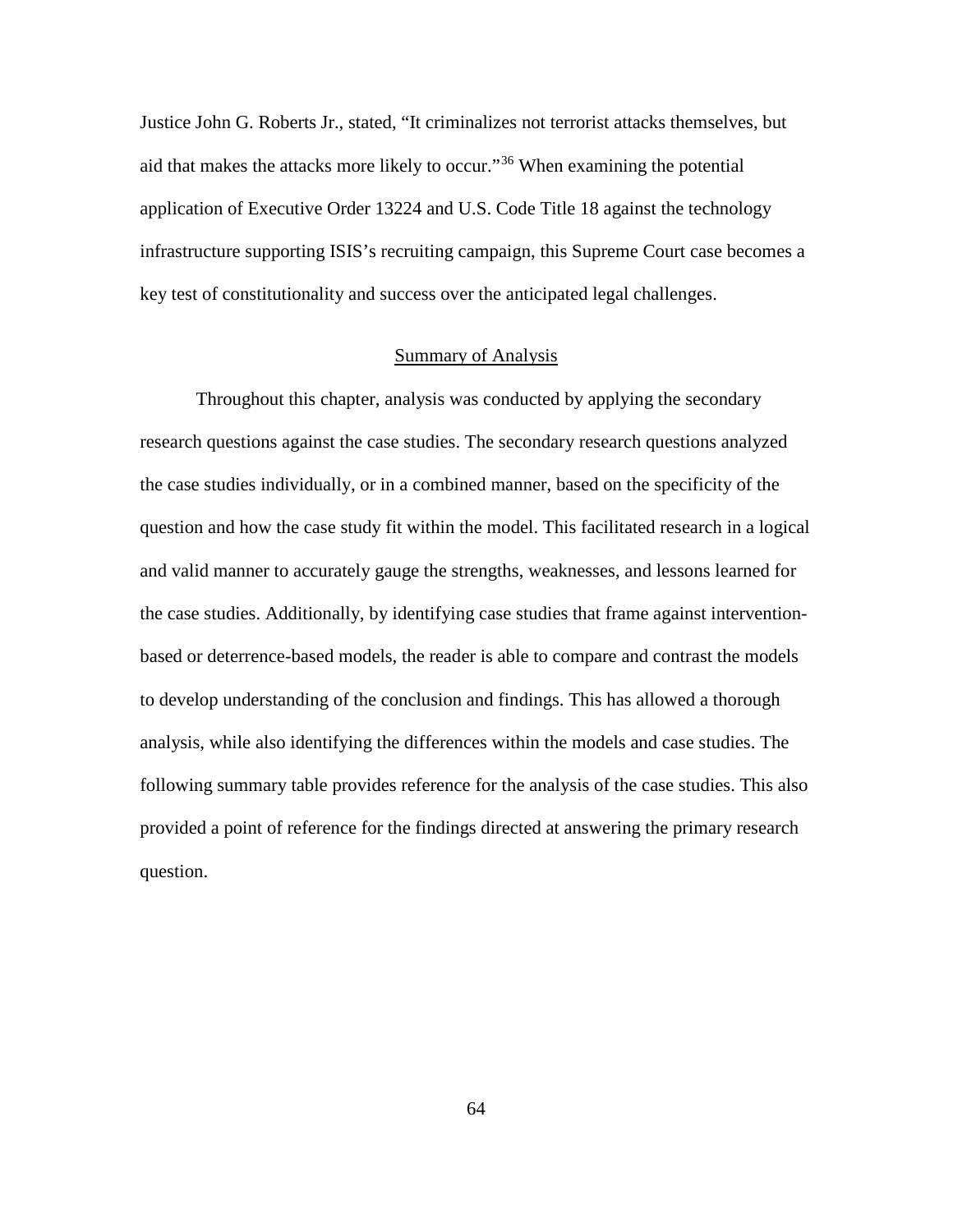| Table 5.<br><b>Summary of Case Studies</b>                                                                                       |                                                                                                                                                                                                                                 |                                                                                                                                                                      |                                                                                                                                                          |                                                                                                                                                                                                                                    |
|----------------------------------------------------------------------------------------------------------------------------------|---------------------------------------------------------------------------------------------------------------------------------------------------------------------------------------------------------------------------------|----------------------------------------------------------------------------------------------------------------------------------------------------------------------|----------------------------------------------------------------------------------------------------------------------------------------------------------|------------------------------------------------------------------------------------------------------------------------------------------------------------------------------------------------------------------------------------|
|                                                                                                                                  | Gang-Intervention<br>(Chicago GVRP)                                                                                                                                                                                             | Gang-<br>Deterrence<br>(Boston Gun<br>Project)                                                                                                                       | Terrorist-Intervention<br>(DoS CVE<br>Campaign)                                                                                                          | Terrorist-<br>Deterrence<br>(Regulations/Statutes)                                                                                                                                                                                 |
| Question 1:<br>Are there<br>demographics<br>within the United<br>States more<br>susceptible to<br>Gang/Terrorist<br>recruitment? | YES;<br>- Attempting to<br>assimilate into<br>society (social<br>marginalization)<br>- Social/ethnic group<br>dynamics                                                                                                          | YES:<br>- Poverty (economic<br>marginalization)<br>- Social/adolescent<br>grouping<br>dynamics                                                                       | YES;<br>- Group dynamics to<br>mitigate instability<br>- Social/family<br>grouping dynamics                                                              | <b>UNKNOWN;</b><br>- Focus on companies<br>and organizations                                                                                                                                                                       |
| <b>Question 2:</b><br>Does public<br>perception or<br>involvement<br>affect the<br>success or failure<br>of a model?             | YES:<br>- Public involvement<br>key to 3 of 5 steps in<br>Spergel Model<br>- Outreach workers<br>must be seen as<br>legitimate by target<br>audience                                                                            | YES;<br>- Community<br>mobilization is<br>key to efforts<br>- Requires dialogue<br>with gangs and<br>community                                                       | YES:<br>- Requires mitigate<br>influencers while<br>engaging target<br>audience<br>- Counter-narrative<br>vulnerable to<br>perception of<br>illegitimacy | YES:<br>- Public support key to<br>govt. actions<br>-Conflict: security vs.<br>civil liberties                                                                                                                                     |
| <b>Question 3:</b><br>Are there<br>methods within<br>models, which<br>are effective but<br>susceptible to<br>legal challenges?   | YES;<br>-Challenges:<br>proactive policing<br>requires community<br>support to prevent<br>challenges<br>-Challenges: change<br>in public perception<br>of law enforcement<br>since 1990s (Black<br><b>Lives Matter</b><br>MVMT) | YES;<br>-Challenges: public<br>more accepting to<br>enforcement<br>actions when<br>crime increases<br>-Challenges:<br>enforcement<br>actions viewed as<br>harassment | NO;<br>- Program operates<br>through current<br>governmental<br>systems and<br>employees with<br>established<br>guidelines                               | YES;<br>-Challenges:<br>unconstitutionally<br>vague language<br>(what constitutes<br>terror support?)<br>-Challenges:<br>perceived<br>unconstitutional<br>ability to designate<br>individuals/groups<br>as terrorist<br>supporters |

*Source*: U.S. Department of Justice, Office of Juvenile Justice and Delinquency Prevention, *Juvenile Justice Bulletin: Preventing Adolescent Gang Involvement* (Washington, DC: U.S. Department of Justice, 2000); National Institute of Justice; "Little Village Gang Violence Reduction Project (Comprehensive Gang Model), NIJ-Practice Profile," accessed 13 December 2015, http://www.crimesolutions.gov/PracticeDetails. aspx?ID=278; Marc Sageman, *Understanding Terror Networks* (Philadelphia, PA: University of Pennsylvania Press, 2004); Tore Bjørgo, ed., *Root Causes of Terrorism: Myths, Reality, and Ways Forward* (London: Routledge, 2005); Threat Knowledge Group, "ISIS: The Domestic Threat," 2015, accessed 1 December 2015, http://threat knowledge.org/isis-domestic-threat/; Irving Spergel, Kwai Ming Wa, and Rolando Sosa, "The Comprehensive, Community-Wide Gang Program Model," In *The Modern Gang Reader*, ed. Cheryl L. Maxson, Arlen Egley, and Malcolm Klein (New York, NY: Oxford University Press, 2014), 451; National Institute of Justice, "Operation Ceasefire (Boston,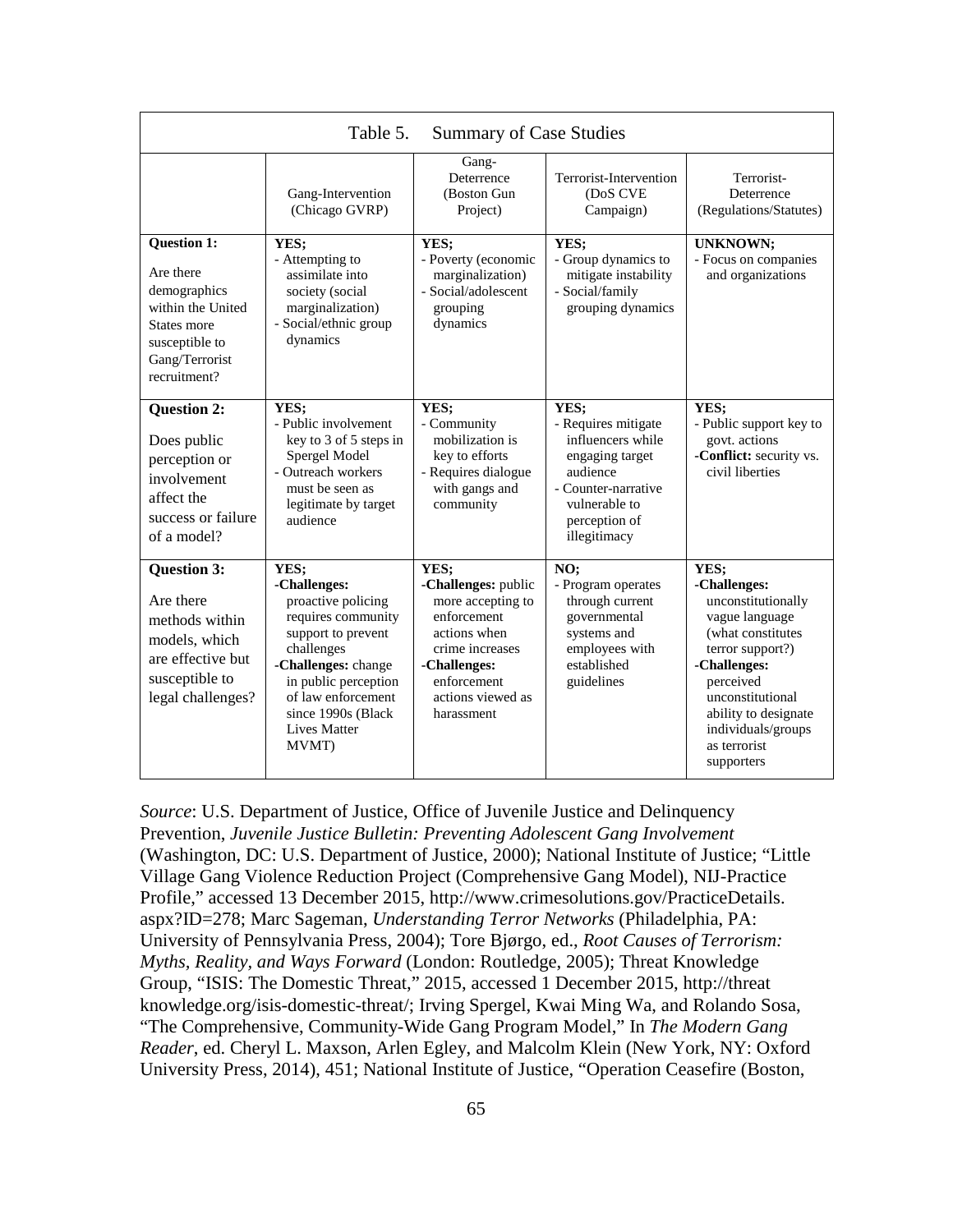Mass), NIJ-Program Profile," accessed 23 December 2015, http://www.crimesolutions. gov/PracticeDetails.aspx?ID=207; Anthony Braga, "Focused Deterrence Strategies and the Reduction of Gang and Group-Involved Violence," in *The Modern Gang Reader*, ed. Cheryl L. Maxson, Arlen Egley, and Malcolm Klein (New York, NY: Oxford University Press, 2014), 475; Jacob Silverman, "The State Department's Twitter Jihad," *POLITICO*, 22 July 2014, accessed 23 December 2015, http://www.politico.com/magazine/ story/2014/07/the-state-departments-twitter-jihad-109234; Dan Eggen, "Judge Strikes down Parts of Executive Order on Terrorism," *Washington Post*, 29 November 2006, accessed 29 December 2015, http://www.washingtonpost.com/wp-dyn/content/article/ 2006/11/28/AR2006112801438.html.

Chapter 5 provides the conclusions and findings of the thesis in order to properly answer the primary research question. This includes the development of a proposed model, taking into account the analysis of chapter 4 that could be applied against ISIS's Internet recruitment campaign. A hypothetical description is made on how the model could be applied based on our current environment with an explanation of "why" it would be a viable option. Additionally, unexpected findings and research difficulties are provided. The chapter includes recommended areas of further research.

 $2$  Decker, 12.

<sup>3</sup> NIJ, "Little Village Gang Violence."

 $<sup>4</sup>$  Ibid.</sup>

 $\overline{a}$ 

<sup>5</sup> Marc Sageman, *Understanding Terror Networks* (Philadelphia, PA: University of Pennsylvania Press, 2004), cover.

 $6$  Ibid., 115-116.

<sup>7</sup> Tore Bjørgo, ed., *Root Causes of Terrorism: Myths, Reality, and Ways Forward* (London: Routledge, 2005), 18.

<sup>&</sup>lt;sup>1</sup> U.S. Department of Justice. Office of Juvenile Justice and Delinquency Prevention, *Juvenile Justice Bulletin: Preventing Adolescent Gang Involvement* (Washington, DC: U.S. Department of Justice, 2000), 3.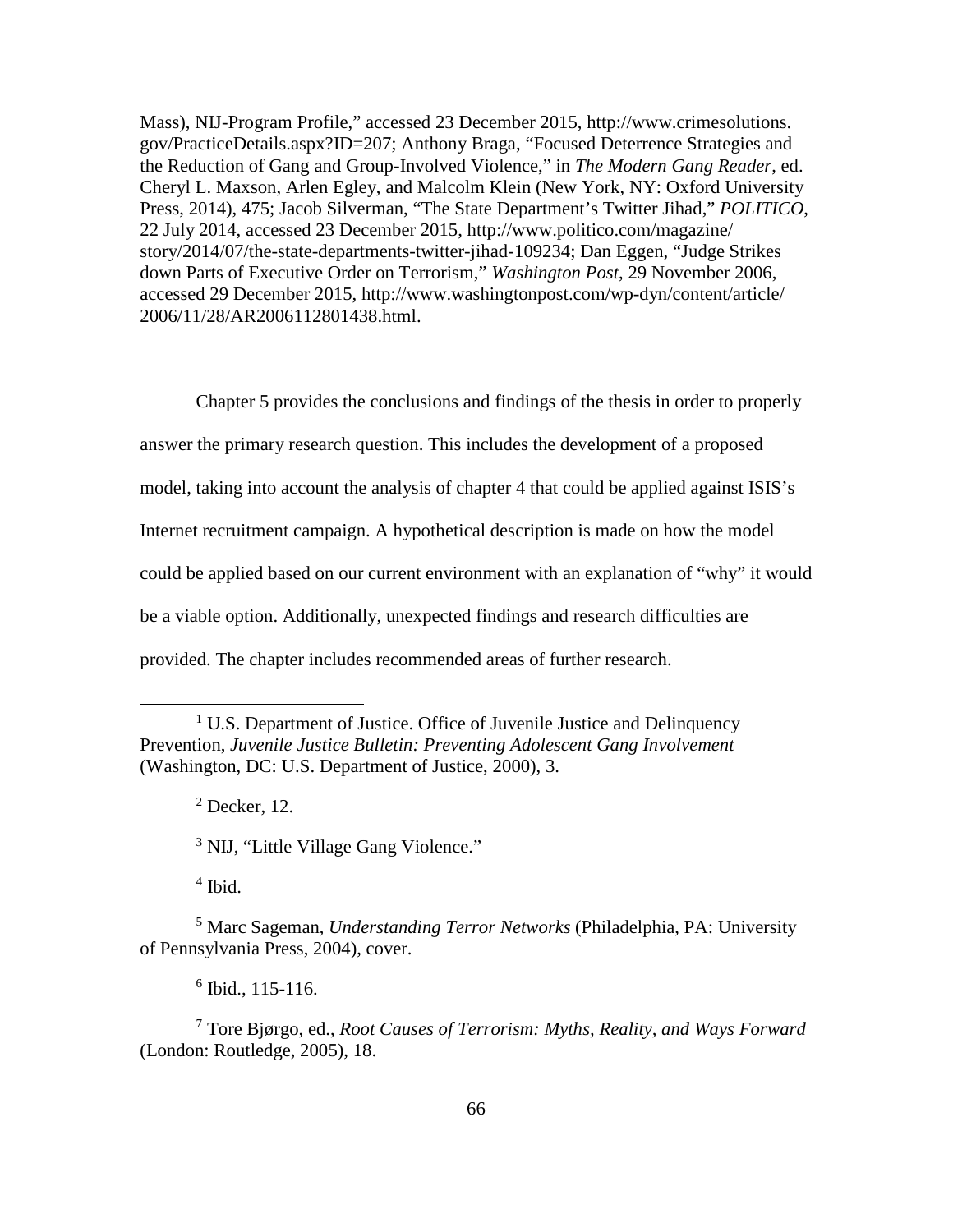<sup>8</sup> Ibid.

<sup>9</sup> Sageman, 110-113.

<sup>10</sup> Gorka and Gorka, 1.

 $11$  Ibid., 2.

<sup>12</sup> Threat Knowledge Group, "ISIS: The Domestic Threat," 2015, accessed 1 December 2015, http://threatknowledge.org/isis-domestic-threat/.

<sup>13</sup> Spergel, Wa, and Sousa, 455.

<sup>14</sup> Ibid., 455-456.

<sup>15</sup> NIJ, "Little Village Gang Violence."

<sup>16</sup> Spergel, Wa, and Sousa, 456.

 $17$  Ibid., 456.

<sup>18</sup> NIJ, "Little Village Gang Violence."

<sup>19</sup> Spergel, Wa, Sousa, 456.

<sup>20</sup> National Institute of Justice (NIJ), "Operation Ceasefire (Boston, Mass), NIJ-Program Profile," accessed 23 December 2015, http://www.crimesolutions.gov/Practice Details.aspx?ID=207.

<sup>21</sup> Braga, 479-480.

<sup>22</sup> Ibid., 480.

 $23$  Ibid.

<sup>24</sup> Eric Schmitt, "U.S. Intensifies Effort to Blunt ISIS' Message," *New York Times*, 16 February 2015, accessed 23 December 2015, http://www.nytimes.com/2015/  $02/17$ /world/middleeast/us-intensifies-effort-to-blunt-isis-message.html?  $r=0$ .

<sup>25</sup> Jacob Silverman, "The State Department's Twitter Jihad," *Politico*, 22 July 2014, accessed 23 December 2015, http://www.politico.com/magazine/story/2014/07/thestate-departments-twitter-jihad-109234.

 $26$  Ibid.

<sup>27</sup> Gorka and Gorka, 1.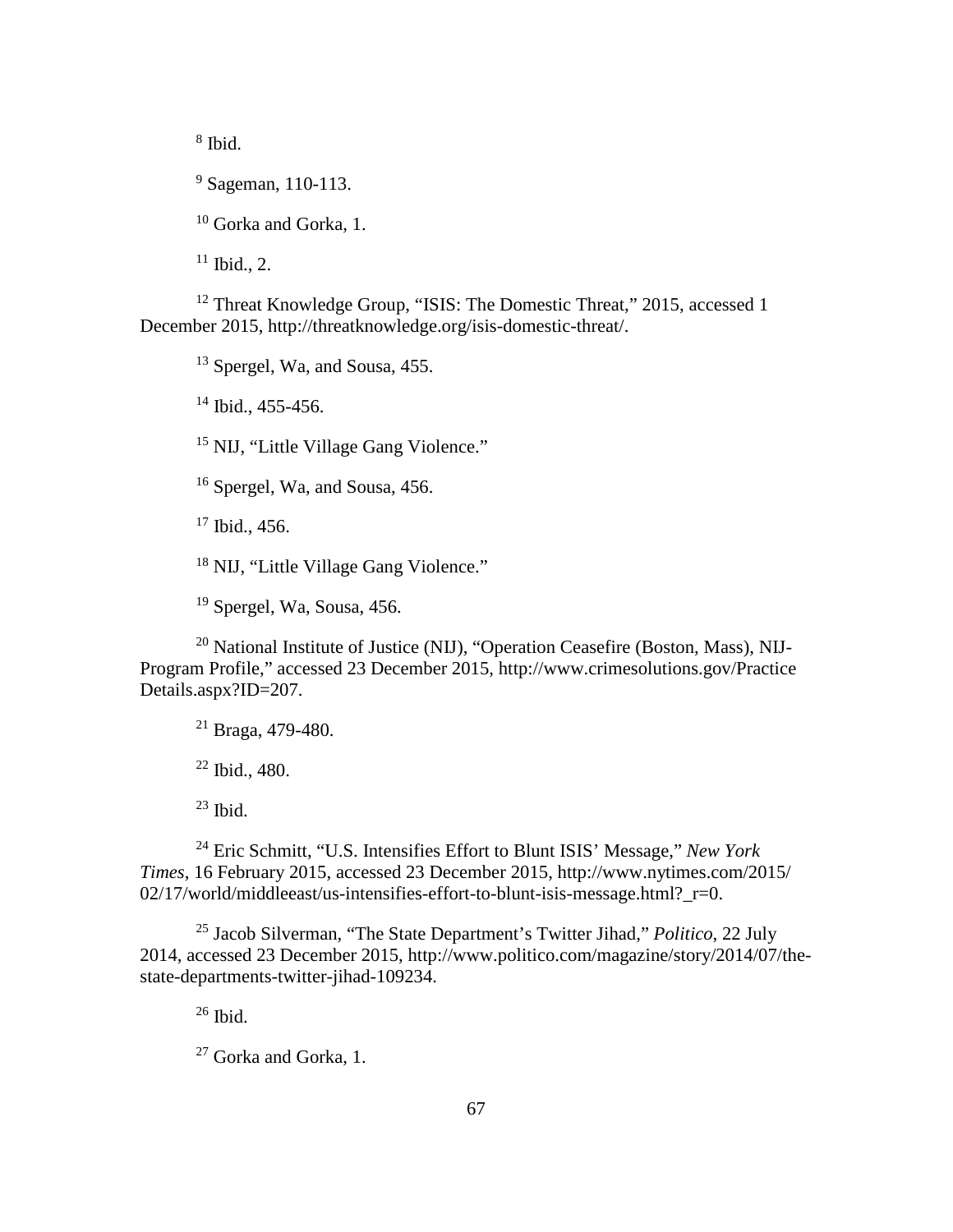<sup>28</sup> Fox News, "Pentagon Reportedly Considering Stepping up Cyberattacks" against ISIS," *FoxNews*, 20 December 2015, accessed 20 December 2015, http://www.foxnews.com/politics/2015/12/20/pentagon-reportedly-considering-steppingup-cyberattacks-against-isis.html.

 $29$  Fox News, "Feds, Silicon Valley headed for 'collision' over encryption issue, post San Bernardino, wave of terror attacks," *FoxNews*, 13 December 2015, accessed 20 December 2015, http://www.foxnews.com/politics/2015/12/13/feds-silicon-valleyheaded-for-collision-over-encryption-issue-post-san-bernardino-wave-terror-attacks.html.

 $30$  Ibid.

<sup>31</sup> Heather MacDonald, "Trying to Hide the Rise of Violent Crime," *Wall Street Journal*, 25 December 2015, accessed 29 December 2015, http://www.wsj.com/articles/ trying-to-hide-the-rise-of-violent-crime-1451066997.

 $32$  Ibid.

<sup>33</sup> Dan Eggen, "Judge Strikes down Parts of Executive Order on Terrorism," *Washington Post*, 29 November 2006, accessed 29 December 2015, http://www. washingtonpost.com/wp-dyn/content/article/2006/11/28/AR2006112801438.html.

 $34$  Ibid.

<sup>35</sup> Robert Barnes, "Supreme Court Upholds Ban on 'Material Support' to Foreign Terrorist," *Washington Post*, 22 June 2010, accessed 29 December 2015, http://www. washingtonpost.com/wp-dyn/content/article/2010/06/21/AR2010062101811\_pf.html.

 $36$  Ibid.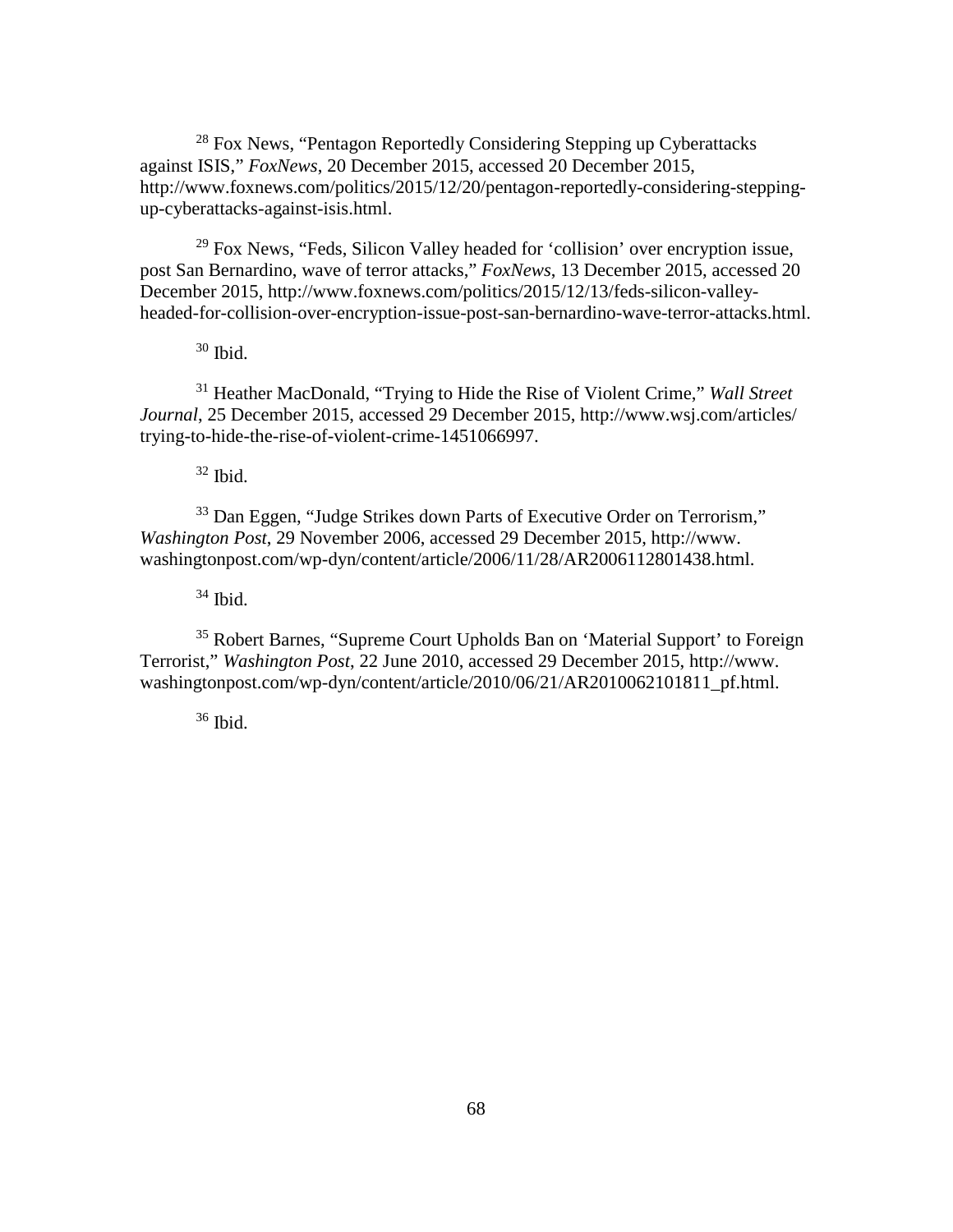# CHAPTER 5

### CONCLUSIONS AND RECOMMENDATIONS

The purpose of this paper is to examine whether counter-gang models can be applied against ISIS's Internet based recruitment strategy. Chapter 1 introduced the problem and the significance of the research. The chapter additionally provided the research parameters used to frame the problem and the later analysis. Chapter 2 provided a literature review of works relevant to the research study and the topics. The chapter introduced the reader to the topic of influencing and recruitment, which leads to involvement in gangs or terrorist groups. Additionally, the gang and terrorist mitigation models were introduced with delineation between intervention and deterrence-based models and the differences in each approach. Chapter 3 described the research methodology utilized for the analysis and research. The specific case studies analyzed in chapter 4 were detailed, as well as how the analysis was conducted. Chapter 4 provided the analysis of the research paper. This occurred through framing the case studies against the secondary research questions to provide the foundation to answer the primary research question. Additionally, a summary section at the end of the chapter provided a reference to the reader for the interpretation of the findings in chapter 5.

Chapter 5 provides the conclusions and recommendations of the research based on the analysis of chapter 4. The chapter is organized into three sections. The first section is the interpretation of the findings based on the primary and secondary research question. This section is divided into six sub-sections: (1) primary research question findings, (2) secondary research question findings, (3) proposed model development, (4) how the model would be applied/why it would be effective, (5) research difficulties, and (6)

69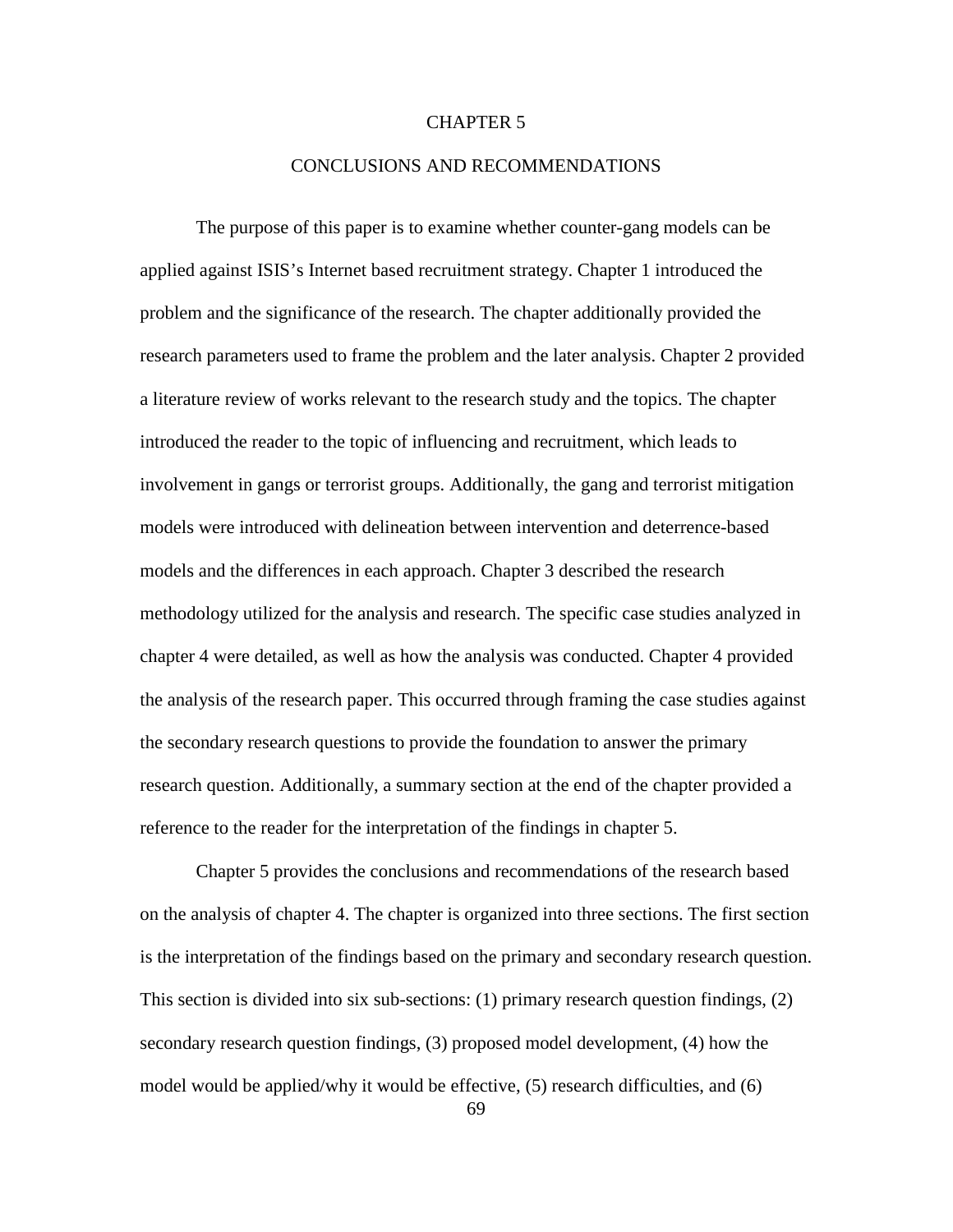unexpected findings. The second section provides recommendations for areas of further research. This includes potential research topics as well as examining how the paper could have been researched differently. The third and final section of the paper provides a conclusion detailing the significance of the findings to the field of study.

#### Interpretation of the Findings

# Primary Research Question Findings

The purpose of this paper was to answer the primary research question of whether counter-gang models could be used to counter ISIS's Internet recruitment campaign. The analysis of chapter 4 facilitated an examination of the intervention and deterrence-based models, and lessons learned from their application in specific case studies. The analysis demonstrates that utilization of intervention or deterrence-based counter-gang models, when applied against the target recruitment audience, would not be effective. However, a modified deterrence-based model holds potential if applied against the technology companies hosting the recruitment content.

Analysis of intervention-based models has shown that they do not present an effective model for countering ISIS's Internet recruitment campaign. The counter-gang case studies show success when framed against specific groups within singular communities. This cannot realistically be done with ISIS's current campaign. Earlier in the paper, it was noted that the FBI currently has over one thousand active investigations in all fifty states regarding potential ISIS supporters. Trying to frame a model, primarily used in individual locations against the entire United States is simply not feasible. Additionally, intervention-based models require identification of specific populations to influence and intervene. This is not feasible when dealing with individual cases and small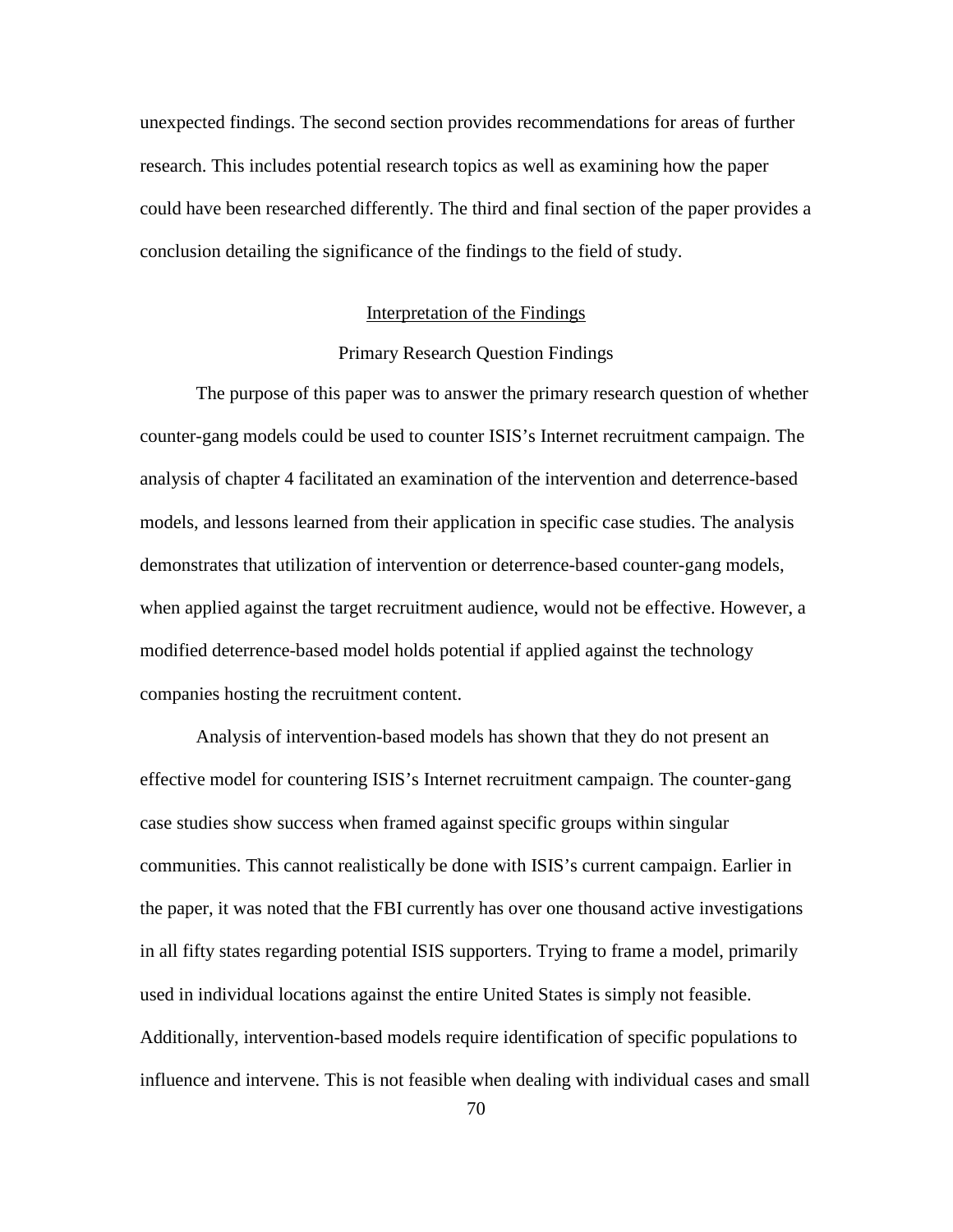groupings across an entire nation. By not being able to identify the target audience, the model cannot identify the community organizations and outreach individuals who can effectively intervene with the at-risk population.

Additionally, there are issues with the demographic differences between gang members and potential ISIS recruits. There are the similarities, as noted above, in the risk factors and indicators of gang and terrorist recruit demographics. However, it is a valid assumption that there is a difference between a young gang member committing lowlevel delinquency crimes and a potential ISIS recruit who is willing to commit mass murder and genocide. A child selling drugs on a street corner in Chicago is not the same as the individual who killed fourteen innocent civilians in San Bernardino, California. This leads to the inability to apply the model as an intervention to pull these individuals away from the influence of gangs or terrorist groups. Offering the social opportunities of the intervention model to the above-mentioned child in Chicago can be done with a reasonable assumption of receptiveness and potential success. Offering social opportunities to persons so dedicated to a cause they are willing to wear a suicide vest and kill themselves is likely not going to meet with success.

Another issue is the role of the public involvement in order to enact community mobilization and outreach actions within the model. Successful application of the Spergel Model requires public involvement for three of the five steps in the model. Additionally, outreach workers perform a key role in the dialogue and intervention actions and must be seen as legitimate by the target audience. This causes issues with ISIS's target recruitment audience because they do not see the government as legitimate and are not inclined to see outreach actions as coming from a legitimate source. The lack of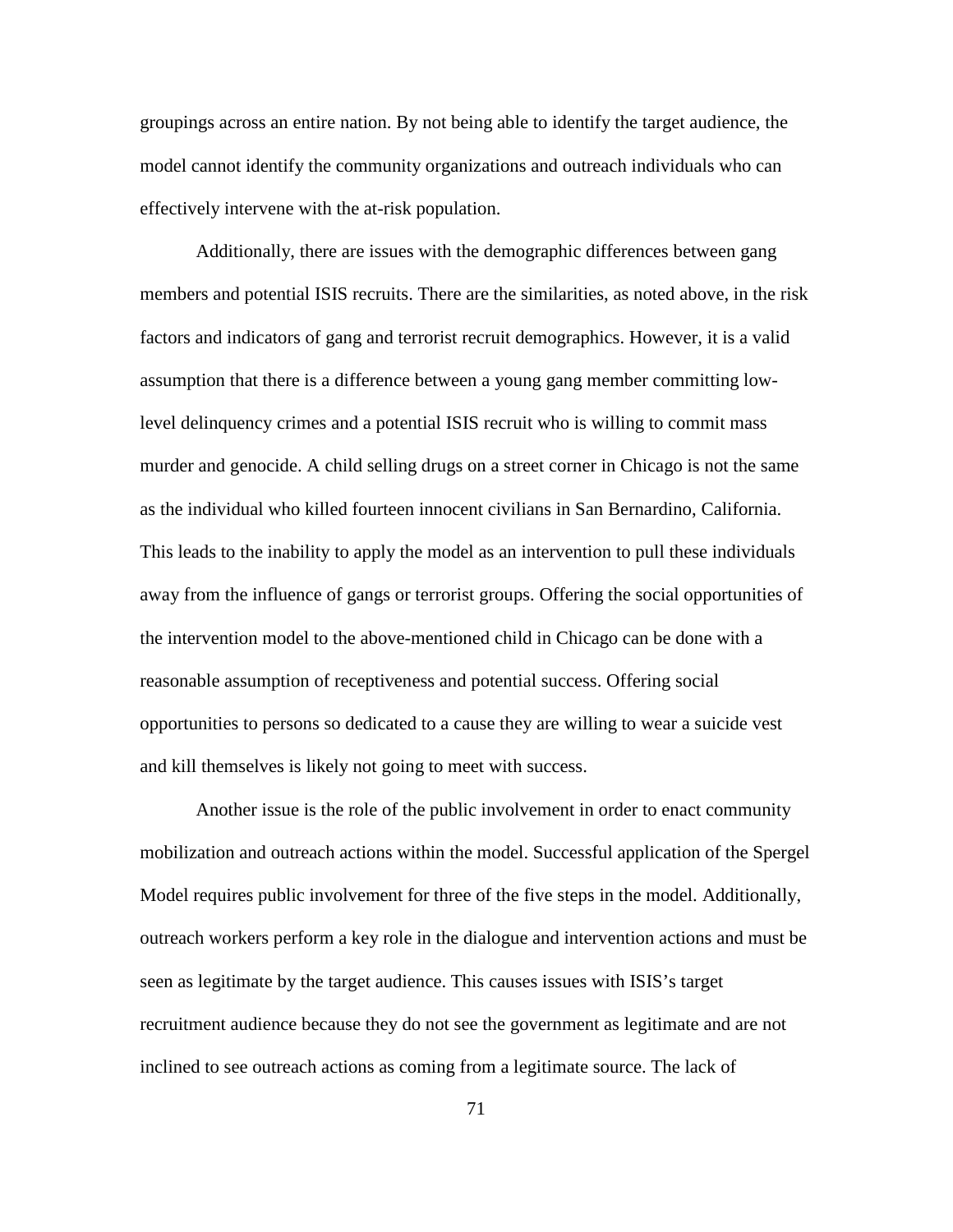perceived legitimacy causes a Catch-22 situation where the government needs/wants to be involved in the intervention actions while not appearing to be the organization doing the action. This causes issues with the government potentially attempting to support local intervention actions without having a centralized control apparatus to coordinate the efforts. Lack of coordination of the efforts would lead to the same problem as the Little Village Gun Violence Reduction Project where lack of coordination between the various organizations involved resulted in a lack of unity of effort and failure in three of the five steps of the model (community mobilization, organizational change, and social opportunities).

Intervention-based models do hold potential for application against ISIS's Internet recruitment campaign once more data is obtained on the demographics of ISIS supporters within the United States. As noted in chapter 4, there have been eighty-three indictments of ISIS supporters within the United States. However, this presents too small of a sample population to make accurate statements about the demographics of supporters. Once more data is available, such as from the current one thousand FBI investigations, there is a potential for identifying key demographics, locations, or communities susceptible to ISIS's recruitment strategy. This would facilitate a potentially successful application of intervention-based models due to the ability to target specific groups and locations. Additionally, this would allow the government to analyze potential outreach organizations and individuals who have the legitimacy with the target audience in order to lead intervention actions.

Analysis of deterrence-based models shows they also do not present an effective model for countering ISIS's Internet recruitment campaign. Applying the framework of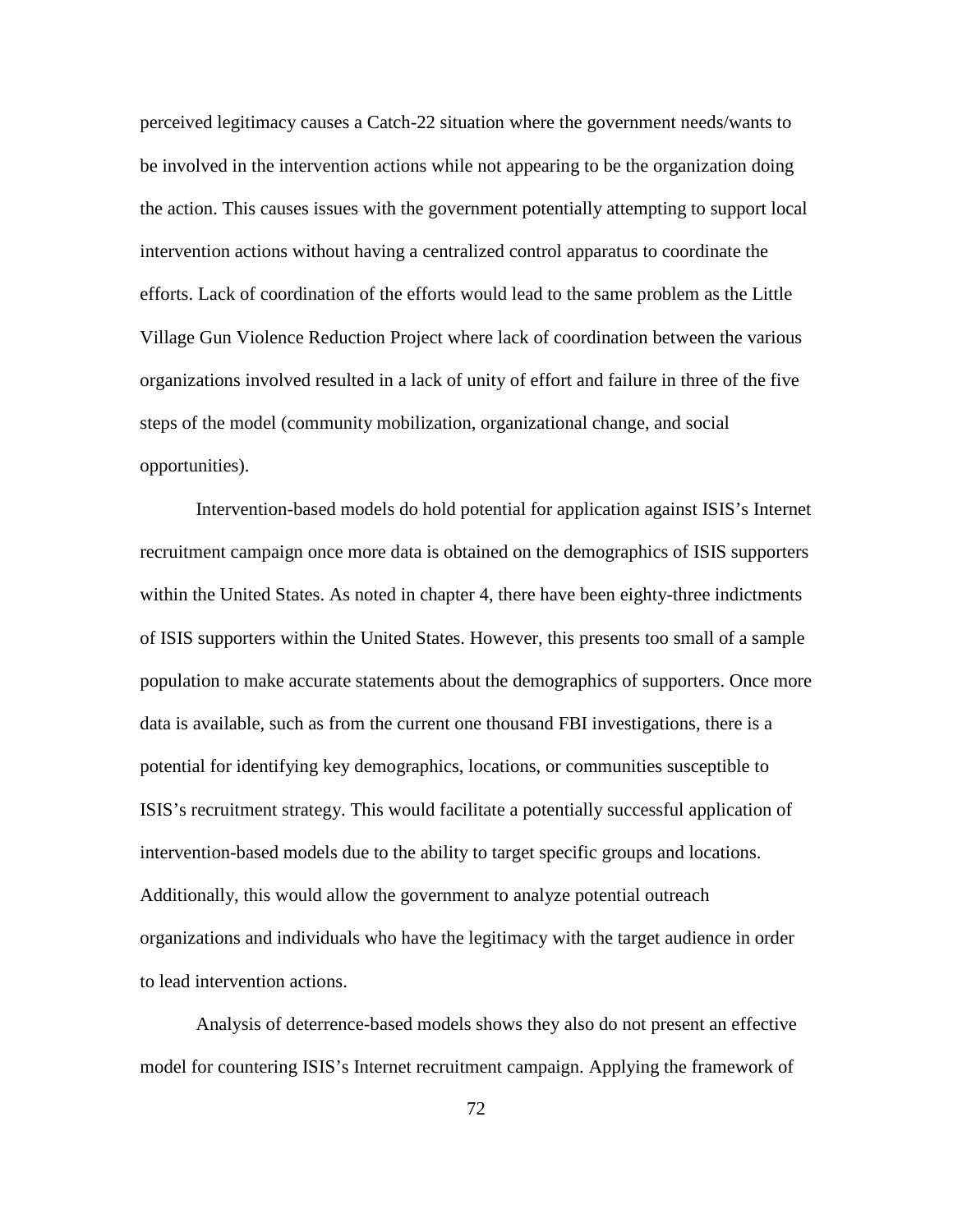the deterrence-based model against ISIS, the influencer, will not work. Deterrence-based models require the targeted influencer to be susceptible to the messaging and deterrencebased enforcement actions in order to bring about a change in behavior. Applying the model against the potential recruits, the targeted audience, is difficult since they cannot be identified until the group has already influenced them through their actions or communications. At that point, an intervention-based model would be more successful since the authorities are essentially trying to pull the individual away from the influence of the terrorist group. But this approach would result in a game of "whack a mole" with authorities in a reactionary mode to ISIS's efforts.

A deterrence-based model against ISIS's recruitment efforts also has the same issues as the intervention-based model in regards to the role of the public. The successful application of the model, in the Boston Gun Project, required involvement of local organizations in order to initiate dialogue with the target audience. With the expansive environment ISIS is recruiting in, it not is feasible to the government to identify local organizations in every community across the country to communicate with potential recruits. Additionally, the model faces the same issue as intervention-based models with attempting to enact enforcement actions while putting a local image on it. The feasible way to facilitate local enforcement actions would be working through local law enforcement in the targeted communities. The result of this would be no change from our current efforts with the federal government supporting local law enforcement in identifying and investigating individuals within their communities. However, this approach completely misses the point of a deterrence-based model, which is to apply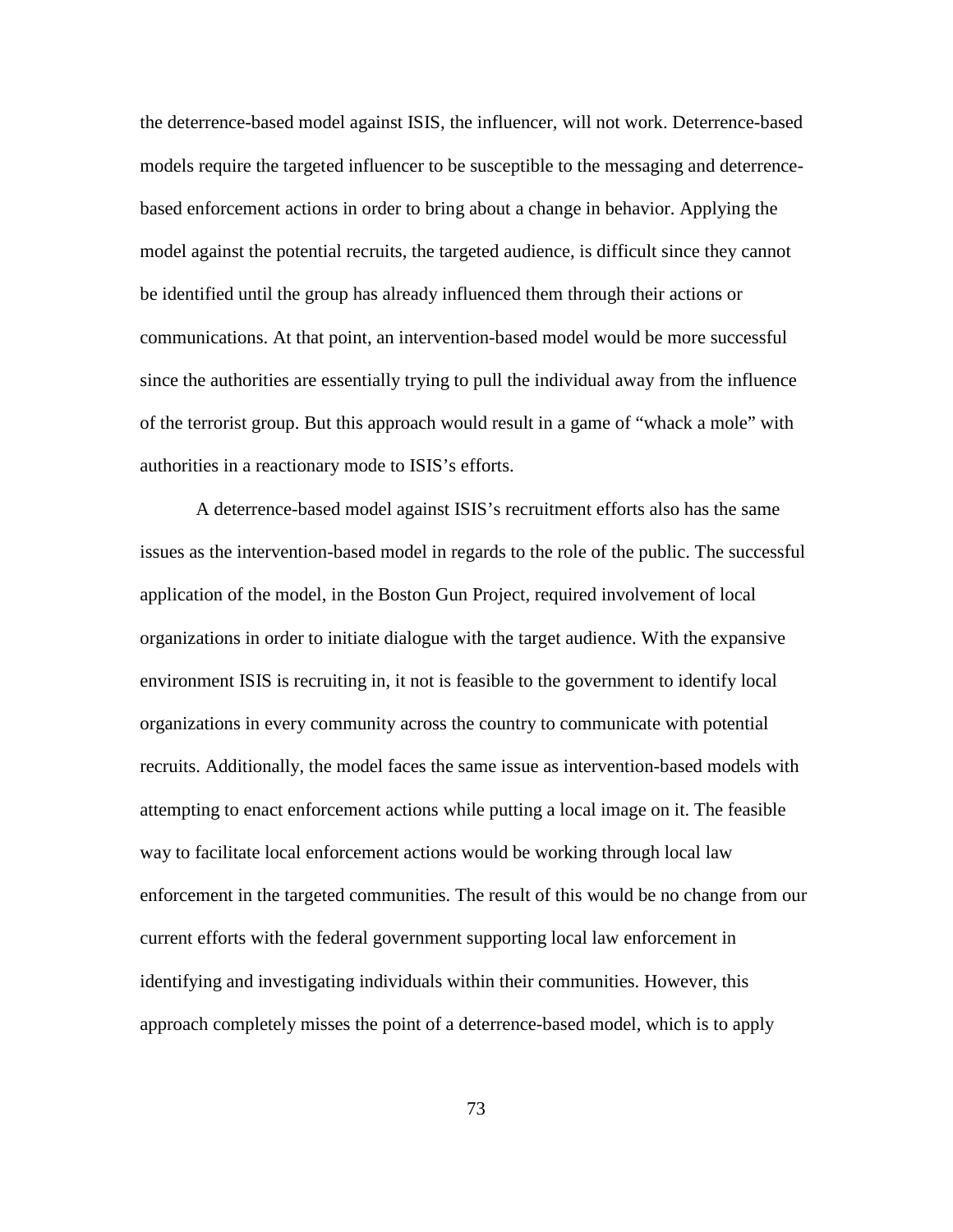enforcement actions in order to deter, and suppress, involvement in acts by the target audience prior to their involvement.

### Secondary Research Question Findings

The analysis of secondary research question #1, Are there demographics within the United States more susceptible to gang/terrorist recruitment? demonstrated the similarities between the recruitment demographics in both groups. Chapter 4 showed how the convergence of risk factors within a demographic, specifically instability and marginalization, leads to group dynamics designed to offset this instability. This provides evidence for how individuals are drawn to both gangs and terrorist groups. Showing the linkage between gang and terrorist group demographics is key to model development by demonstrating that models developed for one group can be applied against the other.

Secondary research question #2: Does public perception or involvement affect the success or failure of a model? provided the key findings for development of a model by analyzing the case studies and the lessons learned from intervention and deterrence-based models. The case studies have shown that the success of both models requires identification of a target population and community for application of the model. In the case study of the Little Village Gun Reduction Project, the intervention-based model was applied against a primarily Latino community with a gang problem centered on two primary gangs. This facilitated the steps of the Spergel Model by identifying the key community organizations and public outreach workers who can assist law enforcement in their efforts. The effectiveness, and influence, of the outreach efforts is linked to the legitimacy of these individuals in the eyes of the gang population. Additionally, effective application of intervention-based models requires the organizational change, community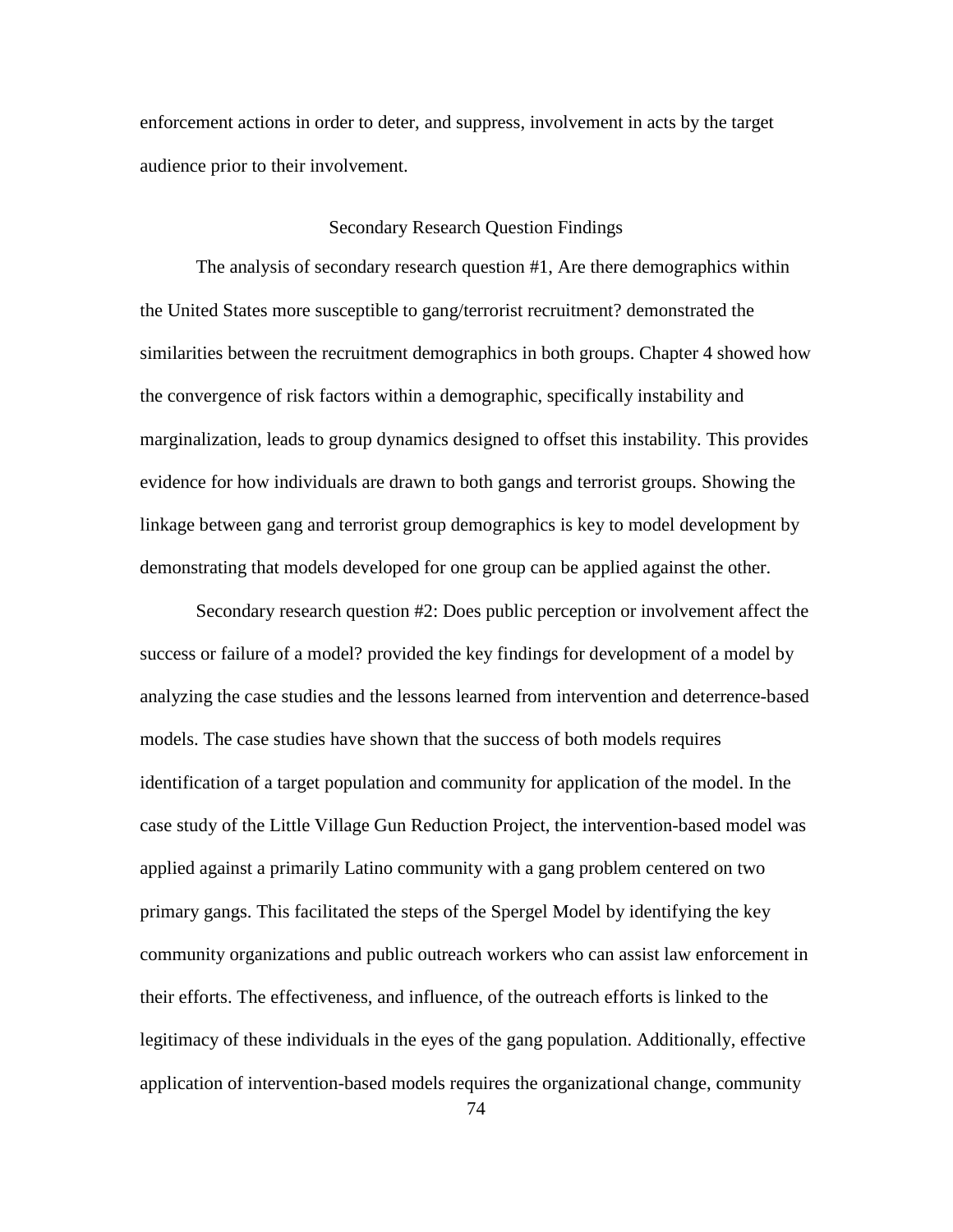mobilization, and social opportunities require a receptive community and target population. This same issue is present in deterrence-based models with the role of the public facilitating effective communication and legitimate enforcement actions within the local community.

The analysis of secondary research question #3, Are there methods within models which are effective but susceptible to legal challenges? links back to secondary research question #2 and the role of the public in the models. Both models require local public support to legitimize the actions of authorities in order to avoid legal challenges or perceptions of harassment. Additionally, public support is key to creating a permissive environment for authorities to apply the models. Without public perception there is a problem present, the authorities will lack the public support and assistance in applying the model successfully.

# Proposed Model Development

A modified deterrence-based models holds potential for application against ISIS's Internet recruitment strategy. Whom to apply against, however, is key to the model's potential success. When examining ISIS's recruitment strategy, based on the influencing operations framework of Joint Publication 3-13 *Information Operations*, it breaks down into three key entities: (1) ISIS (influencer), (2) social media/technology companies (means), and (3) potential recruits (target audience).<sup>[1](#page-101-4)</sup> Where the deterrence-based model holds potential is application against the social media/technology companies who are providing the means for ISIS to deliver their recruitment message. This is a modification of a traditional deterrence-based model, which is applied against the target audience of recruits/members. The justification is that social media/technology companies are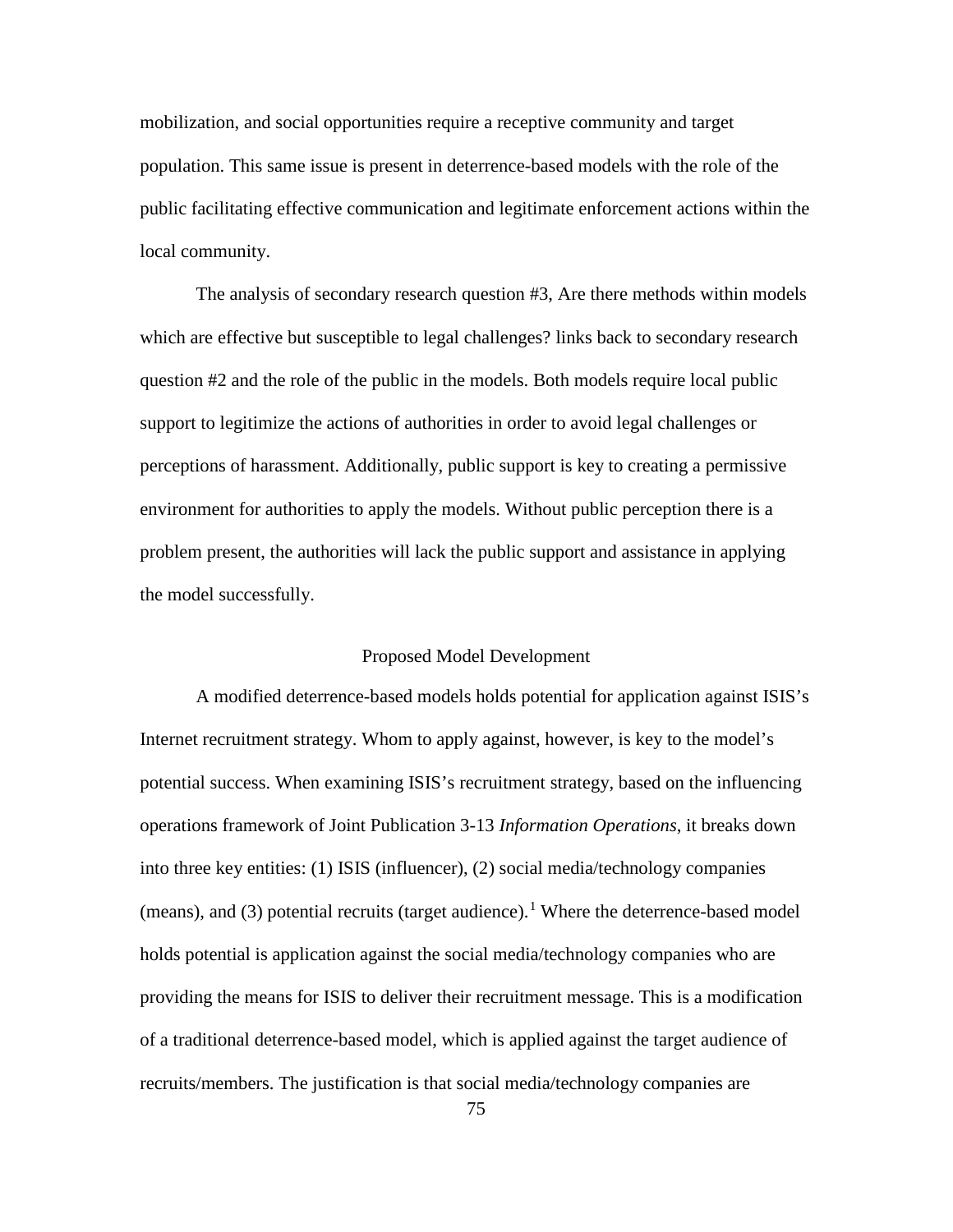providing the infrastructure and delivery system, which are facilitating ISIS's efforts. Even worse, these companies are indirectly profiting through ISIS's usage of their sites to reach potential recruits. Allow a comparison example to illustrate this point. If ISIS were to approach the advertising section of a major American newspaper and attempt to buy a full-page ad to recruit followers, the average citizen would consider this unacceptable. The company would be taking money from a known terrorist group, assisting an enemy of the United States, and potentially facilitating the death of innocent people. No company would want such a public relations image.

In a comparison example, Twitter earns 85 percent of its revenue from advertising; it generated an advertising base in the second quarter of 2014 of \$277 million. Twitter makes this money through promoted Tweets (individual advertisements to individual Twitter feeds/cost: 50 cents-\$2 per engagement), promoted accounts (advertisements placed in the users "Who to Follow" list/cost: \$2.50-\$4 per follower), and promoted trends (advertisements a user can click on/cost: as much as \$200,000 per day). [2](#page-101-5) In a lawsuit filed against Twitter by the widow of an American ISIS victim, it is alleged that ISIS has 70,000 accounts with Twitter, which post at a rate of ninety Tweets per minute.<sup>[3](#page-101-6)</sup> Conservatively, and unrealistically in the digital age, if those  $70,000$ accounts only received one single-promoted Tweet each year at the low-end price of 50 cents, then Twitter would make a minimum of \$35,000 annually from the ISIS accounts. How is Twitter making advertisement dollars from ISIS twitter accounts any different from a newspaper taking advertisement dollars directly from the group?

76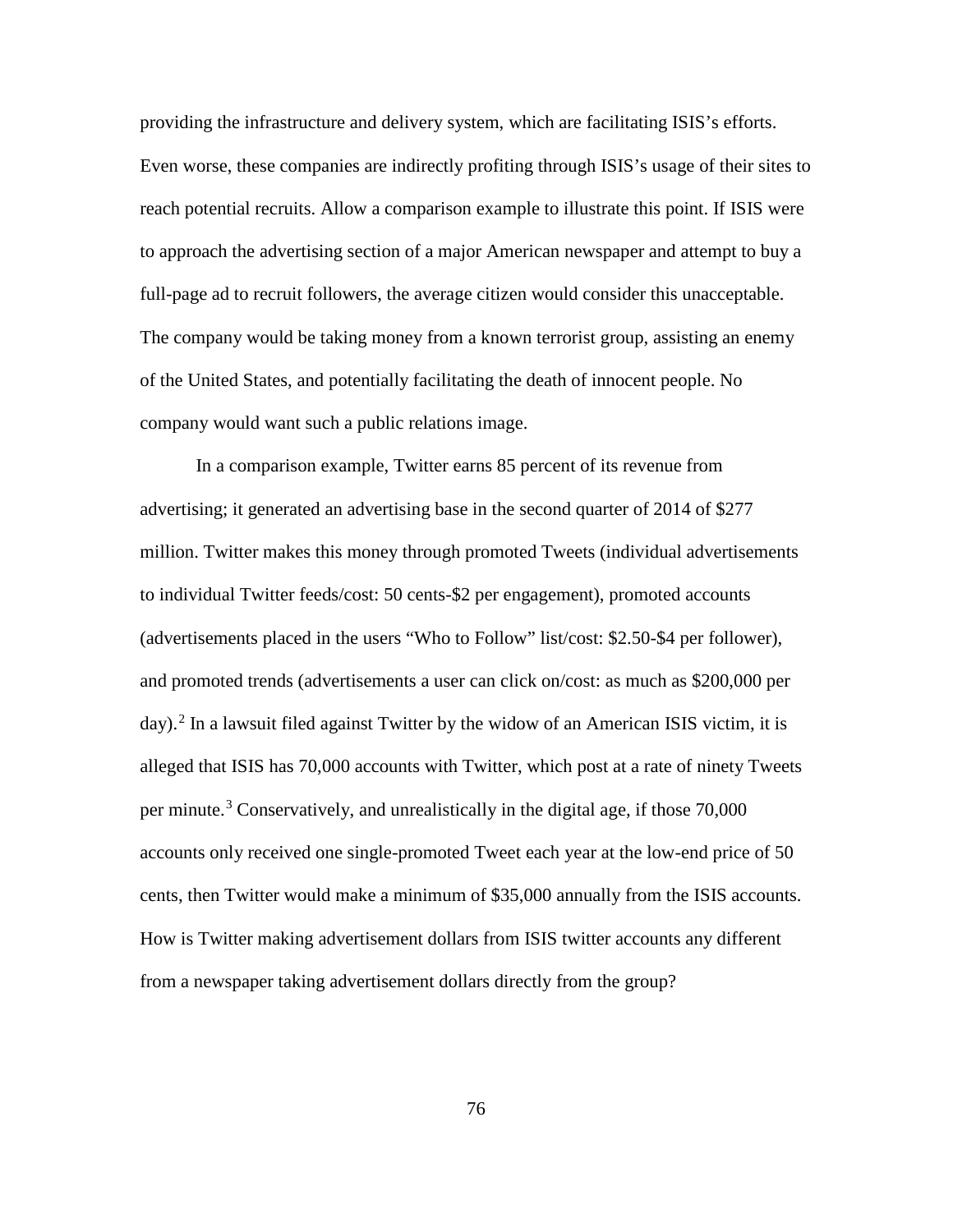# How the Model would be Applied/ Why it would be Effective?

The proposal for a modified deterrence-based model would be to use the deterrence framework introduced by Gregory McNeal, in chapter 2, to apply the existing Treasury Regulations and Federal Statutes to directly target the technology companies under the auspices of providing "material support" to a designated terrorist organization. Under U.S. Code Title 18 – Crimes and Criminal Procedures, Section 2339A – *Providing Material Support to Terrorists*, material support is defined as, "any property, tangible or intangible, or service, including currency or monetary instruments or financial securities, financial services, lodging, training, expert advice or assistance, safe houses, false documentation or identification, communication equipment, facilities, weapons, lethal substances, explosives, personnel, and transportation."[4](#page-101-7) With designation of ISIS as a terrorist organization, Executive Order 13224 Section 2(a) would specifically ban "any transaction or dealing by United States persons or within the United States in property or interests in property blocked pursuant to this order is prohibited, including but not limited to the making or receiving of any contribution of funds, goods, or services to or for the benefit of those persons listed in the Annex to this order or determined to be subject to this order."[5](#page-101-8)

Detractors to this approach would argue that technology companies hosting ISIS content should not be held legally responsible since they are not providing direct support, or knowingly supporting terrorist acts. As detailed in the legal challenges in chapter 4, the U.S. Supreme Court has already ruled against this line of argument. As Chief Justice John G. Roberts Jr., stated, "It (Executive Order 13224) criminalizes not terrorist attacks themselves, but aid that makes the attacks more likely to occur."[6](#page-101-9) With technology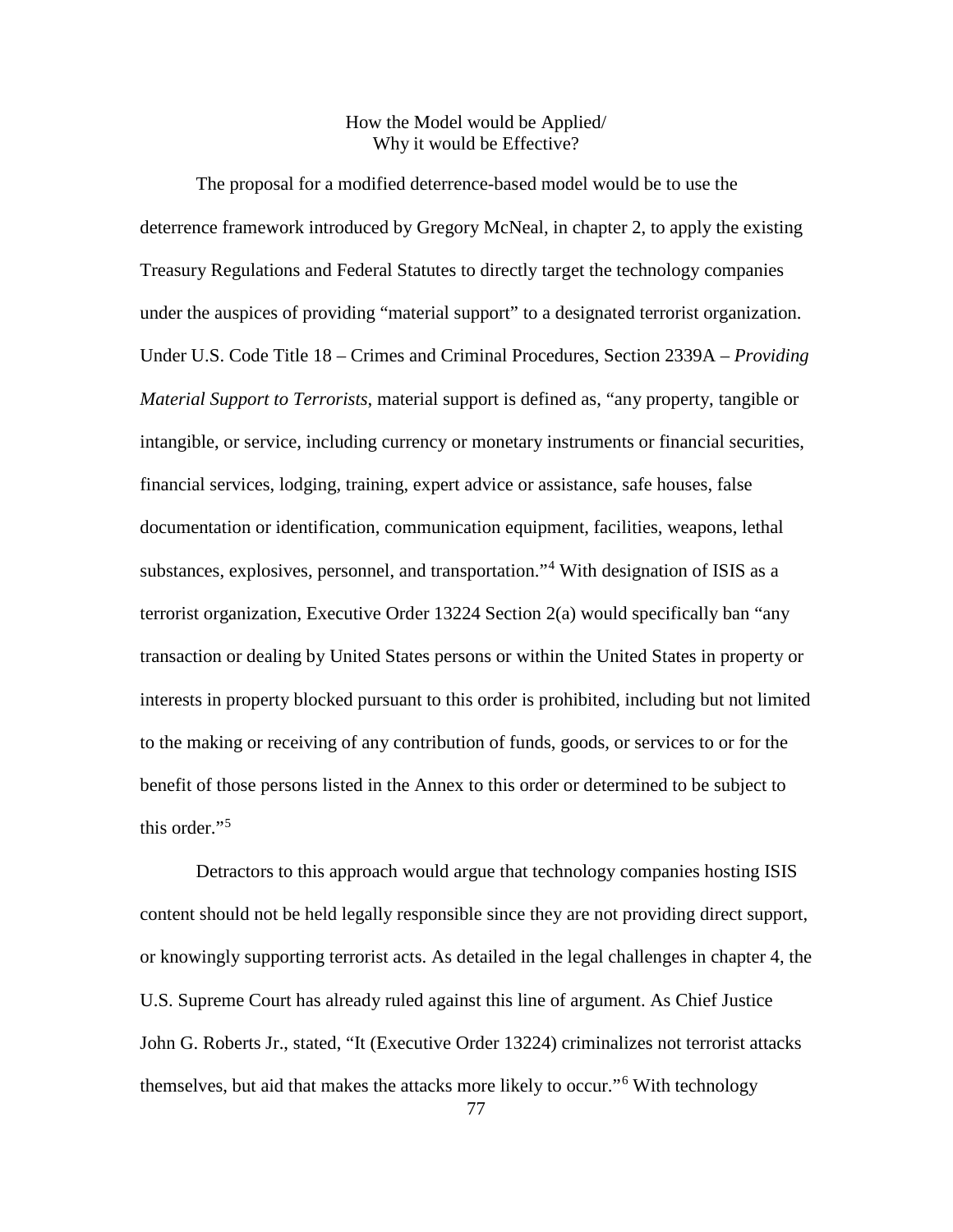companies providing a communication medium to ISIS, they are allowing ISIS to devout their resources to carrying out attacks rather than recruiting members.

The United States Senate introduced a framework for how this could be applied in legislation in December 2015. Senator Dianne Feinstein, D-California, and Senator Richard Burr, R-North Carolina, introduced this legislation, which utilizes existing antichild pornography legislation as a model. Under the counter-ISIS legislation, technology companies would be required to notify law enforcement of known terrorist content or face legal and financial repercussions.<sup>[7](#page-101-1)</sup> The anti-child pornography legislation referenced is U.S. Code Title 18, Section 2258A, *Reporting requirements of electronic communication providers and remote computing service providers*. Section 2258A requires technology companies, when made aware of child pornographic content, to report the information to the National Center for Missing and Exploited Children. The legislation also specifies providing, "Information relating to the identity of any individual who appears to have violated a Federal law described in subsection  $(a)(2)$ , which may, to the extent reasonably practicable, include the electronic mail address, Internet Protocol address, uniform resource locator, or any other identifying information, including selfreported identifying information."[8](#page-101-10) Technology companies failing to report known incidents, or individuals, are subject to the deterrence of financial fines. As stated in the legislation, "An electronic communication service provider or remote computing service provider that knowingly and willfully fails to make a report required under subsection  $(a)(1)$  shall be fined— $(1)$  in the case of an initial knowing and willful failure to make a report, not more than \$150,000; and (2) in the case of any second or subsequent knowing and willful failure to make a report, not more than \$300,000."[9](#page-101-11) This legislation has two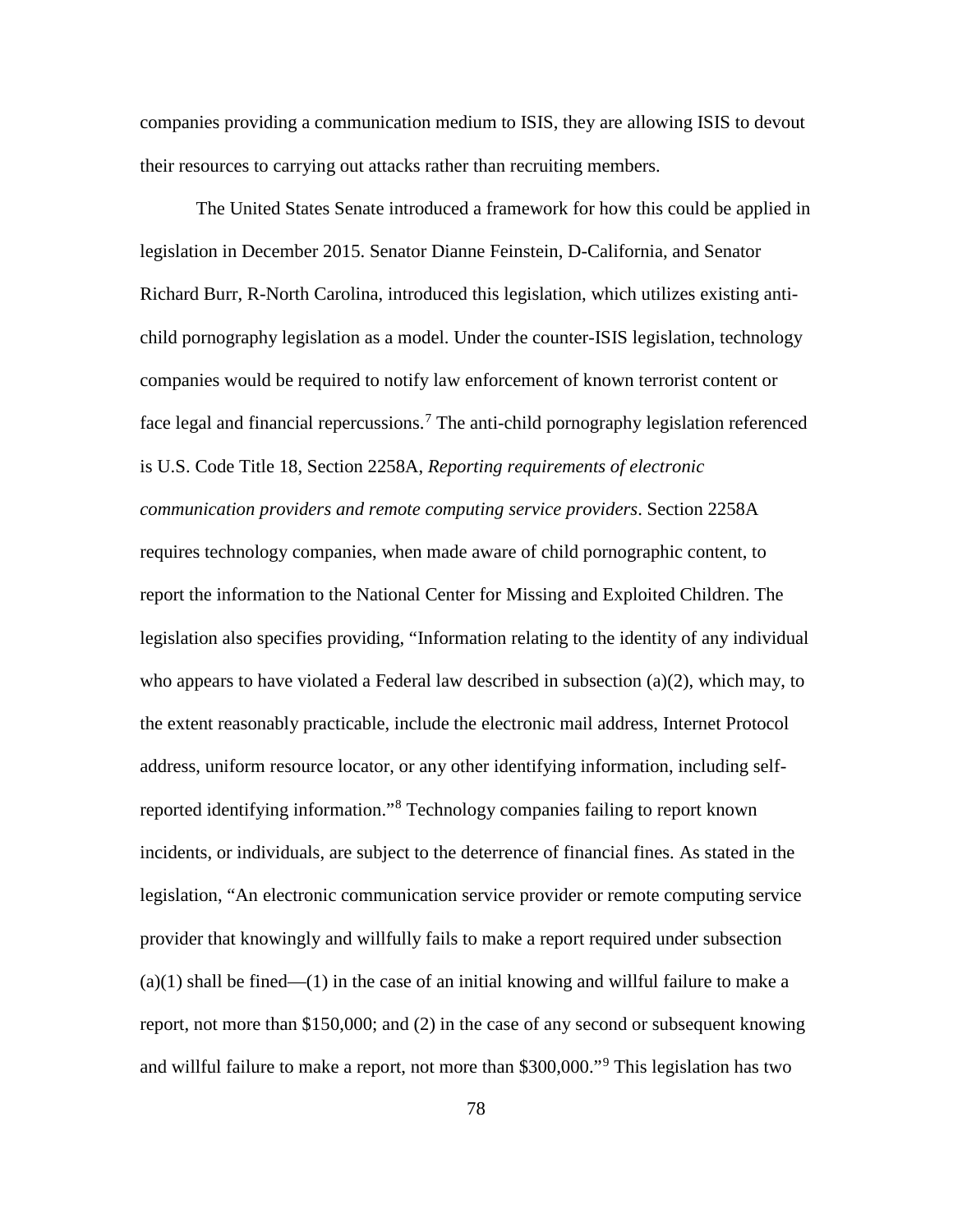key points. It does not require companies to actively target the content, merely to report the content once made aware. This negates the argument of those who would say such legislation unjustly requires companies to engage in law enforcement duties. The second point is that it provides a deterrence factor for companies that fail to follow the legislation. This includes not only the punitive fines detailed, but also the public relations damage for a company that knowingly ignores child-pornography content. In many ways, the public relations damage to a large technology company is more damaging than financial penalties.

This issue of public relations and corporate image is one of the key reasons antichild pornography legislation has met success. After all, no publicly traded company wants publicity for knowingly trafficking in child pornography. In fact, a public image of actively targeting this content is what the companies want. In response to child pornography on their servers, Google and Microsoft introduced search engine modifications that prevent more than 100,000 search terms from generating results in over one hundred fifty languages. Additionally, YouTube created technology that actively identifies child pornography videos on their sites, and has publicly offered the technology to other companies and organizations. Google and Microsoft also created image matching and database technology that allows collaboration and content removal across service provider domains. Facebook is also actively utilizing this same image matching technology.<sup>[10](#page-101-12)</sup> Google Chairman, Eric Schmidt, stated, "We've listened, and in the last three months put more than two hundred people to work developing new, stateof-the-art technology to tackle the problem." Prime Minister David Cameron stated on the efforts in the United Kingdom, "A recent deterrence campaign from Google led to a

79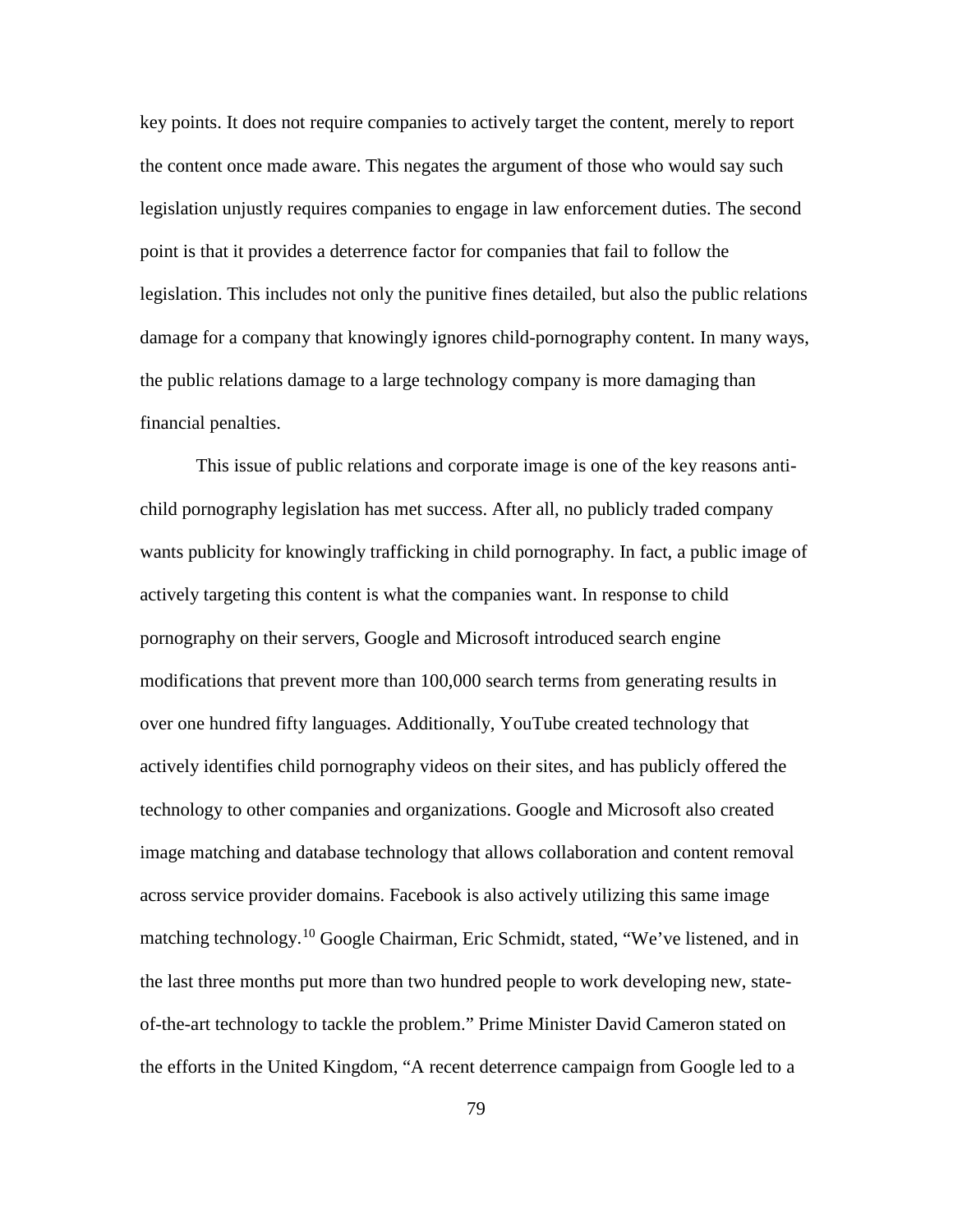20 percent drop off in people trying to find illegal content, so we know this sort of action will make a difference."<sup>[11](#page-101-13)</sup>

As shown above, the technology companies are more than capable of creating technology to combat ISIS's Internet recruitment campaign. The issue is not about lacking technology to combat the problem; it is about facing a deterrence-based model, which makes not acting costlier to the companies than acting. This is the same goal in a traditional deterrence-based model, which seeks to deter behavior by a target audience through making the cost of continued action, or in-action, costlier than compliance with authorities. The same companies, which are reactively, rather than actively, targeting ISIS content on their sites, are willing and capable of targeting child pornography. How can YouTube create and make technology publicly available to identify child pornography videos, but is unable to do the same for ISIS's videos on its site? How can Facebook use image technology to identify and remove child pornography images, but not do the same for ISIS's images on their site? If Google can put two hundred employees to work developing technology to combat child pornography, why do social media companies require user-reported violations to investigate ISIS content for removal?

The susceptibility of social media companies to the power of public opinion was recently demonstrated by Twitter. As of April 2015, Twitter had deleted approximately one thousand ISIS-supporting accounts. As the issue gained prominence in the public sphere, Twitter dramatically increased its efforts with the removal of 125,000 accounts since July 2015.<sup>[12](#page-101-14)</sup> With a 125-fold increase in account deletion, Twitter is demonstrating the company's ability to take action when properly motivated.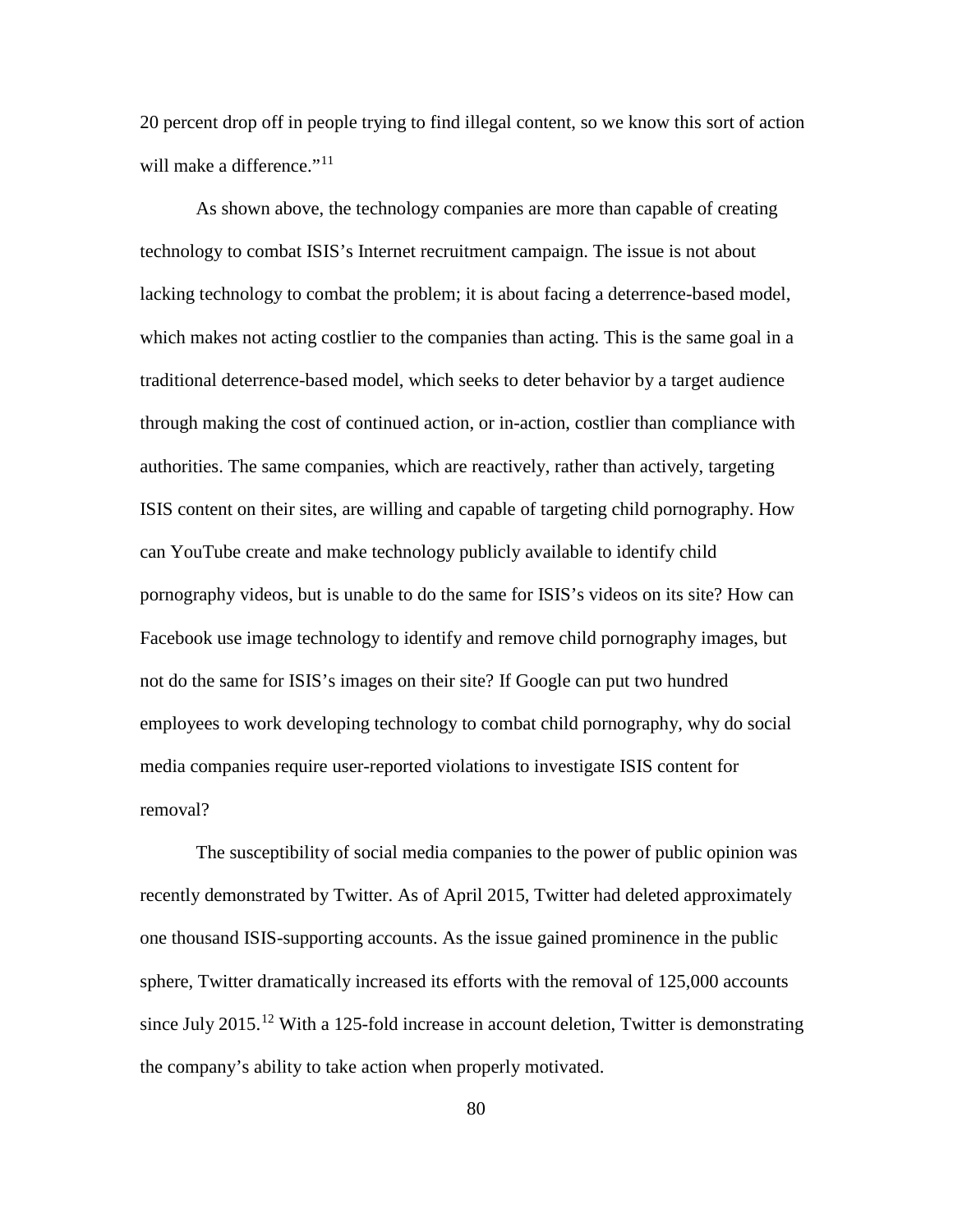The application of a modified deterrence-based model, targeting technology companies, holds the highest probability of success to counter ISIS's Internet recruitment campaign. By communicating the unacceptability of continued inaction, combined with leveraging existing regulations and legal statutes, the United States government has the ability to motivate these companies to actively target content. This requires a parallel communication campaign with the American public to explain the model and the actions or inactions the companies take in response. By combining the existing powers of the federal government with the public opinion and purchasing power of the American public, this model has potential to bring about the corporate responsibility required for success.

# Research Difficulties

One of the biggest difficulties in conducting this research was the ever-changing nature of the topic. Throughout researching this paper, ISIS-related actions continued to occur, which both assisted and impeded the paper. This assisted the research in providing relevant and current information on an almost daily basis to add credibility and validity to the analysis and findings. At the same time, it required filtering to prevent the paper from continuously changing course as new issues or topics arose.

Another difficulty, due to the currency of the topic, was the amount of other researchers and officials working on the same problem. Though this assisted with information and resources, it also caused issues with preventing the research findings from mirroring those of others. One example is the U.S. Senate's proposed legislation to counter ISIS recruiting based on existing anti-child pornography legislation, introduced at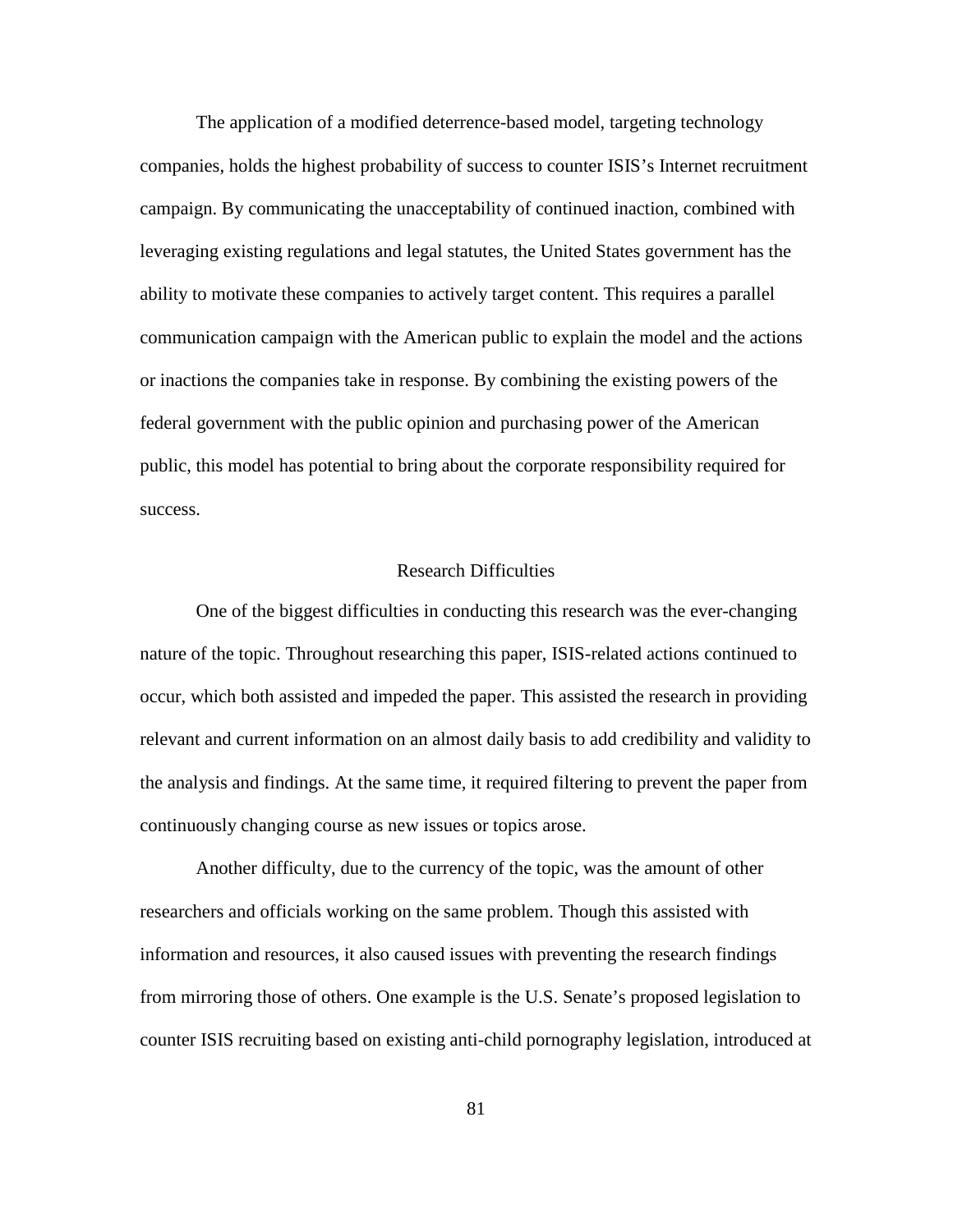the same time as chapter 5 findings. Though frustrated by having the proposed model seem less original, it adds validity to the basis of the findings.

A key research difficulty has been the lack of publicly available demographic information on ISIS recruits within the United States. The only publicly available information for researching this paper was eighty-three current indictments. This provided too small of a sample size to make accurate assumptions based on the fact the FBI has over one thousand ongoing investigations in all fifty states. As a result, it required a deliberate effort not to make over-simplified assumptions based on the available information for those eighty-three cases. Analyzing that data provided information such as average ages of indicted personnel, place of residency, and place of arrest and findings in cities with multiple arrests or residency of ISIS sympathizers. It is an over-simplification to say a city that has more than one ISIS-sympathizer arrest indicates a trend or a key node of terrorist recruitment without further contextual information. It could simply be that city had an international airport and the authorities arrested the individual while traveling. Until information on the one thousand current FBI investigations becomes publicly available, it is difficult to develop demographic information on potential recruits to apply an intervention or traditional deterrence-based model against the problem.

# Unexpected Findings

The primary unexpected finding is the lack of corporate responsibility and accountability shown by social media companies. One of the great ironies is that the companies defend themselves based on the principles of freedom of speech while hosting content for a terrorist group, which believes in the exact opposite. Throughout the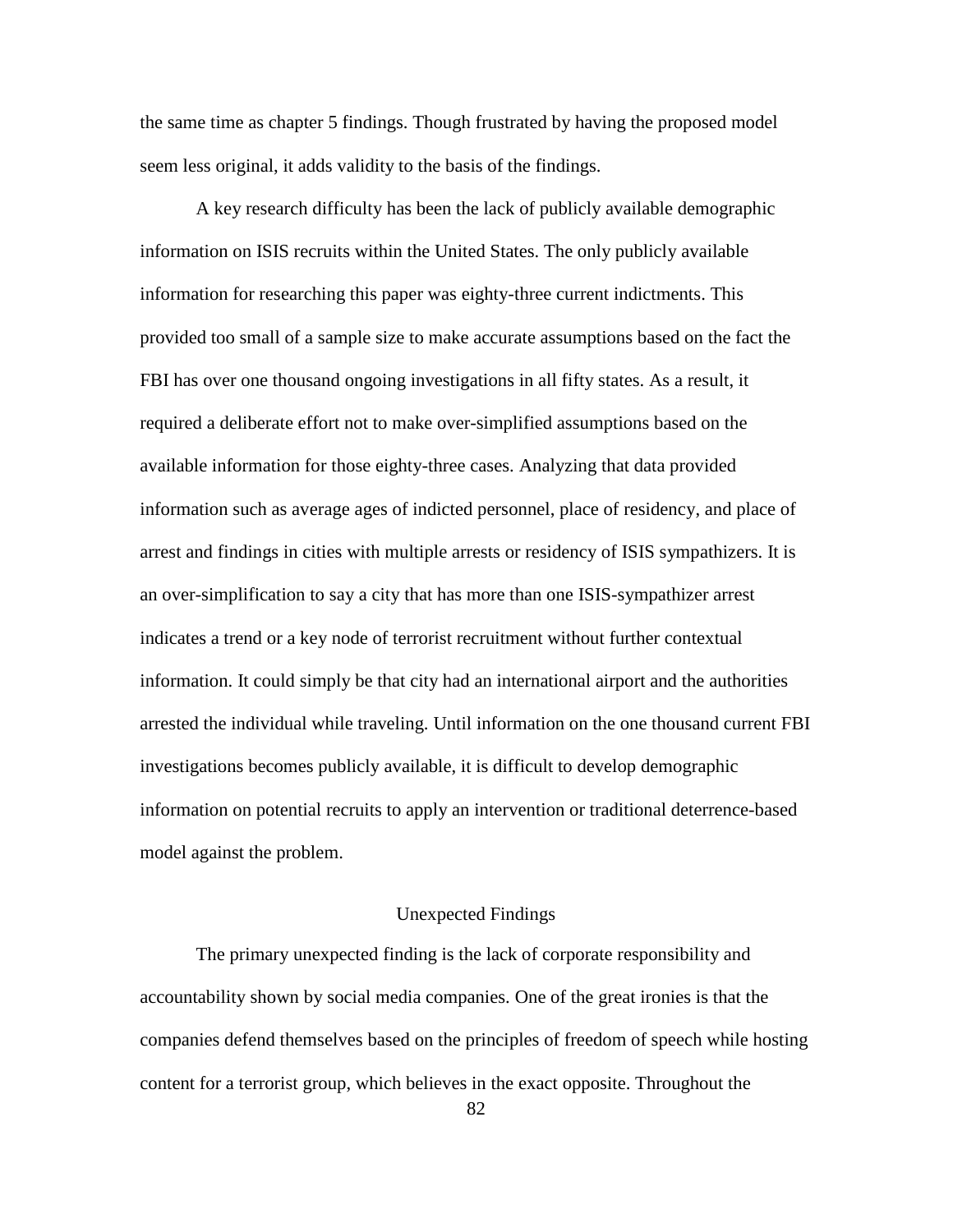research, it was surprising how little effort these companies are putting forth to counter ISIS's utilization of their communication platforms. On the other hand, when public opinion comes in to play, they have shown a remarkable ability to target content when the cost to corporate image and finances come in to play. This is shown in information on how the companies have actively targeted child-pornography content on their sites. This is key to justifying why the modified deterrence-based model would be effective since it demonstrates that the companies possess the capability to carry out the desired actions when properly motivated. This cost-benefit analysis is key to the successful application of any deterrence-based model, whether against gangs or terrorist groups.

#### Recommendations for Further Research

A further research topic that holds promise would be examination of detailed demographic information on individuals indicted in the United States for supporting ISIS and the current FBI investigations. This would allow analysis of whether there are risks factors or demographic data shared by recruits that increase vulnerability to recruitment. This would assist in developing indicators for law enforcement efforts and potentially allow the application of an intervention-based model through data on community and individual risk factors. The addition of the current FBI investigations would also allow trend analysis to examine whether the target audience is changing, or whether ISIS is remaining successful with specific demographics. This is key due to the evolving nature of the technology environment and preventing law enforcement from remaining in a reactionary mode to ISIS's efforts.

83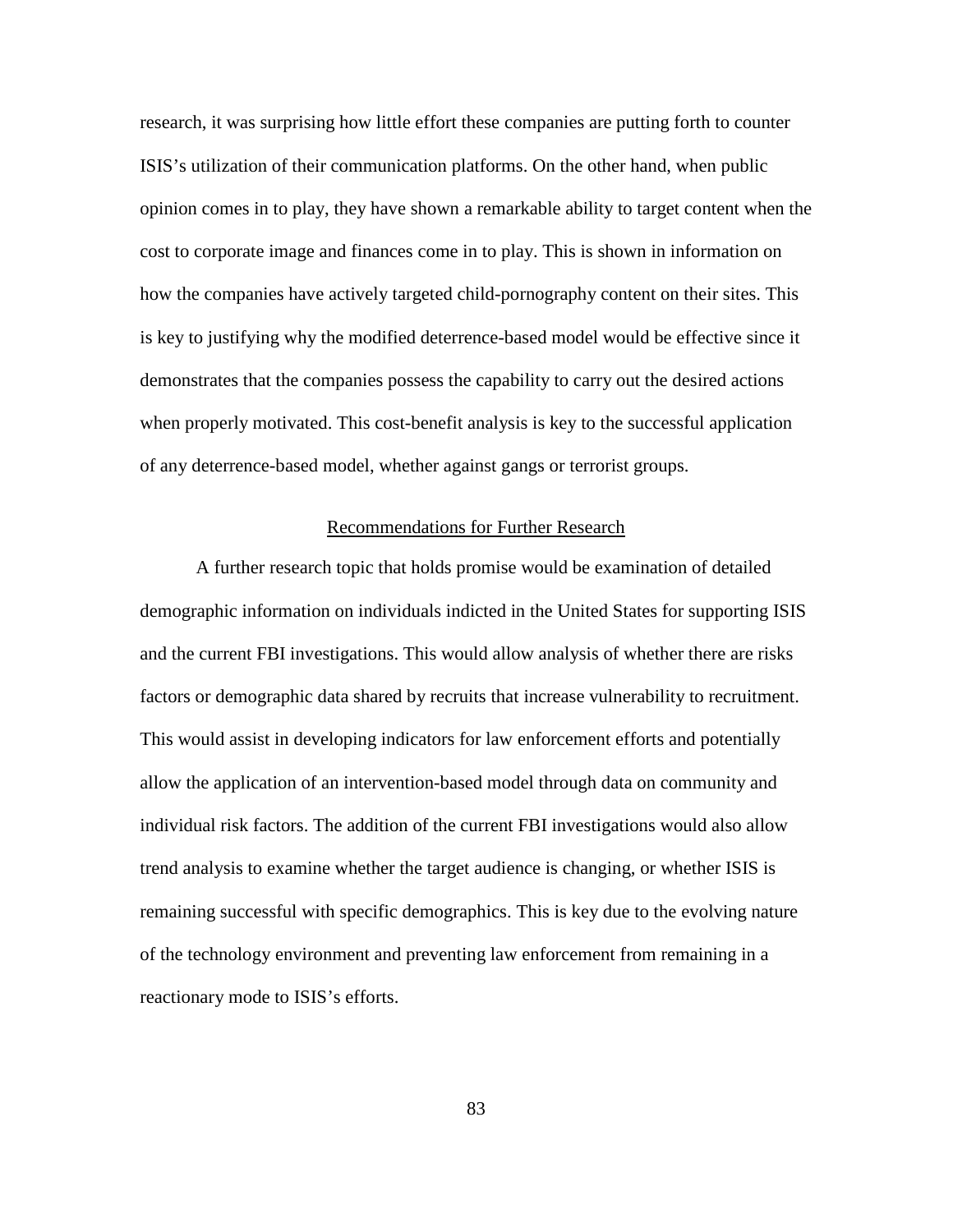# Conclusion: A Modified Deterrence-Based Model Could Be Used to Counter ISIS's Internet-Based Recruitment Campaign

The technology environment, specifically social media, is an ever changing and evolving medium that will continue to hold prominence in the communication sphere. The ability of individuals and organizations to carry out influencing actions through this medium will only continue to increase as it gains prominence in our daily lives. ISIS is exploiting this medium in order to recruit members, raise funds, and carry out their campaign of terror. Unfortunately, they are assisted by the lack of active efforts by U.S. companies to stop their activities.

This requires a change in how to frame the problem. The United States must seize and retain the initiative in this fight and not allow a designated terrorist group to use our own technology against us. Applying a modified deterrence-based model, against the technology companies rather than the target audience, holds the greatest potential for success. This requires an active communication campaign with the companies and the American public to explain why this is necessary and the repercussion from continued inaction. Through leveraging existing regulations and legal statutes, combined with public opinion, the proper motivation can be applied to technology companies to secure their assistance in countering ISIS's efforts. The technology companies claim they are doing everything in their power to counter ISIS. However, as shown with their response to the anti-child pornography legislation, they are more than capable of actively and directly targeting ISIS, if properly motivated.

Through application of a modified deterrence-based model, the government can actively deter ISIS's recruitment efforts rather than continuing in a reactionary mode. This requires unity of effort between the government and the companies providing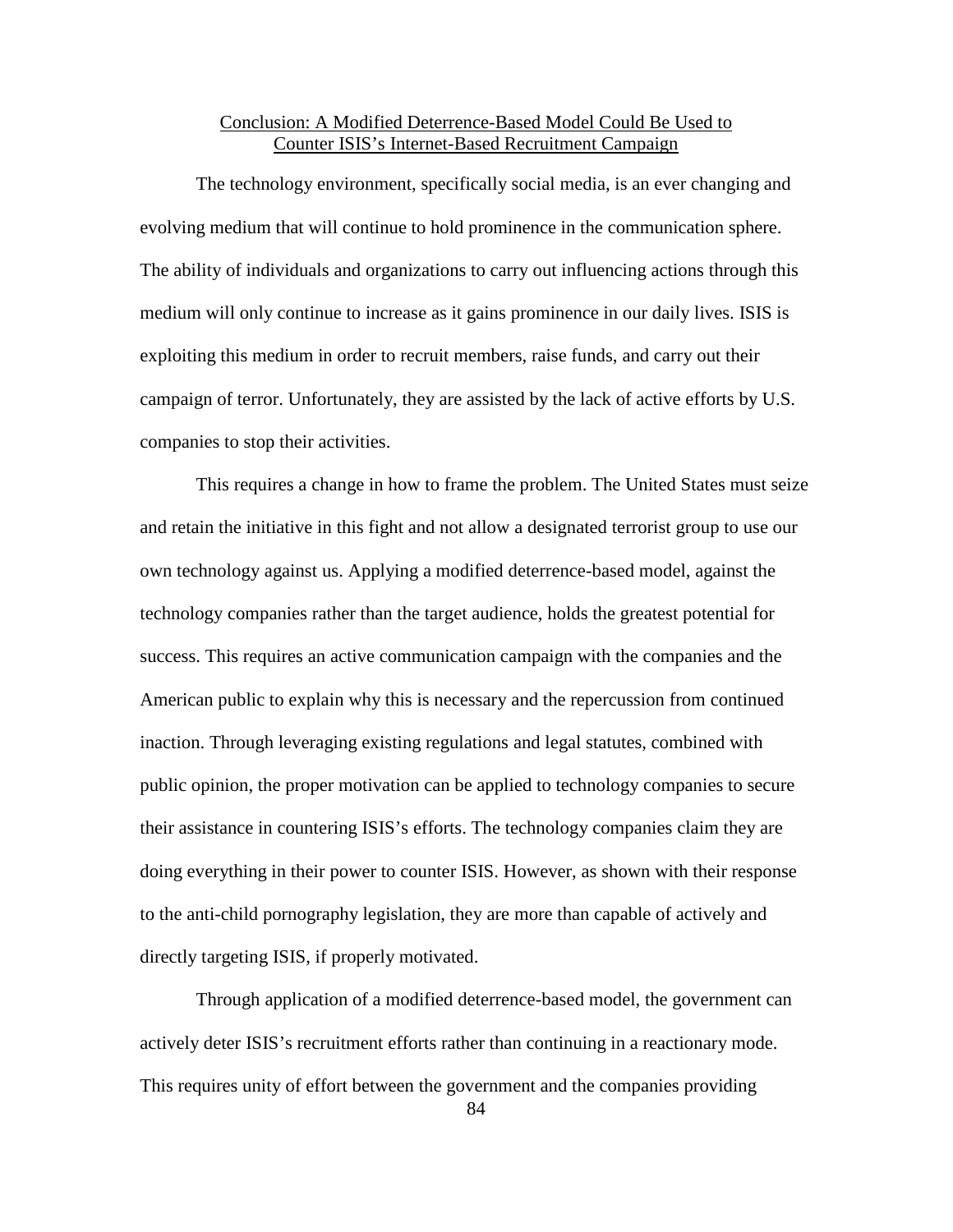content in order deny a key recruitment capability. It is only through denying further recruits that we can hope to stop the spread of ISIS. If we fail in this regard, we are destined to transition from a long-war to a never-ending war.

<sup>1</sup> Office of the Joint Staff, JP 3-13, I-3-5.

<sup>2</sup> Investopedia, "How Does Twitter Make Money?," 1 December 2014, accessed 15 February 2016, http://www.investopedia.com/ask/answers/120114/how-does-twittertwtr-make-money.asp.

<sup>3</sup> Julia Jacobo, "Woman Sues Twitter for Allegedly Allowing ISIS to Spread," *ABC News*, 14 January 2016, accessed 13 February 2016, http://abcnews.go.com/US/ woman-sues-twitter-allegedly-allowing-isis-spread-propaganda/story?id=36300304.

<sup>4</sup> U.S, Code, Title 18, Section 2339A.

 $<sup>5</sup>$  Bush.</sup>

 $\overline{a}$ 

<sup>6</sup> Barnes.

<sup>7</sup> Adam Shaw, "To Catch a Terrorist: Pols See Child Porn Laws as Model for Tracking Jihadists," *FoxNews*, 23 December 2015, accessed 13 February 2016, http://www.foxnews.com/politics/2015/12/23/to-catch-terrorist-pols-see-child-porn-lawsas-model-for-tracking-jihadists.html.

<sup>8</sup> U.S. Code, Title 18 – Crimes and Criminal Procedure, "Section 2258A. Reporting requirements of electronic communication service providers and remote computing service providers," 18 U.S.C. 2258A, 7 January 2011, accessed 13 February 2016, https://www.law.cornell.edu/uscode/text/18/2258A.

 $9$  Ibid.

 $10$  Steve Musil, "Google, Microsoft Ramp up Fight against Online Child Pornography," *CNET*, 18 November 2013, accessed 13 February 2016, http://www. cbsnews.com/news/google-microsoft-ramp-up-fight-against-online-child-pornography/.

 $11$  Ibid.

<sup>12</sup> Cathy Burke, "Twitter Deletes 125K Terrorism-Promoting," *NewsMax*, 5 February 2016, accessed 13 February 2016, http://www.newsmax.com/Newsfront/ twitter-social-media-delete-account/2016/02/05/id/712962/.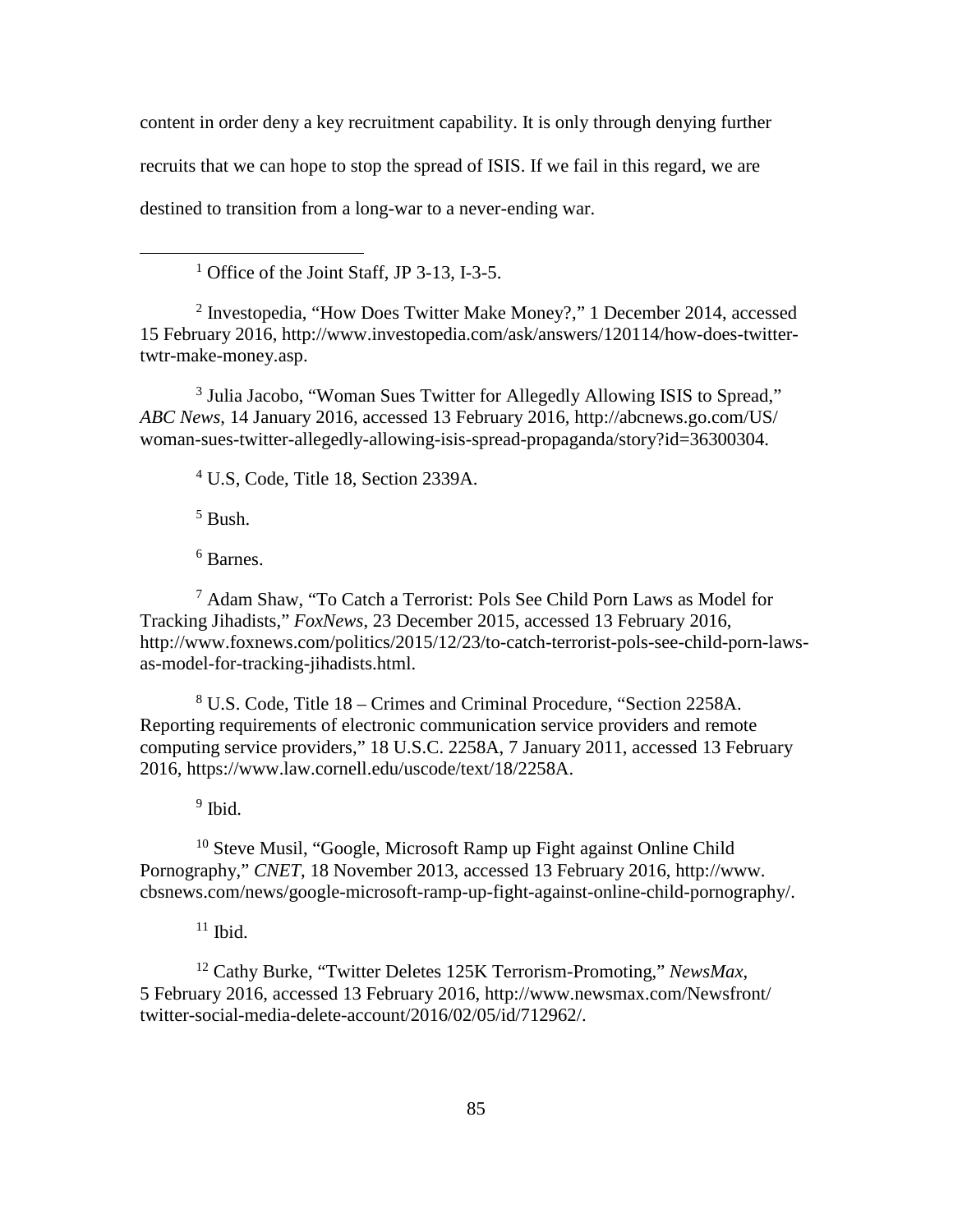# **GLOSSARY**

- Deterrence-Based Counter-Gang Model. A problem-oriented approach which applies focused deterrence strategies towards a small number of chronic offenders responsible for the bulk of crime within a locality. Often used to respond to gun violence among gang related offenders and groups. (Source: *The Modern Gang Reader*)
- Domestic Terrorism. Acts dangerous to human life that are a violation of the criminal laws of the United States or of any State. Intended to intimidate or coerce a civilian population, to influence the policy of a government by intimidation or coercion, or to affect the conduct of a government by mass destruction, assassination, or kidnapping. occur primarily within the territorial jurisdiction of the United States. (Source: 18 U.S. Code-2331)
- Facebook. An online social networking service. Through creation of a profile, users can share photos and videos, utilize apps, and communicate with other users. (Source: techterms.com)
- Information Environment. The aggregate of individuals, organizations, and systems that collect, process, disseminate, or act on information. (Source: JP 3-13)
- Information Operations. The integrated employment, during military operations, of information-related capabilities in concert with other lines of operation to influence, disrupt, corrupt, or usurp the decision-making of adversaries and potential adversaries while protecting our own. Also called IO. (Source: JP 3-13)
- Information-Related Capability. A tool, technique, or activity employed within a dimension of the information environment that can be used to create effects and operationally desirable conditions. Also called IRC. (Source: JP 3-13)
- International Terrorism. Violent acts or acts dangerous to human life that are a violation of the criminal laws of the United States or of any State, or that would be a criminal violation if committed within the jurisdiction of the United States or of any State. Intended to intimidate or coerce a civilian population, to influence the policy of a government by intimidation or coercion, or to affect the conduct of a government by mass destruction, assassination, or kidnapping. occur primarily outside the territorial jurisdiction of the United States, or transcend national boundaries in terms of the means by which they are accomplished, the persons they appear intended to intimidate or coerce, or the locale in which their perpetrators operate or seek asylum. (Source: 18 U.S. Code-2331)
- Intervention-Based Counter-Gang Model. A flexible and comprehensive strategy designed to respond to gangs at the community level. This model utilizes the combined efforts of five primary strategies; Suppression, Social Intervention,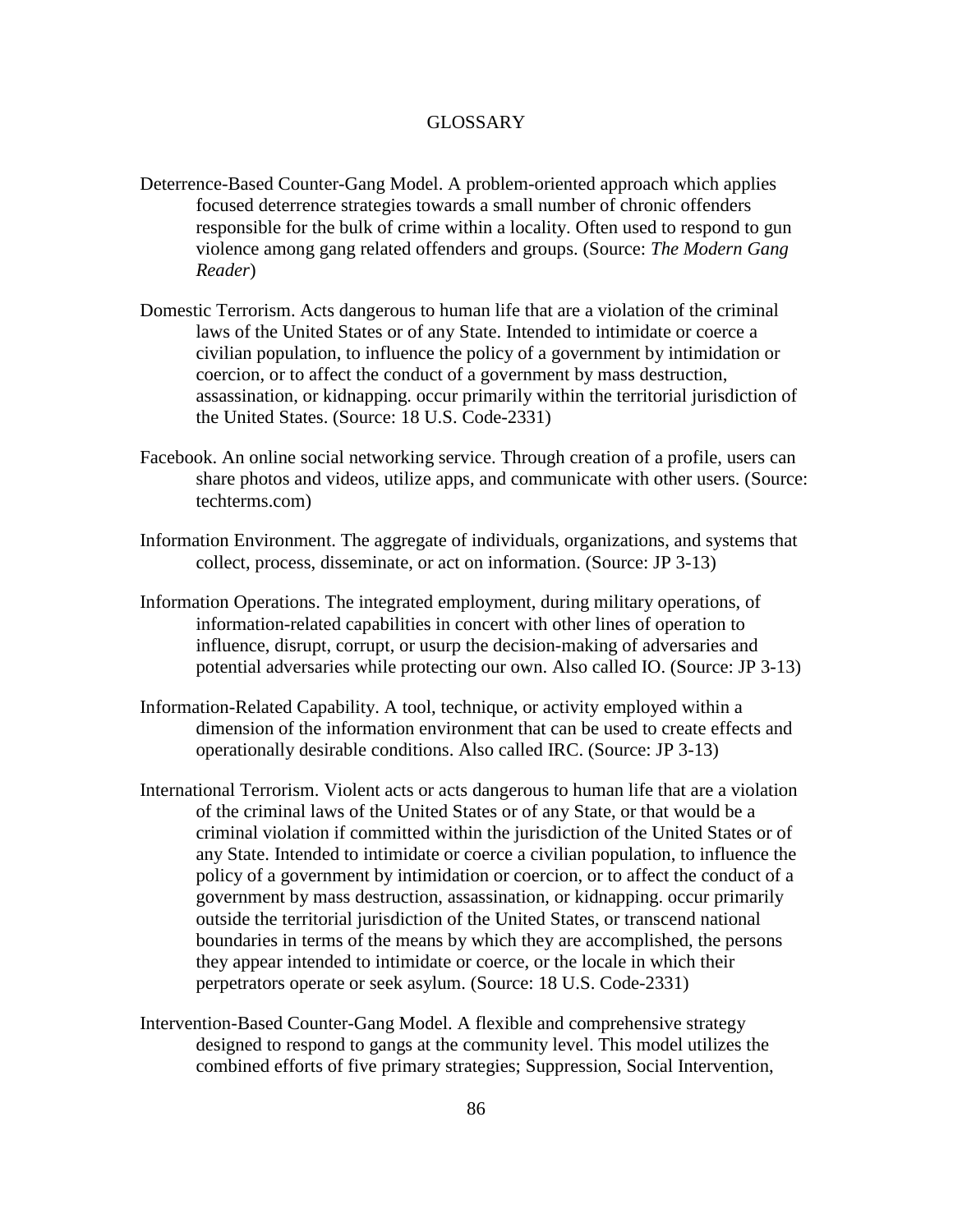Organizational Change, Community Mobilization, and Social Opportunities. (Source: *The Modern Gang Reader*)

- ISIS. Islamic State in Syria and Iraq. Also known as the Islamic State and Islamic State of Iraq and the Levant. Foreign Terrorist Organization formerly known as Al-Qaida in Iraq. Operates primarily out of Syria and Iraq with thirty-five affiliated groups. (Source: Threat Knowledge Group)
- Social Identity. That part of an individual's self-concept which derives from knowledge of membership in a social group(s) together with the emotional value and significance attached to membership. (Source: *Differentiation between social group,* 1978*)*
- Social Identity Theory. Theory that focus on the way people think about themselves and others in an intergroup context. (Source: *Gang Dynamics through the Lens of Social Identity Theory,* 2012)
- Target Audience. An individual or group selected for influence. Also called TA. (Source: JP 3-13)
- Twitter. An online social networking service. Through creation of an account, users can communicate with others users through posts of 140 characters or less. Users can post their updates as well as follow other users posts which appear on the user's homepage. (Source: techterms.com)
- USA PATRIOT Act. Uniting and Strengthening America by Providing Appropriate Tools Required to Intercept and Obstruct Terrorism. Bill passed by Congress in 2001 in response to the attacks of September 11th. Designed to give the law enforcement and intelligence communities the necessary tools to combat terrorism in the 21st Century. Passed with overwhelming bipartisan support (98 percent Senate, 83 percent House) (Source: U.S. DOJ)
- Vulnerable Population. Vulnerability with regards to research is understood as a condition of individuals, either intrinsic or situational that may interfere with their autonomy or decision-making capacity. In general, persons are vulnerable in research either because they have difficulty providing informed consent or because their circumstances may subject them to intimidation or exploitation. (Source: Yale Human Subject Research Resource and Education Program)
- You-Tube. A video sharing service that allows users to watch videos posted by other users and upload videos of their own. The service was started as an independent website in 2005 and was acquired by Google in 2006. Videos that have been uploaded to YouTube may appear on the YouTube website and can also be posted on other websites, though the files are hosted on the YouTube server. (Source: techterms.com)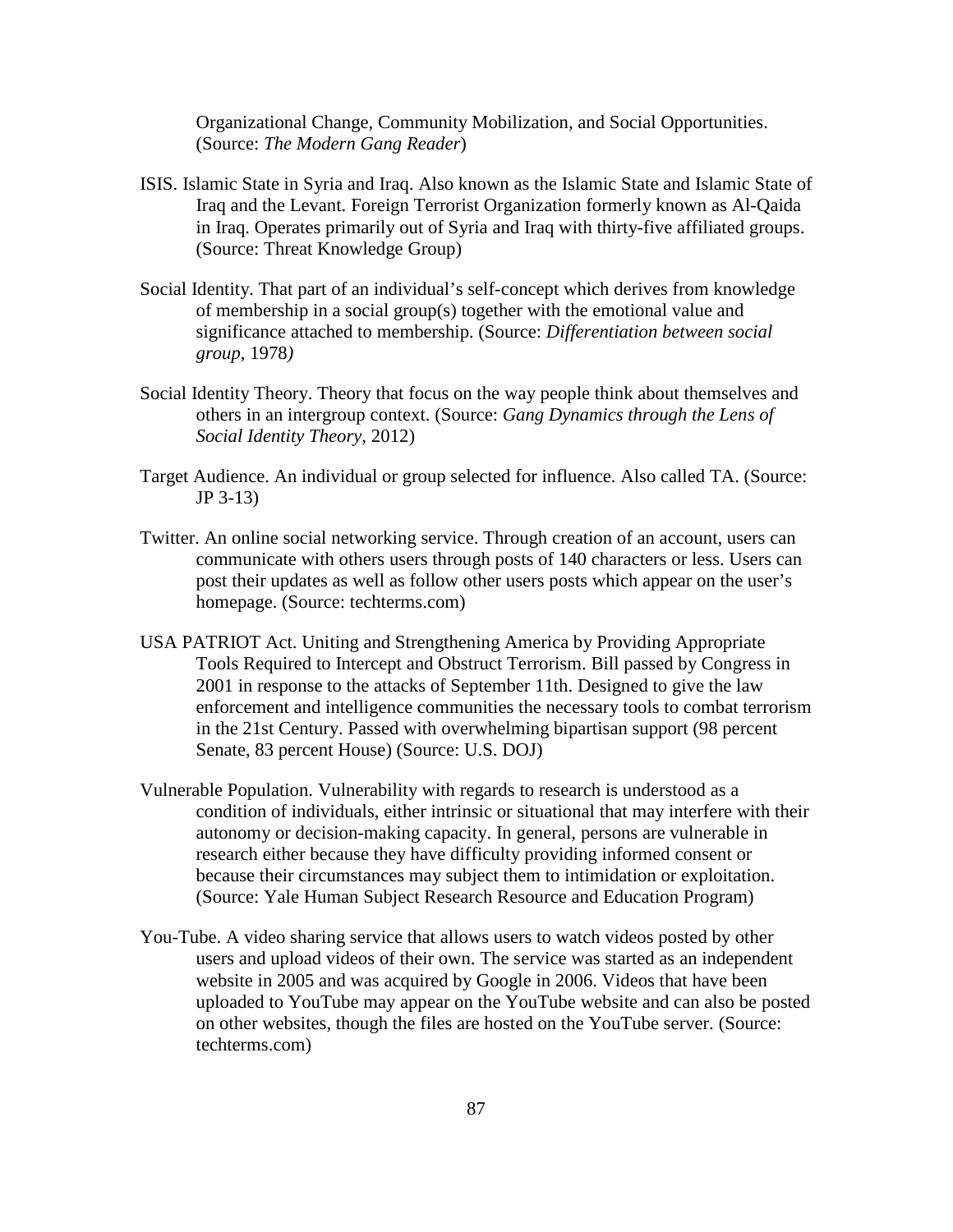### BIBLIOGRAPHY

- Altman, Alex. "Barack Obama's Social Media Flame War against ISIS." *Time Magazine*, 9 September 2014. Accessed 1 November 2015. http://lumen.cgsccarl.com/login? url=http://search.ebscohost.com/login.aspx?direct=true&db=mth&AN=99183208 &site=ehost-live&scope=site.
- Bjørgo, Tore, ed. *Root Causes of Terrorism: Myths, Reality, and Ways Forward*. London: Routledge, 2005.
- Braga, Anthony. "Focused Deterrence Strategies and the Reduction of Gang and Group-Involved Violence." In *The Modern Gang Reader*, edited by Cheryl L. Maxson, Arlen Egley, Jr., Jody Miller, and Malcolm W. Klein, 475-88. New York, NY: Oxford University Press, 2014.
- Burke, Cathy. "Twitter Deletes 125K Terrorism-Promoting." *NewsMax*. 5 February 2016. Accessed 13 February 2016. http://www.newsmax.com/Newsfront/twitter-socialmedia-delete-account/2016/02/05/id/712962/.
- Bush, George W. Executive Order no. 13224. "Blocking Property and Prohibiting Transactions with Persons Who Commit, Threaten to Commit, or Support Terrorism." Code of Federal Regulations 66 FR 49079, title 3 (25 September 2001): 49080. Accessed 11 November 2015. http://www.treasury.gov/resourcecenter/sanctions/Documents/13224.pdf.
- Cannata, Matthew J. "Achieving Peace in the Streets: How Legislative Efforts Fail in Combating Gang Violence in Comparison to Successful Local Community-Based Initiatives." *New England Journal on Criminal and Civil Confinement* 35, no. 1 (Winter 2009): 243-276.
- Comey, James B. "Statement before the House Committee on Homeland Security." Federal Bureau of Investigation. 21 October 2015. Accessed 31 October 2015. https://www.fbi.gov/news/testimony/worldwide-threats-and-homeland-securitychallenges.
- Creswell, John W. *Research Design: Qualitative, Quantitative, and Mixed Methods Approaches,* 4th ed. Los Angeles: SAGE Publications, 2009.
- Davis, Paul, Walter Perry, Douglas Yeung, Parisa Roshan, Phoenix Voorhies, and Ryan Brown. *Using Behavioral Indicators to Help Detect Potential Violent Acts: A Review of the Science Base*. Santa Monica, CA: RAND Corporation, 2013.
- Decker, Scott. *Understanding Gangs and Gang Processes*. Indianapolis, IN: National Major Gang Task Force, 2007.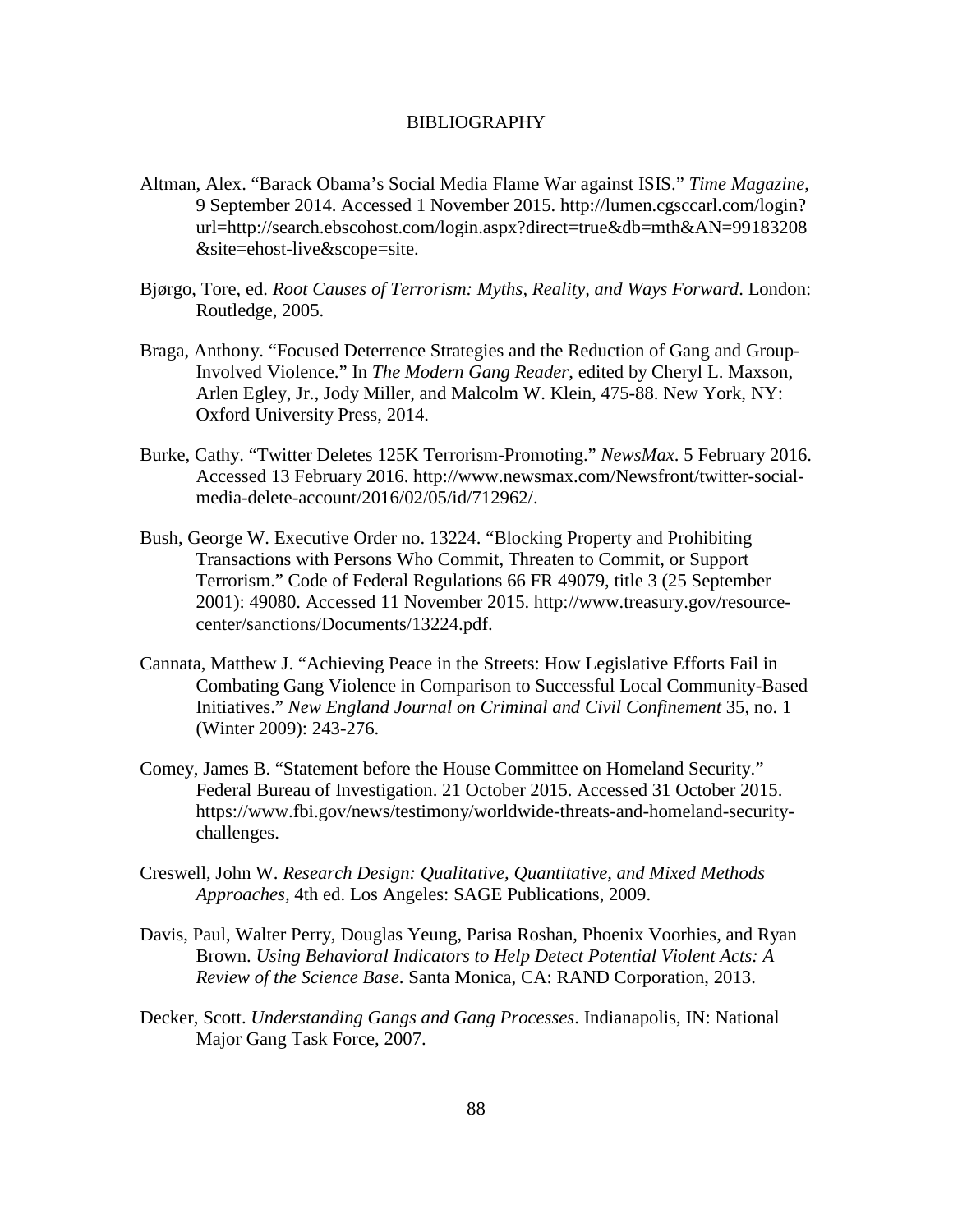- Facebook. Facebook Safety Center. "Information for Law Enforcement Authorities." 2015. Accessed 2 November 2015. https://www.facebook/com/safety/groups/ law/guidelines.
- Federal Bureau of Investigation. "Gangs." 2015. Accessed 22 December 2015. https://www.fbi.gov/about-us/investigate/vc\_majorthefts/gangs.
- Ferdinando, Lisa. "'Unprecedented' Challenge in Countering Adversarial Propaganda, Official Says." *DoD News*. 23 October 2015. Accessed 31 October 2015. http://www.defense.gov/News-Article-View/Article/625750/unprecedentedchallenge-in-countering-adversarial-propoganda-official-says.
- Fox News. "Feds, Silicon Valley headed for 'collision' over encryption issue, post San Bernardino, wave of terror attacks." *FoxNews*. 13 December 2015. Accessed 20 December 2015. http://www.foxnews.com/politics/2015/12/13/feds-siliconvalley-headed-for-collision-over-encryption-issue-post-san-bernardino-waveterror-attacks.html.
	- –. "Pentagon Reportedly Considering Stepping up Cyberattacks against ISIS." *FoxNews*. 20 December 2015. Accessed 20 December 2015. http://www.fox news.com/politics/2015/12/20/pentagon-reportedly-considering-stepping-upcyberattacks-against-isis.html.
- Gorka, Sebastian, and Katharine Gorka. "ISIS: The Threat to the United States." Threat Knowledge Group, November 2015. Accessed 2 December 2015. http://threatknowledge.org/isis-threat-to-usa-report.
- Hammond, Sarah. "Gang Busters." *National Conference of State Legislatures* 34, no. 6 (June 2008): 20-21. Accessed 31 October 2015. http://www.ncsl.org/Portals/1/ documents/magazine/articles/2008/08SLJune08\_Gang.pdf.
- Heath, Colleen. "Boston's Gang Intervention Plan: A Program Evaluation." *Discourse of Sociological Practice* 3, no. 1 (Fall 2000): 19. SocINDEX with Full Text, EBSCOhost.
- Hennigan, Karen, and Marija Spanovic. "Gang Dynamics through the Lens of Social Identity Theory." In *The Modern Gang Reader*, edited by Cheryl L. Maxson, Arlen Egley, Jr., Jody Miller, and Malcolm W. Klein, 179-196. New York, NY: Oxford University Press, 2014.
- Investopedia. "How Does Twitter Make Money?." 1 December 2014. Accessed 15 February 2016. http://www.investopedia.com/ask/answers/120114/how-doestwitter-twtr-make-money.asp.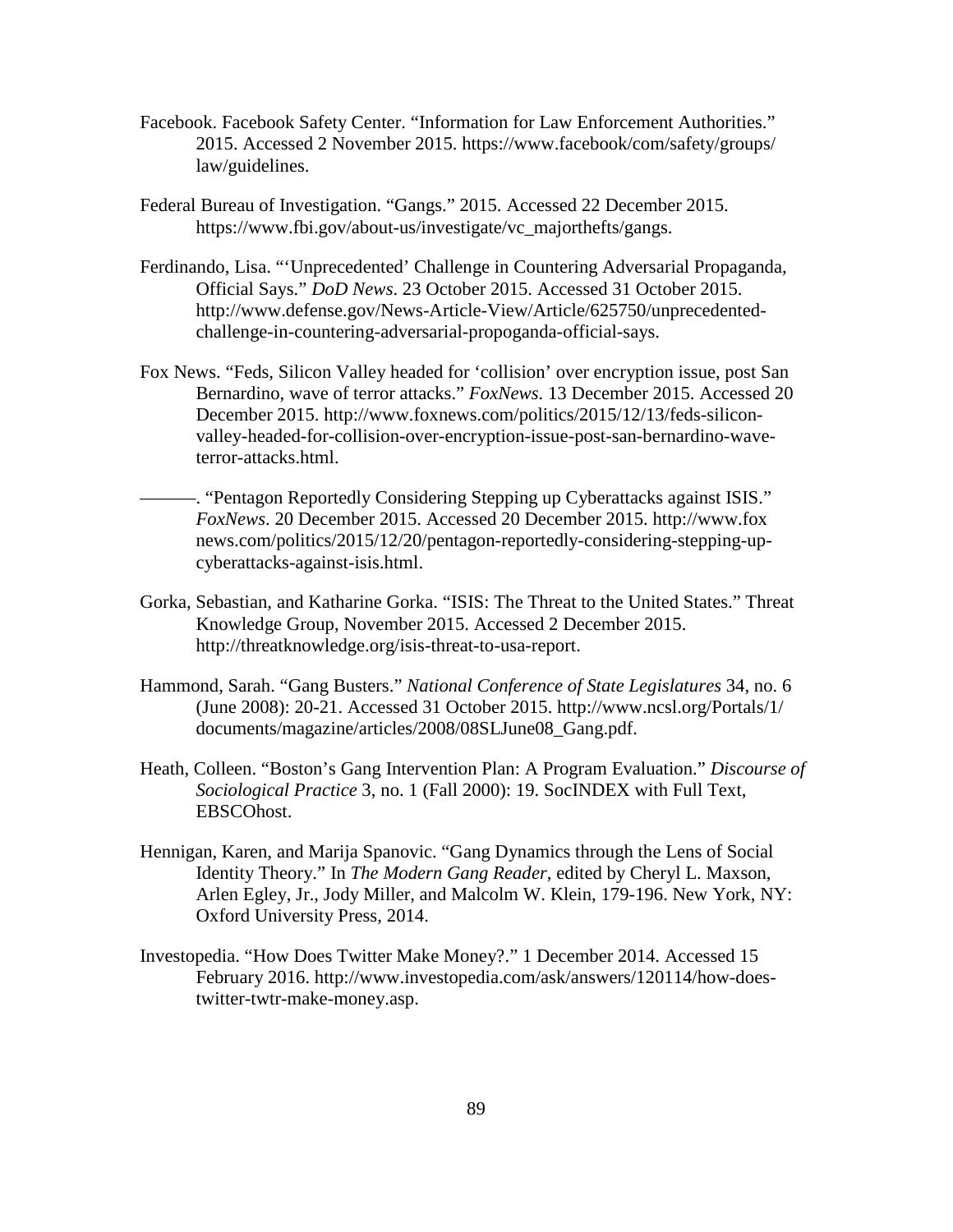- Jacobo, Julia. "Woman Sues Twitter for Allegedly Allowing ISIS to Spread." *ABC News*. 14 January 2016. Accessed 13 February 2016. http://abcnews.go.com/ US/woman-sues-twitter-allegedly-allowing-isis-spread-propaganda/story? id=36300304.
- Johnson, Kevin. "Comey: Feds Have Roughly 900 Domestic Probes about Islamic State Operatives, Other Extremists." *USA Today*. 23 October 2015. Accessed 31 October 2015. http://www.usatoday.com/story/news/politics/2015/10/23/fbicomey-isil-domestic-probes/74455460/.
- MacDonald, Heather. "Trying to Hide the Rise of Violent Crime." *Wall Street Journal*. 25 December 2015. Accessed 29 December 2015. http://www.wsj.com/articles/ trying-to-hide-the-rise-of-violent-crime-1451066997.
- Metz, Steve. "Motivations for Islamic state's foreign fighters defy COIN logic." *World Politics Review* (5 June 2015): 1. Accessed 1 November 2015. http://lumen.cgsc carl.com/login?url=http://search.ebscohost.com/login.aspx?direct=true&db=poh& AN=103113464&site=ehost-live&scope=site.
- Miller, Jody. "Getting into Gangs." In *The Modern Gang Reader*, edited by Cheryl L. Maxson, Arlen Egley, and Malcolm Klein, 86-102. New York, NY: Oxford University Press, 2014.
- Musil, Steve. "Google, Microsoft Ramp up Fight Against Online Child Pornography." *CNET*. 18 November 2013. Accessed 13 February 2016. http://www.cbsnews. com/news/google-microsoft-ramp-up-fight-against-online-child-pornography/.
- National Crime Prevention Council. "Strategy: Gang Prevention through Community Intervention with High-Risk Youth." 2015. Accessed 15 December 2015. http://www.ncpc.org/topics/violent-crime-and-personal-safety/strategies/ strategy-gang-prevention-through-community-intervention-with-high-risk-youth.
- National Gang Center. "National Youth Gang Survey Analysis." Accessed 22 December 2015. https://www.nationalgangcenter.gov/Survey-Analysis.
- National Institute of Justice. "Focused Deterrence Strategies." 2015. Accessed 15 December 2015. http://www.crimesolutions.gov/PracticeDetails.aspx?ID=11.
	- ———. "Little Village Gang Violence Reduction Project (Comprehensive Gang Model), NIJ-Practice Profile." Accessed 13 December 2015. http://www.crimesolutions.gov/PracticeDetails.aspx?ID=278.
		- ———. "Operation Ceasefire (Boston, Mass), NIJ-Program Profile." Accessed 23 December 2015. http://www.crimesolutions.gov/PracticeDetails.aspx?ID=207.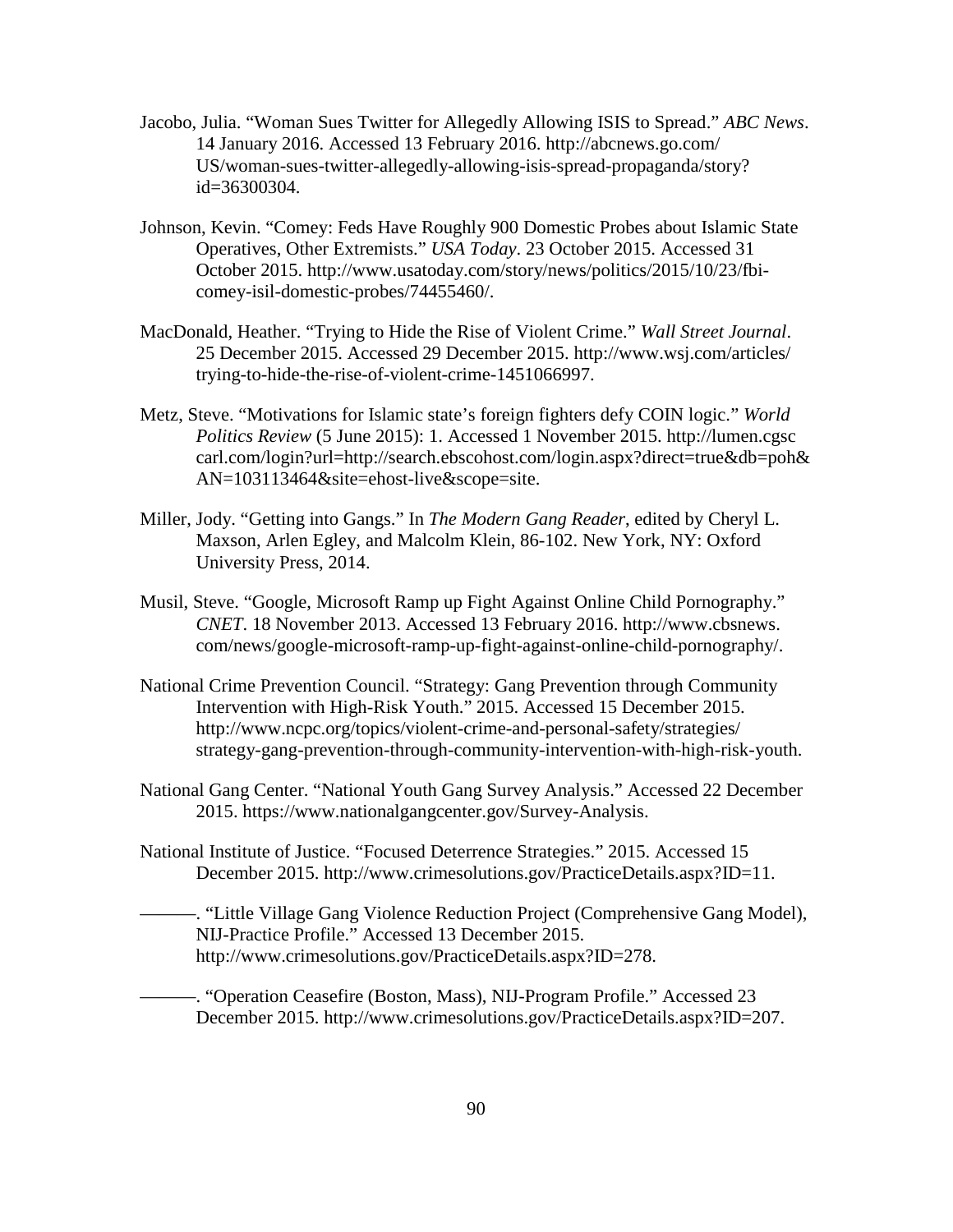- Office of Foreign Assets Control (OFAC). "Terrorism and Financial Intelligence." U.S. Department of the Treasury. Accessed 11 November 2015. http://www.treasury. gov/about/organizational-structure/offices/Pages/Office-of-Foreign-Assets-Control.aspx.
- Office of the Joint Staff. Joint Publication (JP) 3-13, *Information Operations*. Washington, DC: Government Printing Office. 27 November 2012.
- Olsson, Peter A. "Homegrown Terrorists, Rebels in Search of a Cause." *Middle East Quarterly* 20, no. 3 (Summer 2013): 3-10. Accessed 31 October 2015. http://lumen.cgsccarl.com/login?url=http://search.ebscohost.com/login.aspx?direc t=true&db=poh&AN=88159258&site=ehost-live&scope=site.
- Sageman, Marc. *Understanding Terror Networks*. Philadelphia, PA: University of Pennsylvania Press, 2004.
- Shaw, Adam. "To Catch a Terrorist: Pols See Child Porn Laws as Model for Tracking Jihadists." *Fox News*. 23 December 2015. Accessed 13 February 2016. http://www.foxnews.com/politics/2015/12/23/to-catch-terrorist-pols-see-childporn-laws-as-model-for-tracking-jihadists.html.
- Silverman, Jacob. "The State Department's Twitter Jihad." *POLITICO*, 22 July 2014. Accessed 23 December 2015. http://www.politico.com/magazine/story/2014/07/ the-state-departments-twitter-jihad-109234.
- Spergel, Irving, Kwai Ming Wa, and Rolando Sosa. "The Comprehensive, Community-Wide Gang Program Model." In *The Modern Gang Reader*, edited by Cheryl L. Maxson, Arlen Egley, Jr., Jody Miller, and Malcolm W. Klein, 451-466. New York, NY: Oxford University Press, 2014.
- Statistics Brain Research Institute. "Facebook Statistics." 2015. Accessed 2 November 2015. http://www.statisticbrain.com/facebook-statistics/.
- Steinbach, Michael. "Statement before the House Judiciary Committee, Subcommittee on Crime, Terrorism, Homeland Security, and Investigations." Federal Bureau of Investigation. 26 February 2015. Accessed 31 October 2015. https://www.fbi.gov/ news/testimony/isil-in-america-domestic-terror-and-radicalization.
- Tadjdeh, Yasmin. "Government, Industry Countering Islamic State's Social Media Campaign." *National Defense* 99, no. 773 (December 2014): 24-26. Accessed 11 November 2015. http://lumen.cgsccarl.com/login?url=http://search.ebscohost. com/login.aspx?direct=true&db=mth&AN=99889630&site=ehost-live&scope= site.